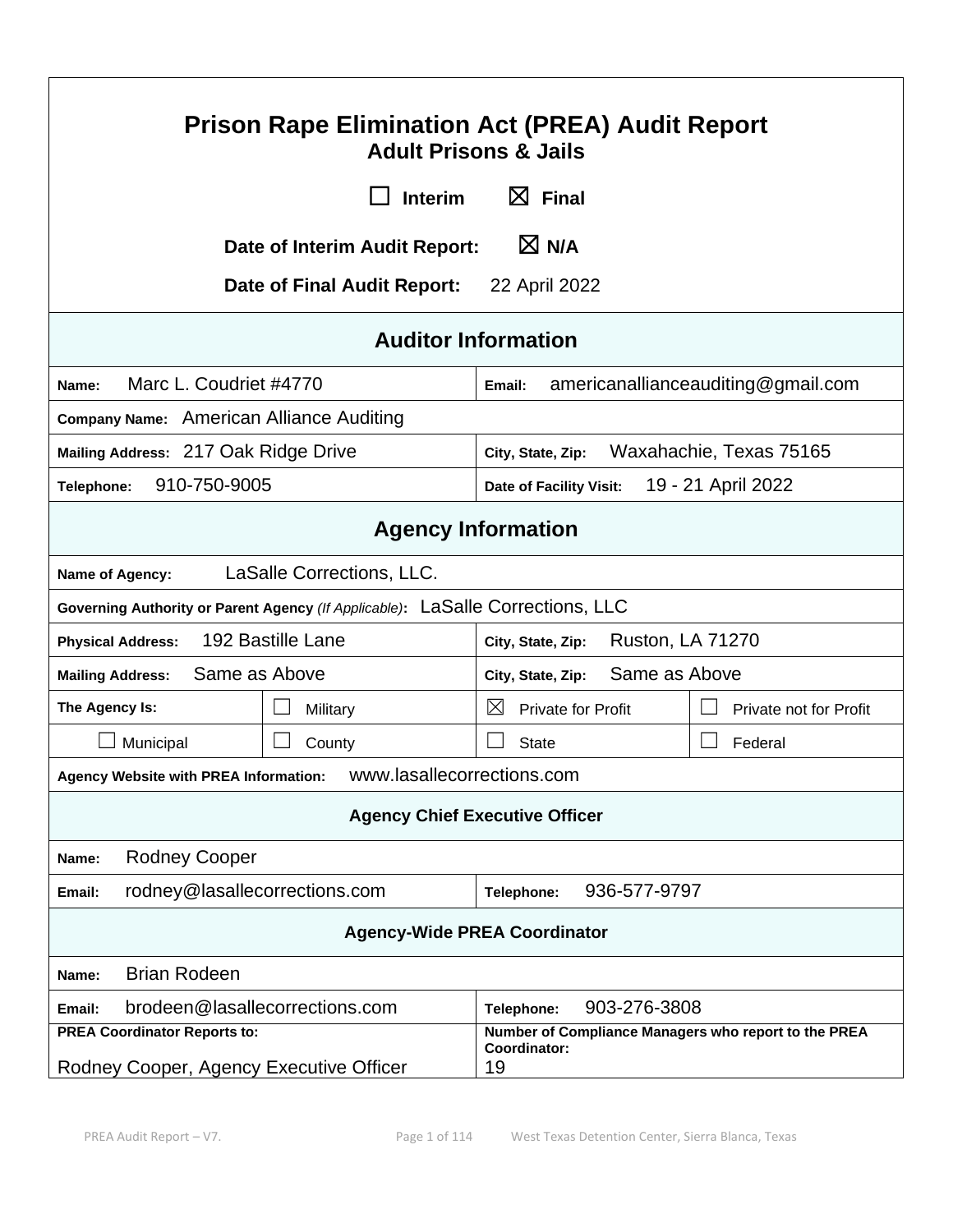| <b>Facility Information</b>                                                                                                                                                                         |                                                                                                                                     |                                                 |              |                        |
|-----------------------------------------------------------------------------------------------------------------------------------------------------------------------------------------------------|-------------------------------------------------------------------------------------------------------------------------------------|-------------------------------------------------|--------------|------------------------|
| <b>Name of Facility:</b>                                                                                                                                                                            | <b>West Texas Detention Center</b>                                                                                                  |                                                 |              |                        |
| Physical Address: 401 S. Vaquero Ave.<br>Sierra Blanca, Texas 79851<br>City, State, Zip:                                                                                                            |                                                                                                                                     |                                                 |              |                        |
| Mailing Address (if different from above):<br>P.O. Box 430                                                                                                                                          |                                                                                                                                     | Sierra Blanca, Texas 79851<br>City, State, Zip: |              |                        |
| The Facility Is:                                                                                                                                                                                    | Military                                                                                                                            | $\boxtimes$<br><b>Private for Profit</b>        |              | Private not for Profit |
| Municipal                                                                                                                                                                                           | County                                                                                                                              | <b>State</b>                                    |              | Federal                |
| <b>Facility Type:</b>                                                                                                                                                                               | Prison                                                                                                                              |                                                 | ⊠            | Jail                   |
| Facility Website with PREA Information:                                                                                                                                                             | www.lasallecorrections.com                                                                                                          |                                                 |              |                        |
| Has the facility been accredited within the past 3 years?                                                                                                                                           |                                                                                                                                     | $\boxtimes$ No<br>Yes                           |              |                        |
| the facility has not been accredited within the past 3 years):                                                                                                                                      | If the facility has been accredited within the past 3 years, select the accrediting organization(s) - select all that apply (N/A if |                                                 |              |                        |
| <b>ACA</b>                                                                                                                                                                                          |                                                                                                                                     |                                                 |              |                        |
| <b>NCCHC</b>                                                                                                                                                                                        |                                                                                                                                     |                                                 |              |                        |
| <b>CALEA</b>                                                                                                                                                                                        |                                                                                                                                     |                                                 |              |                        |
| Other (please name or describe:                                                                                                                                                                     |                                                                                                                                     |                                                 |              |                        |
| $\boxtimes$ N/A                                                                                                                                                                                     |                                                                                                                                     |                                                 |              |                        |
| If the facility has completed any internal or external audits other than those that resulted in accreditation, please describe:<br>Internal Audits, Texas Jail Commission, and Operational Reviews. |                                                                                                                                     |                                                 |              |                        |
|                                                                                                                                                                                                     | Warden/Jail Administrator/Sheriff/Director                                                                                          |                                                 |              |                        |
| Mike Sheppard<br>Name:                                                                                                                                                                              |                                                                                                                                     |                                                 |              |                        |
| Email:                                                                                                                                                                                              | mike.shepard@lasallecorrections.com                                                                                                 | Telephone:                                      | 940-481-0228 |                        |
| <b>Facility PREA Compliance Manager</b>                                                                                                                                                             |                                                                                                                                     |                                                 |              |                        |
| Ellayna Penalosa<br>Name:                                                                                                                                                                           |                                                                                                                                     |                                                 |              |                        |
| ellayna.penalosa<br>Email:<br>@lasallecorrections.com                                                                                                                                               |                                                                                                                                     | Telephone:                                      | 915-474-2557 |                        |
| Facility Health Service Administrator L N/A                                                                                                                                                         |                                                                                                                                     |                                                 |              |                        |
| <b>Melissa Saathoff</b><br>Name:                                                                                                                                                                    |                                                                                                                                     |                                                 |              |                        |
| melissa.saathoff<br>Email:<br>@lasallecorrections.com                                                                                                                                               |                                                                                                                                     | Telephone:                                      | 915-727-8285 |                        |
| <b>Facility Characteristics</b>                                                                                                                                                                     |                                                                                                                                     |                                                 |              |                        |
| <b>Designated Facility Capacity:</b>                                                                                                                                                                |                                                                                                                                     | 1388                                            |              |                        |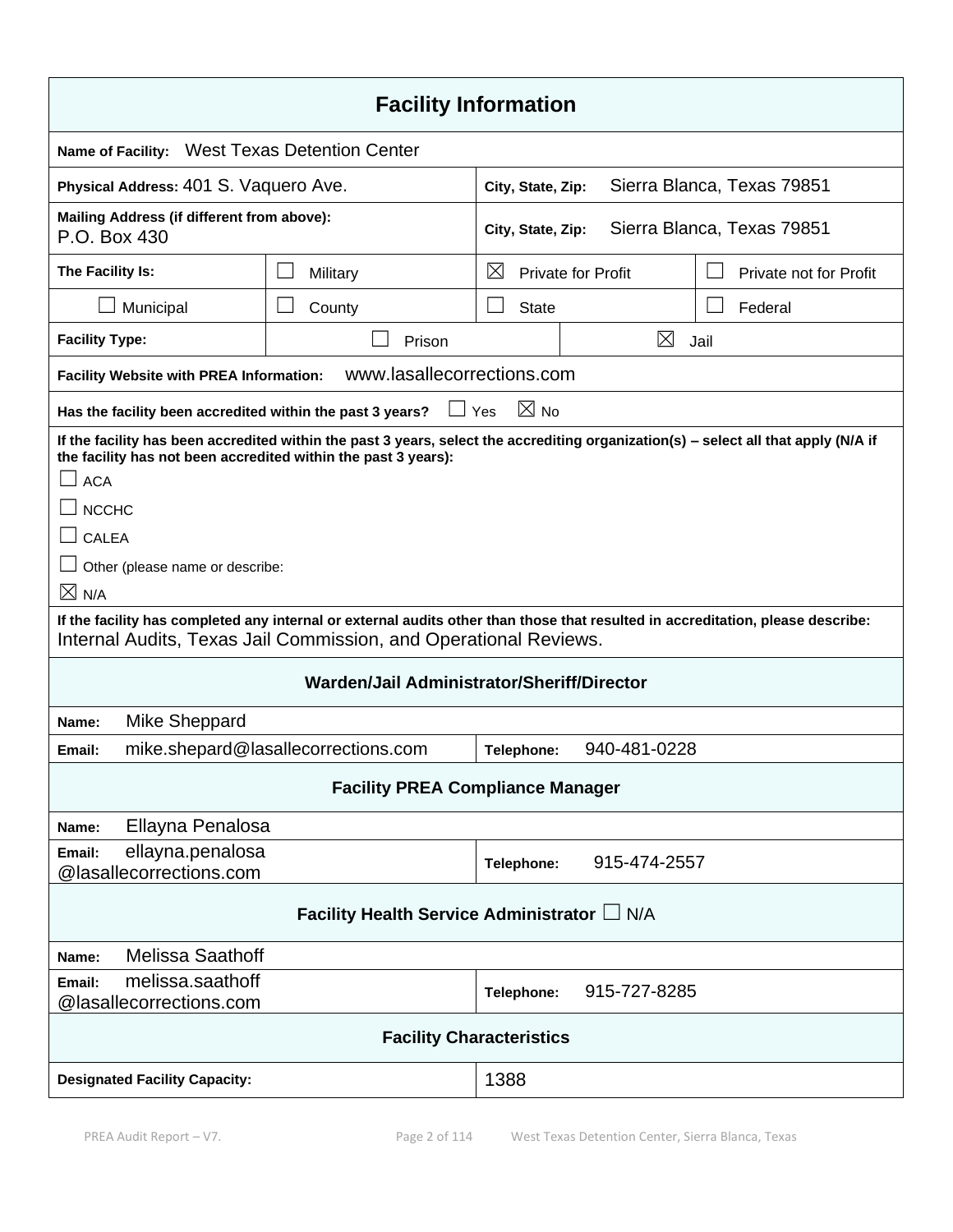| <b>Current Population of Facility:</b>                                                                                                                                                                                                                                                                                                                                                                                                                                                                                                                                                                                                                  |  | 1045                                                                         |                                              |  |
|---------------------------------------------------------------------------------------------------------------------------------------------------------------------------------------------------------------------------------------------------------------------------------------------------------------------------------------------------------------------------------------------------------------------------------------------------------------------------------------------------------------------------------------------------------------------------------------------------------------------------------------------------------|--|------------------------------------------------------------------------------|----------------------------------------------|--|
| Average daily population for the past 12 months:                                                                                                                                                                                                                                                                                                                                                                                                                                                                                                                                                                                                        |  | 961                                                                          |                                              |  |
| Has the facility been over capacity at any point in the past 12<br>months?                                                                                                                                                                                                                                                                                                                                                                                                                                                                                                                                                                              |  | $\boxtimes$ No<br>$\Box$ Yes                                                 |                                              |  |
| Which population(s) does the facility hold?                                                                                                                                                                                                                                                                                                                                                                                                                                                                                                                                                                                                             |  | $\Box$ Females<br>Males                                                      | $\boxtimes$<br><b>Both Females and Males</b> |  |
| Age range of population:                                                                                                                                                                                                                                                                                                                                                                                                                                                                                                                                                                                                                                |  | 18-72                                                                        |                                              |  |
| Average length of stay or time under supervision:                                                                                                                                                                                                                                                                                                                                                                                                                                                                                                                                                                                                       |  | 25 days                                                                      |                                              |  |
| Facility security levels/inmate custody levels:                                                                                                                                                                                                                                                                                                                                                                                                                                                                                                                                                                                                         |  | Low, Medium, High                                                            |                                              |  |
| Number of inmates admitted to facility during the past 12 months:                                                                                                                                                                                                                                                                                                                                                                                                                                                                                                                                                                                       |  |                                                                              | 3300                                         |  |
| Number of inmates admitted to facility during the past 12 months whose length of stay<br>in the facility was for 72 hours or more:                                                                                                                                                                                                                                                                                                                                                                                                                                                                                                                      |  |                                                                              | 2159                                         |  |
| Number of inmates admitted to facility during the past 12 months whose length of stay<br>in the facility was for 30 days or more:                                                                                                                                                                                                                                                                                                                                                                                                                                                                                                                       |  | 1668                                                                         |                                              |  |
| Does the facility hold youthful inmates?                                                                                                                                                                                                                                                                                                                                                                                                                                                                                                                                                                                                                |  | $\boxtimes$ No<br>$\sqcup$ Yes                                               |                                              |  |
| Number of youthful inmates held in the facility during the past 12 months: (N/A if the<br>facility never holds youthful inmates)                                                                                                                                                                                                                                                                                                                                                                                                                                                                                                                        |  |                                                                              | 0<br>$\boxtimes$ N/A                         |  |
| Does the audited facility hold inmates for one or more other agencies (e.g., a State<br>correctional agency, U.S. Marshals Service, Bureau of Prisons, U.S. Immigration and<br><b>Customs Enforcement)?</b>                                                                                                                                                                                                                                                                                                                                                                                                                                             |  |                                                                              | $\boxtimes$ Yes<br><b>No</b>                 |  |
| <b>Federal Bureau of Prisons</b><br>$\boxtimes$<br><b>U.S. Marshals Service</b><br>$\boxtimes$ U.S. Immigration and Customs Enforcement<br><b>Bureau of Indian Affairs</b><br>U.S. Military branch<br>Select all other agencies for which the audited<br>State or Territorial correctional agency<br>facility holds inmates: Select all that apply (N/A if the<br>┌─┐<br>audited facility does not hold inmates for any other<br>County correctional or detention agency<br>agency or agencies):<br>Judicial district correctional or detention facility<br>city jail)<br>Private corrections or detention provider<br>Other - please name or describe: |  | City or municipal correctional or detention facility (e.g., police lockup or |                                              |  |
| Number of staff currently employed by the facility who may have contact with inmates:                                                                                                                                                                                                                                                                                                                                                                                                                                                                                                                                                                   |  | 229                                                                          |                                              |  |
| Number of staff hired by the facility during the past 12 months who may have contact<br>with inmates:                                                                                                                                                                                                                                                                                                                                                                                                                                                                                                                                                   |  | 112                                                                          |                                              |  |
| Number of contracts in the past 12 months for services with contractors who may<br>have contact with inmates:                                                                                                                                                                                                                                                                                                                                                                                                                                                                                                                                           |  | 0                                                                            |                                              |  |
| Number of individual contractors who have contact with inmates, currently authorized<br>to enter the facility:                                                                                                                                                                                                                                                                                                                                                                                                                                                                                                                                          |  | 0                                                                            |                                              |  |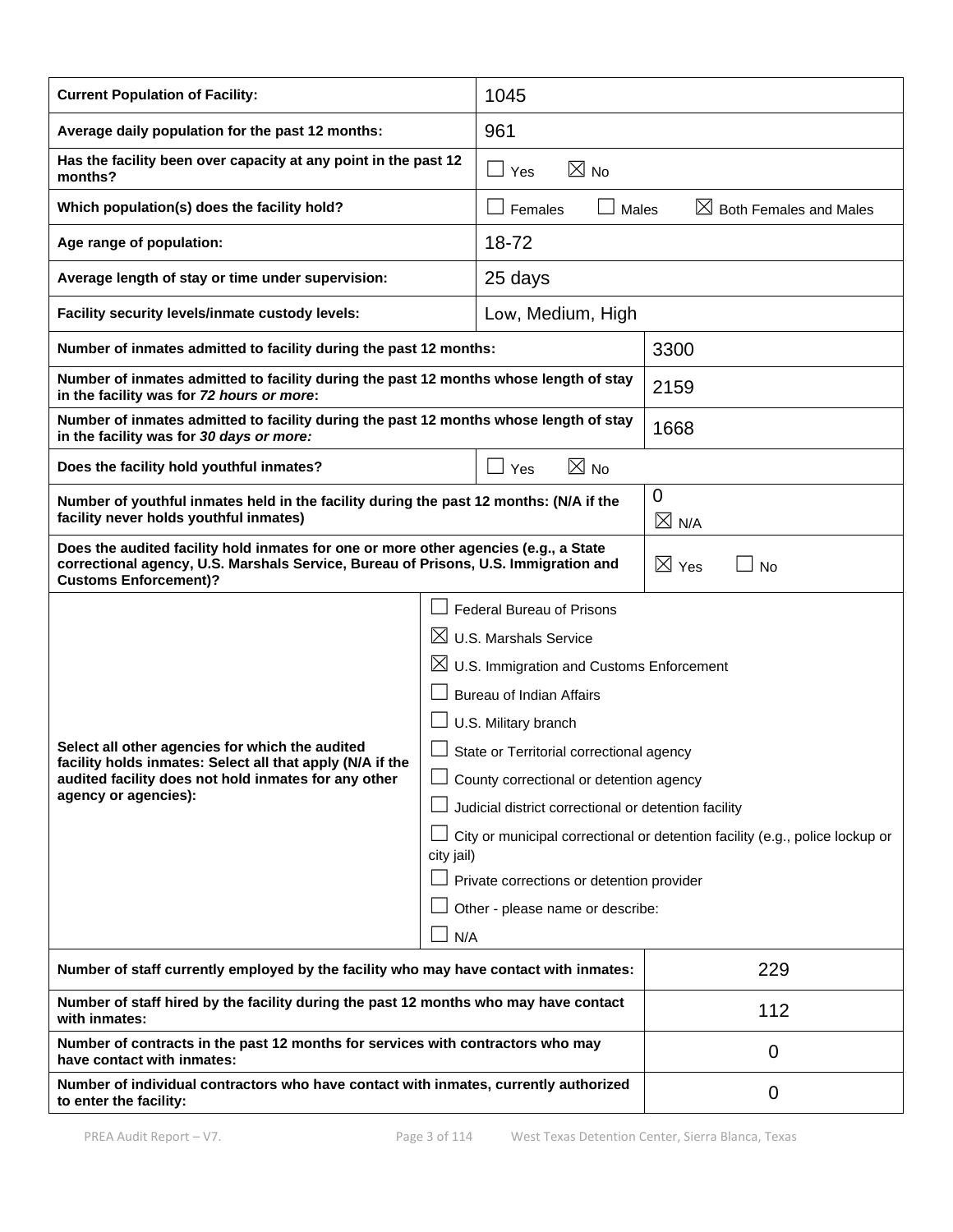| Number of volunteers who have contact with inmates, currently authorized to enter the<br>facility:                                                                                                                                                                                                                                                                                                                                                                                                                                                                                                                                                                                                                                                                                                                                                                                                                                                                                                                                                                                                                                                                                                                                                                                                                                                                                                                                                                                                                                                                                                                                                                                                                                                                                            |                       |                 | 0         |                 |
|-----------------------------------------------------------------------------------------------------------------------------------------------------------------------------------------------------------------------------------------------------------------------------------------------------------------------------------------------------------------------------------------------------------------------------------------------------------------------------------------------------------------------------------------------------------------------------------------------------------------------------------------------------------------------------------------------------------------------------------------------------------------------------------------------------------------------------------------------------------------------------------------------------------------------------------------------------------------------------------------------------------------------------------------------------------------------------------------------------------------------------------------------------------------------------------------------------------------------------------------------------------------------------------------------------------------------------------------------------------------------------------------------------------------------------------------------------------------------------------------------------------------------------------------------------------------------------------------------------------------------------------------------------------------------------------------------------------------------------------------------------------------------------------------------|-----------------------|-----------------|-----------|-----------------|
| <b>Physical Plant</b>                                                                                                                                                                                                                                                                                                                                                                                                                                                                                                                                                                                                                                                                                                                                                                                                                                                                                                                                                                                                                                                                                                                                                                                                                                                                                                                                                                                                                                                                                                                                                                                                                                                                                                                                                                         |                       |                 |           |                 |
| Number of buildings:                                                                                                                                                                                                                                                                                                                                                                                                                                                                                                                                                                                                                                                                                                                                                                                                                                                                                                                                                                                                                                                                                                                                                                                                                                                                                                                                                                                                                                                                                                                                                                                                                                                                                                                                                                          |                       |                 |           |                 |
| Auditors should count all buildings that are part of the facility, whether inmates are<br>formally allowed to enter them or not. In situations where temporary structures have<br>been erected (e.g., tents) the auditor should use their discretion to determine whether<br>to include the structure in the overall count of buildings. As a general rule, if a<br>temporary structure is regularly or routinely used to hold or house inmates, or if the<br>temporary structure is used to house or support operational functions for more than a<br>short period of time (e.g., an emergency situation), it should be included in the overall<br>count of buildings.                                                                                                                                                                                                                                                                                                                                                                                                                                                                                                                                                                                                                                                                                                                                                                                                                                                                                                                                                                                                                                                                                                                       |                       | 6               |           |                 |
| Number of inmate housing units:                                                                                                                                                                                                                                                                                                                                                                                                                                                                                                                                                                                                                                                                                                                                                                                                                                                                                                                                                                                                                                                                                                                                                                                                                                                                                                                                                                                                                                                                                                                                                                                                                                                                                                                                                               |                       |                 |           |                 |
| Enter 0 if the facility does not have discrete housing units. DOJ PREA Working Group<br>FAQ on the definition of a housing unit: How is a "housing unit" defined for the<br>purposes of the PREA Standards? The question has been raised in particular as it<br>relates to facilities that have adjacent or interconnected units. The most common<br>concept of a housing unit is architectural. The generally agreed-upon definition is a<br>space that is enclosed by physical barriers accessed through one or more doors of<br>various types, including commercial-grade swing doors, steel sliding doors,<br>interlocking sally port doors, etc. In addition to the primary entrance and exit,<br>additional doors are often included to meet life safety codes. The unit contains<br>sleeping space, sanitary facilities (including toilets, lavatories, and showers), and a<br>dayroom or leisure space in differing configurations. Many facilities are designed with<br>modules or pods clustered around a control room. This multiple-pod design provides<br>the facility with certain staff efficiencies and economies of scale. At the same time, the<br>design affords the flexibility to separately house inmates of differing security levels, or<br>who are grouped by some other operational or service scheme. Generally, the control<br>room is enclosed by security glass, and in some cases, this allows inmates to see into<br>neighboring pods. However, observation from one unit to another is usually limited by<br>angled site lines. In some cases, the facility has prevented this entirely by installing<br>one-way glass. Both the architectural design and functional use of these multiple pods<br>indicate that they are managed as distinct housing units. |                       | 40              |           |                 |
| Number of single cell housing units:                                                                                                                                                                                                                                                                                                                                                                                                                                                                                                                                                                                                                                                                                                                                                                                                                                                                                                                                                                                                                                                                                                                                                                                                                                                                                                                                                                                                                                                                                                                                                                                                                                                                                                                                                          |                       | 3               |           |                 |
| Number of multiple occupancy cell housing units:                                                                                                                                                                                                                                                                                                                                                                                                                                                                                                                                                                                                                                                                                                                                                                                                                                                                                                                                                                                                                                                                                                                                                                                                                                                                                                                                                                                                                                                                                                                                                                                                                                                                                                                                              |                       | 21              |           |                 |
| Number of open bay/dorm housing units:                                                                                                                                                                                                                                                                                                                                                                                                                                                                                                                                                                                                                                                                                                                                                                                                                                                                                                                                                                                                                                                                                                                                                                                                                                                                                                                                                                                                                                                                                                                                                                                                                                                                                                                                                        |                       | 16              |           |                 |
| Number of segregation cells (for example, administrative, disciplinary, protective<br>custody, etc.):                                                                                                                                                                                                                                                                                                                                                                                                                                                                                                                                                                                                                                                                                                                                                                                                                                                                                                                                                                                                                                                                                                                                                                                                                                                                                                                                                                                                                                                                                                                                                                                                                                                                                         |                       | 24              |           |                 |
| In housing units, does the facility maintain sight and sound separation between<br>youthful inmates and adult inmates? (N/A if the facility never holds youthful inmates)                                                                                                                                                                                                                                                                                                                                                                                                                                                                                                                                                                                                                                                                                                                                                                                                                                                                                                                                                                                                                                                                                                                                                                                                                                                                                                                                                                                                                                                                                                                                                                                                                     |                       | Yes             | $\Box$ No | $\boxtimes$ N/A |
| Does the facility have a video monitoring system, electronic surveillance system, or<br>other monitoring technology (e.g., cameras, etc.)?                                                                                                                                                                                                                                                                                                                                                                                                                                                                                                                                                                                                                                                                                                                                                                                                                                                                                                                                                                                                                                                                                                                                                                                                                                                                                                                                                                                                                                                                                                                                                                                                                                                    |                       | $\boxtimes$ Yes | $\Box$ No |                 |
| Has the facility installed or updated a video monitoring system, electronic surveillance<br>system, or other monitoring technology in the past 12 months?                                                                                                                                                                                                                                                                                                                                                                                                                                                                                                                                                                                                                                                                                                                                                                                                                                                                                                                                                                                                                                                                                                                                                                                                                                                                                                                                                                                                                                                                                                                                                                                                                                     |                       | $\boxtimes$ Yes | $\Box$ No |                 |
| Medical and Mental Health Services and Forensic Medical Exams                                                                                                                                                                                                                                                                                                                                                                                                                                                                                                                                                                                                                                                                                                                                                                                                                                                                                                                                                                                                                                                                                                                                                                                                                                                                                                                                                                                                                                                                                                                                                                                                                                                                                                                                 |                       |                 |           |                 |
| Are medical services provided on-site?                                                                                                                                                                                                                                                                                                                                                                                                                                                                                                                                                                                                                                                                                                                                                                                                                                                                                                                                                                                                                                                                                                                                                                                                                                                                                                                                                                                                                                                                                                                                                                                                                                                                                                                                                        | $\boxtimes$ Yes<br>No |                 |           |                 |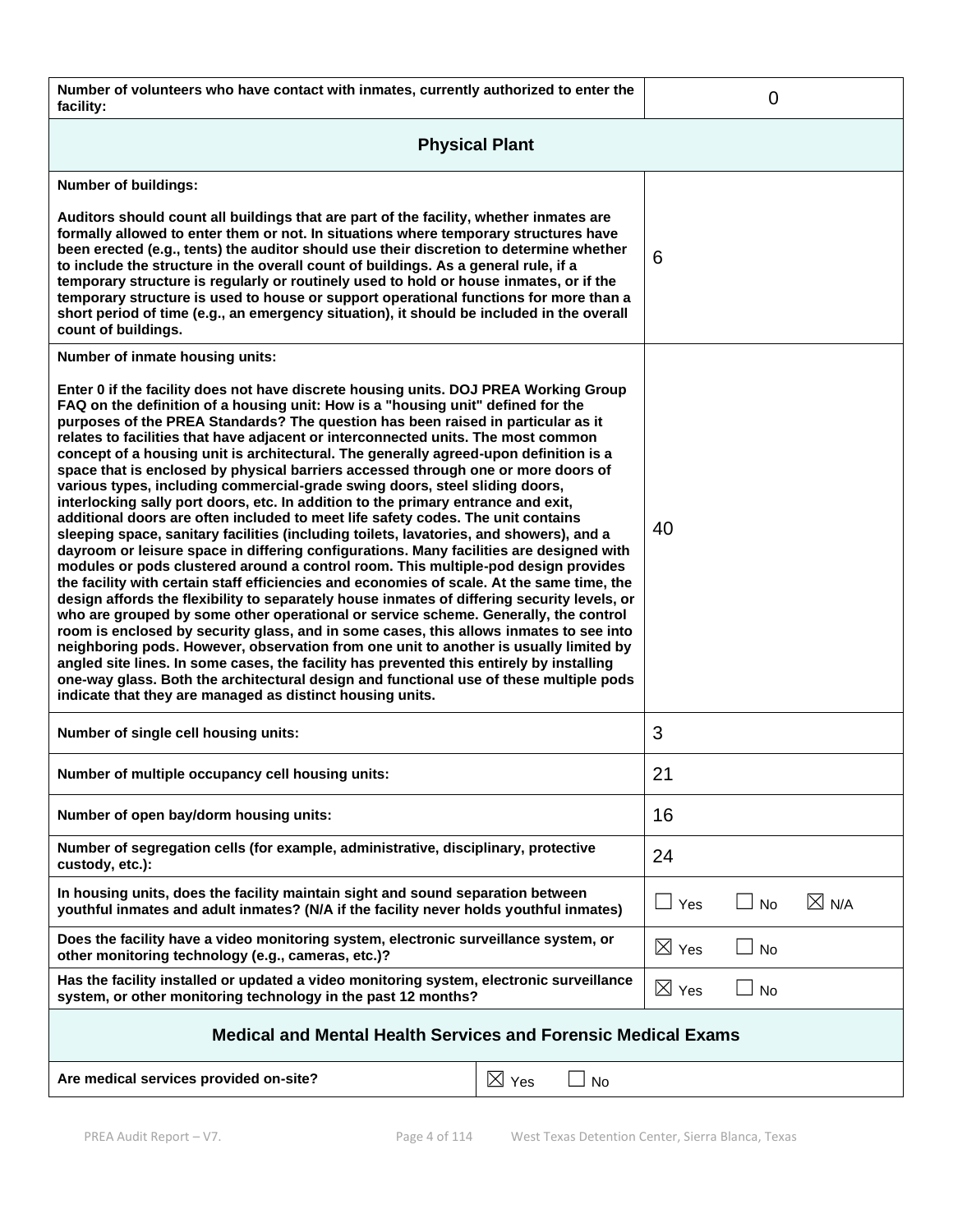| Are mental health services provided on-site?                                                                                                                                                                                                                                                                                                                                                                                         | $\boxtimes$ Yes<br>No                                                                                                                                                 |                                                                                                   |
|--------------------------------------------------------------------------------------------------------------------------------------------------------------------------------------------------------------------------------------------------------------------------------------------------------------------------------------------------------------------------------------------------------------------------------------|-----------------------------------------------------------------------------------------------------------------------------------------------------------------------|---------------------------------------------------------------------------------------------------|
| Where are sexual assault forensic medical exams provided?<br>Select all that apply.                                                                                                                                                                                                                                                                                                                                                  | On-site<br>$\boxtimes$ Local hospital/clinic<br>Rape Crisis Center<br>Other (please name or describe:                                                                 |                                                                                                   |
|                                                                                                                                                                                                                                                                                                                                                                                                                                      | <b>Investigations</b>                                                                                                                                                 |                                                                                                   |
|                                                                                                                                                                                                                                                                                                                                                                                                                                      | <b>Criminal Investigations</b>                                                                                                                                        |                                                                                                   |
| Number of investigators employed by the agency and/or facility who are responsible<br>for conducting CRIMINAL investigations into allegations of sexual abuse or sexual<br>harassment:                                                                                                                                                                                                                                               |                                                                                                                                                                       | 0                                                                                                 |
| When the facility received allegations of sexual abuse or sexual harassment (whether<br>staff-on-inmate or inmate-on-inmate), CRIMINAL INVESTIGATIONS are conducted by:<br>Select all that apply.                                                                                                                                                                                                                                    |                                                                                                                                                                       | Facility investigators<br>Agency investigators<br>$\boxtimes$<br>An external investigative entity |
| Local police department<br>$\Box$<br>$\boxtimes$ Local sheriff's department<br>Select all external entities responsible for CRIMINAL<br>State police<br>$\Box$<br>INVESTIGATIONS: Select all that apply (N/A if no<br>external entities are responsible for criminal<br>$\boxtimes$ A U.S. Department of Justice component<br>investigations)<br>$\boxtimes$ Other (please name or describe: USMS<br>$\overline{\phantom{a}}$<br>N/A |                                                                                                                                                                       |                                                                                                   |
|                                                                                                                                                                                                                                                                                                                                                                                                                                      | <b>Administrative Investigations</b>                                                                                                                                  |                                                                                                   |
| Number of investigators employed by the agency and/or facility who are responsible<br>for conducting ADMINISTRATIVE investigations into allegations of sexual abuse or<br>sexual harassment?                                                                                                                                                                                                                                         |                                                                                                                                                                       | 15                                                                                                |
| When the facility receives allegations of sexual abuse or sexual harassment (whether<br>staff-on-inmate or inmate-on-inmate), ADMINISTRATIVE INVESTIGATIONS are<br>conducted by: Select all that apply                                                                                                                                                                                                                               |                                                                                                                                                                       | $\boxtimes$ Facility investigators<br>Agency investigators<br>An external investigative entity    |
| Select all external entities responsible for<br><b>ADMINISTRATIVE INVESTIGATIONS: Select all that</b><br>apply (N/A if no external entities are responsible for<br>administrative investigations)                                                                                                                                                                                                                                    | Local police department<br>Local sheriff's department<br>State police<br>A U.S. Department of Justice component<br>Other (please name or describe:<br>$\boxtimes$ N/A |                                                                                                   |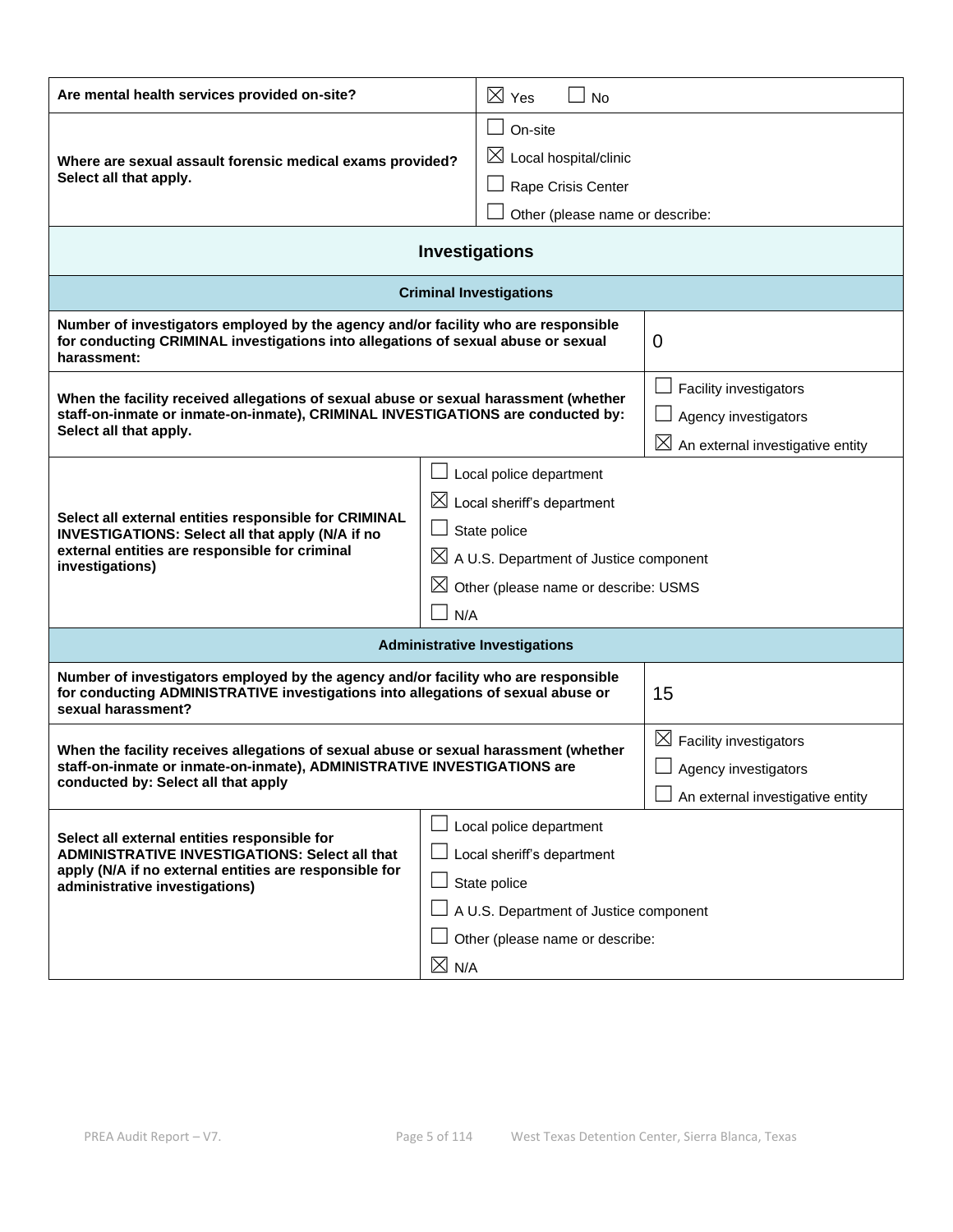# **Summary of Audit Findings**

| <b>Standards Exceeded</b>                                                                  |                                                              |
|--------------------------------------------------------------------------------------------|--------------------------------------------------------------|
| Number of Standards Exceeded:<br>List of Standards Exceeded:<br>115.31: Employee training. | - 2<br>Standard 115.13: Supervision and monitoring; Standard |
| <b>Standards Met</b>                                                                       |                                                              |
| <b>Number of Standards Met: 43</b>                                                         |                                                              |
| <b>Standards Not Met</b>                                                                   |                                                              |
| <b>Number of Standards Not Met:</b><br>List of Standards Not Met:                          | N/A<br>N/A                                                   |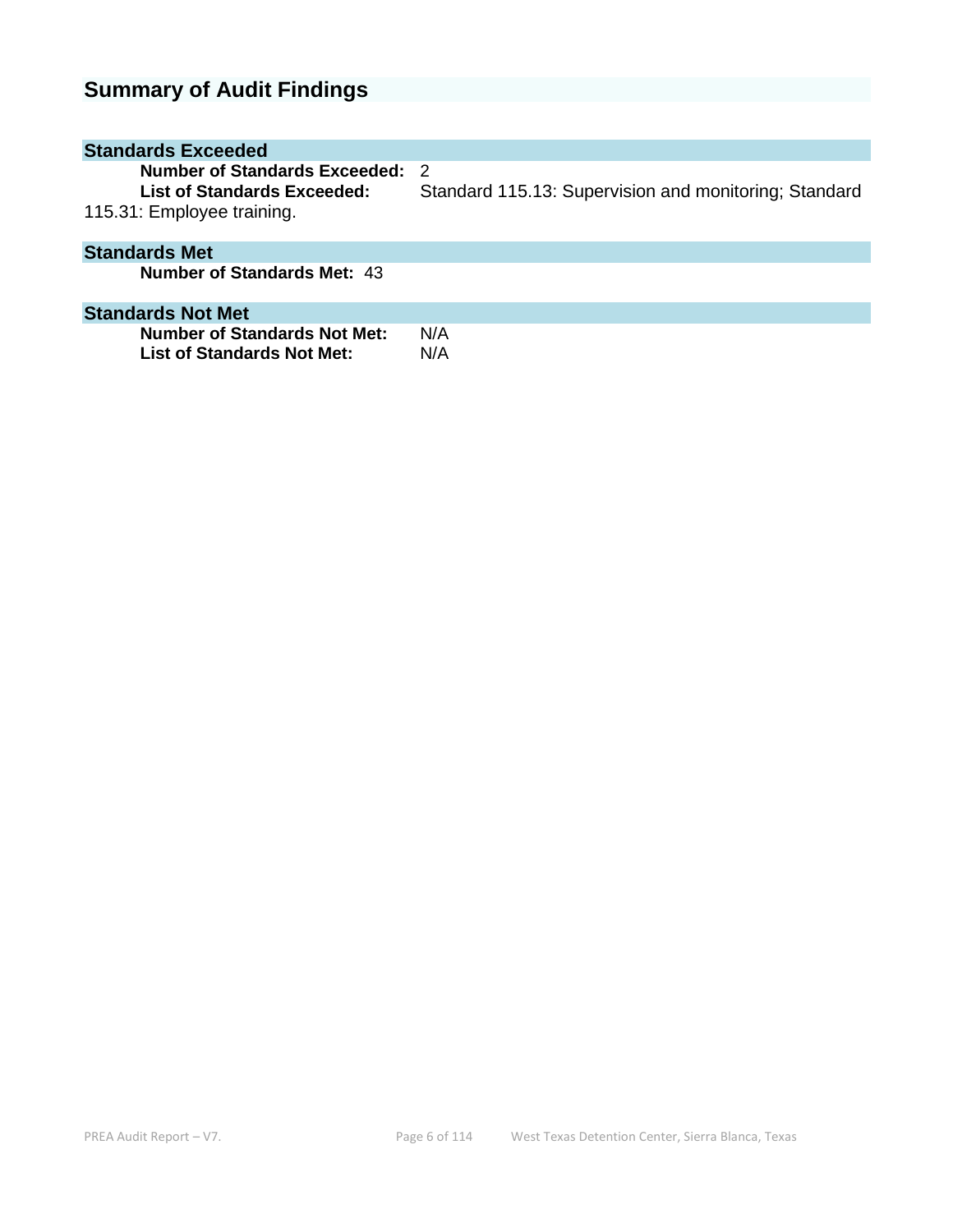# **Post-Audit Reporting Information**

| <b>General Audit Information</b>                                                                                                                                                                                                                                                                                                                                                                                                                                                                                                                                                                                                                                                                                                                                                                                                                                                                                                                                                                                                                                                                                                                                                                                                                                                                                                                                                                                                                                                                                                                                                                                                                                                                                                                                                                            |                                                                                                                |  |
|-------------------------------------------------------------------------------------------------------------------------------------------------------------------------------------------------------------------------------------------------------------------------------------------------------------------------------------------------------------------------------------------------------------------------------------------------------------------------------------------------------------------------------------------------------------------------------------------------------------------------------------------------------------------------------------------------------------------------------------------------------------------------------------------------------------------------------------------------------------------------------------------------------------------------------------------------------------------------------------------------------------------------------------------------------------------------------------------------------------------------------------------------------------------------------------------------------------------------------------------------------------------------------------------------------------------------------------------------------------------------------------------------------------------------------------------------------------------------------------------------------------------------------------------------------------------------------------------------------------------------------------------------------------------------------------------------------------------------------------------------------------------------------------------------------------|----------------------------------------------------------------------------------------------------------------|--|
| <b>Onsite Audit Dates</b>                                                                                                                                                                                                                                                                                                                                                                                                                                                                                                                                                                                                                                                                                                                                                                                                                                                                                                                                                                                                                                                                                                                                                                                                                                                                                                                                                                                                                                                                                                                                                                                                                                                                                                                                                                                   |                                                                                                                |  |
| Start date of the onsite portion of the audit:<br>1.                                                                                                                                                                                                                                                                                                                                                                                                                                                                                                                                                                                                                                                                                                                                                                                                                                                                                                                                                                                                                                                                                                                                                                                                                                                                                                                                                                                                                                                                                                                                                                                                                                                                                                                                                        | 19 May 2022                                                                                                    |  |
| End date of the onsite portion of the audit:<br>2.                                                                                                                                                                                                                                                                                                                                                                                                                                                                                                                                                                                                                                                                                                                                                                                                                                                                                                                                                                                                                                                                                                                                                                                                                                                                                                                                                                                                                                                                                                                                                                                                                                                                                                                                                          | 21 May 2022                                                                                                    |  |
|                                                                                                                                                                                                                                                                                                                                                                                                                                                                                                                                                                                                                                                                                                                                                                                                                                                                                                                                                                                                                                                                                                                                                                                                                                                                                                                                                                                                                                                                                                                                                                                                                                                                                                                                                                                                             | <b>Outreach</b>                                                                                                |  |
| Did you attempt to communicate with community-based<br>3.<br>organization(s) or victim advocates who provide services<br>to this facility and/or who may have insight into relevant<br>conditions in the facility?                                                                                                                                                                                                                                                                                                                                                                                                                                                                                                                                                                                                                                                                                                                                                                                                                                                                                                                                                                                                                                                                                                                                                                                                                                                                                                                                                                                                                                                                                                                                                                                          | $\boxtimes$ Yes<br><b>No</b>                                                                                   |  |
| If yes, identify the community-based organizations<br>a.<br>or victim advocates with whom you corresponded:                                                                                                                                                                                                                                                                                                                                                                                                                                                                                                                                                                                                                                                                                                                                                                                                                                                                                                                                                                                                                                                                                                                                                                                                                                                                                                                                                                                                                                                                                                                                                                                                                                                                                                 | <b>The Crisis Center</b>                                                                                       |  |
| <b>Audited Facility Information</b>                                                                                                                                                                                                                                                                                                                                                                                                                                                                                                                                                                                                                                                                                                                                                                                                                                                                                                                                                                                                                                                                                                                                                                                                                                                                                                                                                                                                                                                                                                                                                                                                                                                                                                                                                                         |                                                                                                                |  |
| 4. Designated Facility Capacity:                                                                                                                                                                                                                                                                                                                                                                                                                                                                                                                                                                                                                                                                                                                                                                                                                                                                                                                                                                                                                                                                                                                                                                                                                                                                                                                                                                                                                                                                                                                                                                                                                                                                                                                                                                            | 1388                                                                                                           |  |
| 5. Average daily population for the past 12 months:                                                                                                                                                                                                                                                                                                                                                                                                                                                                                                                                                                                                                                                                                                                                                                                                                                                                                                                                                                                                                                                                                                                                                                                                                                                                                                                                                                                                                                                                                                                                                                                                                                                                                                                                                         | 961                                                                                                            |  |
| 6. Number of inmate/resident/detainee housing units:<br>DOJ PREA Working Group FAQ on the definition of a housing<br>unit: How is a "housing unit" defined for the purposes of the<br>PREA Standards? The question has been raised in particular as<br>it relates to facilities that have adjacent or interconnected units.<br>The most common concept of a housing unit is architectural. The<br>generally agreed-upon definition is a space that is enclosed by<br>physical barriers accessed through one or more doors of various<br>types, including commercial-grade swing doors, steel sliding<br>doors, interlocking sally port doors, etc. In addition to the primary<br>entrance and exit, additional doors are often included to meet life<br>safety codes. The unit contains sleeping space, sanitary facilities<br>(including toilets, lavatories, and showers), and a dayroom or<br>leisure space in differing configurations. Many facilities are<br>designed with modules or pods clustered around a control room.<br>This multiple-pod design provides the facility with certain staff<br>efficiencies and economies of scale. At the same time, the<br>design affords the flexibility to separately house inmates of<br>differing security levels, or who are grouped by some other<br>operational or service scheme. Generally, the control room is<br>enclosed by security glass, and in some cases, this allows<br>residents to see into neighboring pods. However, observation<br>from one unit to another is usually limited by angled site lines. In<br>some cases, the facility has prevented this entirely by installing<br>one-way glass. Both the architectural design and functional use<br>of these multiple pods indicate that they are managed as distinct<br>housing units. | 40<br>$\boxtimes$ No                                                                                           |  |
| 7.<br>Does the facility ever hold youthful inmates or<br>youthful/juvenile detainees?                                                                                                                                                                                                                                                                                                                                                                                                                                                                                                                                                                                                                                                                                                                                                                                                                                                                                                                                                                                                                                                                                                                                                                                                                                                                                                                                                                                                                                                                                                                                                                                                                                                                                                                       | $\Box$ Yes<br>N/A for the facility type audited (i.e., Community Confinement<br>Facility or Juvenile Facility) |  |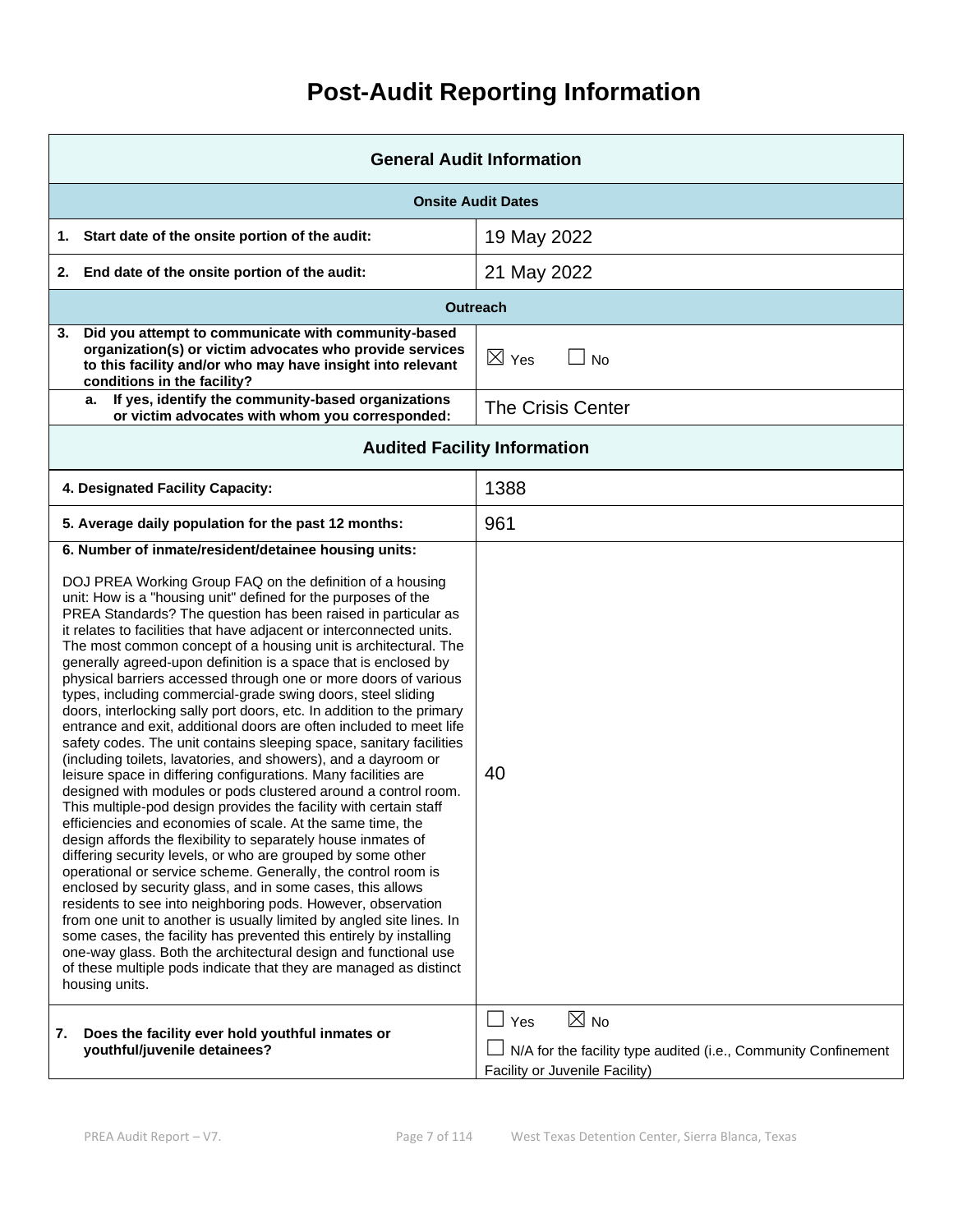| Audited Facility Population on Day One of the Onsite Portion of the Audit                                                                                                                                                                                                        |                |  |
|----------------------------------------------------------------------------------------------------------------------------------------------------------------------------------------------------------------------------------------------------------------------------------|----------------|--|
| Inmates/Residents/Detainees                                                                                                                                                                                                                                                      |                |  |
| 8. Enter the total number of inmates/residents/detainees<br>housed at the facility as of the first day of the onsite<br>portion of the audit:                                                                                                                                    | 1045           |  |
| 9. Enter the total number of youthful inmates or<br>youthful/juvenile detainees housed at the facility on the<br>first day of the onsite portion of the audit:                                                                                                                   | $\overline{0}$ |  |
| 10. Enter the total number of inmates/residents/detainees<br>with a physical disability housed at the facility as of the<br>first day of the onsite portion of the audit:                                                                                                        | 1              |  |
| 11. Enter the total number of inmates/residents/detainees<br>with a cognitive or functional disability (including<br>intellectual disability, psychiatric disability, or speech<br>disability) housed at the facility as of the first day of the<br>onsite portion of the audit: | 1              |  |
| 12. Enter the total number of inmates/residents/detainees<br>who are Blind or have low vision (visually impaired)<br>housed at the facility on the first day of the onsite portion<br>of the audit:                                                                              | 1              |  |
| 13. Enter the total number of inmates/residents/detainees<br>who are Deaf or hard-of-hearing housed at the facility on<br>the first day of the onsite portion of the audit:                                                                                                      | $\mathbf 0$    |  |
| 14. Enter the total number of inmates/residents/detainees<br>who are Limited English Proficient (LEP) housed at the<br>facility as of the first day of the onsite portion of the<br>audit:                                                                                       | 375            |  |
| 15. Enter the total number of inmates/residents/detainees<br>who identify as lesbian, gay, or bisexual housed at the<br>facility as of the first day of the onsite portion of the<br>audit:                                                                                      | 3              |  |
| 16. Enter the total number of inmates/residents/detainees<br>who identify as transgender, or intersex housed at the<br>facility as of the first day of the onsite portion of the<br>audit:                                                                                       | $\overline{2}$ |  |
| 17. Enter the total number of inmates/residents/detainees<br>who reported sexual abuse in this facility who are<br>housed at the facility as of the first day of the onsite<br>portion of the audit:                                                                             | $\overline{4}$ |  |
| 18. Enter the total number of inmates/residents/detainees<br>who reported sexual harassment in this facility who are<br>housed at the facility as of the first day of the onsite<br>portion of the audit:                                                                        | 8              |  |
| 19. Enter the total number of inmates/residents/detainees<br>who disclosed prior sexual victimization during risk<br>screening housed at the facility as of the first day of the<br>onsite portion of the audit:                                                                 | 18             |  |
| 20. Enter the total number of inmates/residents/detainees<br>who are or were ever placed in segregated<br>housing/isolation for risk of sexual victimization housed<br>at the facility as of the first day of the onsite portion of<br>the audit:                                | $\mathbf 0$    |  |
| 21. Enter the total number of inmates/residents/detainees<br>who are or were ever placed in segregated<br>housing/isolation for having reported sexual abuse in<br>this facility as of the first day of the onsite portion of the<br>audit:                                      | $\Omega$       |  |
| 22. Enter the total number of inmates/residents detained<br>solely for civil immigration purposes housed at the<br>facility as of the first day of the onsite portion of the<br>audit:                                                                                           | $\overline{0}$ |  |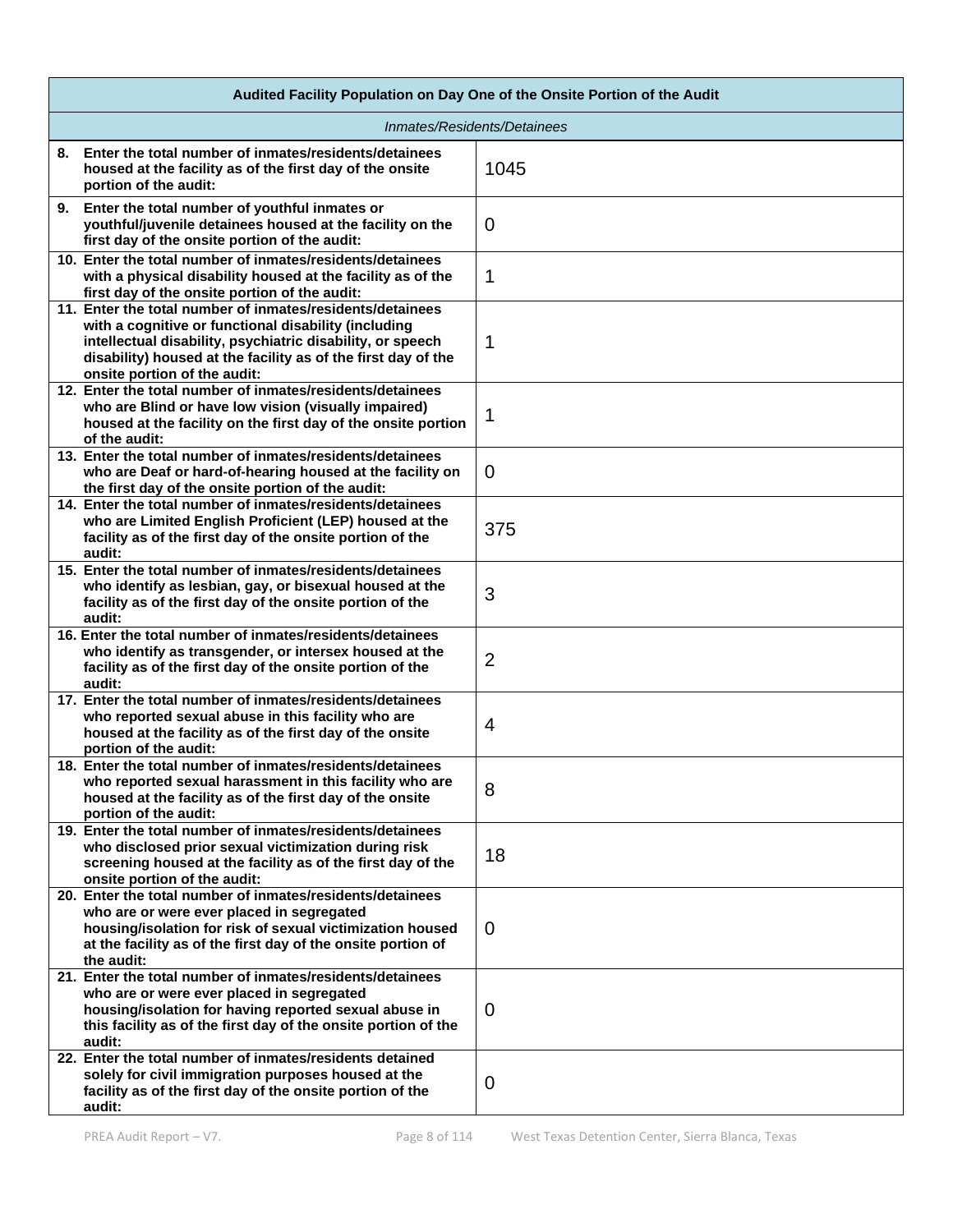| 23. Provide any additional comments regarding the<br>population characteristics of inmates/residents/detainees<br>in the facility as of the first day of the onsite portion of<br>the audit (e.g., groups not tracked, issues with identifying<br>certain populations). | None.                                                                                                                                                                                                                                   |  |
|-------------------------------------------------------------------------------------------------------------------------------------------------------------------------------------------------------------------------------------------------------------------------|-----------------------------------------------------------------------------------------------------------------------------------------------------------------------------------------------------------------------------------------|--|
|                                                                                                                                                                                                                                                                         | Staff, Volunteers, and Contractors<br>Include all full- and part-time staff employed by the facility, regardless of their level of contact with inmates/residents/detainees                                                             |  |
| 24. Enter the total number of STAFF, including both full- and<br>part-time staff employed by the facility as of the first day<br>of the onsite portion of the audit:                                                                                                    | 229                                                                                                                                                                                                                                     |  |
| 25. Enter the total number of CONTRACTORS assigned to<br>the facility as of the first day of the onsite portion of the<br>audit who have contact with inmates/residents/detainees:                                                                                      | 0                                                                                                                                                                                                                                       |  |
| 26. Enter the total number of VOLUNTEERS assigned to the<br>facility as of the first day of the onsite portion of the audit<br>who have contact with inmates/residents/detainees:                                                                                       | $\overline{0}$                                                                                                                                                                                                                          |  |
| 27. Provide any additional comments regarding the<br>population characteristics of staff, volunteers, and<br>contractors who were in the facility as of the first day of<br>the onsite portion of the audit.                                                            | None.                                                                                                                                                                                                                                   |  |
| <b>Interviews</b>                                                                                                                                                                                                                                                       |                                                                                                                                                                                                                                         |  |
| <b>Inmate/Resident/Detainee Interviews</b>                                                                                                                                                                                                                              |                                                                                                                                                                                                                                         |  |
| Random Inmate/Resident/Detainee Interviews                                                                                                                                                                                                                              |                                                                                                                                                                                                                                         |  |
| 28. Enter the total number of RANDOM<br><b>INMATES/RESIDENTS/DETAINEES who were</b><br>interviewed:                                                                                                                                                                     | 20                                                                                                                                                                                                                                      |  |
| 29. Select which characteristics you considered when you<br>selected random inmate/resident/detainee interviewees:                                                                                                                                                      | $\boxtimes$ Age<br>$\boxtimes$ Race<br>$\boxtimes$ Ethnicity (e.g., Hispanic, Non-Hispanic)<br>$\boxtimes$ Length of time in the facility<br>$\boxtimes$ Housing assignment<br>$\boxtimes$ Gender<br>Other (describe)<br>None (explain) |  |
| 30. How did you ensure your sample of random<br>inmate/resident/detainee interviewees was<br>geographically diverse?                                                                                                                                                    | Selected random names from the housing roster<br>from each housing area.                                                                                                                                                                |  |
| 31. Were you able to conduct the minimum number of<br>random inmate/resident/detainee interviews?                                                                                                                                                                       | $\boxtimes$ Yes<br><b>No</b>                                                                                                                                                                                                            |  |
| If no, explain why it was not possible to interview the<br>а.<br>minimum number of random<br>inmate/resident/detainee interviews:                                                                                                                                       | N/A                                                                                                                                                                                                                                     |  |
| 32. Provide any additional comments regarding selecting or<br>interviewing random inmates/residents/detainees (e.g.,<br>any populations you oversampled, barriers to completing<br>interviews, barriers to ensuring representation, etc.).                              | None.                                                                                                                                                                                                                                   |  |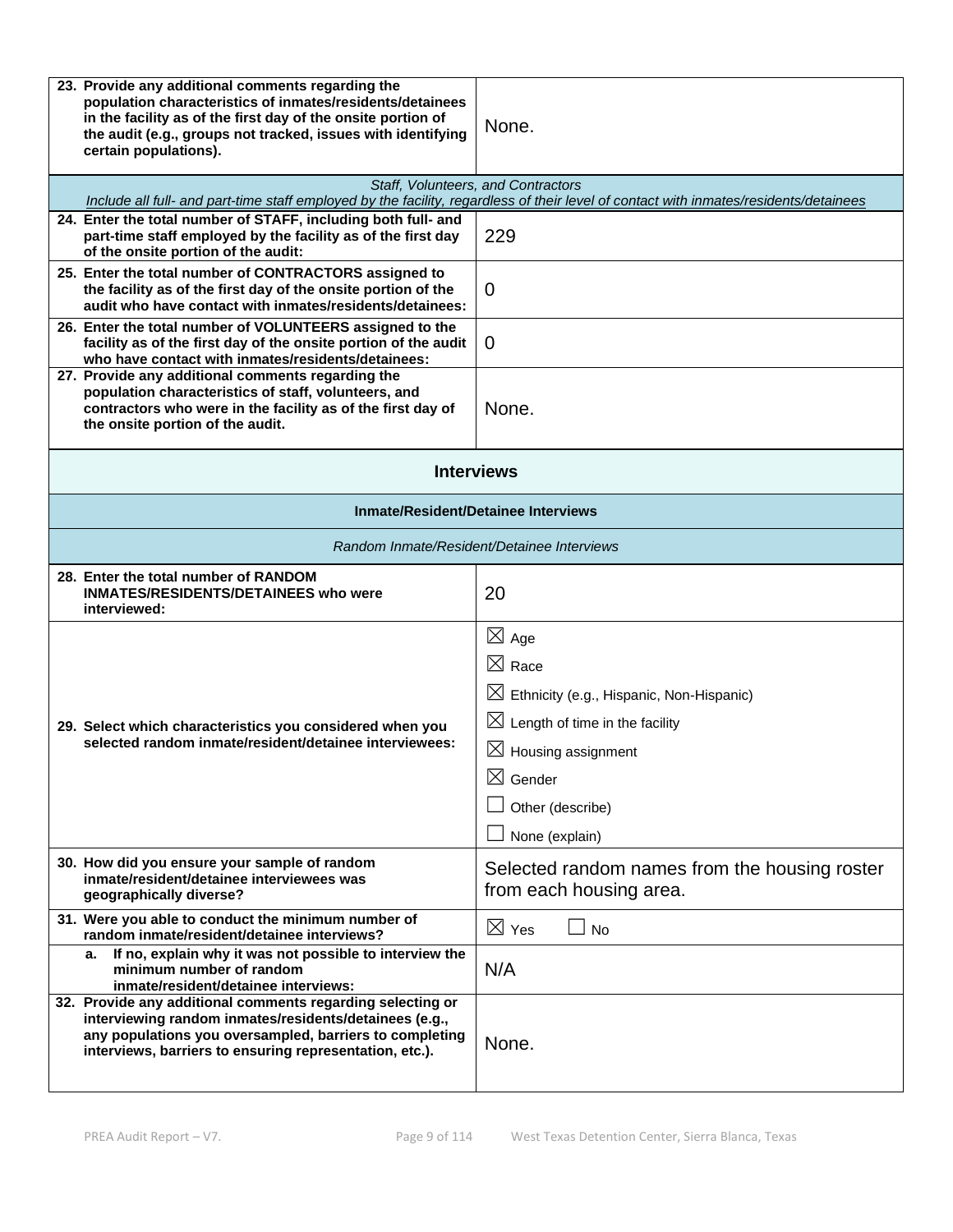| Targeted Inmate/Resident/Detainee Interviews                                                                                                                                                                                                                                                         |                                                                                                                                                                                                                                                                                  |  |
|------------------------------------------------------------------------------------------------------------------------------------------------------------------------------------------------------------------------------------------------------------------------------------------------------|----------------------------------------------------------------------------------------------------------------------------------------------------------------------------------------------------------------------------------------------------------------------------------|--|
| 33. Enter the total number of TARGETED<br><b>INMATES/RESIDENTS/DETAINEES who were</b><br>interviewed:                                                                                                                                                                                                | 22                                                                                                                                                                                                                                                                               |  |
| 34. Enter the total number of interviews conducted with<br>youthful inmates or youthful/juvenile detainees using the<br>"Youthful Inmates" protocol:                                                                                                                                                 | $\overline{0}$                                                                                                                                                                                                                                                                   |  |
| a. If 0, select why you were unable to conduct at least<br>the minimum required number of targeted<br>inmates/residents/detainees in this category:                                                                                                                                                  | $\boxtimes$ Facility said there were "none here" during the onsite portion<br>of the audit and/or the facility was unable to provide a list of<br>these inmates/residents/detainees.<br>The inmates/residents/detainees in this targeted category<br>declined to be interviewed. |  |
| If 0, discuss your corroboration strategies to<br>b.<br>determine if this population exists in the audited<br>facility (e.g., based on information obtained from the<br>PAQ; documentation reviewed onsite; and<br>discussions with staff and other<br>inmates/residents/detainees).                 | This facility does not hold youthful inmates.                                                                                                                                                                                                                                    |  |
| 35. Enter the total number of interviews conducted with<br>inmates/residents/detainees with a physical disability<br>using the "Disabled and Limited English Proficient<br>Inmates" protocol:                                                                                                        | 1                                                                                                                                                                                                                                                                                |  |
| If 0, select why you were unable to conduct at least<br>а.<br>the minimum required number of targeted<br>inmates/residents/detainees in this category:                                                                                                                                               | Facility said there were "none here" during the onsite portion<br>of the audit and/or the facility was unable to provide a list of<br>these inmates/residents/detainees.<br>The inmates/residents/detainees in this targeted category<br>declined to be interviewed.             |  |
| b. If 0, discuss your corroboration strategies to<br>determine if this population exists in the audited<br>facility (e.g., based on information obtained from the<br>PAQ; documentation reviewed onsite; and<br>discussions with staff and other<br>inmates/residents/detainees).                    | N/A                                                                                                                                                                                                                                                                              |  |
| 36. Enter the total number of interviews conducted with<br>inmates/residents/detainees with a cognitive or<br>functional disability (including intellectual disability,<br>psychiatric disability, or speech disability) using the<br>"Disabled and Limited English Proficient Inmates"<br>protocol: | 1                                                                                                                                                                                                                                                                                |  |
| If 0, select why you were unable to conduct at least<br>а.<br>the minimum required number of targeted<br>inmates/residents/detainees in this category:                                                                                                                                               | Facility said there were "none here" during the onsite portion<br>of the audit and/or the facility was unable to provide a list of<br>these inmates/residents/detainees.<br>The inmates/residents/detainees in this targeted category<br>declined to be interviewed.             |  |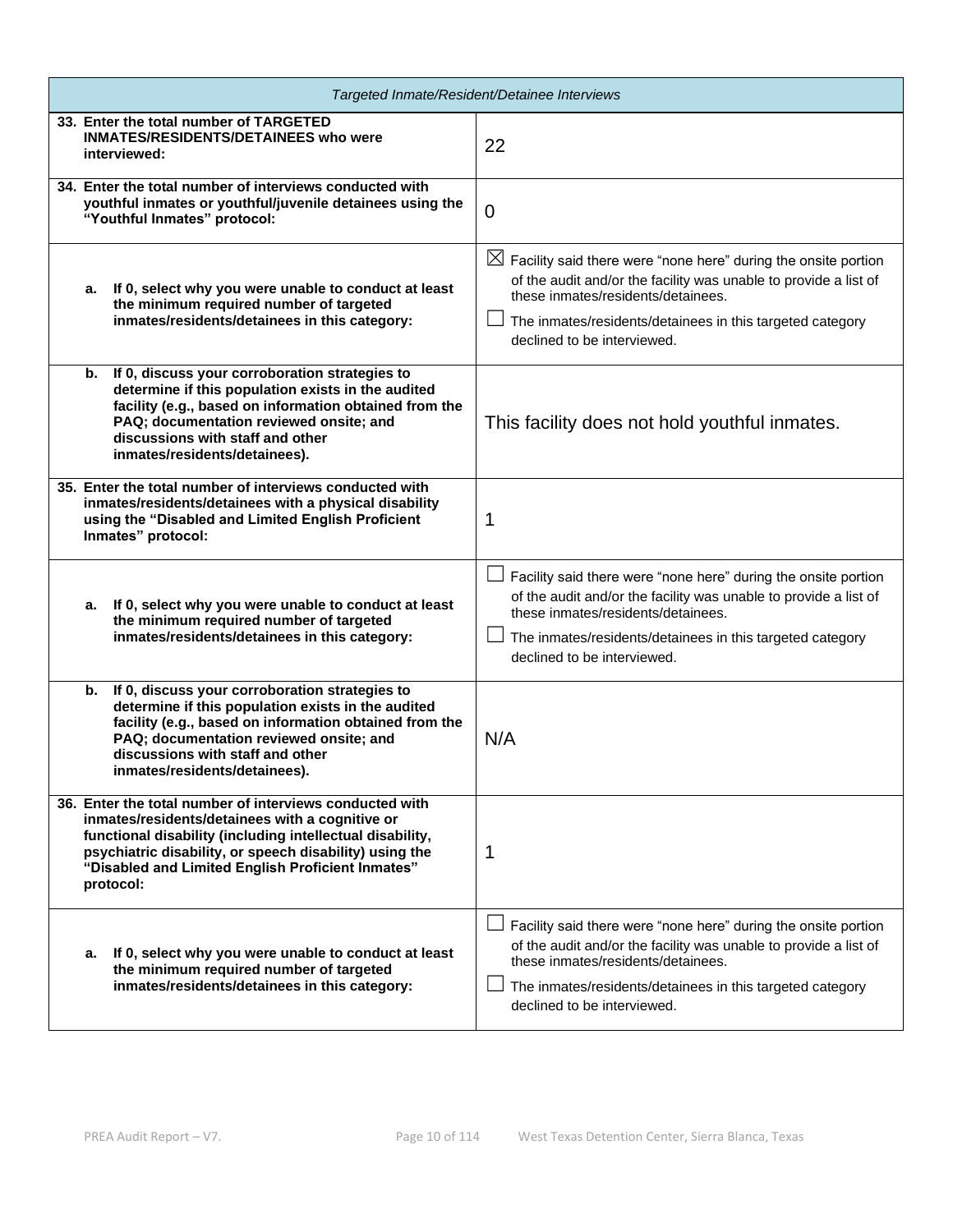| If 0, discuss your corroboration strategies to<br>b.<br>determine if this population exists in the audited<br>facility (e.g., based on information obtained from the<br>PAQ; documentation reviewed onsite; and<br>discussions with staff and other<br>inmates/residents/detainees). | N/A                                                                                                                                                                                                                                                                              |
|--------------------------------------------------------------------------------------------------------------------------------------------------------------------------------------------------------------------------------------------------------------------------------------|----------------------------------------------------------------------------------------------------------------------------------------------------------------------------------------------------------------------------------------------------------------------------------|
| 37. Enter the total number of interviews conducted with<br>inmates/residents/detainees who are Blind or have low<br>vision (visually impaired) using the "Disabled and<br>Limited English Proficient Inmates" protocol:                                                              | 0                                                                                                                                                                                                                                                                                |
| a. If 0, select why you were unable to conduct at least<br>the minimum required number of targeted<br>inmates/residents/detainees in this category:                                                                                                                                  | $\boxtimes$ Facility said there were "none here" during the onsite portion<br>of the audit and/or the facility was unable to provide a list of<br>these inmates/residents/detainees.<br>The inmates/residents/detainees in this targeted category<br>declined to be interviewed. |
| If 0, discuss your corroboration strategies to<br>b.<br>determine if this population exists in the audited<br>facility (e.g., based on information obtained from the<br>PAQ; documentation reviewed onsite; and<br>discussions with staff and other<br>inmates/residents/detainees). | According to staff interviews, on-site review, and<br>inmate rosters, there were no inmates in this<br>category being housed at this facility.                                                                                                                                   |
| 38. Enter the total number of interviews conducted with<br>inmates/residents/detainees who are Deaf or hard-of-<br>hearing using the "Disabled and Limited English<br>Proficient Inmates" protocol:                                                                                  | 0                                                                                                                                                                                                                                                                                |
| a. If 0, select why you were unable to conduct at least<br>the minimum required number of targeted<br>inmates/residents/detainees in this category:                                                                                                                                  | $\boxtimes$ Facility said there were "none here" during the onsite portion<br>of the audit and/or the facility was unable to provide a list of<br>these inmates/residents/detainees.<br>The inmates/residents/detainees in this targeted category<br>declined to be interviewed. |
| If 0, discuss your corroboration strategies to<br>b.<br>determine if this population exists in the audited<br>facility (e.g., based on information obtained from the<br>PAQ; documentation reviewed onsite; and<br>discussions with staff and other<br>inmates/residents/detainees). | According to staff interviews, on-site review, and<br>inmate rosters, there were no inmates in this<br>category being housed at this facility.                                                                                                                                   |
| 39. Enter the total number of interviews conducted with<br>inmates/residents/detainees who are Limited English<br>Proficient (LEP) using the "Disabled and Limited English<br>Proficient Inmates" protocol:                                                                          | 3                                                                                                                                                                                                                                                                                |
| If 0, select why you were unable to conduct at least<br>а.<br>the minimum required number of targeted<br>inmates/residents/detainees in this category:                                                                                                                               | Facility said there were "none here" during the onsite portion<br>of the audit and/or the facility was unable to provide a list of<br>these inmates/residents/detainees.<br>The inmates/residents/detainees in this targeted category<br>declined to be interviewed.             |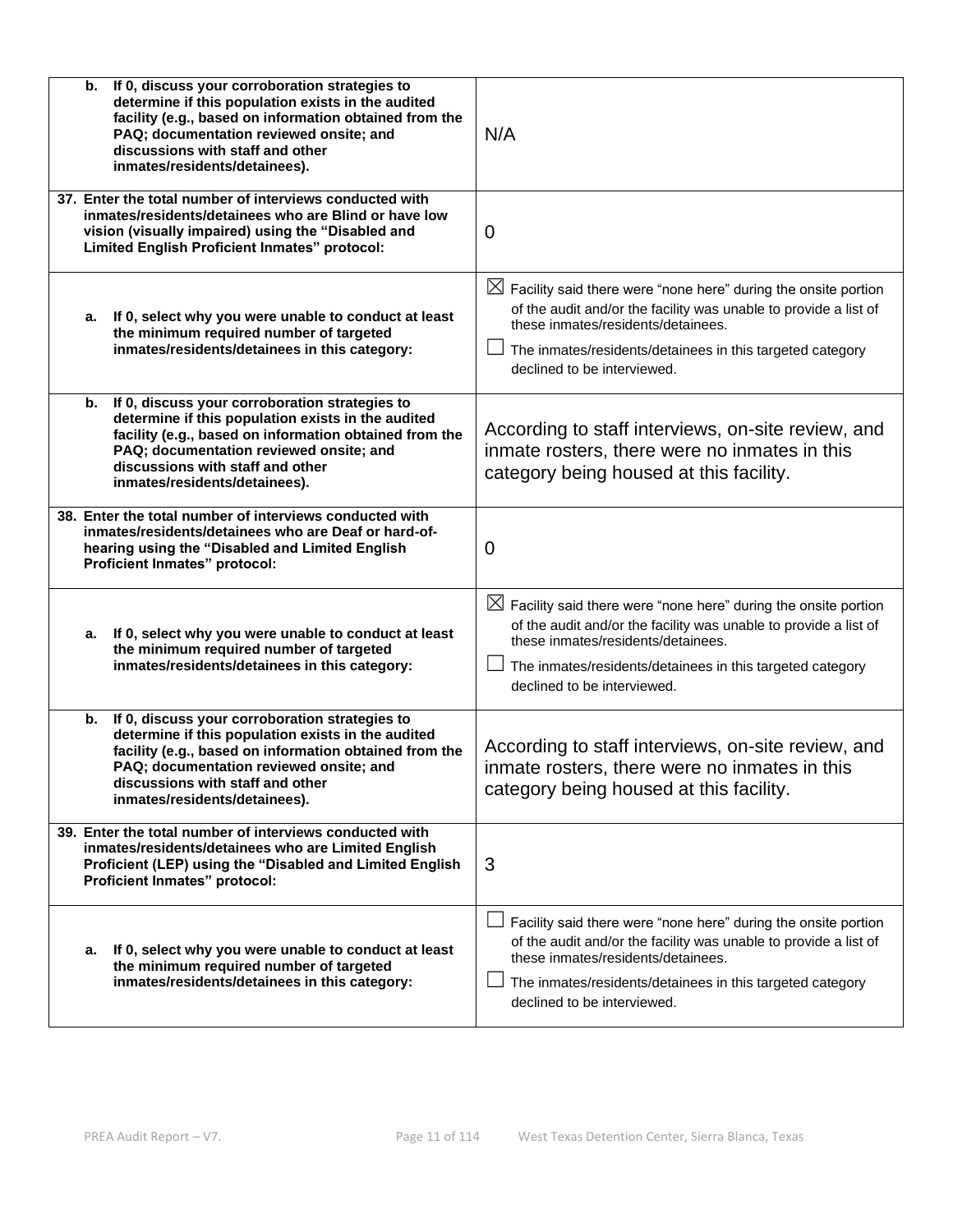| If 0, discuss your corroboration strategies to<br>b.<br>determine if this population exists in the audited<br>facility (e.g., based on information obtained from the<br>PAQ; documentation reviewed onsite; and<br>discussions with staff and other<br>inmates/residents/detainees). | N/A                                                                                                                                                                                                                                                                  |
|--------------------------------------------------------------------------------------------------------------------------------------------------------------------------------------------------------------------------------------------------------------------------------------|----------------------------------------------------------------------------------------------------------------------------------------------------------------------------------------------------------------------------------------------------------------------|
| 40. Enter the total number of interviews conducted with<br>inmates/residents/detainees who identify as lesbian, gay,<br>or bisexual using the "Transgender and Intersex Inmates;<br>Gay, Lesbian, and Bisexual Inmates" protocol:                                                    | 5                                                                                                                                                                                                                                                                    |
| If 0, select why you were unable to conduct at least<br>а.<br>the minimum required number of targeted<br>inmates/residents/detainees in this category:                                                                                                                               | Facility said there were "none here" during the onsite portion<br>of the audit and/or the facility was unable to provide a list of<br>these inmates/residents/detainees.<br>The inmates/residents/detainees in this targeted category<br>declined to be interviewed. |
| If 0, discuss your corroboration strategies to<br>b.<br>determine if this population exists in the audited<br>facility (e.g., based on information obtained from the<br>PAQ; documentation reviewed onsite; and<br>discussions with staff and other<br>inmates/residents/detainees). | N/A                                                                                                                                                                                                                                                                  |
| 41. Enter the total number of interviews conducted with<br>inmates/residents/detainees who identify as transgender<br>or intersex "Transgender and Intersex Inmates; Gay,<br>Lesbian, and Bisexual Inmates" protocol:                                                                | $\overline{2}$                                                                                                                                                                                                                                                       |
| If 0, select why you were unable to conduct at least<br>а.<br>the minimum required number of targeted<br>inmates/residents/detainees in this category:                                                                                                                               | Facility said there were "none here" during the onsite portion<br>of the audit and/or the facility was unable to provide a list of<br>these inmates/residents/detainees.<br>The inmates/residents/detainees in this targeted category<br>declined to be interviewed. |
| If 0, discuss your corroboration strategies to<br>b.<br>determine if this population exists in the audited<br>facility (e.g., based on information obtained from the<br>PAQ; documentation reviewed onsite; and<br>discussions with staff and other<br>inmates/residents/detainees). | N/A                                                                                                                                                                                                                                                                  |
| 42. Enter the total number of interviews conducted with<br>inmates/residents/detainees who reported sexual abuse<br>in this facility using the "Inmates who Reported a Sexual<br>Abuse" protocol:                                                                                    | 3                                                                                                                                                                                                                                                                    |
| If 0, select why you were unable to conduct at least<br>а.<br>the minimum required number of targeted<br>inmates/residents/detainees in this category:                                                                                                                               | Facility said there were "none here" during the onsite portion<br>of the audit and/or the facility was unable to provide a list of<br>these inmates/residents/detainees.<br>The inmates/residents/detainees in this targeted category<br>declined to be interviewed. |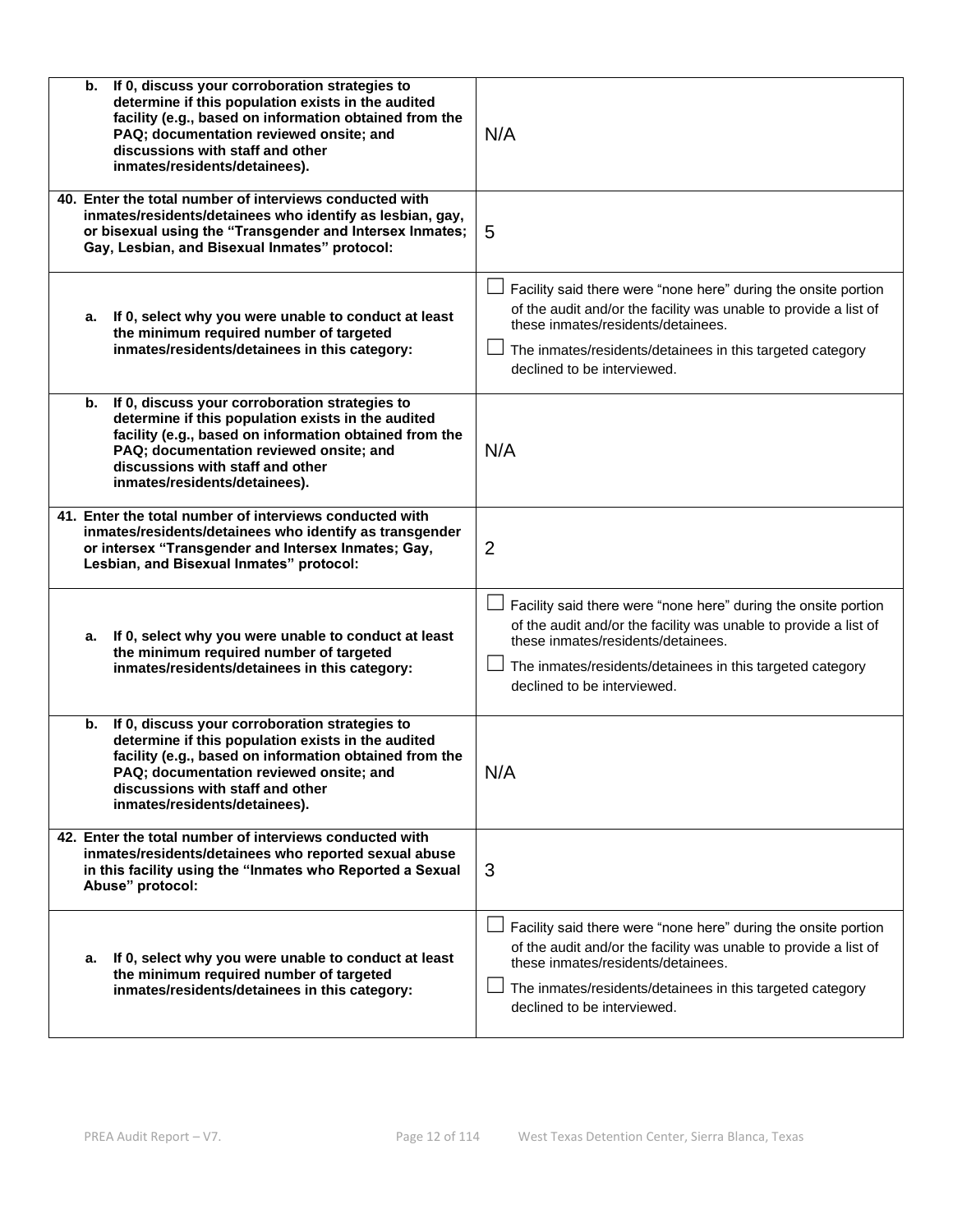| If 0, discuss your corroboration strategies to<br>b.<br>determine if this population exists in the audited<br>facility (e.g., based on information obtained from the<br>PAQ; documentation reviewed onsite; and<br>discussions with staff and other<br>inmates/residents/detainees).                                                    | N/A                                                                                                                                                                                                                                                                              |
|-----------------------------------------------------------------------------------------------------------------------------------------------------------------------------------------------------------------------------------------------------------------------------------------------------------------------------------------|----------------------------------------------------------------------------------------------------------------------------------------------------------------------------------------------------------------------------------------------------------------------------------|
| 43. Enter the total number of interviews conducted with<br>inmates/residents/detainees who disclosed prior sexual<br>victimization during risk screening using the "Inmates<br>who Disclosed Sexual Victimization during Risk<br>Screening" protocol:                                                                                   | $\overline{7}$                                                                                                                                                                                                                                                                   |
| a. If 0, select why you were unable to conduct at least<br>the minimum required number of targeted<br>inmates/residents/detainees in this category:                                                                                                                                                                                     | Facility said there were "none here" during the onsite portion<br>of the audit and/or the facility was unable to provide a list of<br>these inmates/residents/detainees.<br>The inmates/residents/detainees in this targeted category<br>declined to be interviewed.             |
| If 0, discuss your corroboration strategies to<br>b.<br>determine if this population exists in the audited<br>facility (e.g., based on information obtained from the<br>PAQ; documentation reviewed onsite; and<br>discussions with staff and other<br>inmates/residents/detainees).<br>c.                                              | N/A                                                                                                                                                                                                                                                                              |
| 44. Enter the total number of interviews conducted with<br>inmates/residents/detainees who are or were ever placed<br>in segregated housing/isolation for risk of sexual<br>victimization using the "Inmates Placed in Segregated<br>Housing (for Risk of Sexual Victimization/Who Alleged to<br>have Suffered Sexual Abuse)" protocol: | $\Omega$                                                                                                                                                                                                                                                                         |
| If 0, select why you were unable to conduct at least<br>а.<br>the minimum required number of targeted<br>inmates/residents/detainees in this category:                                                                                                                                                                                  | $\boxtimes$ Facility said there were "none here" during the onsite portion<br>of the audit and/or the facility was unable to provide a list of<br>these inmates/residents/detainees.<br>The inmates/residents/detainees in this targeted category<br>declined to be interviewed. |
| b. If 0, discuss your corroboration strategies to<br>determine if this population exists in the audited<br>facility (e.g., based on information obtained from the<br>PAQ; documentation reviewed onsite; and<br>discussions with staff and other<br>inmates/residents/detainees).                                                       | According to staff interviews, on-site review, and<br>inmate rosters, there were no inmates in this<br>category being housed at this facility.                                                                                                                                   |
| 45. Provide any additional comments regarding selecting or<br>interviewing random inmates/residents/detainees (e.g.,<br>any populations you oversampled, barriers to completing<br>interviews, barriers to ensuring representation, etc.).                                                                                              | None.                                                                                                                                                                                                                                                                            |
|                                                                                                                                                                                                                                                                                                                                         | <b>Staff, Volunteer, and Contractor Interviews</b>                                                                                                                                                                                                                               |
|                                                                                                                                                                                                                                                                                                                                         | <b>Random Staff Interviews</b>                                                                                                                                                                                                                                                   |
| 46. Enter the total number of RANDOM STAFF who were<br>interviewed:                                                                                                                                                                                                                                                                     | 12                                                                                                                                                                                                                                                                               |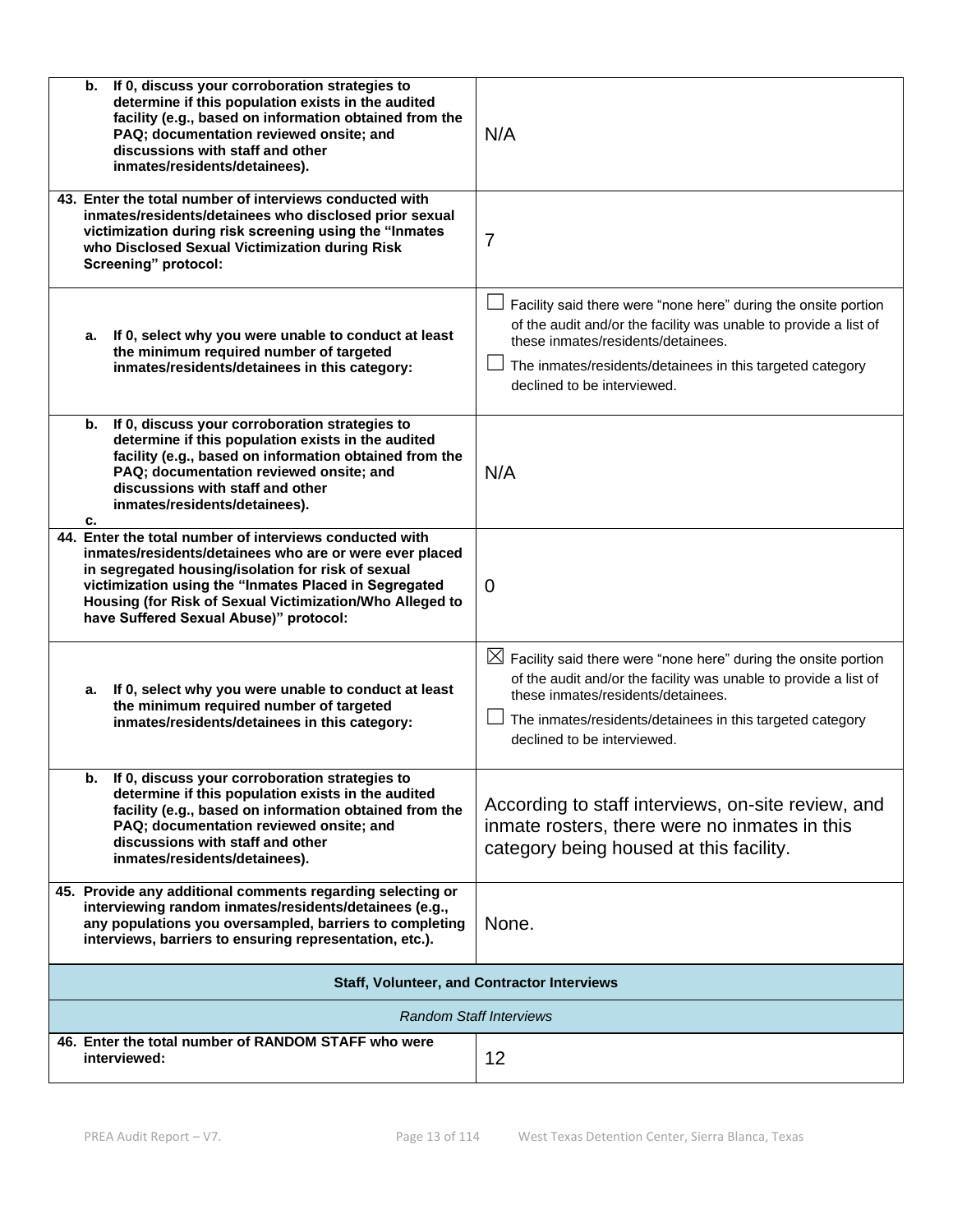| 47. Select which characteristics you considered when you<br>selected RANDOM STAFF interviewees (select all that<br>apply):                                                           | $\boxtimes$ Length of tenure in the facility<br>$\boxtimes$ Shift assignment<br>$\boxtimes$ Work assignment<br>$\boxtimes$ Rank (or equivalent)<br>Other (describe)<br>None (explain)                                                                                                                                                                                                                                                                                                                                               |
|--------------------------------------------------------------------------------------------------------------------------------------------------------------------------------------|-------------------------------------------------------------------------------------------------------------------------------------------------------------------------------------------------------------------------------------------------------------------------------------------------------------------------------------------------------------------------------------------------------------------------------------------------------------------------------------------------------------------------------------|
| 48. Were you able to conduct the minimum number of<br><b>RANDOM STAFF interviews?</b>                                                                                                | $\boxtimes$ Yes<br>$\Box$ No                                                                                                                                                                                                                                                                                                                                                                                                                                                                                                        |
| If no, select the reasons why you were not able to<br>а.<br>conduct the minimum number of RANDOM STAFF<br>interviews (select all that apply):                                        | Too many staff declined to participate in interviews<br>Not enough staff employed by the facility to meet the<br>minimum number of random staff interviews (Note: select this<br>option if there were not enough staff employed by the facility<br>or not enough staff employed by the facility to interview for<br>both random and specialized staff roles).<br>Not enough staff available in the facility during the onsite<br>portion of the audit to meet the minimum number of random<br>staff interviews.<br>Other (describe) |
| Describe the steps you took to select additional<br>b.<br>RANDOM STAFF interviewees and why you were still<br>unable to meet the minimum number of random staff<br>interviews:<br>с. | Selected random staff from each shift using the<br>current shift rosters.                                                                                                                                                                                                                                                                                                                                                                                                                                                           |
| 49. Provide any additional comments regarding selecting or<br>interviewing random staff (e.g., any populations you<br>oversampled, barriers to completing interviews, etc.).         | None.                                                                                                                                                                                                                                                                                                                                                                                                                                                                                                                               |
|                                                                                                                                                                                      | Specialized Staff, Volunteers, and Contractor Interviews<br>Staff in some facilities may be responsible for more than one of the specialized staff duties. Therefore, more than one interview<br>protocol may apply to an interview with a single staff member and that interview would satisfy multiple specialized staff interview<br>requirements.                                                                                                                                                                               |
| 50. Enter the total number of staff in a SPECIALIZED STAFF<br>role who were interviewed (excluding volunteers and<br>contractors):                                                   | 16                                                                                                                                                                                                                                                                                                                                                                                                                                                                                                                                  |
| 51. Were you able to interview the Agency Head?                                                                                                                                      | $\boxtimes$ Yes<br>$\square$ No                                                                                                                                                                                                                                                                                                                                                                                                                                                                                                     |
| If no, explain why it was not possible to interview the<br>а.<br><b>Agency Head:</b>                                                                                                 | N/A                                                                                                                                                                                                                                                                                                                                                                                                                                                                                                                                 |
| 52. Were you able to interview the Warden/Facility<br>Director/Superintendent or their designee?                                                                                     | $\boxtimes$ Yes<br>$\Box$ No                                                                                                                                                                                                                                                                                                                                                                                                                                                                                                        |
| If no, explain why it was not possible to interview the<br>а.<br>Warden/Facility Director/Superintendent or their<br>designee:                                                       | N/A                                                                                                                                                                                                                                                                                                                                                                                                                                                                                                                                 |
| 53. Were you able to interview the PREA Coordinator?                                                                                                                                 | $\boxtimes$ Yes<br>$\Box$ No                                                                                                                                                                                                                                                                                                                                                                                                                                                                                                        |
| If no, explain why it was not possible to interview the<br>а.<br><b>PREA Coordinator:</b>                                                                                            | N/A                                                                                                                                                                                                                                                                                                                                                                                                                                                                                                                                 |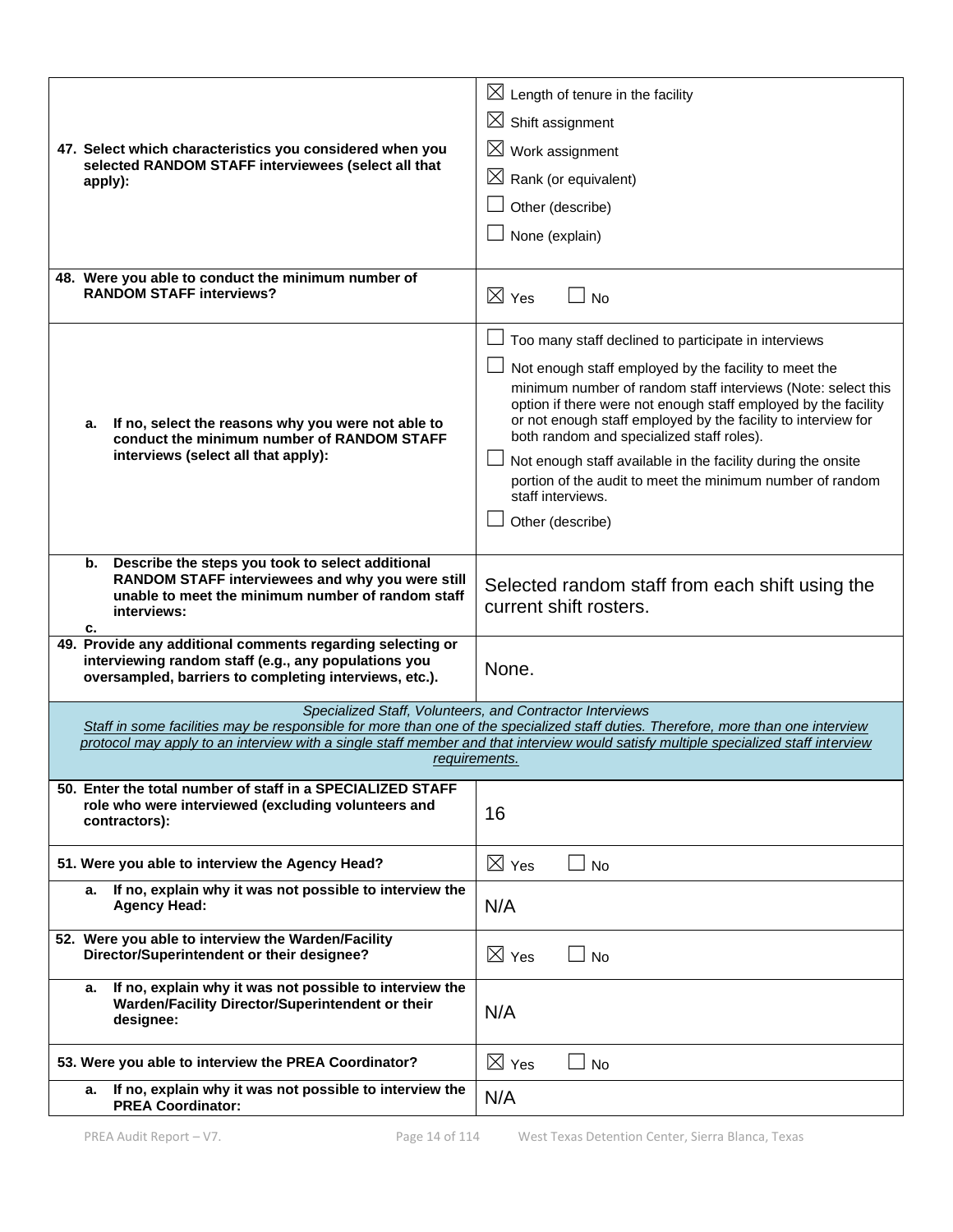|                                                                                                             | $\boxtimes$ Yes<br><b>No</b>                                                                                                                                                                  |  |  |  |
|-------------------------------------------------------------------------------------------------------------|-----------------------------------------------------------------------------------------------------------------------------------------------------------------------------------------------|--|--|--|
| 54. Were you able to interview the PREA Compliance<br>Manager?                                              | N/A (N/A if the agency is a single facility agency or is                                                                                                                                      |  |  |  |
|                                                                                                             | otherwise not required to have a PREA Compliance Manager per                                                                                                                                  |  |  |  |
| If no, explain why it was not possible to interview the<br>a.                                               | the Standards)                                                                                                                                                                                |  |  |  |
| <b>PREA Compliance Manager:</b>                                                                             | N/A                                                                                                                                                                                           |  |  |  |
|                                                                                                             | $\boxtimes$<br>Agency contract administrator                                                                                                                                                  |  |  |  |
|                                                                                                             | $\boxtimes$<br>Intermediate or higher-level facility staff responsible for<br>conducting and documenting unannounced rounds to identify<br>and deter staff sexual abuse and sexual harassment |  |  |  |
|                                                                                                             | Line staff who supervise youthful inmates (if applicable)                                                                                                                                     |  |  |  |
|                                                                                                             | Education and program staff who work with youthful inmates<br>(if applicable)                                                                                                                 |  |  |  |
|                                                                                                             | $\boxtimes$<br>Medical staff                                                                                                                                                                  |  |  |  |
|                                                                                                             | $\boxtimes$<br>Mental health staff                                                                                                                                                            |  |  |  |
|                                                                                                             | Non-medical staff involved in cross-gender strip or visual<br>searches                                                                                                                        |  |  |  |
| 55. Select which SPECIALIZED STAFF roles were<br>interviewed as part of this audit (select all that apply): | $\boxtimes$<br>Administrative (human resources) staff                                                                                                                                         |  |  |  |
|                                                                                                             | $\boxtimes$<br>Sexual Assault Forensic Examiner (SAFE) or Sexual Assault<br>Nurse Examiner (SANE) staff                                                                                       |  |  |  |
|                                                                                                             | $\boxtimes$ Investigative staff responsible for conducting administrative<br>investigations                                                                                                   |  |  |  |
|                                                                                                             | $\boxtimes$ Investigative staff responsible for conducting criminal<br>investigations                                                                                                         |  |  |  |
|                                                                                                             | $\boxtimes$ Staff who perform screening for risk of victimization and<br>abusiveness                                                                                                          |  |  |  |
|                                                                                                             | $\boxtimes$ Staff who supervise inmates in segregated housing/residents<br>in isolation                                                                                                       |  |  |  |
|                                                                                                             | $\bowtie$<br>Staff on the sexual abuse incident review team                                                                                                                                   |  |  |  |
|                                                                                                             | ⋈<br>Designated staff member charged with monitoring retaliation                                                                                                                              |  |  |  |
|                                                                                                             | $\boxtimes$ First responders, both security and non-security staff                                                                                                                            |  |  |  |
|                                                                                                             | $\boxtimes$<br>Intake staff                                                                                                                                                                   |  |  |  |
|                                                                                                             | Other (describe)                                                                                                                                                                              |  |  |  |
| 56. Did you interview VOLUNTEERS who may have contact<br>with inmates/residents/detainees in this facility? | $\boxtimes$ No<br>$\Box$ Yes                                                                                                                                                                  |  |  |  |
| Enter the total number of VOLUNTEERS who were<br>а.<br>interviewed:                                         | 0                                                                                                                                                                                             |  |  |  |
|                                                                                                             | Education/programming                                                                                                                                                                         |  |  |  |
| Select which specialized VOLUNTEER role(s) were<br>b.                                                       | Medical/dental                                                                                                                                                                                |  |  |  |
| interviewed as part of this audit (select all that<br>apply):                                               | Mental health/counseling                                                                                                                                                                      |  |  |  |
|                                                                                                             | Religious                                                                                                                                                                                     |  |  |  |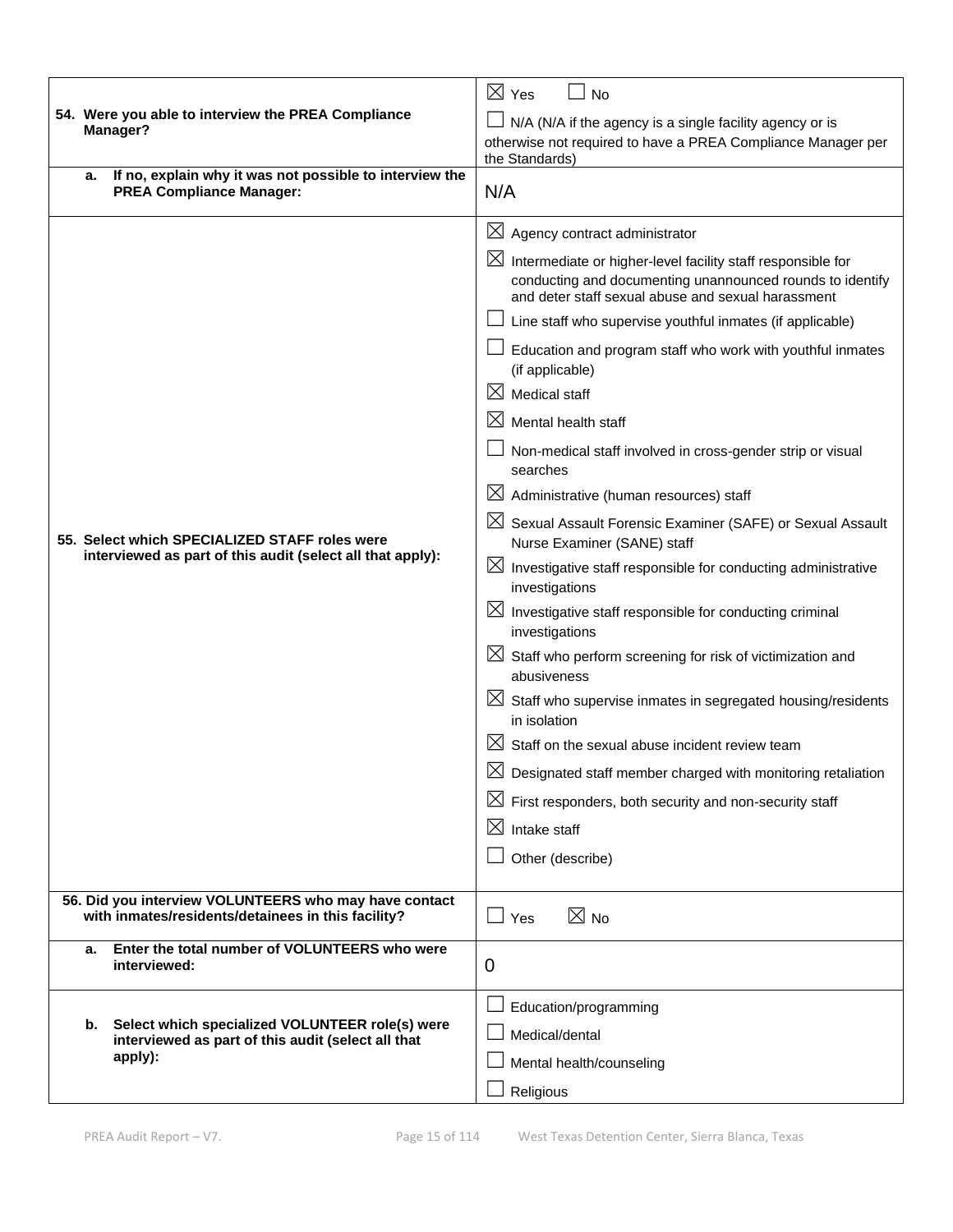|                                                                                                                                                                                                                                                                                                                                                                                                                                                                                                                                                                                                                                                                                                                                  | Other                                                                                                              |  |  |
|----------------------------------------------------------------------------------------------------------------------------------------------------------------------------------------------------------------------------------------------------------------------------------------------------------------------------------------------------------------------------------------------------------------------------------------------------------------------------------------------------------------------------------------------------------------------------------------------------------------------------------------------------------------------------------------------------------------------------------|--------------------------------------------------------------------------------------------------------------------|--|--|
| 57. Did you interview CONTRACTORS who may have contact<br>with inmates/residents/detainees in this facility?                                                                                                                                                                                                                                                                                                                                                                                                                                                                                                                                                                                                                     | $\boxtimes$ Yes<br><b>No</b>                                                                                       |  |  |
| Enter the total number of CONTRACTORS who were<br>a.<br>interviewed:                                                                                                                                                                                                                                                                                                                                                                                                                                                                                                                                                                                                                                                             | 0                                                                                                                  |  |  |
| Select which specialized CONTRACTOR role(s) were<br>b.<br>interviewed as part of this audit (select all that<br>apply):                                                                                                                                                                                                                                                                                                                                                                                                                                                                                                                                                                                                          | Security/detention<br>Education/programming<br>Medical/dental<br>Food service<br>Maintenance/construction<br>Other |  |  |
| 58. Provide any additional comments regarding selecting or<br>interviewing specialized staff (e.g., any populations you<br>oversampled, barriers to completing interviews, etc.).                                                                                                                                                                                                                                                                                                                                                                                                                                                                                                                                                | None.                                                                                                              |  |  |
|                                                                                                                                                                                                                                                                                                                                                                                                                                                                                                                                                                                                                                                                                                                                  | <b>Site Review and Documentation Sampling</b>                                                                      |  |  |
|                                                                                                                                                                                                                                                                                                                                                                                                                                                                                                                                                                                                                                                                                                                                  | <b>Site Review</b>                                                                                                 |  |  |
| PREA Standard 115.401(h) states, "The auditor shall have access to, and shall observe, all areas of the audited facilities." In order to<br>meet the requirements in this Standard, the site review portion of the onsite audit must include a thorough examination of the entire<br>facility. The site review is not a casual tour of the facility. It is an active, inquiring process that includes talking with staff and inmates to<br>determine whether, and the extent to which, the audited facility's practices demonstrate compliance with the Standards. Note:<br>discussions related to testing critical functions are expected to be included in the relevant Standard-specific overall determination<br>narratives. |                                                                                                                    |  |  |
| 59. Did you have access to all areas of the facility?                                                                                                                                                                                                                                                                                                                                                                                                                                                                                                                                                                                                                                                                            | $\boxtimes$ Yes<br><b>No</b>                                                                                       |  |  |
| a. If no, explain what areas of the facility you were<br>unable to access and why.                                                                                                                                                                                                                                                                                                                                                                                                                                                                                                                                                                                                                                               | N/A                                                                                                                |  |  |
| Was the site review an active, inquiring process that included the following:                                                                                                                                                                                                                                                                                                                                                                                                                                                                                                                                                                                                                                                    |                                                                                                                    |  |  |
| 60. Reviewing/examining all areas of the facility in<br>accordance with the site review component of the audit<br>instrument?                                                                                                                                                                                                                                                                                                                                                                                                                                                                                                                                                                                                    | $\boxtimes$ Yes<br><b>No</b>                                                                                       |  |  |
| If no, explain why the site review did not include<br>а.<br>reviewing/examining all areas of the facility.                                                                                                                                                                                                                                                                                                                                                                                                                                                                                                                                                                                                                       | N/A                                                                                                                |  |  |
| 61. Testing and/or observing all critical functions in the<br>facility in accordance with the site review component of<br>the audit instrument (e.g., intake process, risk screening<br>process, PREA education)?                                                                                                                                                                                                                                                                                                                                                                                                                                                                                                                | $\boxtimes$ Yes<br><b>No</b>                                                                                       |  |  |
| If no, explain why the site review did not include<br>а.<br>testing and/or observing all critical functions in the<br>facility.                                                                                                                                                                                                                                                                                                                                                                                                                                                                                                                                                                                                  | N/A                                                                                                                |  |  |
| 62. Informal conversations with inmates/residents/detainees                                                                                                                                                                                                                                                                                                                                                                                                                                                                                                                                                                                                                                                                      |                                                                                                                    |  |  |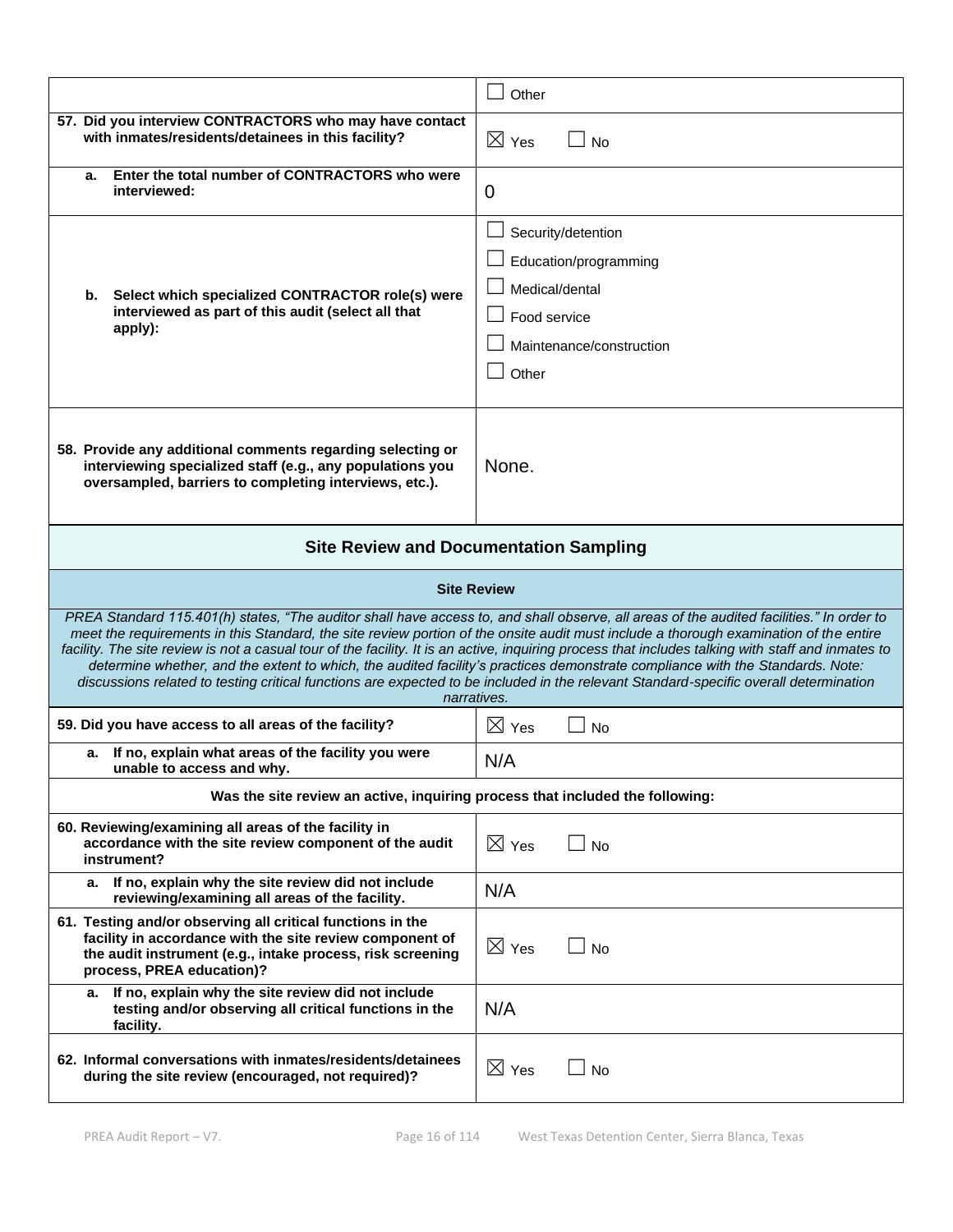| 63. Informal conversations with staff during the site review<br>(encouraged, not required)?                                                                                                                                                                                                                                                                                                                                                                                                                                                                                                                              |                                                                                                                                                                                                                                 | $\boxtimes$ Yes                                                   | ⊿ No            |                                       |                                                                                                                                       |
|--------------------------------------------------------------------------------------------------------------------------------------------------------------------------------------------------------------------------------------------------------------------------------------------------------------------------------------------------------------------------------------------------------------------------------------------------------------------------------------------------------------------------------------------------------------------------------------------------------------------------|---------------------------------------------------------------------------------------------------------------------------------------------------------------------------------------------------------------------------------|-------------------------------------------------------------------|-----------------|---------------------------------------|---------------------------------------------------------------------------------------------------------------------------------------|
| 64. Provide any additional comments regarding the site<br>review (e.g., access to areas in the facility, observations,<br>tests of critical functions, or informal conversations).                                                                                                                                                                                                                                                                                                                                                                                                                                       |                                                                                                                                                                                                                                 | Staff were very professional and accommodating.                   |                 |                                       |                                                                                                                                       |
|                                                                                                                                                                                                                                                                                                                                                                                                                                                                                                                                                                                                                          |                                                                                                                                                                                                                                 | <b>Documentation Sampling</b>                                     |                 |                                       |                                                                                                                                       |
|                                                                                                                                                                                                                                                                                                                                                                                                                                                                                                                                                                                                                          | supervisory rounds logs; risk screening and intake processing records; inmate education records; medical files; and investigative<br>files—auditors must self-select for review a representative sample of each type of record. |                                                                   |                 |                                       | Where there is a collection of records to review—such as staff, contractor, and volunteer training records; background check records; |
|                                                                                                                                                                                                                                                                                                                                                                                                                                                                                                                                                                                                                          | 65. In addition to the proof documentation selected by the<br>agency or facility and provided to you, did you also<br>conduct an auditor-selected sampling of documentation?                                                    |                                                                   | $\boxtimes$ Yes | <b>No</b>                             |                                                                                                                                       |
| 66. Provide any additional comments regarding selecting<br>additional documentation (e.g., any documentation you<br>oversampled, barriers to selecting additional<br>documentation, etc.).                                                                                                                                                                                                                                                                                                                                                                                                                               |                                                                                                                                                                                                                                 | Reviewed additional rosters, files, and reports<br>while on-site. |                 |                                       |                                                                                                                                       |
| Sexual Abuse and Sexual Harassment Allegations and Investigations in this Facility                                                                                                                                                                                                                                                                                                                                                                                                                                                                                                                                       |                                                                                                                                                                                                                                 |                                                                   |                 |                                       |                                                                                                                                       |
|                                                                                                                                                                                                                                                                                                                                                                                                                                                                                                                                                                                                                          | Sexual Abuse and Sexual Harassment Allegations and Investigations Overview                                                                                                                                                      |                                                                   |                 |                                       |                                                                                                                                       |
| Remember the number of allegations should be based on a review of all sources of allegations (e.g., hotline, third-party, grievances)<br>and should not be based solely on the number of investigations conducted.<br>Note: For question brevity, we use the term "inmate" in the following questions. Auditors should provide information on inmate,<br>resident, or detainee sexual abuse allegations and investigations, as applicable to the facility type being audited.<br>67. Total number of SEXUAL ABUSE allegations and investigations overview during the 12 months preceding the audit, by<br>incident type: |                                                                                                                                                                                                                                 |                                                                   |                 |                                       |                                                                                                                                       |
|                                                                                                                                                                                                                                                                                                                                                                                                                                                                                                                                                                                                                          | # of sexual abuse<br>allegations                                                                                                                                                                                                | # of criminal<br>investigations                                   |                 | # of administrative<br>investigations | # of allegations that had<br>both criminal and<br>administrative<br>investigations                                                    |
| Inmate-on-inmate<br>sexual abuse                                                                                                                                                                                                                                                                                                                                                                                                                                                                                                                                                                                         | $\overline{4}$                                                                                                                                                                                                                  | 4                                                                 |                 | $\mathbf 0$                           | 0                                                                                                                                     |
| Staff-on-inmate<br>sexual abuse                                                                                                                                                                                                                                                                                                                                                                                                                                                                                                                                                                                          | 0                                                                                                                                                                                                                               | 0                                                                 |                 | 0                                     | $\mathbf 0$                                                                                                                           |
| Total                                                                                                                                                                                                                                                                                                                                                                                                                                                                                                                                                                                                                    | 4                                                                                                                                                                                                                               | 4                                                                 |                 | $\overline{0}$                        | $\overline{0}$                                                                                                                        |
| а.<br>provided.                                                                                                                                                                                                                                                                                                                                                                                                                                                                                                                                                                                                          | If you were unable to provide any of the information<br>N/A<br>above, explain why this information could not be                                                                                                                 |                                                                   |                 |                                       |                                                                                                                                       |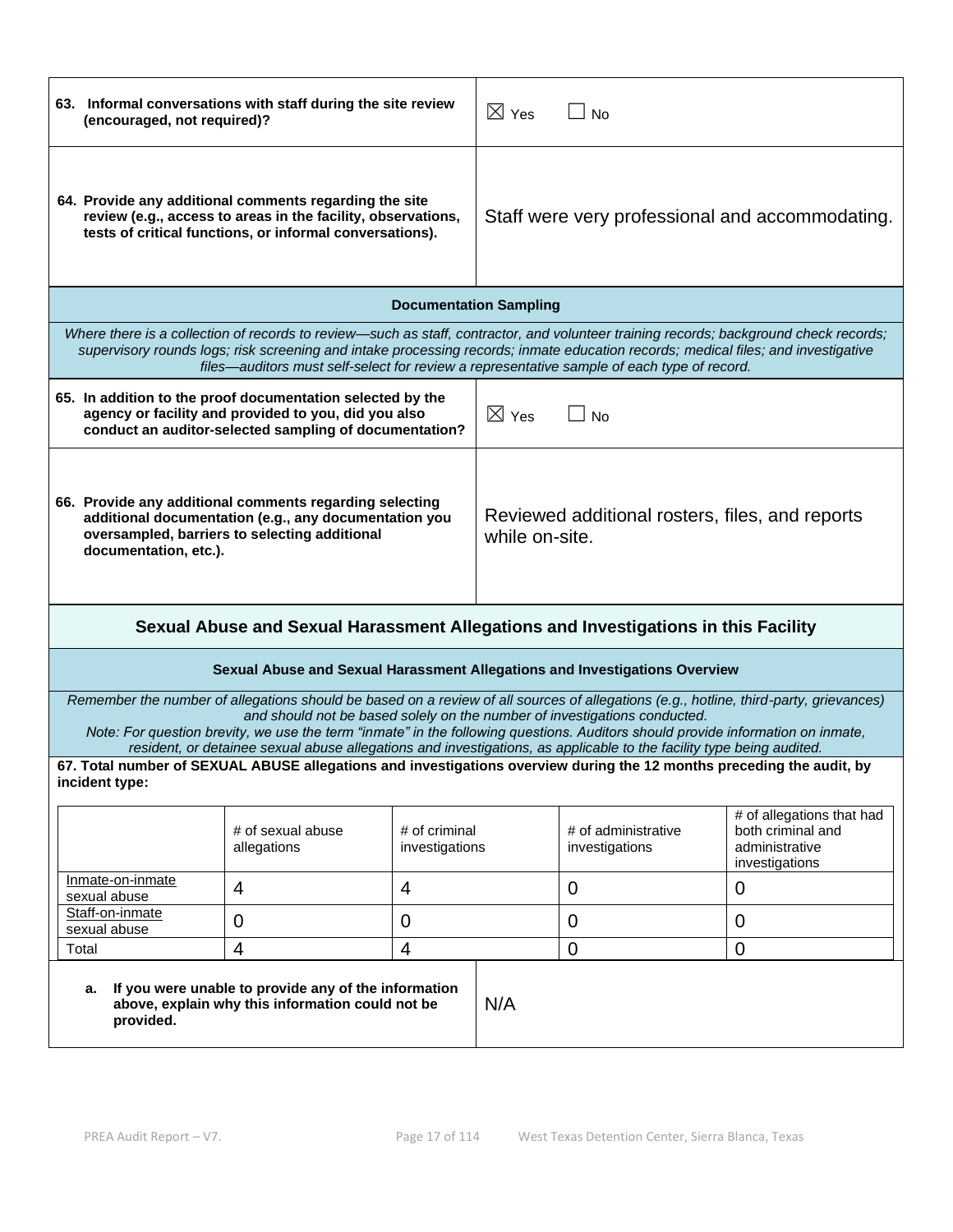#### **68. Total number of SEXUAL HARASSMENT allegations and investigations overview during the 12 months preceding the audit, by incident type:**

*Instructions: If you are unable to provide information for one or more of the fields below, enter an "X" in the field(s) where information cannot be provided.*

|                                       | # of sexual harassment<br>allegations | # of criminal<br>investigations | # of administrative<br>investigations | # of allegations that had<br>both criminal and<br>administrative<br>investigations |
|---------------------------------------|---------------------------------------|---------------------------------|---------------------------------------|------------------------------------------------------------------------------------|
| Inmate-on-inmate<br>sexual harassment | 8                                     |                                 | О                                     |                                                                                    |
| Staff-on-inmate<br>sexual harassment  | O                                     |                                 |                                       |                                                                                    |
| Total                                 | Ω                                     |                                 |                                       |                                                                                    |

#### **a. If you were unable to provide any of the information above, explain why this information could not be provided.**

#### **Sexual Abuse and Sexual Harassment Investigation Outcomes**

N/A

*Sexual Abuse Investigation Outcomes* 

*Note: these counts should reflect where the investigation is currently (i.e., if a criminal investigation was referred for prosecution and resulted in a conviction, that investigation outcome should only appear in the count for "convicted.") Do not double count. Additionally, for question brevity, we use the term "inmate" in the following questions. Auditors should provide information on inmate, resident, and detainee sexual abuse investigation files, as applicable to the facility type being audited.*

#### **69. Criminal SEXUAL ABUSE investigation outcomes during the 12 months preceding the audit:**

*Instructions: If you are unable to provide information for one or more of the fields below, enter an "X" in the field(s) where information cannot be provided.*

|                                  | Ongoing | Referred for<br>Prosecution | Indicted/Court<br>Case Filed | Convicted/Adjudicated | Acquitted |
|----------------------------------|---------|-----------------------------|------------------------------|-----------------------|-----------|
| Inmate-on-inmate<br>sexual abuse |         |                             |                              |                       |           |
| Staff-on-inmate<br>sexual abuse  |         |                             |                              |                       |           |
| Total                            |         |                             |                              |                       |           |

N/A

#### **a. If you were unable to provide any of the information above, explain why this information could not be provided.**

#### **70. Administrative SEXUAL ABUSE investigation outcomes during the 12 months preceding the audit:**

*Instructions: If you are unable to provide information for one or more of the fields below, enter an "X" in the field(s) where information cannot be provided.*

|                                  | Ongoing | Unfounded | Unsubstantiated | Substantiated |
|----------------------------------|---------|-----------|-----------------|---------------|
| Inmate-on-inmate<br>sexual abuse | ີ       |           |                 |               |
| Staff-on-inmate<br>sexual abuse  | ີ       |           |                 |               |
| Total                            |         |           |                 |               |

#### **a. If you were unable to provide any of the information above, explain why this information could not be provided.**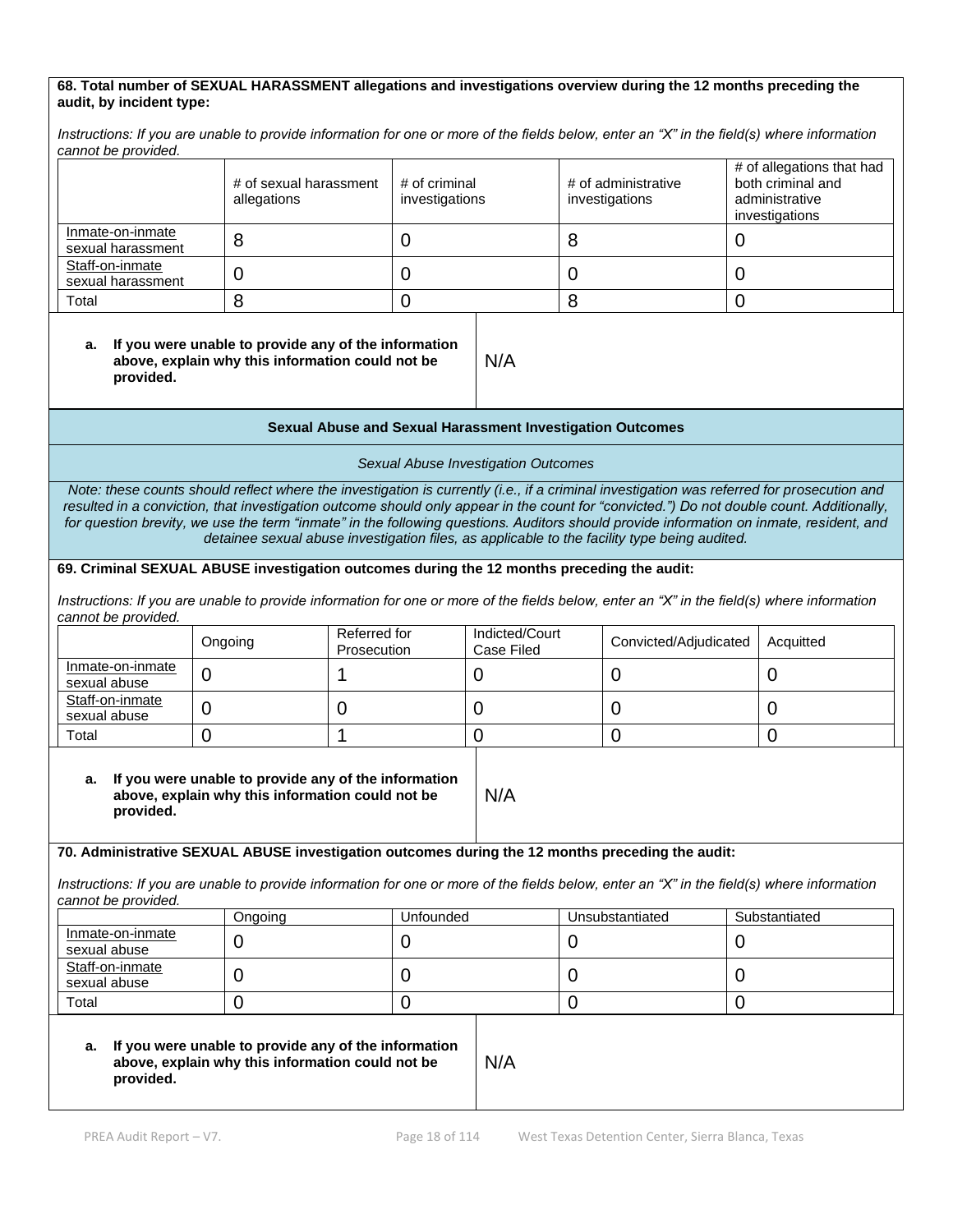| Sexual Harassment Investigation Outcomes                                                                                                                                                                                                                                                                                                                   |                                                                                      |                             |                                                                                                                              |                                                                                                                                 |          |                                                                            |                                                                                                                                            |
|------------------------------------------------------------------------------------------------------------------------------------------------------------------------------------------------------------------------------------------------------------------------------------------------------------------------------------------------------------|--------------------------------------------------------------------------------------|-----------------------------|------------------------------------------------------------------------------------------------------------------------------|---------------------------------------------------------------------------------------------------------------------------------|----------|----------------------------------------------------------------------------|--------------------------------------------------------------------------------------------------------------------------------------------|
| Note: these counts should reflect where the investigation is currently. Do not double count. Additionally, for question brevity, we use the<br>term "inmate" in the following questions. Auditors should provide information on inmate, resident, and detainee sexual harassment<br>investigation files, as applicable to the facility type being audited. |                                                                                      |                             |                                                                                                                              |                                                                                                                                 |          |                                                                            |                                                                                                                                            |
| 71. Criminal SEXUAL HARASSMENT investigation outcomes during the 12 months preceding the audit:                                                                                                                                                                                                                                                            |                                                                                      |                             |                                                                                                                              |                                                                                                                                 |          |                                                                            |                                                                                                                                            |
| cannot be provided.                                                                                                                                                                                                                                                                                                                                        |                                                                                      |                             |                                                                                                                              |                                                                                                                                 |          |                                                                            | Instructions: If you are unable to provide information for one or more of the fields below, enter an "X" in the field(s) where information |
|                                                                                                                                                                                                                                                                                                                                                            | Ongoing                                                                              | Referred for<br>Prosecution |                                                                                                                              | Indicted/Court<br>Case Filed                                                                                                    |          | Convicted/Adjudicated                                                      | Acquitted                                                                                                                                  |
| Inmate-on-inmate<br>sexual harassment                                                                                                                                                                                                                                                                                                                      | $\overline{0}$                                                                       | $\mathbf 0$                 |                                                                                                                              | $\mathbf 0$                                                                                                                     |          | 0                                                                          | $\mathbf 0$                                                                                                                                |
| Staff-on-inmate<br>sexual harassment                                                                                                                                                                                                                                                                                                                       | 0                                                                                    | 0                           |                                                                                                                              | 0                                                                                                                               |          | 0                                                                          | $\overline{0}$                                                                                                                             |
| Total                                                                                                                                                                                                                                                                                                                                                      | $\overline{0}$                                                                       | $\overline{0}$              |                                                                                                                              | $\overline{0}$                                                                                                                  |          | 0                                                                          | $\overline{0}$                                                                                                                             |
| If you were unable to provide any of the information<br>а.<br>above, explain why this information could not be<br>provided.                                                                                                                                                                                                                                |                                                                                      |                             |                                                                                                                              | N/A                                                                                                                             |          |                                                                            |                                                                                                                                            |
| 72. Administrative SEXUAL HARASSMENT investigation outcomes during the 12 months preceding the audit:                                                                                                                                                                                                                                                      |                                                                                      |                             |                                                                                                                              |                                                                                                                                 |          |                                                                            |                                                                                                                                            |
| cannot be provided.                                                                                                                                                                                                                                                                                                                                        |                                                                                      |                             |                                                                                                                              |                                                                                                                                 |          |                                                                            | Instructions: If you are unable to provide information for one or more of the fields below, enter an "X" in the field(s) where information |
|                                                                                                                                                                                                                                                                                                                                                            | Ongoing                                                                              |                             | Unfounded                                                                                                                    |                                                                                                                                 |          | Unsubstantiated                                                            | Substantiated                                                                                                                              |
| Inmate-on-inmate<br>sexual harassment                                                                                                                                                                                                                                                                                                                      | $\mathbf 0$                                                                          |                             | 0                                                                                                                            |                                                                                                                                 | 8<br>0   |                                                                            |                                                                                                                                            |
| Staff-on-inmate<br>sexual harassment                                                                                                                                                                                                                                                                                                                       | 0                                                                                    |                             | 0                                                                                                                            |                                                                                                                                 | 0        |                                                                            | 0                                                                                                                                          |
| $\overline{0}$<br>Total<br>$\overline{0}$                                                                                                                                                                                                                                                                                                                  |                                                                                      |                             | $\overline{0}$                                                                                                               |                                                                                                                                 | $\Omega$ |                                                                            |                                                                                                                                            |
| If you were unable to provide any of the information<br>а.<br>above, explain why this information could not be<br>provided.                                                                                                                                                                                                                                |                                                                                      |                             | N/A                                                                                                                          |                                                                                                                                 |          |                                                                            |                                                                                                                                            |
|                                                                                                                                                                                                                                                                                                                                                            |                                                                                      |                             |                                                                                                                              |                                                                                                                                 |          | Sexual Abuse and Sexual Harassment Investigation Files Selected for Review |                                                                                                                                            |
|                                                                                                                                                                                                                                                                                                                                                            |                                                                                      |                             |                                                                                                                              | <b>Sexual Abuse Investigation Files Selected for Review</b>                                                                     |          |                                                                            |                                                                                                                                            |
| 73. Enter the total number of SEXUAL ABUSE investigation<br>files reviewed/sampled:                                                                                                                                                                                                                                                                        |                                                                                      |                             |                                                                                                                              | $\overline{4}$                                                                                                                  |          |                                                                            |                                                                                                                                            |
| а.                                                                                                                                                                                                                                                                                                                                                         | If 0, explain why you were unable to review any<br>sexual abuse investigation files: |                             |                                                                                                                              | N/A                                                                                                                             |          |                                                                            |                                                                                                                                            |
| 74. Did your selection of SEXUAL ABUSE investigation files<br>include a cross-section of criminal and/or administrative<br>investigations by findings/outcomes?                                                                                                                                                                                            |                                                                                      |                             | $\boxtimes$ No<br>$\vert \ \ \vert$<br>Yes<br>N/A (N/A if you were unable to review any sexual abuse<br>investigation files) |                                                                                                                                 |          |                                                                            |                                                                                                                                            |
|                                                                                                                                                                                                                                                                                                                                                            | Inmate-on-inmate sexual abuse investigation files                                    |                             |                                                                                                                              |                                                                                                                                 |          |                                                                            |                                                                                                                                            |
| 75. Enter the total number of INMATE-ON-INMATE SEXUAL                                                                                                                                                                                                                                                                                                      | ABUSE investigation files reviewed/sampled:                                          |                             |                                                                                                                              | $\overline{4}$                                                                                                                  |          |                                                                            |                                                                                                                                            |
| 76. Did your sample of INMATE-ON-INMATE SEXUAL ABUSE                                                                                                                                                                                                                                                                                                       | investigation files include criminal investigations?                                 |                             |                                                                                                                              | $\boxtimes$ Yes<br><b>No</b><br>N/A (N/A if you were unable to review any inmate-on-inmate<br>sexual abuse investigation files) |          |                                                                            |                                                                                                                                            |
| 77. Did your sample of INMATE-ON-INMATE SEXUAL ABUSE<br>investigation files include administrative investigations?                                                                                                                                                                                                                                         |                                                                                      |                             | $\Box$<br>Yes                                                                                                                | $\boxtimes$ No                                                                                                                  |          |                                                                            |                                                                                                                                            |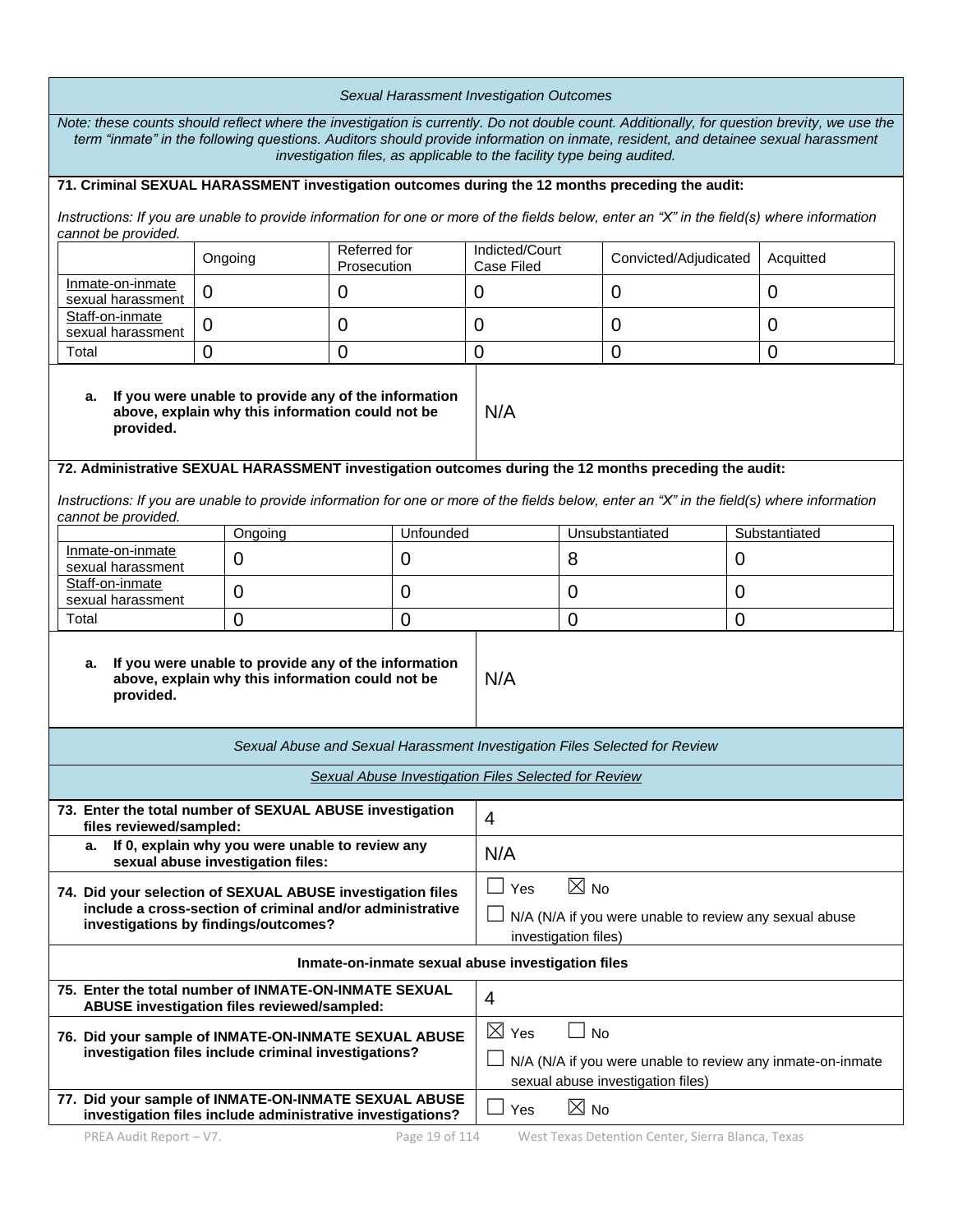|                                                                                                                                                                         | N/A (N/A if you were unable to review any inmate-on-inmate<br>sexual abuse investigation files)                                                                 |  |  |  |
|-------------------------------------------------------------------------------------------------------------------------------------------------------------------------|-----------------------------------------------------------------------------------------------------------------------------------------------------------------|--|--|--|
| Staff-on-inmate sexual abuse investigation files                                                                                                                        |                                                                                                                                                                 |  |  |  |
| 78. Enter the total number of STAFF-ON-INMATE SEXUAL<br>ABUSE investigation files reviewed/sampled:                                                                     | $\mathbf 0$                                                                                                                                                     |  |  |  |
| 79. Did your sample of STAFF-ON-INMATE SEXUAL ABUSE<br>investigation files include criminal investigations?                                                             | $\Box$<br>Yes<br><b>No</b><br>$\boxtimes$ N/A (N/A if you were unable to review any staff-on-inmate<br>sexual abuse investigation files)                        |  |  |  |
| 80. Did your sample of STAFF-ON-INMATE SEXUAL ABUSE<br>investigation files include administrative investigations?                                                       | $\Box$ Yes<br><b>No</b><br>$\Box$<br>$\boxtimes$ N/A (N/A if you were unable to review any staff-on-inmate<br>sexual abuse investigation files)                 |  |  |  |
|                                                                                                                                                                         | Sexual Harassment Investigation Files Selected for Review                                                                                                       |  |  |  |
| 81. Enter the total number of SEXUAL HARASSMENT<br>investigation files reviewed/sampled:                                                                                | 8                                                                                                                                                               |  |  |  |
| If 0, explain why you were unable to review any<br>a.<br>sexual harassment investigation files:                                                                         | According to staff interviews, on-site review, and<br>inmate rosters, there were no inmates in this<br>category being housed at this facility.                  |  |  |  |
| 82. Did your selection of SEXUAL HARASSMENT<br>investigation files include a cross-section of criminal<br>and/or administrative investigations by<br>findings/outcomes? | $\boxtimes$ No<br>$\perp$<br>Yes<br>N/A (N/A if you were unable to review any sexual harassment<br>investigation files)                                         |  |  |  |
| Inmate-on-inmate sexual harassment investigation files                                                                                                                  |                                                                                                                                                                 |  |  |  |
| 83. Enter the total number of INMATE-ON-INMATE SEXUAL<br>HARASSMENT investigation files reviewed/sampled:                                                               | 8                                                                                                                                                               |  |  |  |
| 84. Did your sample of INMATE-ON-INMATE SEXUAL<br>HARASSMENT investigation files include criminal<br>investigations?                                                    | $\boxtimes$ No<br>$\Box$<br>Yes<br>N/A (N/A if you were unable to review any inmate-on-inmate<br>sexual harassment investigation files)                         |  |  |  |
| 85. Did your sample of INMATE-ON-INMATE SEXUAL<br>HARASSMENT investigation files include administrative<br>investigations?                                              | $\boxtimes$ Yes<br>$\Box$ No<br>N/A (N/A if you were unable to review any inmate-on-inmate<br>sexual harassment investigation files)                            |  |  |  |
| Staff-on-inmate sexual harassment investigation files                                                                                                                   |                                                                                                                                                                 |  |  |  |
| 86. Enter the total number of STAFF-ON-INMATE SEXUAL<br>HARASSMENT investigation files reviewed/sampled:                                                                | 0                                                                                                                                                               |  |  |  |
| 87. Did your sample of STAFF-ON-INMATE SEXUAL<br>HARASSMENT investigation files include criminal<br>investigations?                                                     | $\overline{\phantom{a}}$<br>Yes<br>$\Box$ No<br>$\boxtimes$ N/A (N/A if you were unable to review any staff-on-inmate<br>sexual harassment investigation files) |  |  |  |
| 88. Did your sample of STAFF-ON-INMATE SEXUAL<br>HARASSMENT investigation files include administrative<br>investigations?                                               | $\Box$ No<br>$\Box$<br>Yes<br>$\boxtimes$ N/A (N/A if you were unable to review any staff-on-inmate<br>sexual harassment investigation files)                   |  |  |  |
| 89. Provide any additional comments regarding selecting<br>and reviewing sexual abuse and sexual harassment<br>investigation files.                                     | According to staff interviews, on-site review, and<br>inmate rosters, there were no inmates in this<br>category being housed at this facility.                  |  |  |  |
| <b>Support Staff Information</b>                                                                                                                                        |                                                                                                                                                                 |  |  |  |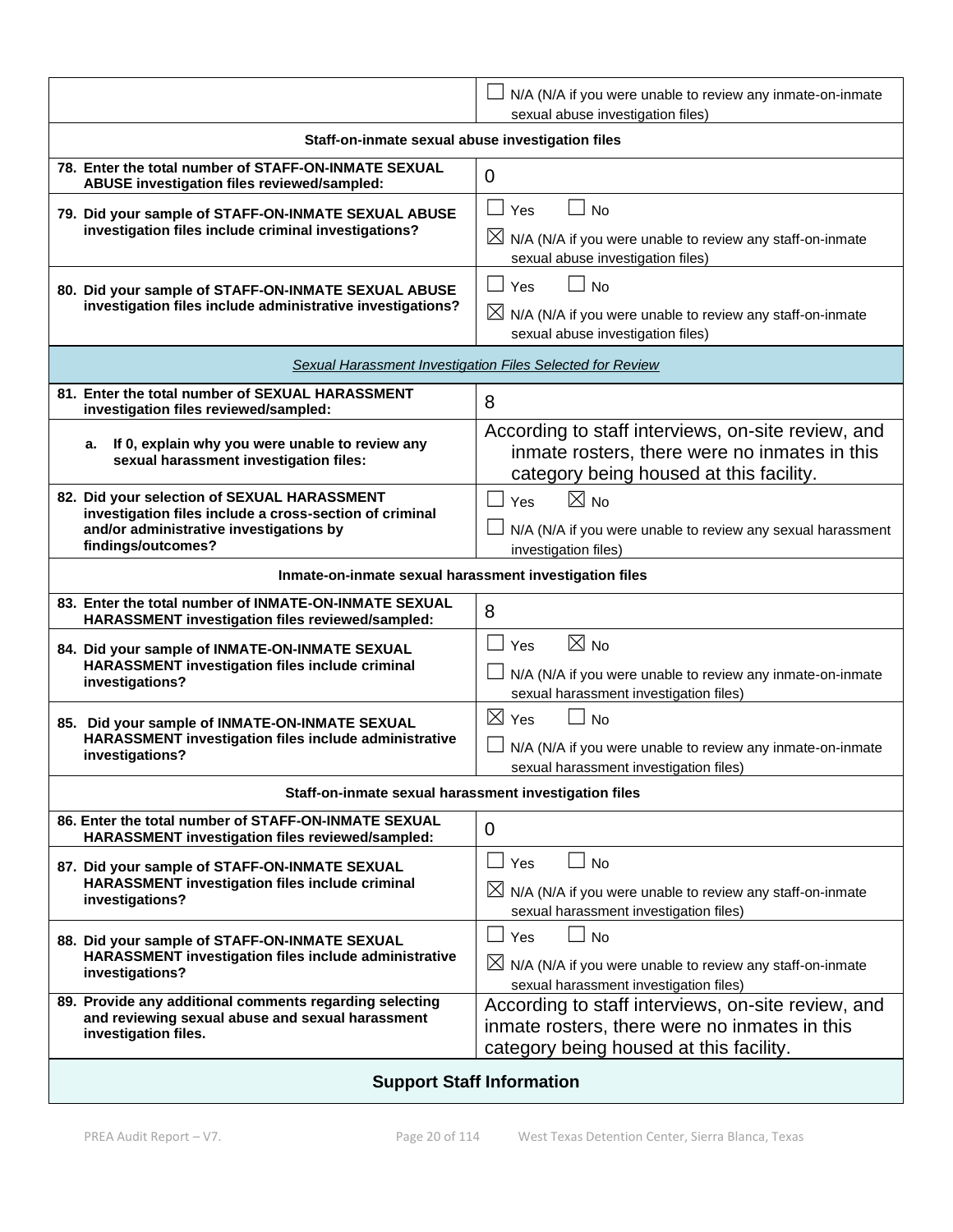| <b>DOJ-certified PREA Auditors Support Staff</b>                                                                                                                                                                                                                                         |                                                                                                                                                                                                                                                                                                |  |  |  |
|------------------------------------------------------------------------------------------------------------------------------------------------------------------------------------------------------------------------------------------------------------------------------------------|------------------------------------------------------------------------------------------------------------------------------------------------------------------------------------------------------------------------------------------------------------------------------------------------|--|--|--|
| 90. Did you receive assistance from any DOJ-CERTIFIED<br>PREA AUDITORS at any point during this audit?<br>Remember: the audit includes all activities from the pre-onsite<br>through the post-onsite phases to the submission of the final<br>report. Make sure you respond accordingly. | $\boxtimes$ No<br>$\Box$ Yes                                                                                                                                                                                                                                                                   |  |  |  |
| If yes, enter the TOTAL NUMBER OF DOJ-CERTIFIED<br>а.<br>PREA AUDITORS who provided assistance at any<br>point during the audit:                                                                                                                                                         | N/A                                                                                                                                                                                                                                                                                            |  |  |  |
|                                                                                                                                                                                                                                                                                          | <b>Non-certified Support Staff</b>                                                                                                                                                                                                                                                             |  |  |  |
| 91. Did you receive assistance from any NON-CERTIFIED<br>SUPPORT STAFF at any point during this audit?<br>Remember: the audit includes all activities from the pre-onsite<br>through the post-onsite phases to the submission of the final<br>report. Make sure you respond accordingly. | $\boxtimes$ No<br>$\Box$ Yes                                                                                                                                                                                                                                                                   |  |  |  |
| a. If yes, enter the TOTAL NUMBER OF NON-<br><b>CERTIFIED SUPPORT STAFF who provided</b><br>assistance at any point during the audit:                                                                                                                                                    | N/A                                                                                                                                                                                                                                                                                            |  |  |  |
| <b>Auditing Arrangements and Compensation</b>                                                                                                                                                                                                                                            |                                                                                                                                                                                                                                                                                                |  |  |  |
| 92. Who paid you to conduct this audit?                                                                                                                                                                                                                                                  | The audited facility or its parent agency<br>$\boxtimes$<br>My state/territory or county government (if you audit as part of<br>a consortium or circular auditing arrangement, select this<br>option)<br>A third-party auditing entity (e.g., accreditation body,<br>consulting firm)<br>Other |  |  |  |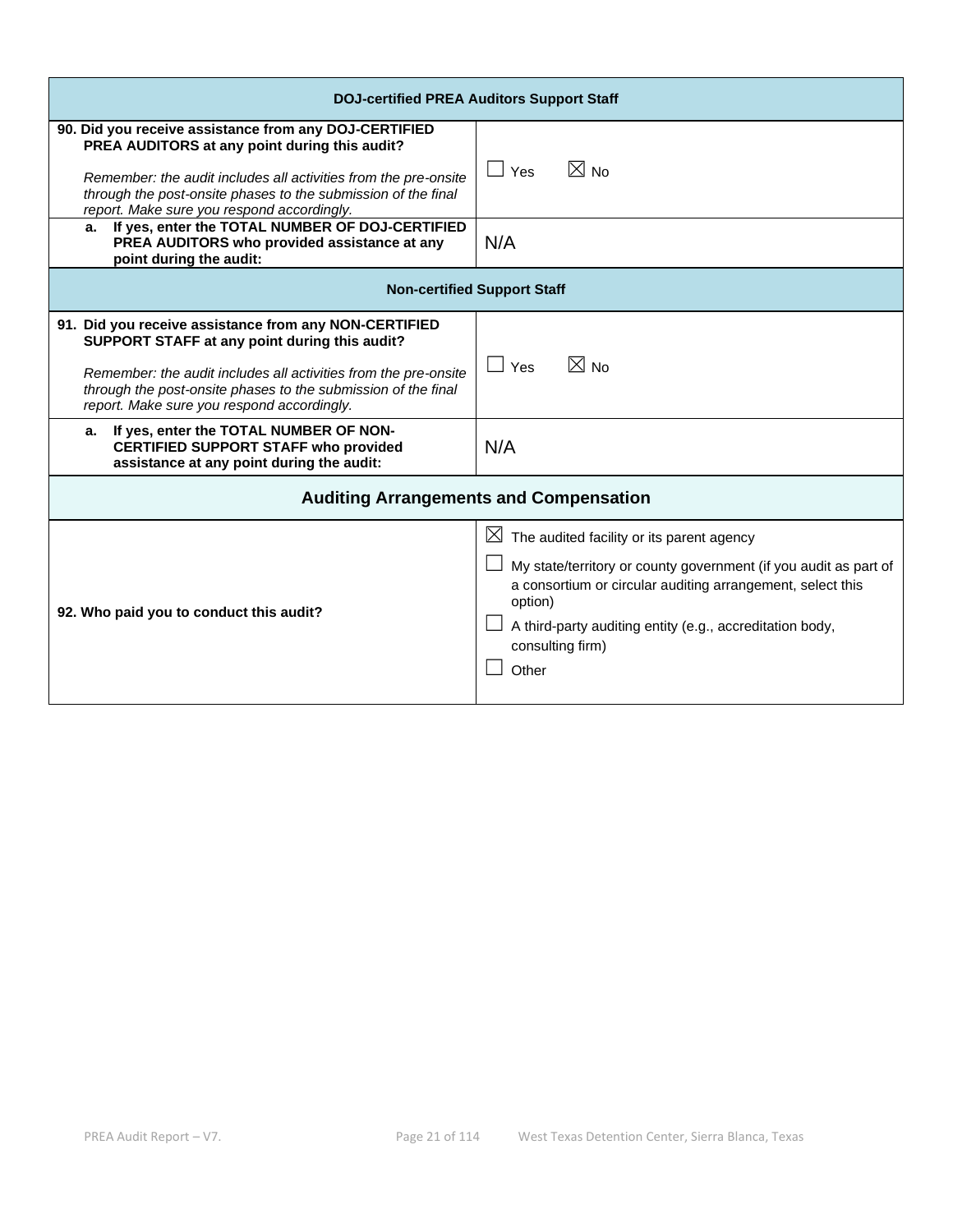# **PREVENTION PLANNING**

# **Standard 115.11: Zero tolerance of sexual abuse and sexual harassment; PREA coordinator**

#### **115.11 (a)**

- Does the agency have a written policy mandating zero tolerance toward all forms of sexual abuse and sexual harassment?  $\boxtimes$  Yes  $\Box$  No
- Does the written policy outline the agency's approach to preventing, detecting, and responding to sexual abuse and sexual harassment?  $\boxtimes$  Yes  $\Box$  No

#### **115.11 (b)**

- **■** Has the agency employed or designated an agency-wide PREA Coordinator?  $\boxtimes$  Yes  $\Box$  No
- **■** Is the PREA Coordinator position in the upper-level of the agency hierarchy?  $\boxtimes$  Yes  $\Box$  No
- Does the PREA Coordinator have sufficient time and authority to develop, implement, and oversee agency efforts to comply with the PREA standards in all of its facilities? ☒ Yes ☐ No

### **115.11 (c)**

- If this agency operates more than one facility, has each facility designated a PREA compliance manager? (N/A if agency operates only one facility.)  $\boxtimes$  Yes  $\Box$  No  $\Box$  NA
- **•** Does the PREA compliance manager have sufficient time and authority to coordinate the facility's efforts to comply with the PREA standards? (N/A if agency operates only one facility.)  $\boxtimes$  Yes  $\Box$  No  $\Box$  NA

#### **Auditor Overall Compliance Determination**

- ☐ **Exceeds Standard** (*Substantially exceeds requirement of standards*)
- ☒ **Meets Standard** (*Substantial compliance; complies in all material ways with the standard for the relevant review period*)
- ☐ **Does Not Meet Standard** (*Requires Corrective Action*)

115.11(a) POLICY AND DOCUMENT REVIEW: Pre-Audit Questionnaire. LSC 2.11 Agency Zero Tolerance statement. Organizational charts, interviews, and memos. FINDINGS: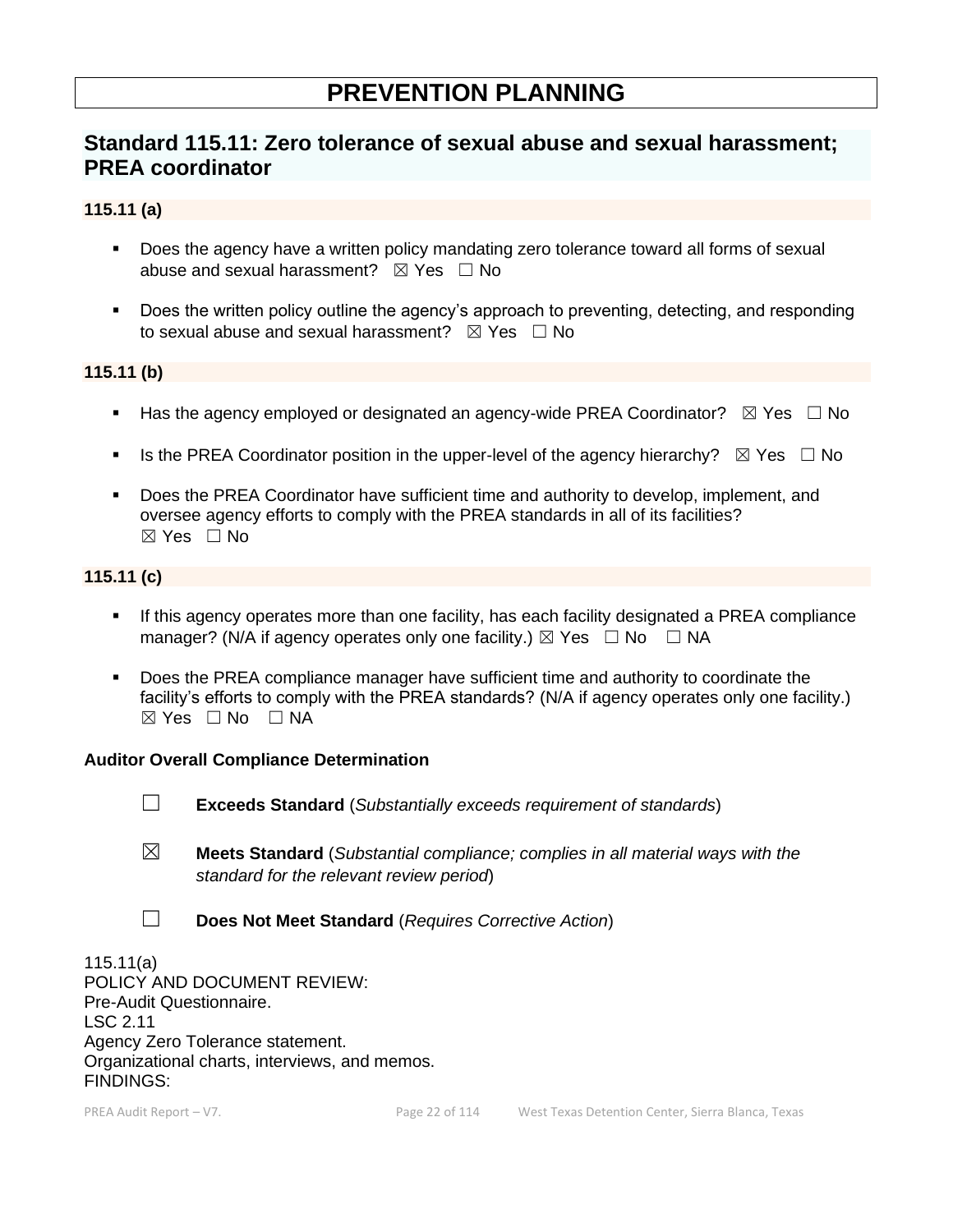Agency Policy LSC 2.11, address the requirements of this provision. The agency mandates a zerotolerance policy towards all forms of sexual abuse and sexual harassment and outlines the agency's strategies on preventing, detecting, and responding to such conduct. Agency polices addressed "Preventing" sexual abuse and sexual harassment through the designation of a PREA Coordinator and PREA Compliance Manager, Criminal History Background Checks (Staff, Contractors, and Volunteers, as applicable), Training (Staff, Volunteers, and Contractors), Staffing, Intake Screening, Classification, Inmate Education, Posting of Signage (PREA Posters, etc.…), and Contract Monitoring. The policies addressed "Detecting" sexual abuse and sexual harassment through Training (Staff, Volunteers, and Contractors), and Intake Screening. The policy addressed "Responding" to allegations of sexual abuse and sexual harassment through Reporting, Investigations, Victim Services, Medical and Mental Health Services, Disciplinary Sanctions for Staff (including notification of licensing agencies), Incident Review Teams, and Data Collections and Analysis.

The Auditor noted the Inmate Handbook, PREA Posters, and PREA Brochure do address sexual abuse by another Inmate, and the Inmate Handbook does address sanctions for Inmates when involved in such conduct. Based on staff interviews and a review of practices, it was noted staff closely monitor for Inmate-on-Inmate sexual misconduct in accordance with PREA, allegations are reported and investigated, and inmates are held accountable.

115.11(b)

POLICY AND DOCUMENT REVIEW: Agency Policy LSC 2.11. Agency's organizational chart. INTERVIEWS: PREA Coordinator. ONSITE REVIEW:

No on-site observations were required for this provision, although the Auditor noted the Agency PREA Coordinator was given office space for his duties as the PREA Compliance Manager. FINDINGS:

Agency Policy LSC 2.11, addresses the position of the PREA Coordinator, which outlines the roles and responsibilities of the position and calls for the position being allowed enough time and authority to develop, implement, and oversee Agency efforts to comply with the PREA standards in each facility. The agency's organizational chart reflects that the PREA Coordinator position is an upper-level position and is agency-wide. The PREA Coordinator position reports to the agency's Chief Executive Officer. The PREA Coordinator was interviewed, he reported having enough time to focus on the PREA standards from and the freedom to divert responsibilities to other staff as needed to focus on the audit. A review of the agency policy, agency's organization chart, and based on the interview, the designated agency's PREA Coordinator, the Auditor determined the agency demonstrates it meets the requirements of this provision of this standard.

115.11(c)

POLICY AND DOCUMENT REVIEW: Agency Policy DO 125, Definitions. Agency's organizational chart. INTERVIEWS: PREA Compliance Manager. ONSITE REVIEW: No on-site observations were required for this provision. FINDINGS:

Agency Policy LSC 2.11, addresses the position of the PREA Compliance Manager, which outlines the roles and responsibilities of the position and calls for the position being allowed enough time and authority to develop, implement, and oversee Department efforts to comply with the PREA standards in each facility.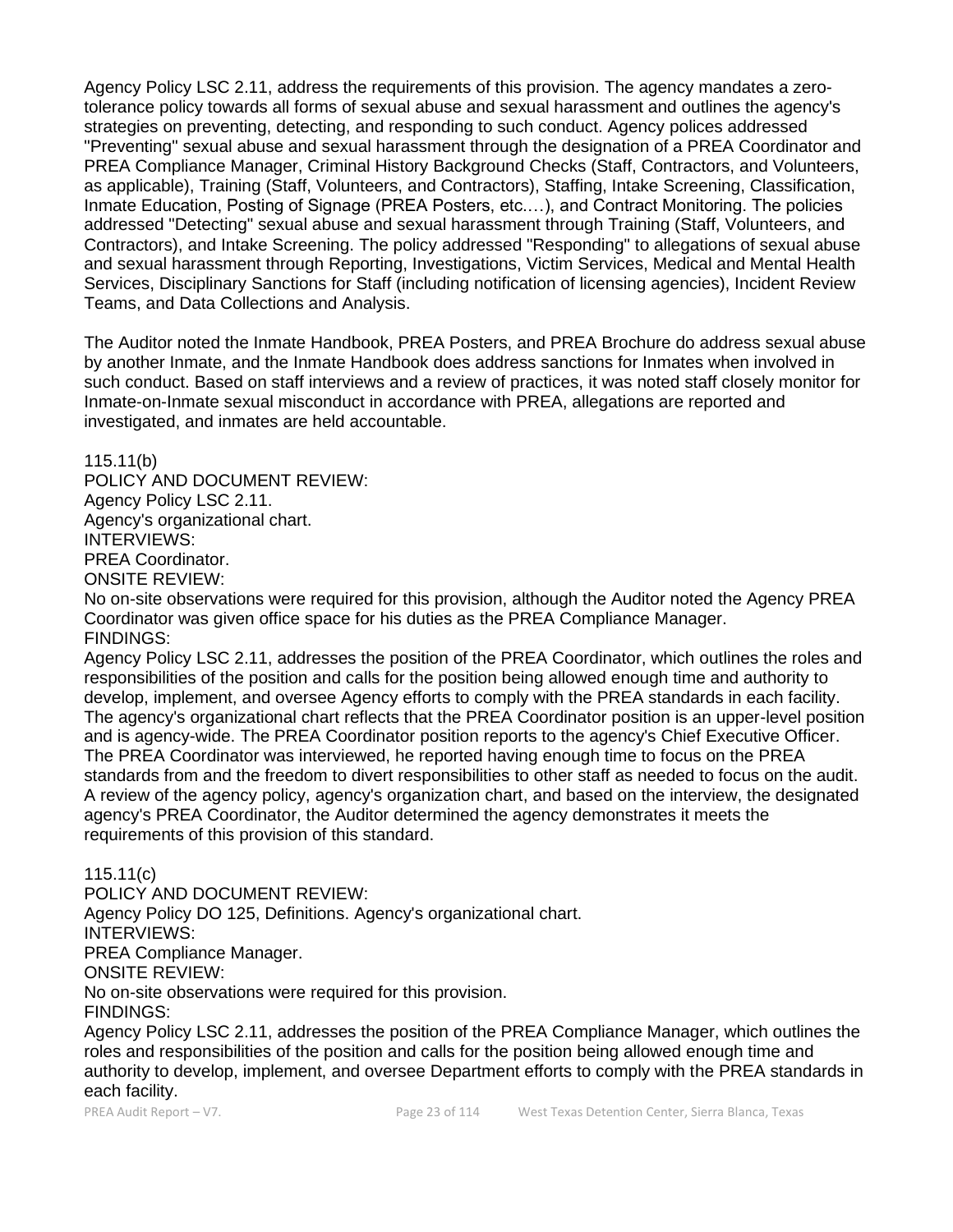The agency's organizational chart reflects that the PREA Compliance Manager position reports to the Warden. The PREA Compliance Manager was interviewed. She reported having enough time to focus on PREA related activities and that this is a priority. The PREA Compliance Manager reported she has 100% support from her supervisor and the PREA Coordinator. A review of the agency policy, agency's organization chart, and based on the interview, the designated facility's PREA Compliance Manager, the Auditor determined the agency demonstrates it meets the requirements of this provision of this standard.

# **Standard 115.12: Contracting with other entities for the confinement of inmates**

**115.12 (a)**

**.** If this agency is public and it contracts for the confinement of its inmates with private agencies or other entities including other government agencies, has the agency included the entity's obligation to comply with the PREA standards in any new contract or contract renewal signed on or after August 20, 2012? (N/A if the agency does not contract with private agencies or other entities for the confinement of inmates.)  $\boxtimes$  Yes  $\Box$  No  $\Box$  NA

## **115.12 (b)**

■ Does any new contract or contract renewal signed on or after August 20, 2012 provide for agency contract monitoring to ensure that the contractor is complying with the PREA standards? (N/A if the agency does not contract with private agencies or other entities for the confinement of inmates.)  $\boxtimes$  Yes  $\Box$  No  $\Box$  NA

## **Auditor Overall Compliance Determination**

- ☐ **Exceeds Standard** (*Substantially exceeds requirement of standards*)
- ☒ **Meets Standard** (*Substantial compliance; complies in all material ways with the standard for the relevant review period*)
- ☐ **Does Not Meet Standard** (*Requires Corrective Action*)

POLICY AND DOCUMENT REVIEW: Policies are found in LSC 2.11. Pre-Audit Questionnaire 115.12(a) POLICY AND DOCUMENT REVIEW:

Agency Policy LSC 2.11. FINDINGS:

Agency Policy LSC 2.11, addresses this provision. The agency reported there are (0) contracts for the confinement of inmates that the agency had entered or renewed with private entities or other government agencies. A review of all the contracts reflected the entity's obligation to adopt and comply with the PREA standards. A review of the agency policy reflected all the required entity's obligation to adopt and comply with the PREA standards.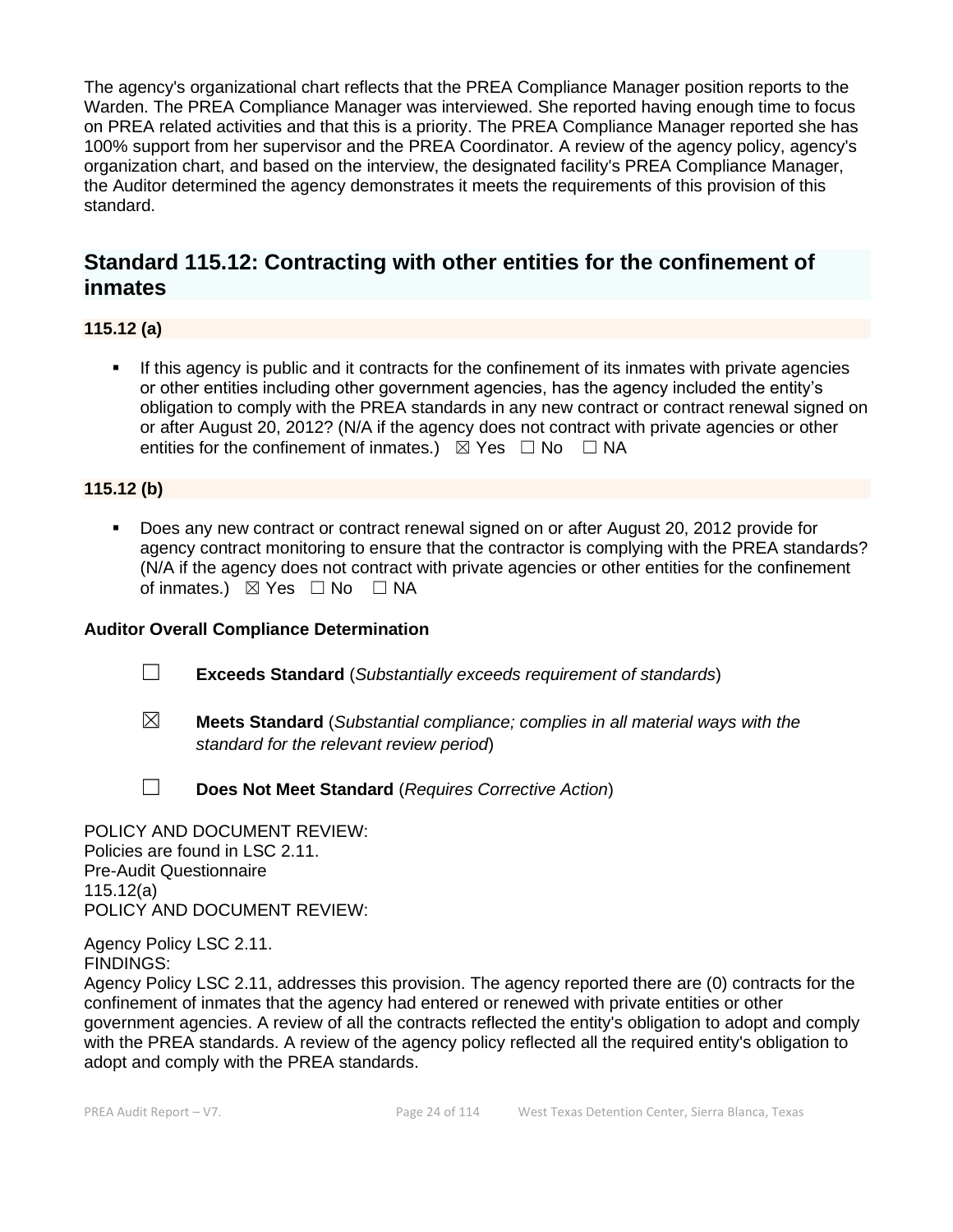#### 115.12(b) POLICY AND DOCUMENT REVIEW: Agency Policy LSC 2.11. INTERVIEWS: Contract Administrator FINDINGS:

Agency Policy LSC 2.11, addresses this provision. The agency reported (0) contracts require the agency to monitor the contractor's compliance with the PREA standards. The agency's Contract Administrator was interviewed and reported he is required to maintain regular contact with every inmate placed in a contracting facility. If there are concerns, agency protocol requires the inmate be removed from the facility and the facility allowed time to make corrective action and address the concerns. Corrective actions are addressed before the facility is reconsidered. Notification would also be made to law enforcement. The Contract Administrator annually collects credentialing documentation for each facility: facility license; staff licenses or certifications; daily schedule; and monitoring reports or the licensing agency's website regarding the facility's status; and tours the facility.

New facilities being considered for contracting purposes follow a vetting process, including reference checks with other counties, with all information being presented to the agency's leadership for review and approval. All placements involve the input of the inmate being considered for placement in the facility. The Contract Administrator reported PREA compliance results are completed and that the PREA Coordinator has implemented a tracking process for this. A review of the agency policy, agency contracts and interview with the contract administrator and PREA Coordinator demonstrated the agency meets the requirements of this provision and this standard.

# **Standard 115.13: Supervision and monitoring**

## **115.13 (a)**

- Does the facility have a documented staffing plan that provides for adequate levels of staffing and, where applicable, video monitoring, to protect inmates against sexual abuse?  $\boxtimes$  Yes  $\Box$  No
- In calculating adequate staffing levels and determining the need for video monitoring, does the staffing plan take into consideration: Generally accepted detention and correctional practices?  $\boxtimes$  Yes  $\Box$  No
- In calculating adequate staffing levels and determining the need for video monitoring, does the staffing plan take into consideration: Any judicial findings of inadequacy?  $\boxtimes$  Yes  $\Box$  No
- In calculating adequate staffing levels and determining the need for video monitoring, does the staffing plan take into consideration: Any findings of inadequacy from Federal investigative agencies?  $\boxtimes$  Yes  $\Box$  No
- In calculating adequate staffing levels and determining the need for video monitoring, does the staffing plan take into consideration: Any findings of inadequacy from internal or external oversight bodies? ⊠ Yes □ No
- In calculating adequate staffing levels and determining the need for video monitoring, does the staffing plan take into consideration: All components of the facility's physical plant (including "blind-spots" or areas where staff or inmates may be isolated)?  $\boxtimes$  Yes  $\Box$  No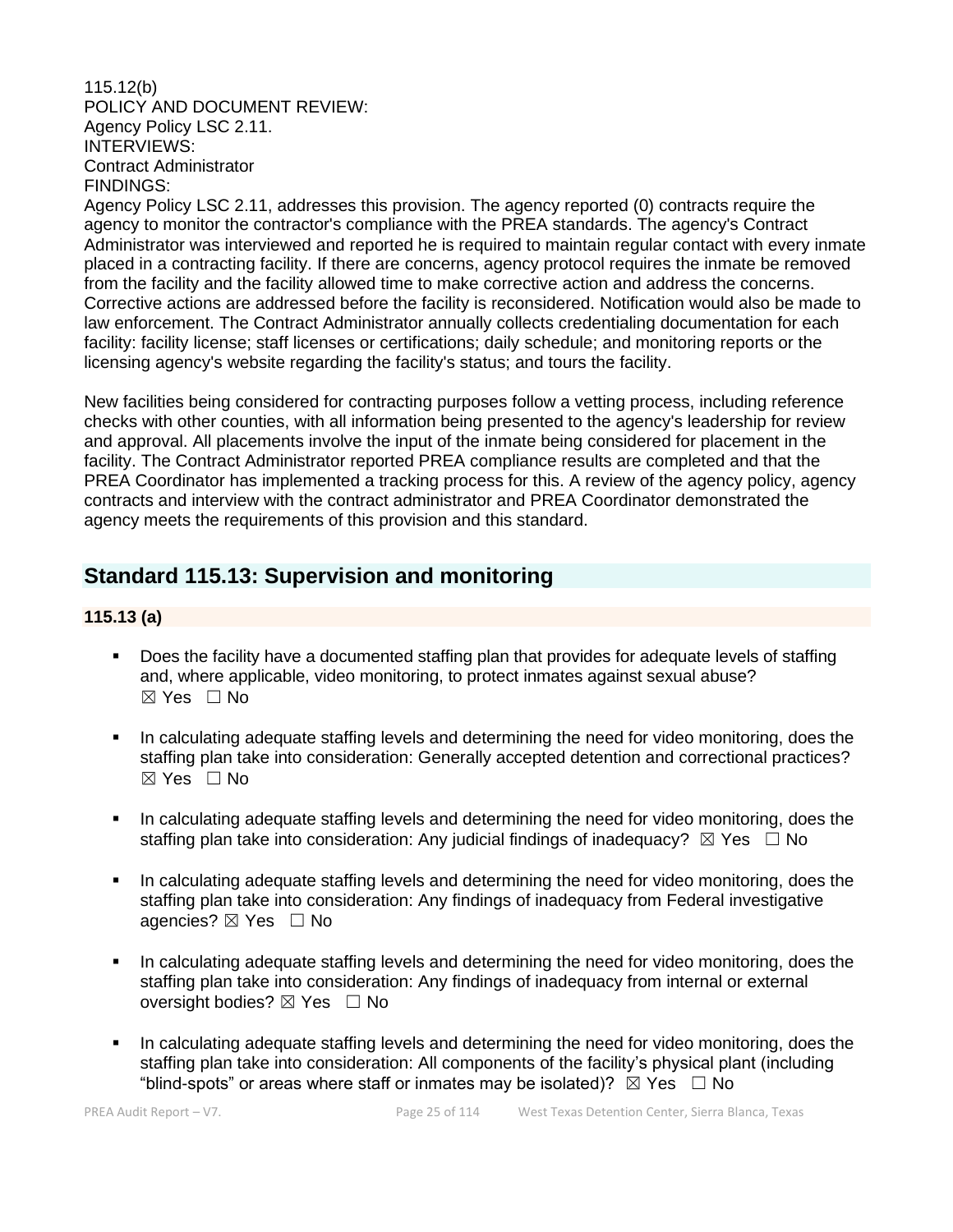- In calculating adequate staffing levels and determining the need for video monitoring, does the staffing plan take into consideration: The composition of the inmate population?  $\boxtimes$  Yes  $\Box$  No
- In calculating adequate staffing levels and determining the need for video monitoring, does the staffing plan take into consideration: The number and placement of supervisory staff? ☒ Yes ☐ No
- In calculating adequate staffing levels and determining the need for video monitoring, does the staffing plan take into consideration: The institution programs occurring on a particular shift?  $⊠ Yes ⊡ No ⊡ NA$
- In calculating adequate staffing levels and determining the need for video monitoring, does the staffing plan take into consideration: Any applicable State or local laws, regulations, or standards? ⊠ Yes □ No
- In calculating adequate staffing levels and determining the need for video monitoring, does the staffing plan take into consideration: The prevalence of substantiated and unsubstantiated incidents of sexual abuse?  $\boxtimes$  Yes  $\Box$  No
- **•** In calculating adequate staffing levels and determining the need for video monitoring, does the staffing plan take into consideration: Any other relevant factors?  $\boxtimes$  Yes  $\Box$  No

### **115.13 (b)**

In circumstances where the staffing plan is not complied with, does the facility document and justify all deviations from the plan? (N/A if no deviations from staffing plan.) ☐ Yes ☐ No ☒ NA

#### **115.13 (c)**

- In the past 12 months, has the facility, in consultation with the agency PREA Coordinator, assessed, determined, and documented whether adjustments are needed to: The staffing plan established pursuant to paragraph (a) of this section?  $\boxtimes$  Yes  $\Box$  No
- In the past 12 months, has the facility, in consultation with the agency PREA Coordinator, assessed, determined, and documented whether adjustments are needed to: The facility's deployment of video monitoring systems and other monitoring technologies?  $\boxtimes$  Yes  $\Box$  No
- In the past 12 months, has the facility, in consultation with the agency PREA Coordinator, assessed, determined, and documented whether adjustments are needed to: The resources the facility has available to commit to ensure adherence to the staffing plan?  $\boxtimes$  Yes  $\Box$  No

#### **115.13 (d)**

- Has the facility/agency implemented a policy and practice of having intermediate-level or higherlevel supervisors conduct and document unannounced rounds to identify and deter staff sexual abuse and sexual harassment?  $\boxtimes$  Yes  $\Box$  No
- **■** Is this policy and practice implemented for night shifts as well as day shifts?  $\boxtimes$  Yes  $\Box$  No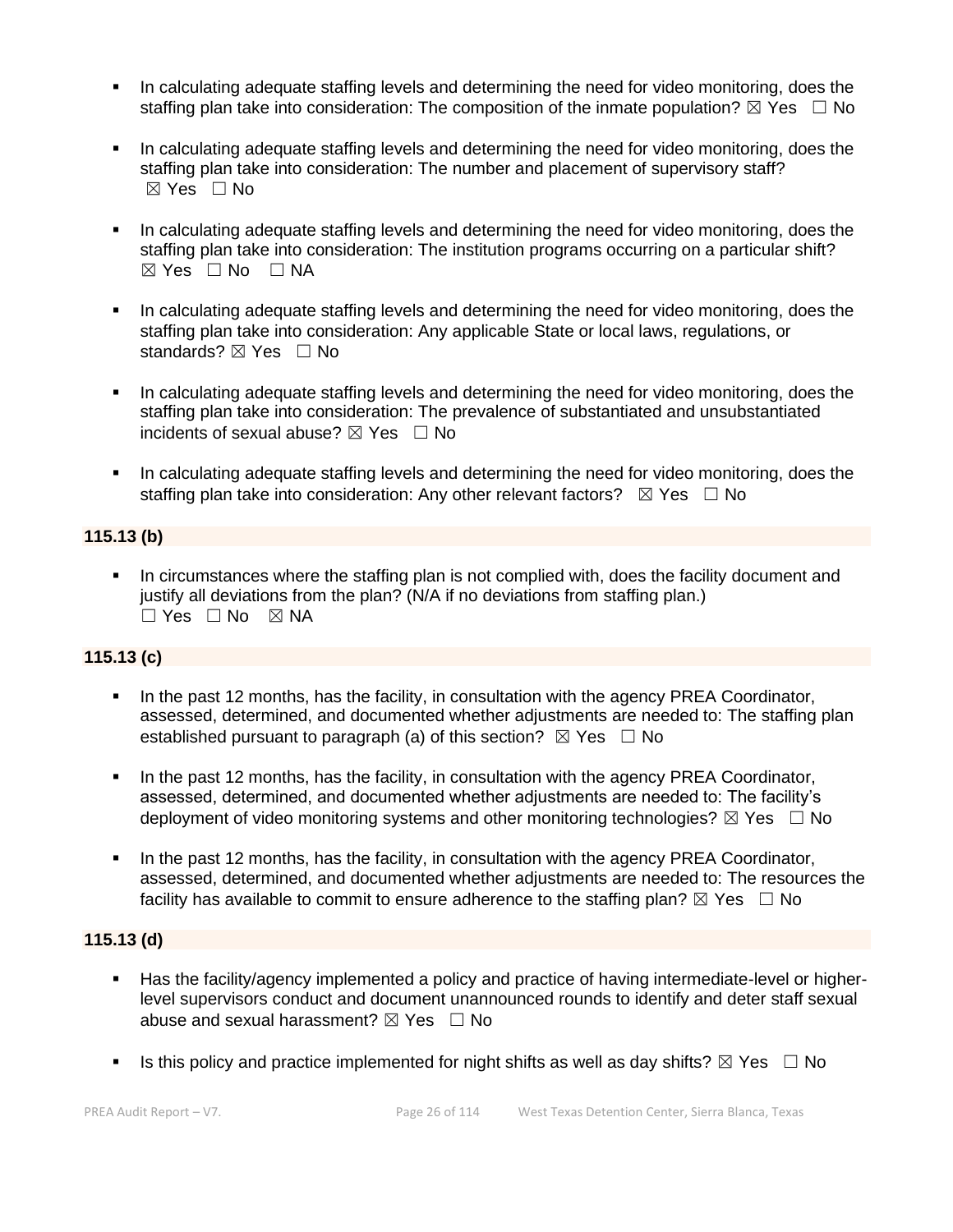▪ Does the facility/agency have a policy prohibiting staff from alerting other staff members that these supervisory rounds are occurring, unless such announcement is related to the legitimate operational functions of the facility?  $\boxtimes$  Yes  $\Box$  No

#### **Auditor Overall Compliance Determination**

- ☒ **Exceeds Standard** (*Substantially exceeds requirement of standards*)
- ☐ **Meets Standard** (*Substantial compliance; complies in all material ways with the standard for the relevant review period*)
- 
- ☐ **Does Not Meet Standard** (*Requires Corrective Action*)

115.13(a)

POLICY AND DOCUMENT REVIEW: Agency Policy LSC 2.11 INTERVIEWS: Warden, PREA Coordinator and PREA Compliance Manager. FINDINGS:

Agency Policy LSC 2.11, addresses this provision. The facility submits a weekly and monthly staffing plan/report to the agency. The facility has developed a staffing plan to safely meet the PREA and security needs, the facility fills the mandatory positions to meet the necessary post staffing requirements when vacancies occur. The facility uses overtime/comp time or collapsing non-custody positions to meet a safe staffing mandate required LaSalle Corrections, LLC. as written on their annual staffing plan. The facility reported no deviations from the custody staffing plan for the past 12 months. The average daily population since and to which the staffing plan is based is 961 inmates. Unannounced rounds are conducted for all shifts and are recorded by senior management staff. Post logbooks were reviewed by the Auditor for verification. Staff reported the inmate to staff ratios are followed and sometimes mandatory overtime is implemented. Staff reported blind spots have been identified and Staff reported a staffing plan is in place.

Staff reported they follow the agency policies and PREA standards, take into consideration the composition of the inmate population and their needs, scheduled programming, and staff placement. Additionally, staff reported other relevant factors considered include the needs of the LGBTI inmates and incidents of substantiated and unsubstantiated sexual abuse. Staff reported, to ensure compliance with the staffing plan, they monitor during shifts, review folders, check-in sheets, documentation, inmate files, thoroughly review serious incident reports, and audit sheets. During the onsite audit, a review of the agency policy, staff interviews, and the agency's staffing plan indicated all the elements are addressed.

115.13(b)

#### POLICY AND DOCUMENT REVIEW:

The agency reported no deviations with the staffing plan in place, therefore there was no documentation provided to review.

#### INTERVIEWS:

#### Warden

#### FINDINGS:

The auditor interviewed the Warden, who reported an ongoing challenge is keeping all positions filled and that priority is given to the critical posts as listed in the staffing plan. Based on the staff interview, there was no indication there had been any deviation from the staffing plan.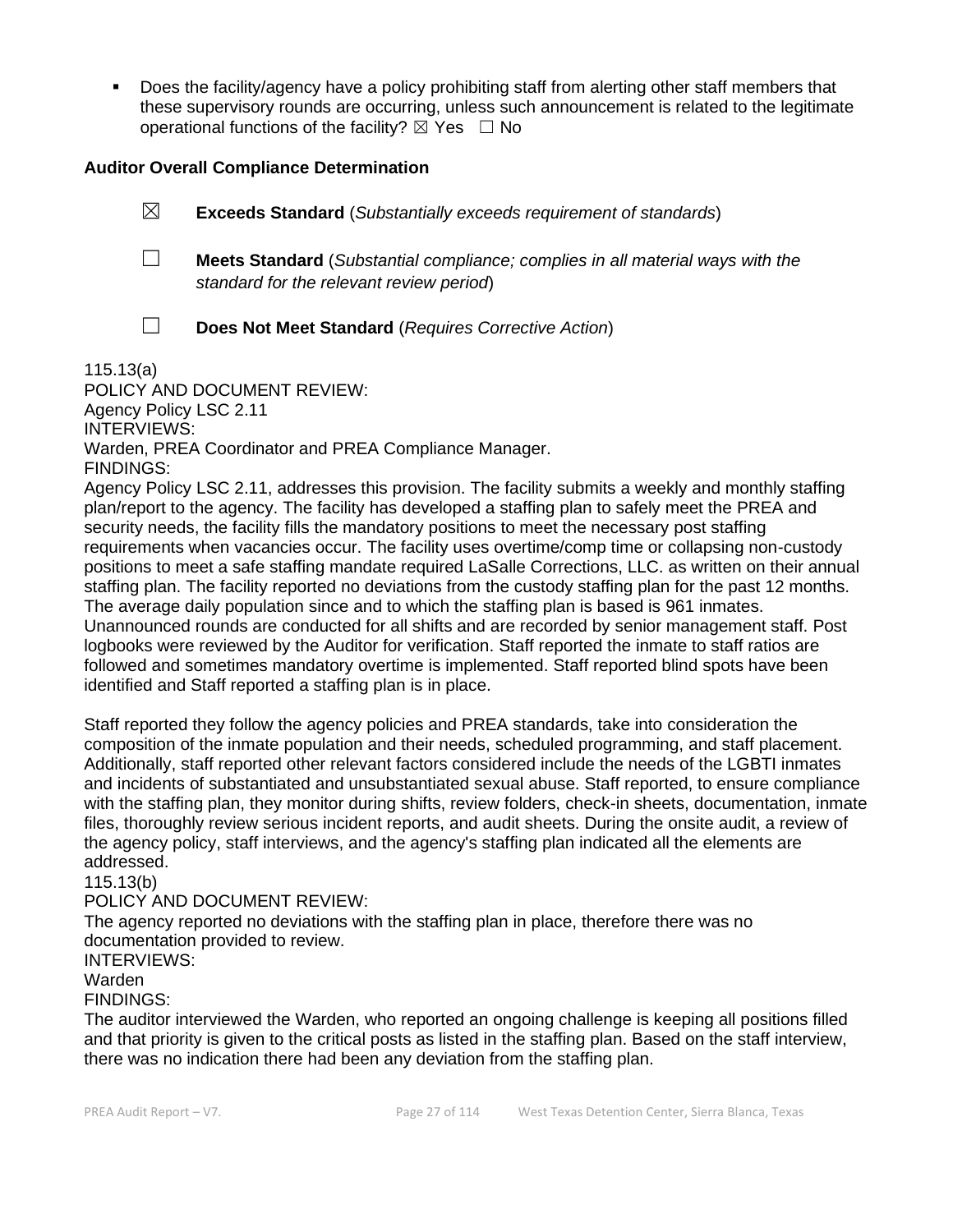115.13(c) POLICY AND DOCUMENT REVIEW: Facility staffing ratios. INTERVIEWS: Warden FINDINGS: Currently, the audited facility complies with the mandated supervision ratios throughout the facility. 115.13(d) POLICY AND DOCUMENT REVIEW: Agency Policy LSC 2.11. Staffing Plan. INTERVIEWS: PREA Coordinator. FINDINGS: Agency Policy LSC 2.11, addresses this provision. The agency reported no deviations with the staffing plan in place, therefore there was no documentation to review. The report was generated by the agency in response to its commitment in instituting the intent and requirements of the Prison Rape Elimination Act and requesting video surveillance upgrades. The auditor interviewed the PREA Coordinator, who reported he is consulted regarding any assessments of, or adjustments to, the staffing plan, which occur annually. When needed, the agency authorizes overtime.

During the onsite audit, a review of the agency policy, staff interview, and the agency's current staffing plan indicate all the elements are in place. The facility has implemented a process seeking additional video monitoring technology to enhance the supervision and safety of the inmates. Supplemental supporting documentation specific to the video surveillance system demonstrated the department's ongoing efforts towards monitoring upgrades.

115.13(e)

POLICY AND DOCUMENT REVIEW: Agency Policy LSC 2.11. INTERVIEWS: Intermediate and Higher-Level Facility Staff

ONSITE REVIEW:

A review of a log entries indicated the upper management unannounced rounds, which are separately documented, are documented and provide additional supporting documentation. FINDINGS:

Agency Policy LSC 2.11, addresses this provision. Logbooks and the Life Check electronic monitoring system are used to document unannounced rounds, which are the responsibility of the Control Center Officer to maintain. Intermediate and Higher-Level Facility Staff were interviewed by the auditor. Staff reported different strategies utilized to prevent staff from alerting other staff that an unannounced round was being conducted. A review of the agency policy and staff interviews indicate multiple levels of management conducting unannounced rounds on all shifts. The senior management rounds are also documented in the logbook entries within the Control Centers, which the auditor determined the facility demonstrates meets the requirements of this provision. In addition, this facility has implemented the Life Check electronic monitoring system, which logs and tracks the staff's security and safety checks throughout the facility. This system also alerts the staff when it is time to conduct security and safety rounds to avoid errors in monitoring. This facility has implemented a triple overlapping layer of supervision and monitoring by having camera surveillance covering all areas where inmates are authorized access, implementing mirrors in locations that can be viewed through the camera as well as by the Correctional Officer who is also posted in these areas, triple layer surveillance. This exceeds the expectation of this standard.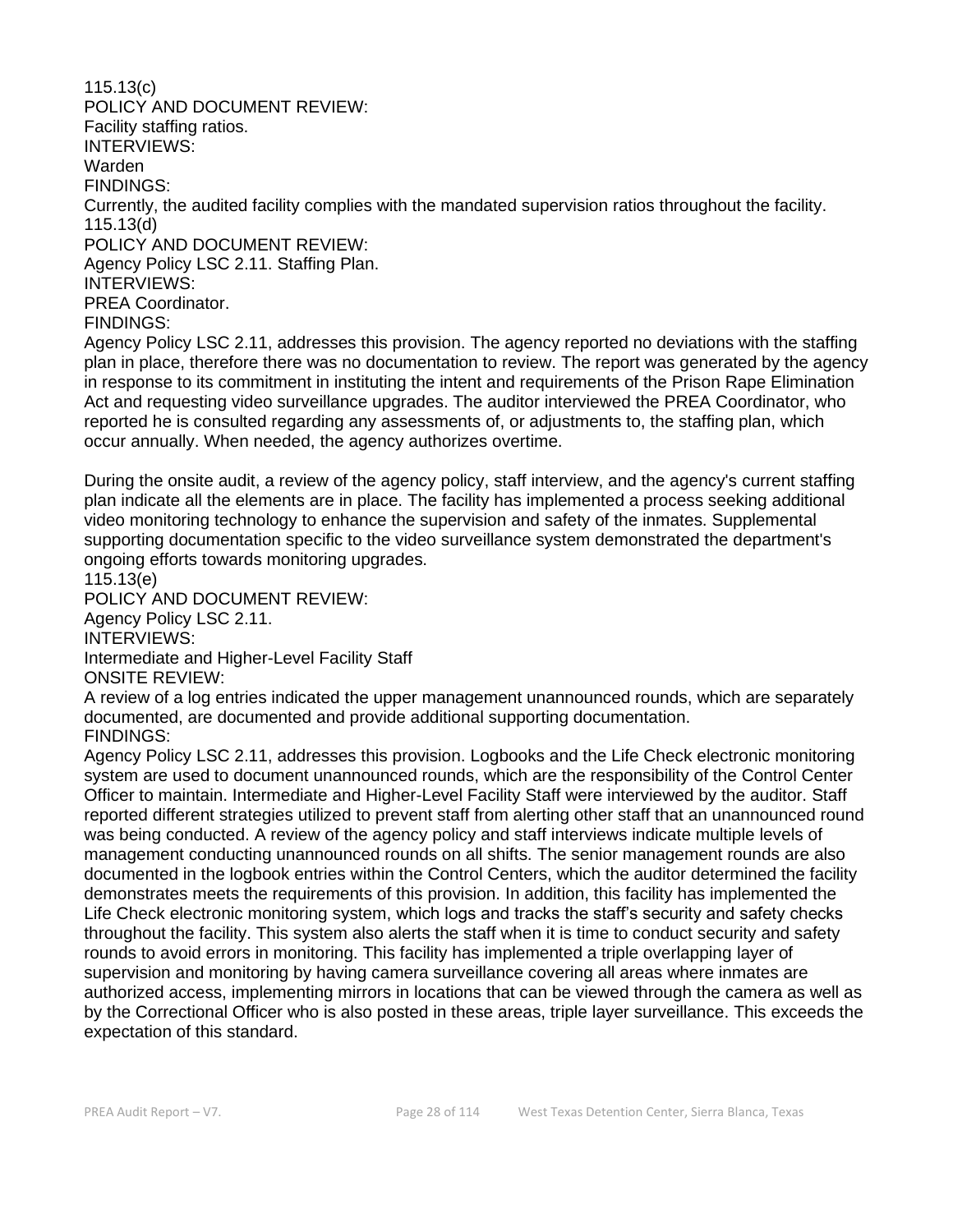# **Standard 115.14: Youthful inmates**

## **115.14 (a)**

**•** Does the facility place all youthful inmates in housing units that separate them from sight, sound, and physical contact with any adult inmates through use of a shared dayroom or other common space, shower area, or sleeping quarters? (N/A if facility does not have youthful inmates [inmates <18 years old].)  $\Box$  Yes  $\Box$  No  $\boxtimes$  NA

#### **115.14 (b)**

- In areas outside of housing units does the agency maintain sight and sound separation between youthful inmates and adult inmates? (N/A if facility does not have youthful inmates [inmates <18 years old].)  $\Box$  Yes  $\Box$  No  $\boxtimes$  NA
- In areas outside of housing units does the agency provide direct staff supervision when youthful inmates and adult inmates have sight, sound, or physical contact? (N/A if facility does not have youthful inmates [inmates <18 years old].)  $\Box$  Yes  $\Box$  No  $\boxtimes$  NA

#### **115.14 (c)**

- Does the agency make its best efforts to avoid placing youthful inmates in isolation to comply with this provision? (N/A if facility does not have youthful inmates [inmates <18 years old].)  $\Box$  Yes  $\Box$  No  $\boxtimes$  NA
- Does the agency, while complying with this provision, allow youthful inmates daily large-muscle exercise and legally required special education services, except in exigent circumstances? (N/A if facility does not have youthful inmates [inmates <18 years old].)  $\Box$  Yes  $\Box$  No  $\boxtimes$  NA
- Do youthful inmates have access to other programs and work opportunities to the extent possible? (N/A if facility does not have youthful inmates [inmates <18 years old].)  $\Box$  Yes  $\Box$  No  $\boxtimes$  NA

#### **Auditor Overall Compliance Determination**

- ☐ **Exceeds Standard** (*Substantially exceeds requirement of standards*)
- ☒ **Meets Standard** (*Substantial compliance; complies in all material ways with the standard for the relevant review period*)
- ☐ **Does Not Meet Standard** (*Requires Corrective Action*)

 $115.14(a) - (c)$ POLICY AND DOCUMENT REVIEW: Agency Policy LSC 2.11. INTERVIEWS: PREA Coordinator and PREA Compliance Manager. FINDINGS: Agency Policy LSC 2.11, addresses this provision. This facility does not house youthful inmates.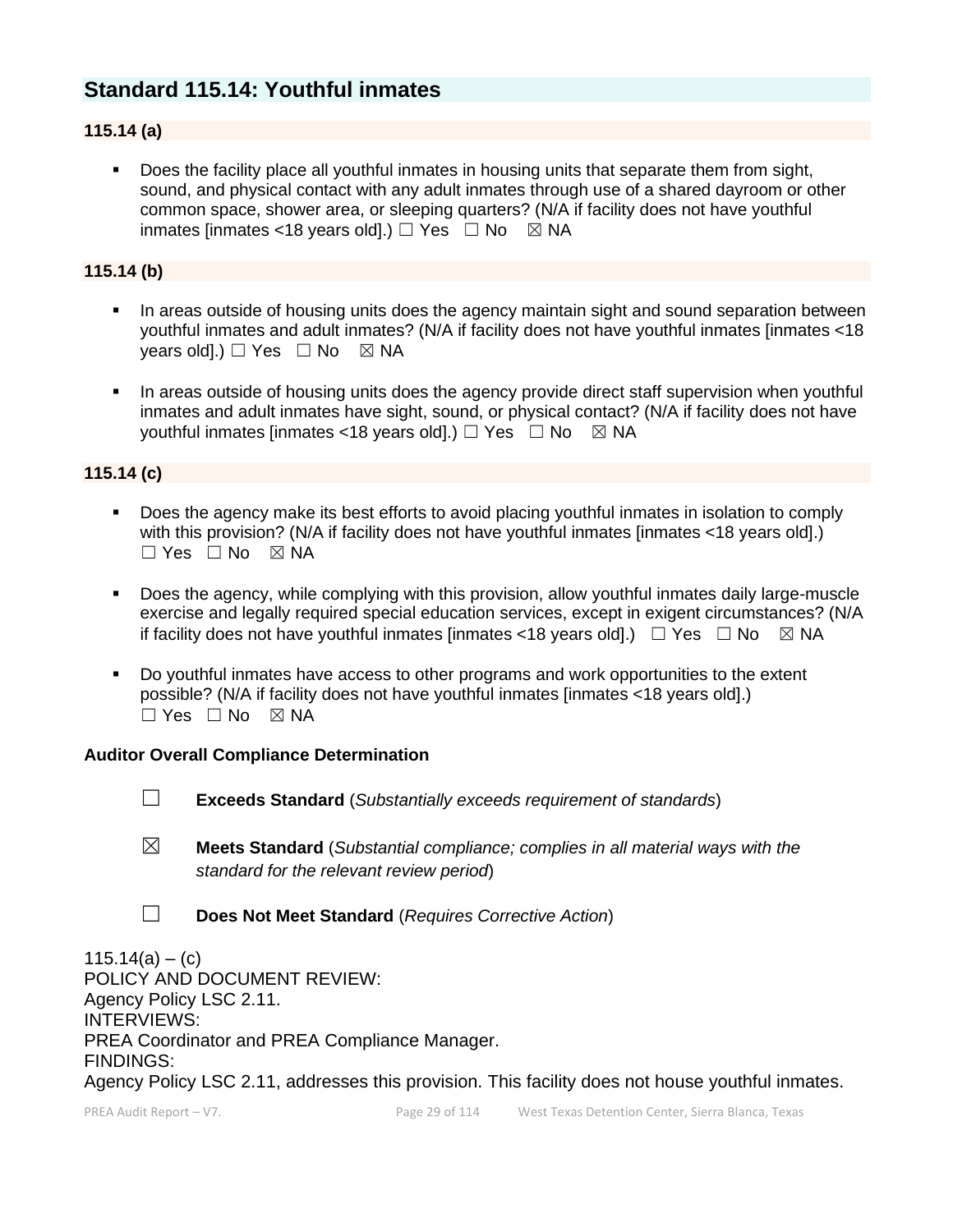# **Standard 115.15: Limits to cross-gender viewing and searches**

### **115.15 (a)**

**•** Does the facility always refrain from conducting any cross-gender strip or cross-gender visual body cavity searches, except in exigent circumstances or by medical practitioners? ☒ Yes ☐ No

#### **115.15 (b)**

- Does the facility always refrain from conducting cross-gender pat-down searches of female inmates, except in exigent circumstances? (N/A if the facility does not have female inmates.)  $\boxtimes$  Yes  $\Box$  No  $\Box$  NA
- Does the facility always refrain from restricting female inmates' access to regularly available programming or other out-of-cell opportunities in order to comply with this provision? (N/A if the facility does not have female inmates.)  $\boxtimes$  Yes  $\Box$  No  $\Box$  NA

### **115.15 (c)**

- Does the facility document all cross-gender strip searches and cross-gender visual body cavity searches?  $⊠$  Yes  $□$  No
- Does the facility document all cross-gender pat-down searches of female inmates? (N/A if the facility does not have female inmates.)  $\boxtimes$  Yes  $\Box$  No  $\Box$  NA

#### **115.15 (d)**

- Does the facility have policies that enables inmates to shower, perform bodily functions, and change clothing without nonmedical staff of the opposite gender viewing their breasts, buttocks, or genitalia, except in exigent circumstances or when such viewing is incidental to routine cell checks?  $\boxtimes$  Yes  $\Box$  No
- Does the facility have procedures that enables inmates to shower, perform bodily functions, and change clothing without nonmedical staff of the opposite gender viewing their breasts, buttocks, or genitalia, except in exigent circumstances or when such viewing is incidental to routine cell checks?  $\boxtimes$  Yes  $\Box$  No
- Does the facility require staff of the opposite gender to announce their presence when entering an inmate housing unit?  $\boxtimes$  Yes  $\Box$  No

#### **115.15 (e)**

- **•** Does the facility always refrain from searching or physically examining transgender or intersex inmates for the sole purpose of determining the inmate's genital status?  $\boxtimes$  Yes  $\Box$  No
- If an inmate's genital status is unknown, does the facility determine genital status during conversations with the inmate, by reviewing medical records, or, if necessary, by learning that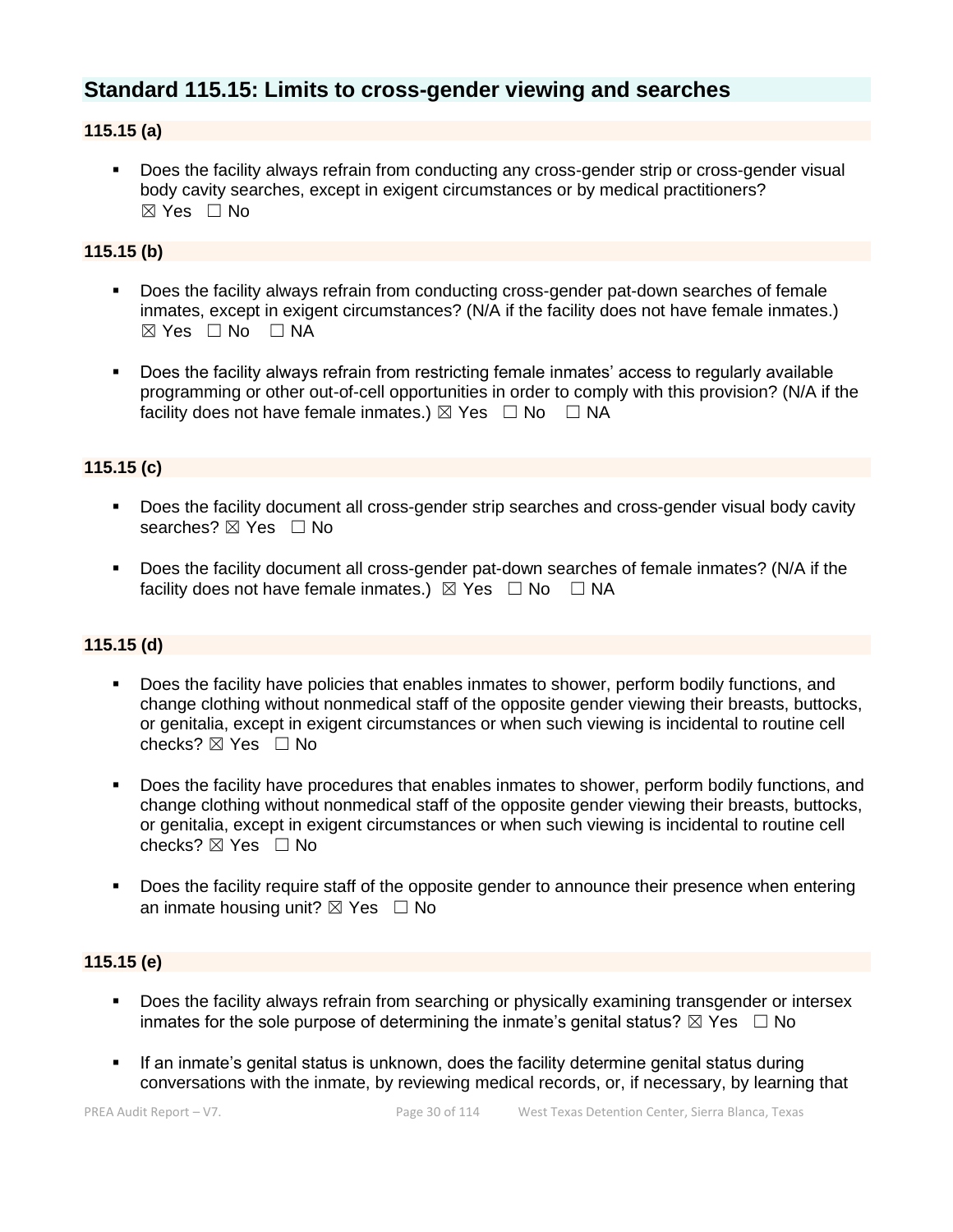information as part of a broader medical examination conducted in private by a medical practitioner? ⊠ Yes □ No

## **115.15 (f)**

- Does the facility/agency train security staff in how to conduct cross-gender pat down searches in a professional and respectful manner, and in the least intrusive manner possible, consistent with security needs?  $\boxtimes$  Yes  $\Box$  No
- Does the facility/agency train security staff in how to conduct searches of transgender and intersex inmates in a professional and respectful manner, and in the least intrusive manner possible, consistent with security needs?  $\boxtimes$  Yes  $\Box$  No

#### **Auditor Overall Compliance Determination**

☐ **Exceeds Standard** (*Substantially exceeds requirement of standards*)

- ☒ **Meets Standard** (*Substantial compliance; complies in all material ways with the standard for the relevant review period*)
- 
- ☐ **Does Not Meet Standard** (*Requires Corrective Action*)

115.15(a) POLICY AND DOCUMENT REVIEW:

Agency Policy LSC 2.11. INTERVIEWS: PREA Coordinator.

FINDINGS:

Agency Policy LSC 2.11, addresses this provision. Agency policy requires strip searches are conducted by staff of the same gender as the inmate. The agency reported there have been no incidents of crossgender strip or cross-gender visual body cavity searches of inmates. An informal interview with the PREA Coordinator confirmed this practice. A review of the agency policy and staff interviews indicate no cross-gender strip searches or cross-gender visual body cavity searches are conducted. 115.15(b)

POLICY AND DOCUMENT REVIEW: Agency Policy LSC 2.11. INTERVIEWS: Random Selection of Staff, and Random Selection of Inmates.

#### FINDINGS:

Agency Policy LSC 2.11, addresses this provision. Agency policy requires strip searches are conducted by staff of the same gender as the inmate. The agency reported there have been no incidents of crossgender strip or cross-gender visual body cavity searches of inmates. The Auditor interviewed a random selection of staff and random selection of inmates. Staff reported they are prohibited from conducting cross-gender searches but are trained to conduct cross-gender pat-down searches in the event of an emergency or exigent circumstance. Staff reported there is always adequate levels of staffing to ensure cross-gender searches do not occur. All staff reported they had not conducted a cross-gender search or heard of one taking place since their employment with the agency.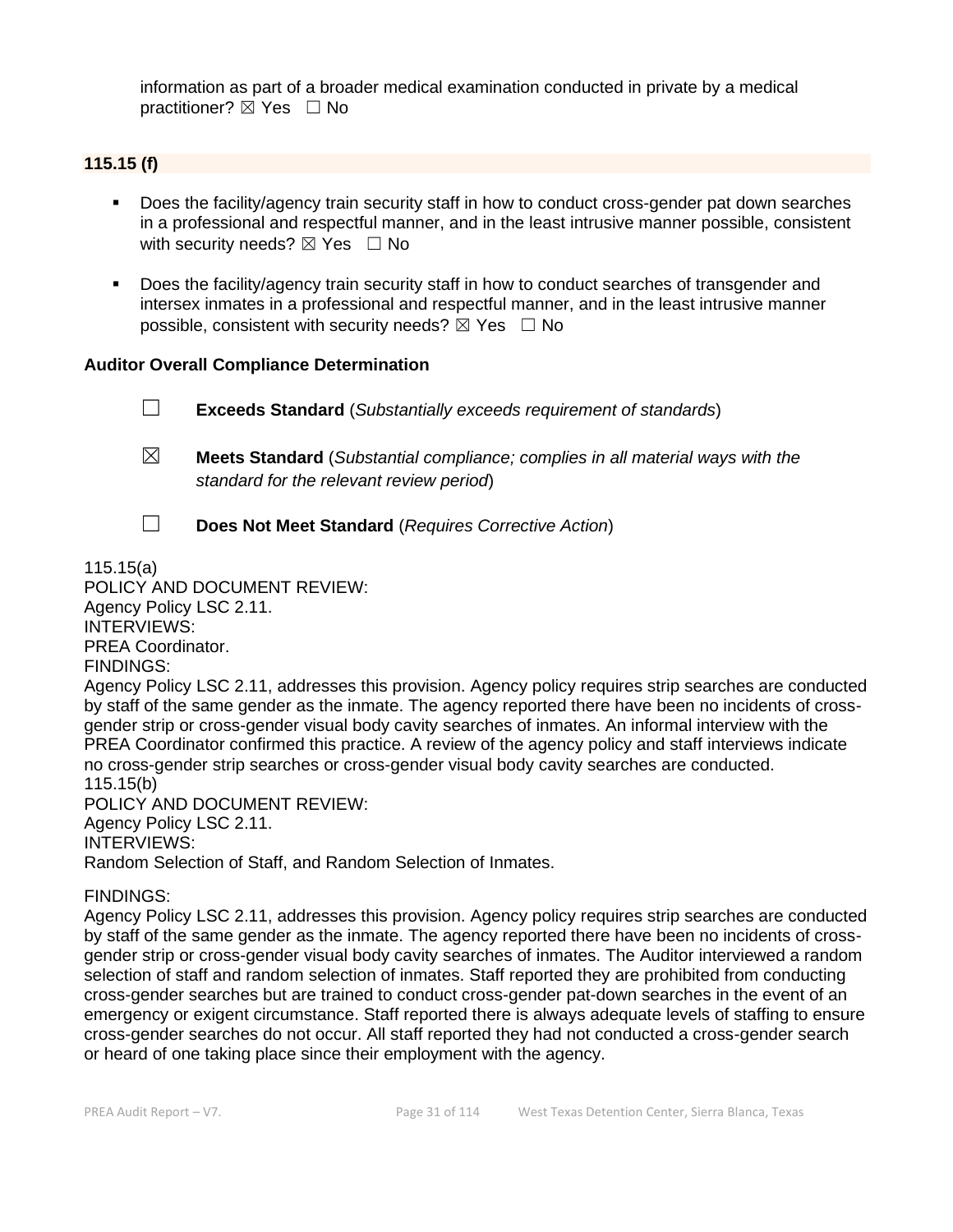All inmates interviewed reported they have been always searched only by same-gender staff. Staff interviews reflected staff are not allowed to conduct cross-gender pat-down searches and inmate interviews reflected only same gender staff have conducted pat-down searches on them. A review of the agency policy and staff interviews indicates no cross-gender pat-down searches are conducted. Inmate interviews confirmed no cross-gender searches are conducted. The auditor noted, although agency policy prohibits cross-gender searches, staff are trained to conduct cross-gender pat-down searches in the event of an emergency or exigent circumstance.

115.15(c)

POLICY AND DOCUMENT REVIEW:

Agency Policy LSC 2.11.

FINDINGS:

Agency Policy LSC 2.11, addresses this provision. Agency policy requires strip searches are conducted by staff of the same gender as the inmate. The agency reported there have been no incidents of crossgender strip cross-gender visual body cavity searches of inmates, therefore, there was no documentation to review.

115.15(d)

POLICY AND DOCUMENT REVIEW: Agency Policy LSC 2.11. INTERVIEWS: Random Selection of Staff, and Random Selection of Inmates.

ONSITE REVIEW:

During the onsite review of the facility, the auditor noted every time staff of the opposite gender entered a housing unit, the staff would announce themselves accordingly. FINDINGS:

Agency Policy LSC 2.11, addresses this provision. During the onsite audit, the Auditor observed there is no opportunity for staff of the opposite gender to view inmates while performing bodily functions. Staff interviews reflected staff are aware of this standard and are required to announce themselves when entering a housing unit with inmates of the opposite gender and inmate interviews reflected staff of the opposite gender consistently announce themselves upon entering their housing units. Inmates interviewed reported staff of the opposite gender do announce themselves and that they would never be in a state of undress in front of opposite gender staff.

A review of the agency policy, staff and inmate interviews, and observations of staff announcing themselves when entering a housing unit with inmates of the opposite gender has demonstrated every precaution is made to ensure inmates are afforded privacy when using the toilet, showering, and changing clothes.

115.15(e) POLICY AND DOCUMENT REVIEW: Agency Policy LSC 2.11. INTERVIEWS: Random Sample of Staff. Inmate interviews. FINDINGS:

Agency Policy LSC 2.11, address this provision. Staff interviews reflected staff are prohibited from searching or physically examining a transgender or intersex inmate for the sole purpose of determining the inmate's genital status. Staff also reported the determination of the inmate's genital status would be made by medical staff. The inmates interviewed revealed the same.

115.15(f) POLICY AND DOCUMENT REVIEW: Training Curricula and Agency Policy LSC 2.11. INTERVIEWS: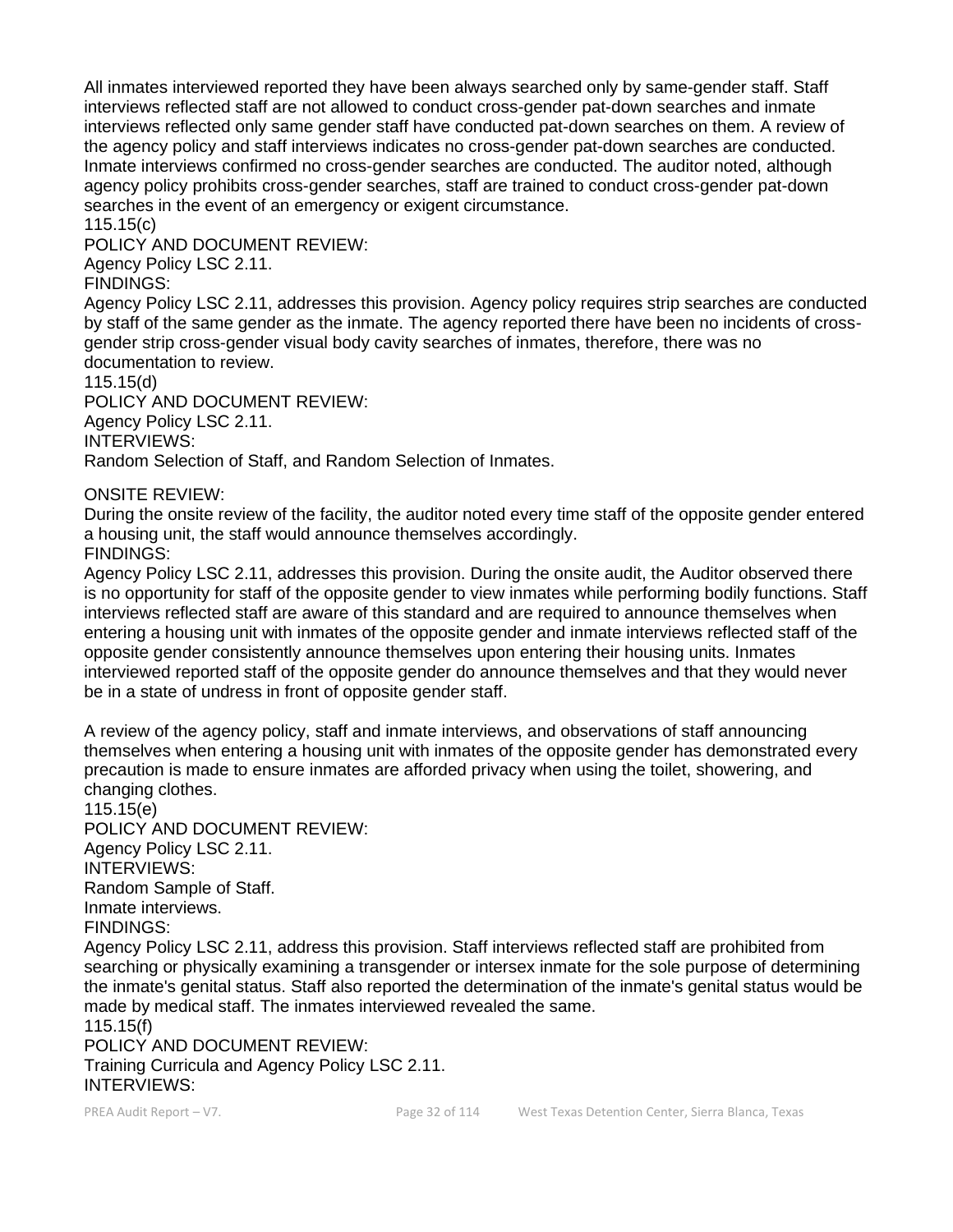Random Sample of Staff.

#### FINDINGS:

Staff interviewed reported they are only permitted to conduct pat-down searches on same gender inmates. Training documentation reflected staff attended and participated in "Cross-Gender and Transgender Pat Searches" training during pre-service and refresher training is available online. A review of the agency policy, training documentation, and staff interviews indicate staff are prohibited from conducting cross-gender pat-down searches, however, they are trained on how to conduct crossgender pat-down searches if exigent circumstances, exists, which meets the requirements of this provision.

## **Standard 115.16: Inmates with disabilities and inmates who are limited English proficient**

#### **115.16 (a)**

- Does the agency take appropriate steps to ensure that inmates with disabilities have an equal opportunity to participate in or benefit from all aspects of the agency's efforts to prevent, detect, and respond to sexual abuse and sexual harassment, including: inmates who are deaf or hard of hearing?  $\boxtimes$  Yes  $\Box$  No
- Does the agency take appropriate steps to ensure that inmates with disabilities have an equal opportunity to participate in or benefit from all aspects of the agency's efforts to prevent, detect, and respond to sexual abuse and sexual harassment, including: inmates who are blind or have low vision? ⊠ Yes □ No
- Does the agency take appropriate steps to ensure that inmates with disabilities have an equal opportunity to participate in or benefit from all aspects of the agency's efforts to prevent, detect, and respond to sexual abuse and sexual harassment, including: inmates who have intellectual disabilities?  $\boxtimes$  Yes  $\Box$  No
- Does the agency take appropriate steps to ensure that inmates with disabilities have an equal opportunity to participate in or benefit from all aspects of the agency's efforts to prevent, detect, and respond to sexual abuse and sexual harassment, including: inmates who have psychiatric disabilities? ⊠ Yes □ No
- Does the agency take appropriate steps to ensure that inmates with disabilities have an equal opportunity to participate in or benefit from all aspects of the agency's efforts to prevent, detect, and respond to sexual abuse and sexual harassment, including: inmates who have speech disabilities?  $\boxtimes$  Yes  $\Box$  No
- Does the agency take appropriate steps to ensure that inmates with disabilities have an equal opportunity to participate in or benefit from all aspects of the agency's efforts to prevent, detect, and respond to sexual abuse and sexual harassment, including: Other (if "other," please explain in overall determination notes)?  $\boxtimes$  Yes  $\Box$  No
- Do such steps include, when necessary, ensuring effective communication with inmates who are deaf or hard of hearing?  $\boxtimes$  Yes  $\Box$  No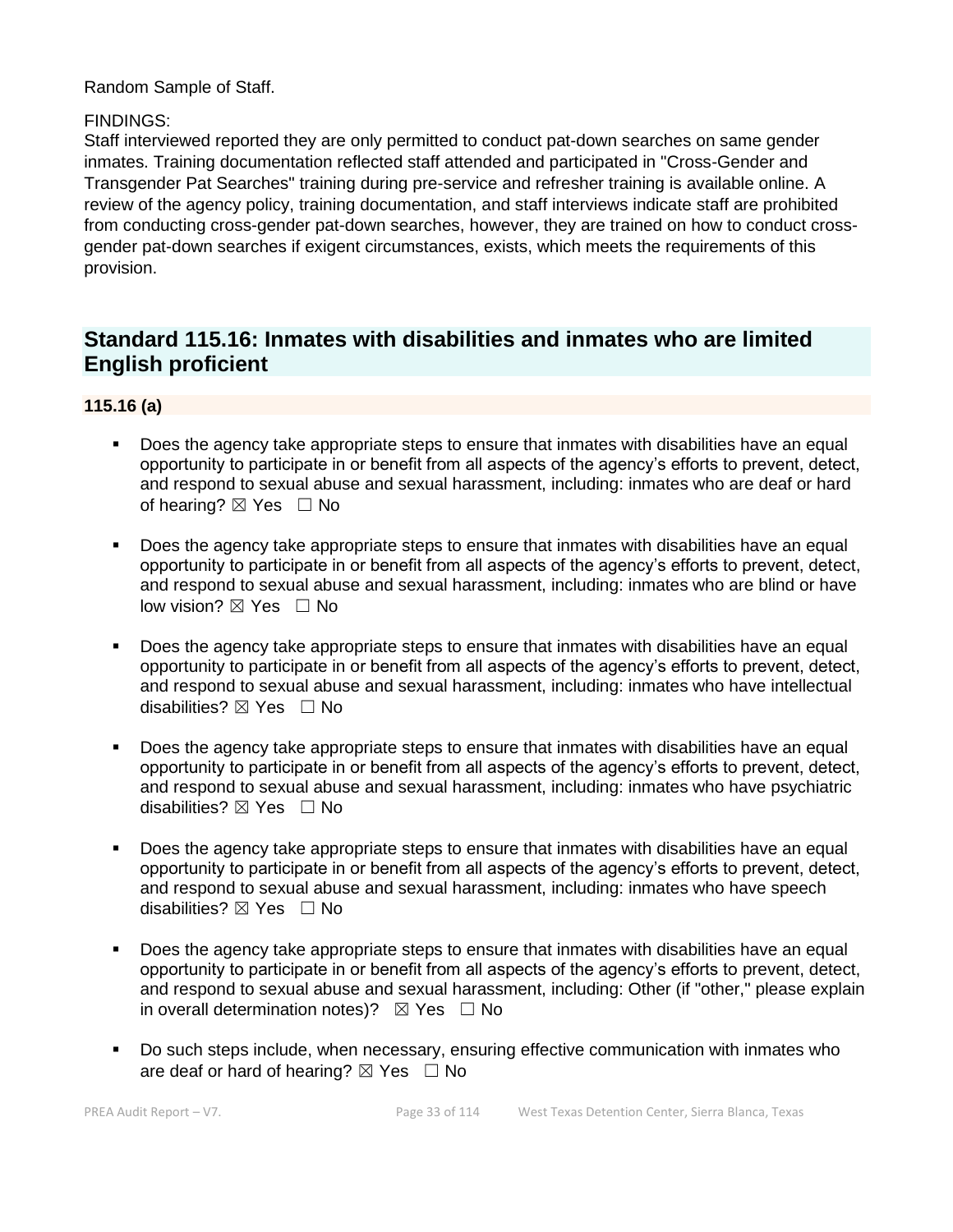- Do such steps include, when necessary, providing access to interpreters who can interpret effectively, accurately, and impartially, both receptively and expressively, using any necessary specialized vocabulary?  $\boxtimes$  Yes  $\Box$  No
- Does the agency ensure that written materials are provided in formats or through methods that ensure effective communication with inmates with disabilities including inmates who: Have intellectual disabilities?  $\boxtimes$  Yes  $\Box$  No
- Does the agency ensure that written materials are provided in formats or through methods that ensure effective communication with inmates with disabilities including inmates who: Have limited reading skills?  $\boxtimes$  Yes  $\Box$  No
- **•** Does the agency ensure that written materials are provided in formats or through methods that ensure effective communication with inmates with disabilities including inmates who: Are blind or have low vision?  $\boxtimes$  Yes  $\Box$  No

#### **115.16 (b)**

- Does the agency take reasonable steps to ensure meaningful access to all aspects of the agency's efforts to prevent, detect, and respond to sexual abuse and sexual harassment to inmates who are limited English proficient?  $\boxtimes$  Yes  $\Box$  No
- Do these steps include providing interpreters who can interpret effectively, accurately, and impartially, both receptively and expressively, using any necessary specialized vocabulary? ☒ Yes ☐ No

#### **115.16 (c)**

Does the agency always refrain from relying on inmate interpreters, inmate readers, or other types of inmate assistance except in limited circumstances where an extended delay in obtaining an effective interpreter could compromise the inmate's safety, the performance of firstresponse duties under §115.64, or the investigation of the inmate's allegations?  $\boxtimes$  Yes  $\Box$  No

#### **Auditor Overall Compliance Determination**

- ☐ **Exceeds Standard** (*Substantially exceeds requirement of standards*)
- ☒ **Meets Standard** (*Substantial compliance; complies in all material ways with the standard for the relevant review period*)
- ☐ **Does Not Meet Standard** (*Requires Corrective Action*)

115.16(a) POLICY AND DOCUMENT REVIEW: Agency Policy LSC 2.11. Posters, inmate handbooks, training certificates.

INTERVIEWS: LEP inmate (Spanish only) Random Staff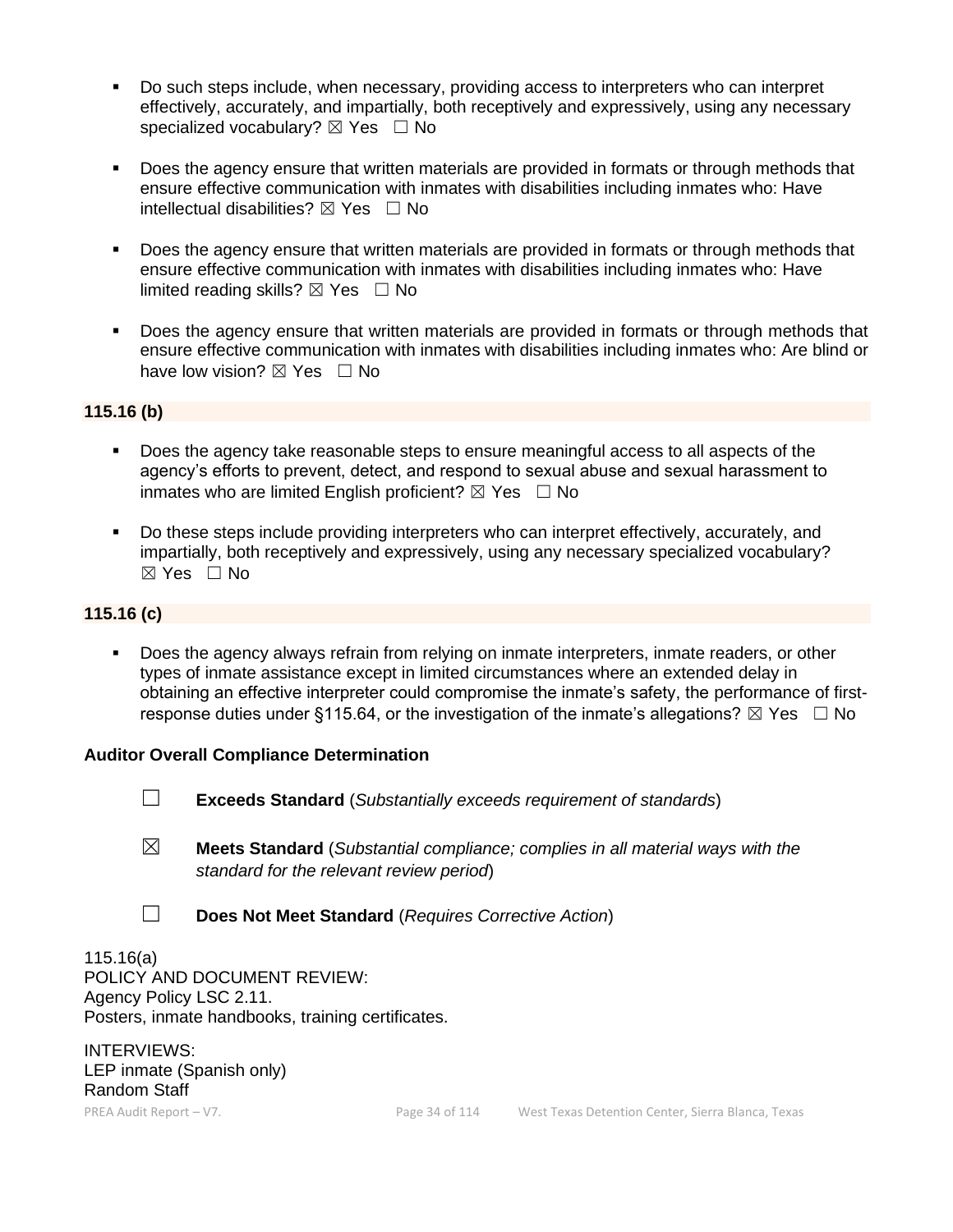FINDINGS:

Agency Policy LSC 2.11 and review of posters, inmate handbooks, training certificates, address this provision. The PREA Brochure, PREA Posters, and Inmate Handbook are also available in Spanish. The facility has a language line for verbal translation services in all know languages. The inmates are also able to contact their country's consulate if they are under immigration jurisdiction. At the time of the audit, three LEP inmates was interviewed. The inmate reported getting the PREA related information verbally in Spanish. Materials are available in Spanish and additional interpreter services can be secured as needed. Bilingual staff have been identified in response to the language needs of the inmates.

115.16(b)

POLICY AND DOCUMENT REVIEW:

Agency policy LSC 2.11 and review of posters, inmate handbooks, training certificates. Multiple staff have been identified as bilingual and are available as needed.

INTERVIEWS:

LEP inmate (Spanish only).

FINDINGS:

Agency policy LSC 2.11 and review of posters, inmate handbooks, training certificates, addresses this provision. At the time of the audit, three LEP inmates were interviewed. The inmates reported getting the PREA related information in Spanish and the posters are translated correctly.

115.16(c)

POLICY AND DOCUMENT REVIEW:

Agency Policy LSC 2.11 and review of posters, inmate handbooks, training certificates, INTERVIEWS:

Random Sample of Staff. At the time of the audit, there were three LEP inmates (Spanish only) interviewed.

FINDINGS:

Agency policy LSC 2.11 and review of posters, inmate handbooks, training certificates, address this provision. Multiple staff have been identified and can translate in Spanish. Staff interviewed reported they would never use inmates to interpret for another inmate and that there was always enough staff to interpret. The LEP inmates interviewed reported being provided PREA related information verbally from staff and understanding his rights as it pertained to PREA and had an understanding on how to report an allegation.

## **Standard 115.17: Hiring and promotion decisions**

**115.17 (a)**

- Does the agency prohibit the hiring or promotion of anyone who may have contact with inmates who has engaged in sexual abuse in a prison, jail, lockup, community confinement facility, juvenile facility, or other institution (as defined in 42 U.S.C. 1997)?  $\boxtimes$  Yes  $\Box$  No
- **•** Does the agency prohibit the hiring or promotion of anyone who may have contact with inmates who has been convicted of engaging or attempting to engage in sexual activity in the community facilitated by force, overt or implied threats of force, or coercion, or if the victim did not consent or was unable to consent or refuse?  $\boxtimes$  Yes  $\Box$  No
- Does the agency prohibit the hiring or promotion of anyone who may have contact with inmates who has been civilly or administratively adjudicated to have engaged in the activity described in the question immediately above?  $\boxtimes$  Yes  $\Box$  No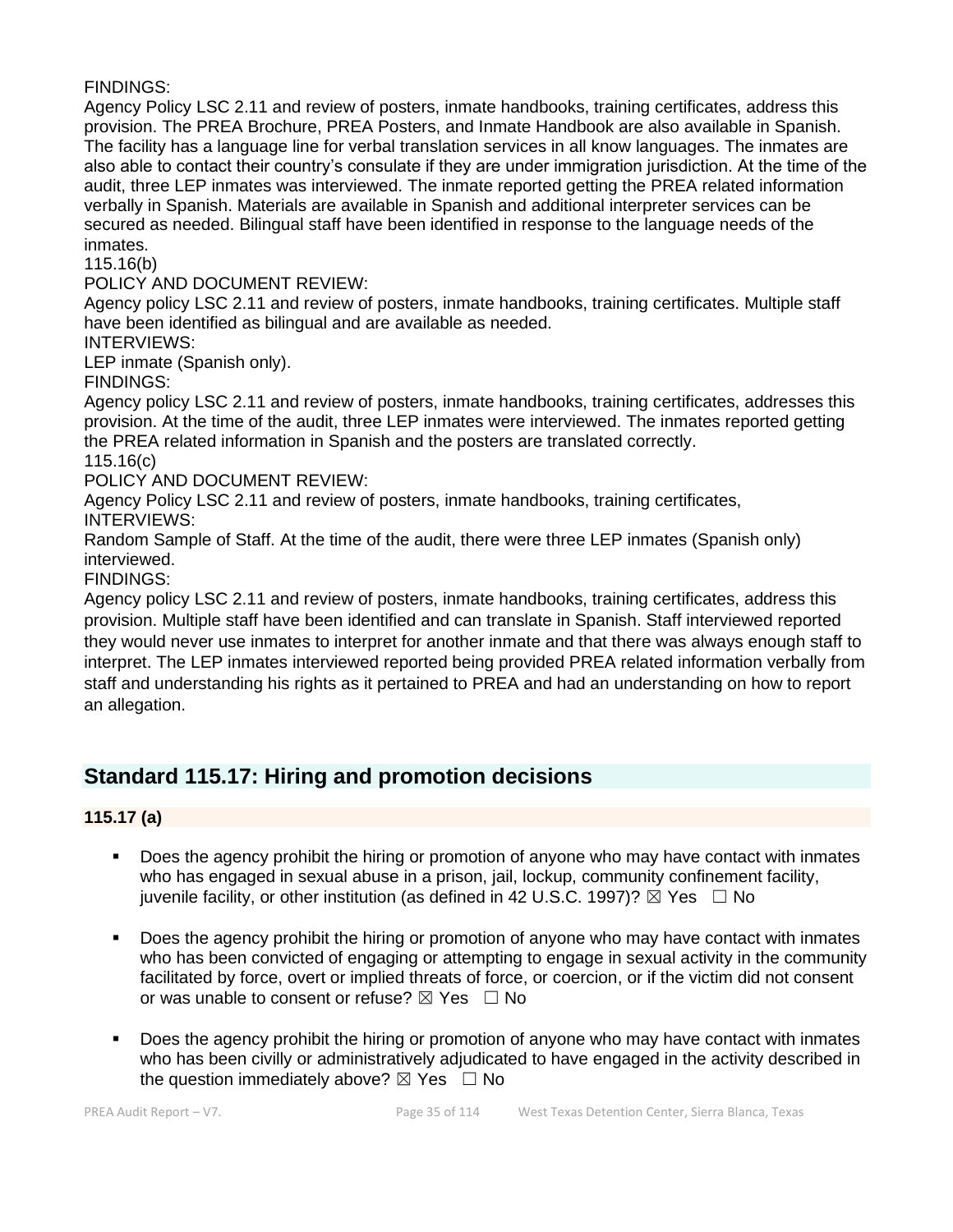- Does the agency prohibit the enlistment of services of any contractor who may have contact with inmates who has engaged in sexual abuse in a prison, jail, lockup, community confinement facility, juvenile facility, or other institution (as defined in 42 U.S.C. 1997)?  $\boxtimes$  Yes  $\Box$  No
- Does the agency prohibit the enlistment of services of any contractor who may have contact with inmates who has been convicted of engaging or attempting to engage in sexual activity in the community facilitated by force, overt or implied threats of force, or coercion, or if the victim did not consent or was unable to consent or refuse?  $\boxtimes$  Yes  $\Box$  No
- Does the agency prohibit the enlistment of services of any contractor who may have contact with inmates who has been civilly or administratively adjudicated to have engaged in the activity described in the question immediately above?  $\boxtimes$  Yes  $\Box$  No

#### **115.17 (b)**

- Does the agency consider any incidents of sexual harassment in determining whether to hire or promote anyone who may have contact with inmates?  $\boxtimes$  Yes  $\Box$  No
- **Does the agency consider any incidents of sexual harassment in determining whether to enlist** the services of any contractor who may have contact with inmates?  $\boxtimes$  Yes  $\Box$  No

#### **115.17 (c)**

- Before hiring new employees, who may have contact with inmates, does the agency perform a criminal background records check?  $\boxtimes$  Yes  $\Box$  No
- Before hiring new employees who may have contact with inmates, does the agency, consistent with Federal, State, and local law, make its best efforts to contact all prior institutional employers for information on substantiated allegations of sexual abuse or any resignation during a pending investigation of an allegation of sexual abuse?  $\boxtimes$  Yes  $\Box$  No

#### **115.17 (d)**

■ Does the agency perform a criminal background records check before enlisting the services of any contractor who may have contact with inmates?  $\boxtimes$  Yes  $\Box$  No

#### **115.17 (e)**

▪ Does the agency either conduct criminal background records checks at least every five years of current employees and contractors who may have contact with inmates or have in place a system for otherwise capturing such information for current employees?  $\boxtimes$  Yes  $\Box$  No

#### **115.17 (f)**

Does the agency ask all applicants and employees who may have contact with inmates directly about previous misconduct described in paragraph (a) of this section in written applications or interviews for hiring or promotions?  $\boxtimes$  Yes  $\Box$  No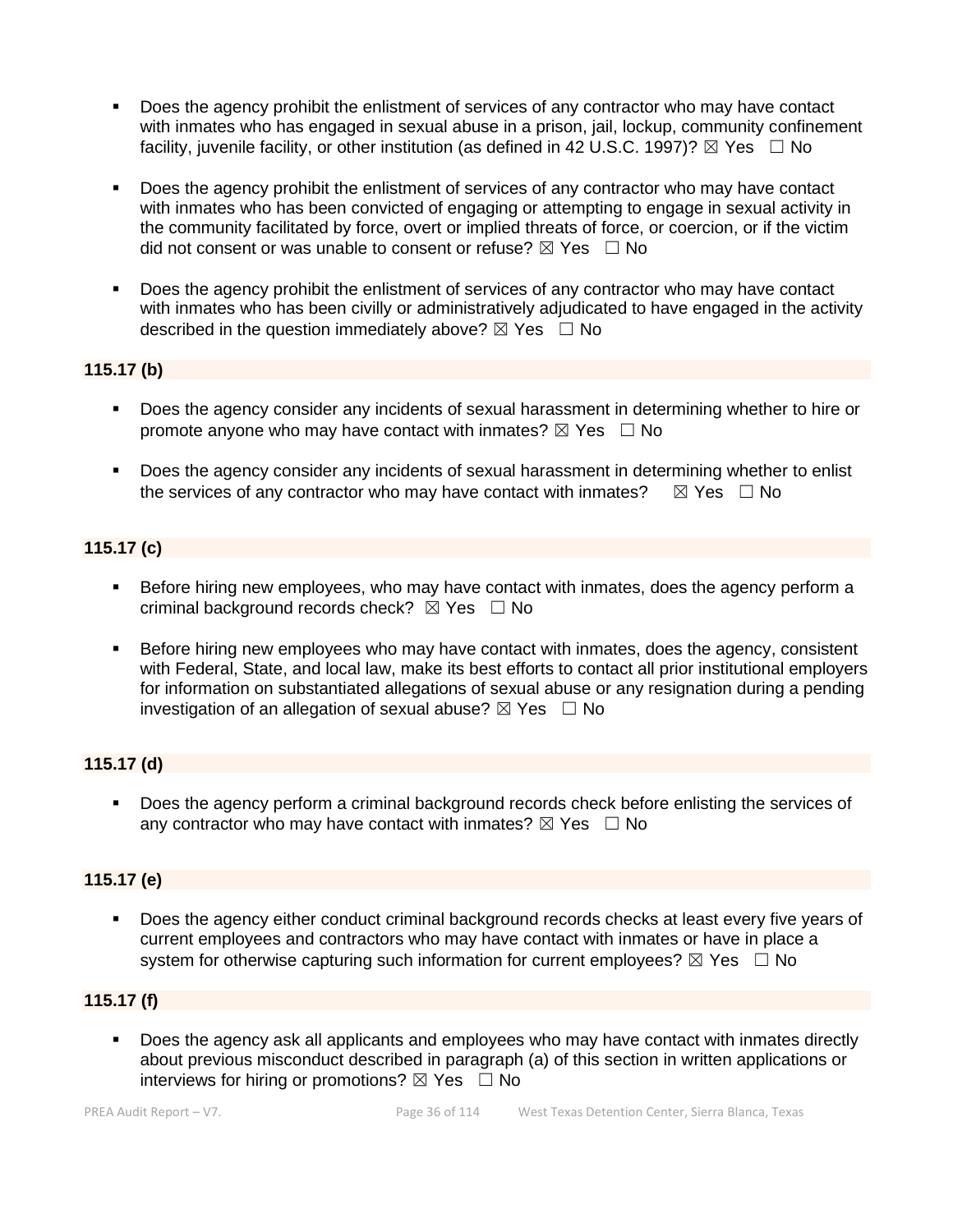- Does the agency ask all applicants and employees who may have contact with inmates directly about previous misconduct described in paragraph (a) of this section in any interviews or written self-evaluations conducted as part of reviews of current employees?  $\boxtimes$  Yes  $\Box$  No
- Does the agency impose upon employees a continuing affirmative duty to disclose any such misconduct?  $\boxtimes$  Yes  $\Box$  No

#### **115.17 (g)**

Does the agency consider material omissions regarding such misconduct, or the provision of materially false information, grounds for termination?  $\boxtimes$  Yes  $\Box$  No

#### **115.17 (h)**

Does the agency provide information on substantiated allegations of sexual abuse or sexual harassment involving a former employee upon receiving a request from an institutional employer for whom such employee has applied to work? (N/A if providing information on substantiated allegations of sexual abuse or sexual harassment involving a former employee is prohibited by law.)  $\boxtimes$  Yes  $\Box$  No  $\Box$  NA

#### **Auditor Overall Compliance Determination**

☐ **Exceeds Standard** (*Substantially exceeds requirement of standards*)

- ☒ **Meets Standard** (*Substantial compliance; complies in all material ways with the standard for the relevant review period*)
- 

☐ **Does Not Meet Standard** (*Requires Corrective Action*)

115.17(a) POLICY AND DOCUMENT REVIEW: Agency Policy LSC 2.11. List of background checks on current employees. FINDINGS:

Agency Policy LSC 2.11 and a list of background checks on current employees, address this provision. Agency policy defines staff to include interns, volunteer, or contracted program services staff. The agency contractors and volunteers are all subjected to a criminal background check, including a fingerprint-based background check. Interviews of 12 randomly selected staff and sampled HR files indicated timely criminal background checks. All files reflected the three required questions in this provision are included and staff affirmed by signing the form.

The audited facility has an on-site HR position that manages the recruitment files and hiring process. The agency policies require job applicants to have background checks completed looking at any issue of prior sexual misconduct. All contractors are screened by using the same process. The facility reported (100%) new employees/applicants background checks were completed in the past 12 months. Documentation and files were reviewed by the auditor to confirm the process. Agency policies also require an annual re-check of all employees and contractors.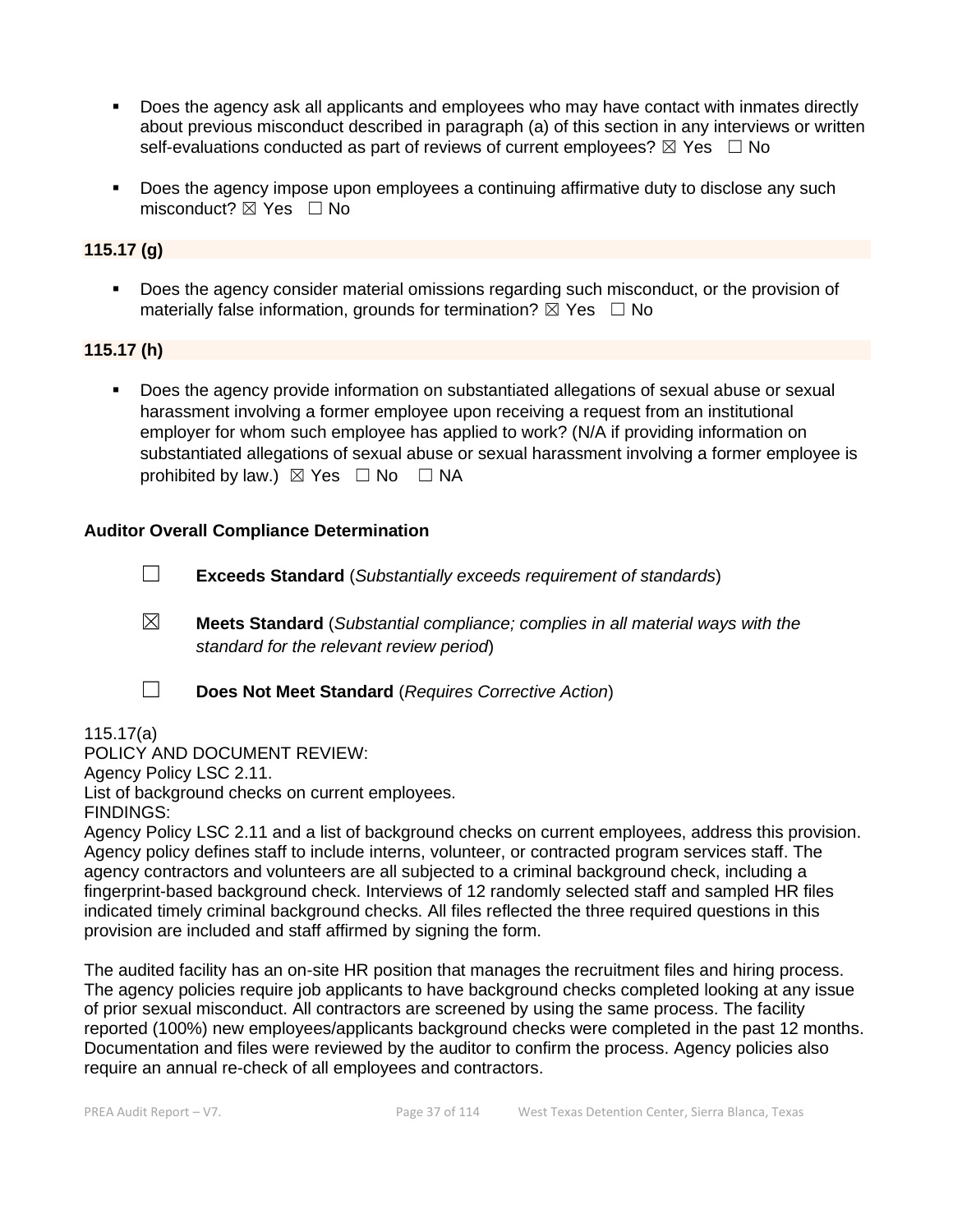The agency policy does indicate that any employee/contractor misconduct or false reporting is subject to the possibility of termination of employment. The HR Manager also indicated that the agency would respond to any request for information from an institutional employer seeking information on a former employee.

115.17(b) POLICY AND DOCUMENT REVIEW: Agency Policy LSC 2.11. INTERVIEWS: Administrative (Human Resources) Staff.

## FINDINGS:

Agency Policy LSC 2.11, address this provision. The auditor interviewed the Administrative (Human Resources) Staff. Staff reported, the agency has incorporated and implemented the "Affirmative Duty to Disclose," which all staff were required to affirm and sign. The form provides for a "material omissions" clause.

115.17(c)

POLICY AND DOCUMENT REVIEW: Agency Policy LSC 2.11. INTERVIEWS: Administrative (Human Resources) Staff.

FINDINGS:

Agency Policy LSC 2.11, address this provision. The agency policy requires job applicants to have background checks completed looking at any issue of prior sexual misconduct. The background checks are completed prior to any inmate contact. All contractors are screened by using the same process. The auditor interviewed the Administrative (Human Resources) Staff. Staff reported criminal background records checks are conducted on all new hires. Additionally, reference checks are conducted by contacting prior institutional employers.

115.17(d)

POLICY AND DOCUMENT REVIEW:

Agency Policy LSC 2.11.

INTERVIEWS:

The auditor interviewed the Administrative (Human Resources) Staff. Staff reported criminal background records checks are conducted on all new hires and contractors.

FINDINGS:

Agency Policy LSC 2.11, addresses the elements of this provision. Agency policy defines staff to include interns, volunteer, or contracted program services staff. All staff are also subjected to a criminal history background check. All contract staff are subjected to a criminal background check. Staff reported criminal background records checks are conducted on all new hires and contractors. 115.17(e)

POLICY AND DOCUMENT REVIEW:

Agency Policy LSC 2.11 and supporting documentation.

INTERVIEWS:

Administrative (Human Resources) Staff.

FINDINGS:

Agency Policy addresses this provision. Agency policy requires criminal history checks will be conducted at least every year for staff, contractors, interns, and volunteers. All staff are provided the opportunity to self-disclose their arrest or history prior to the agency completing the background check. The auditor interviewed the Administrative (Human Resources) Staff. Staff reported, criminal background records checks are subsequently conducted on all new hires and every year for staff, contract employees, volunteers, and interns. A review of the agency policy and HR files, and staff interview indicate the agency has conducted criminal background records checks on all staff every year.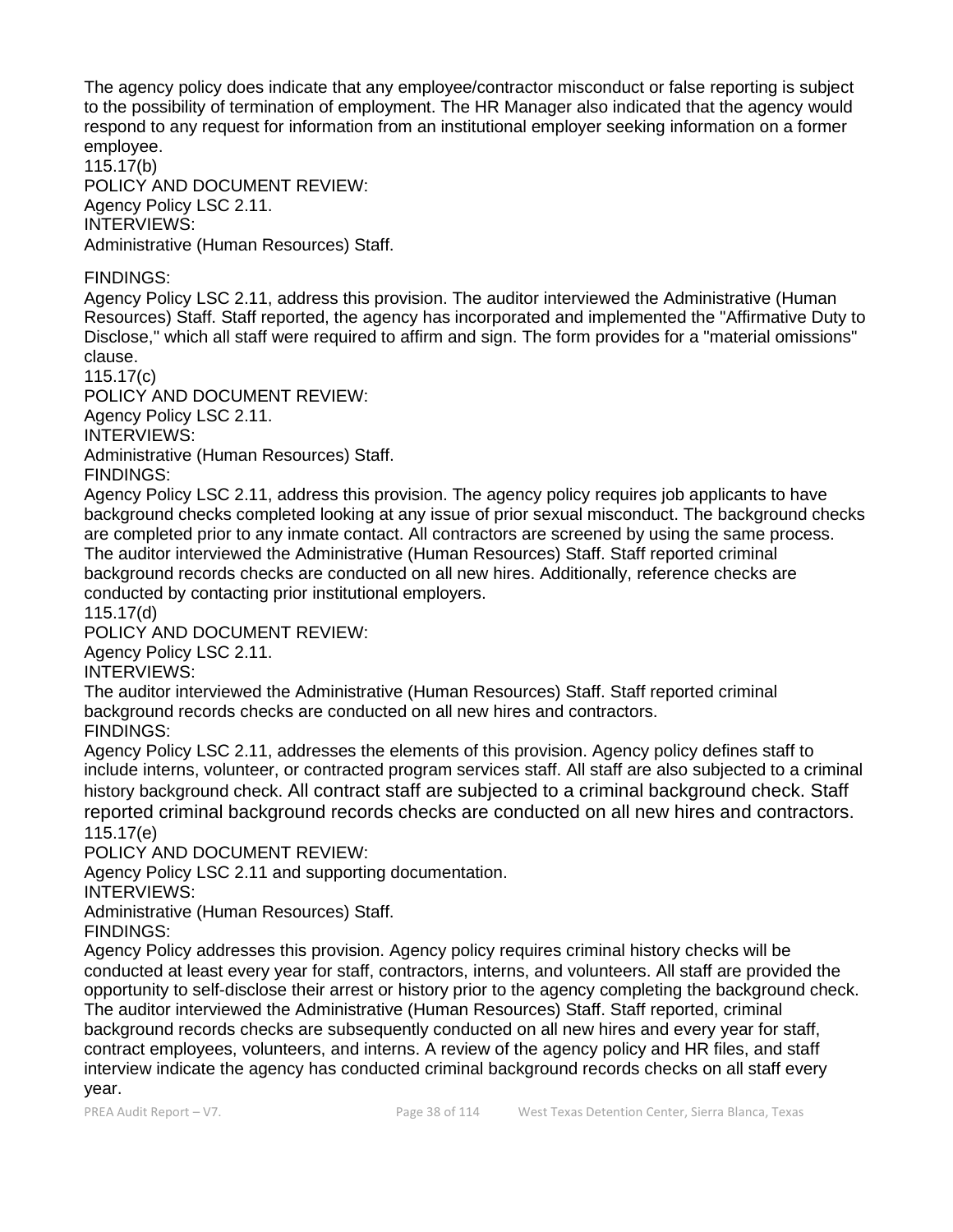115.17(f) POLICY AND DOCUMENT REVIEW: Agency Policy LSC 2.11. HR Files. INTERVIEWS: Administrative (Human Resources) Staff. FINDINGS:

Agency Policy LSC 2.11, addresses this provision. The application process includes the "Affirmative Duty to Disclose" form, for new hires, volunteers and contractors, and a review of the HR files indicated this process was being implemented. All staff HR files reviewed indicated the forms had been signed in accordance with policy. A review of agency policy and HR files, and staff interview, indicate the practice is in place and meets the requirements of this provision.

115.17(g)

POLICY AND DOCUMENT REVIEW: Agency Policy LSC 2.11.

FINDINGS:

Agency Policy LSC 2.11, address this provision. Agency policy defines staff to include interns, volunteer, or contracted program services staff. 115.17(h) POLICY AND DOCUMENT REVIEW: Agency Policy LSC 2.11. INTERVIEWS: Administrative (Human Resources) Staff. FINDINGS:

Agency Policy LSC 2.11, address this provision. The auditor interviewed the Administrative (Human Resources) Staff. Staff reported if the new potential employer secures a release form from the former employee, then the information will be released. Staff reported without the release form, HR will not disclose the information.

# **Standard 115.18: Upgrades to facilities and technologies**

**115.18 (a)**

If the agency designed or acquired any new facility or planned any substantial expansion or modification of existing facilities, did the agency consider the effect of the design, acquisition, expansion, or modification upon the agency's ability to protect inmates from sexual abuse? (N/A if agency/facility has not acquired a new facility or made a substantial expansion to existing facilities since August 20, 2012, or since the last PREA audit, whichever is later.)  $\boxtimes$  Yes  $\Box$  No  $\Box$  NA

## **115.18 (b)**

If the agency installed or updated a video monitoring system, electronic surveillance system, or other monitoring technology, did the agency consider how such technology may enhance the agency's ability to protect inmates from sexual abuse? (N/A if agency/facility has not installed or updated a video monitoring system, electronic surveillance system, or other monitoring technology since August 20, 2012, or since the last PREA audit, whichever is later.) ☒ Yes ☐ No ☐ NA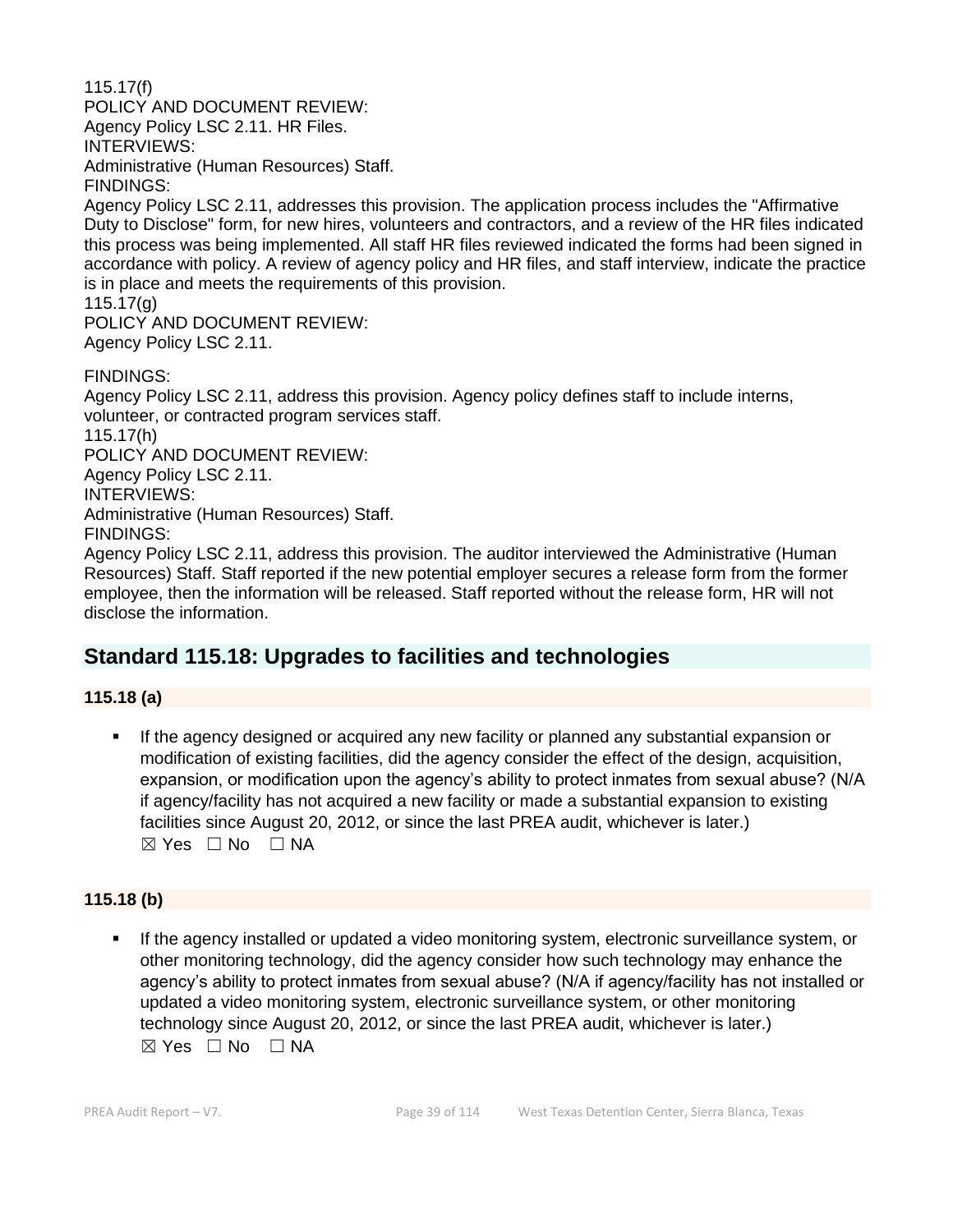#### **Auditor Overall Compliance Determination**

- ☐ **Exceeds Standard** (*Substantially exceeds requirement of standards*)
- ☒ **Meets Standard** (*Substantial compliance; complies in all material ways with the standard for the relevant review period*)

☐ **Does Not Meet Standard** (*Requires Corrective Action*)

115.18(a)

POLICY AND DOCUMENT REVIEW:

Video Surveillance Schematic.

INTERVIEWS:

Interviews of the Agency Head and Warden confirm that the standard is being met.

FINDINGS:

The audited facility has installed new cameras for better coverage and clarity. This facility has cameras to cover the interior and exterior of this facility's area of responsibility. Interviews revealed the agency and facility Warden did consider how such technology may enhance the agency's ability to protect inmates from sexual abuse prior to implementing the video enhancements/upgrades. 115.18(b)

POLICY AND DOCUMENT REVIEW:

Video Surveillance Schematic.

INTERVIEWS:

Interviews of the Agency Head and Warden confirm that the standard is being met. FINDINGS:

Interviews revealed the agency and facility Warden did consider how such technology may enhance the agency's ability to protect inmates from sexual abuse prior to implementing the video enhancements/upgrades.

# **RESPONSIVE PLANNING**

## **Standard 115.21: Evidence protocol and forensic medical examinations**

## **115.21 (a)**

If the agency is responsible for investigating allegations of sexual abuse, does the agency follow a uniform evidence protocol that maximizes the potential for obtaining usable physical evidence for administrative proceedings and criminal prosecutions? (N/A if the agency/facility is not responsible for conducting any form of criminal OR administrative sexual abuse investigations.) ☒ Yes ☐ No ☐ NA

## **115.21 (b)**

Is this protocol developmentally appropriate for youth where applicable? (N/A if the agency/facility is not responsible for conducting any form of criminal OR administrative sexual abuse investigations.)  $\boxtimes$  Yes  $\Box$  No  $\Box$  NA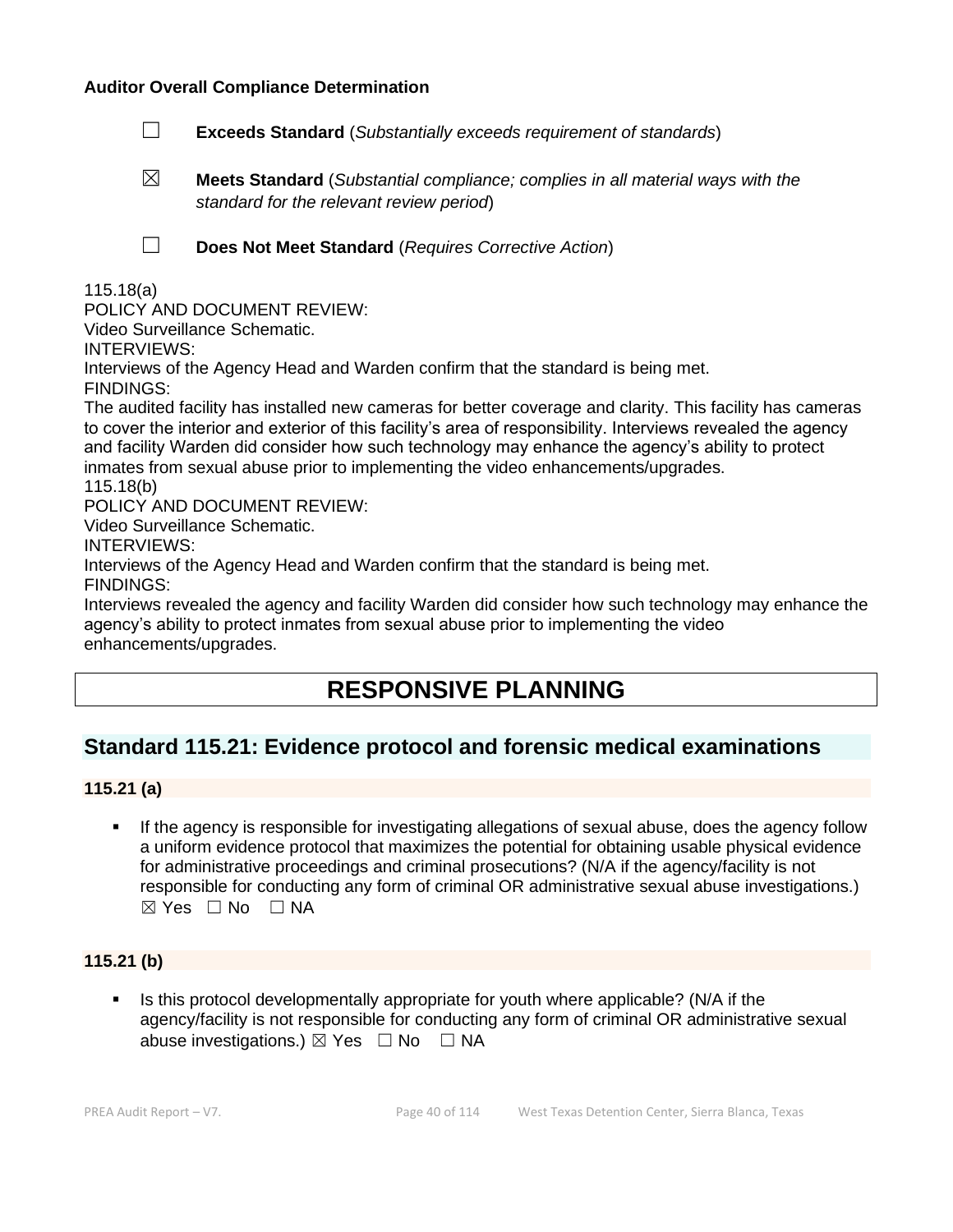Is this protocol, as appropriate, adapted from or otherwise based on the most recent edition of the U.S. Department of Justice's Office on Violence Against Women publication, "A National Protocol for Sexual Assault Medical Forensic Examinations, Adults/Adolescents," or similarly comprehensive and authoritative protocols developed after 2011? (N/A if the agency/facility is not responsible for conducting any form of criminal OR administrative sexual abuse investigations.)  $\boxtimes$  Yes  $\Box$  No  $\Box$  NA

## **115.21 (c)**

- Does the agency offer all victims of sexual abuse access to forensic medical examinations, whether on-site or at an outside facility, without financial cost, where evidentiarily or medically appropriate?  $\boxtimes$  Yes  $\Box$  No
- Are such examinations performed by Sexual Assault Forensic Examiners (SAFEs) or Sexual Assault Nurse Examiners (SANEs) where possible?  $\boxtimes$  Yes  $\Box$  No
- **.** If SAFEs or SANEs cannot be made available, is the examination performed by other qualified medical practitioners (they must have been specifically trained to conduct sexual assault forensic exams)?  $\boxtimes$  Yes  $\Box$  No
- **■** Has the agency documented its efforts to provide SAFEs or SANEs?  $\boxtimes$  Yes  $\Box$  No

## **115.21 (d)**

- **•** Does the agency attempt to make available to the victim a victim advocate from a rape crisis center? ⊠ Yes □ No
- **.** If a rape crisis center is not available to provide victim advocate services, does the agency make available to provide these services a qualified staff member from a community-based organization, or a qualified agency staff member? (N/A if the agency *always* makes a victim advocate from a rape crisis center available to victims.)  $\boxtimes$  Yes  $\Box$  No  $\Box$  NA
- Has the agency documented its efforts to secure services from rape crisis centers?  $\boxtimes$  Yes  $\Box$  No

## **115.21 (e)**

- As requested by the victim, does the victim advocate, qualified agency staff member, or qualified community-based organization staff member accompany and support the victim through the forensic medical examination process and investigatory interviews?  $\boxtimes$  Yes  $\Box$  No
- As requested by the victim, does this person provide emotional support, crisis intervention, information, and referrals?  $\boxtimes$  Yes  $\Box$  No

## **115.21 (f)**

If the agency itself is not responsible for investigating allegations of sexual abuse, has the agency requested that the investigating agency follow the requirements of paragraphs (a) through (e) of this section? (N/A if the agency/facility is responsible for conducting criminal AND administrative sexual abuse investigations.)  $\boxtimes$  Yes  $\Box$  No  $\Box$  NA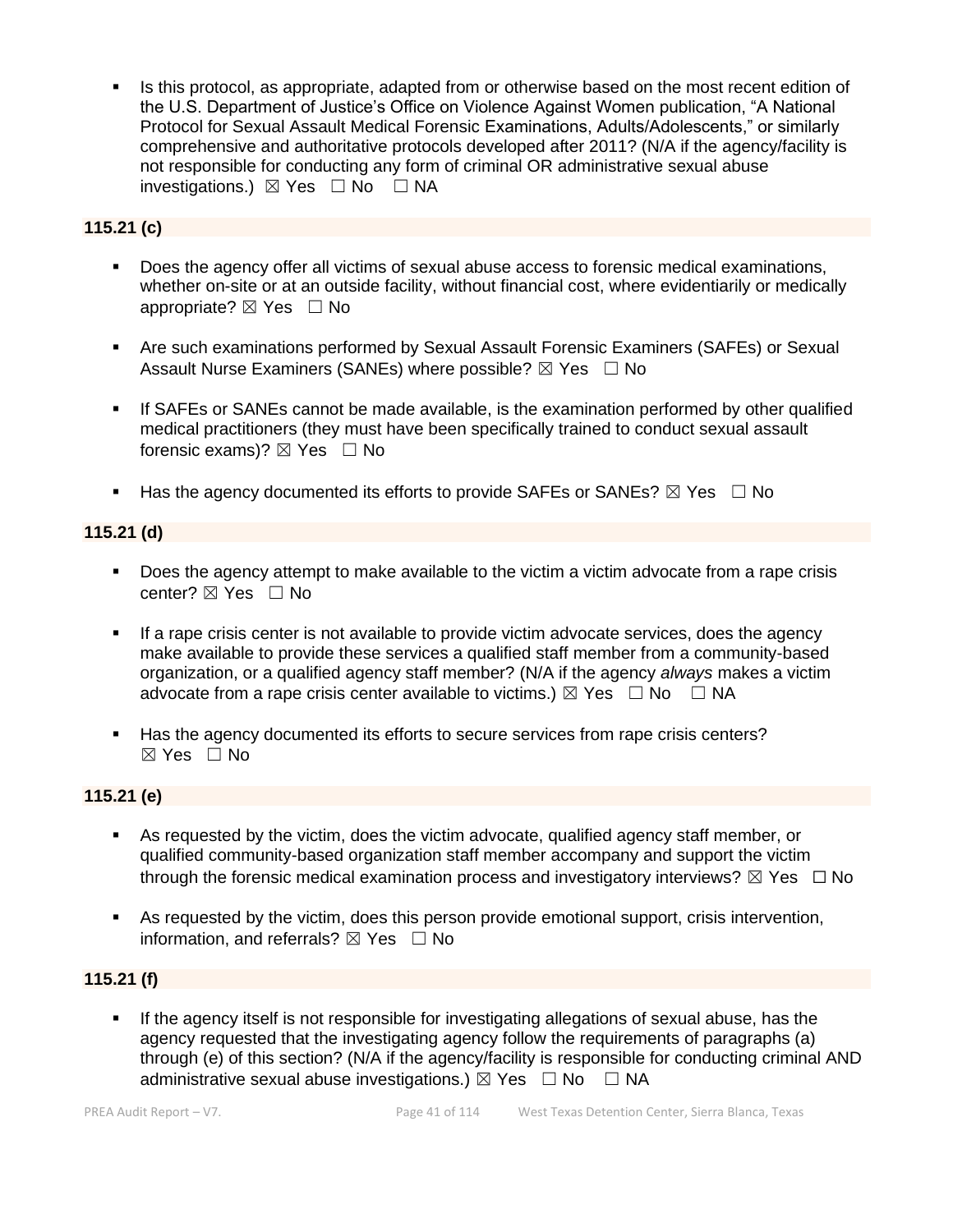## **115.21 (g)**

■ Auditor is not required to audit this provision.

#### **115.21 (h)**

▪ If the agency uses a qualified agency staff member or a qualified community-based staff member for the purposes of this section, has the individual been screened for appropriateness to serve in this role and received education concerning sexual assault and forensic examination issues in general? (N/A if agency *always* makes a victim advocate from a rape crisis center available to victims.)  $\boxtimes$  Yes  $\Box$  No  $\Box$  NA

#### **Auditor Overall Compliance Determination**

- ☐ **Exceeds Standard** (*Substantially exceeds requirement of standards*)
- ☒ **Meets Standard** (*Substantial compliance; complies in all material ways with the standard for the relevant review period*)
- 

☐ **Does Not Meet Standard** (*Requires Corrective Action*)

115.21(a)

POLICY AND DOCUMENT REVIEW:

Agency Policy LSC 2.11.

Memos, employee certificate.

INTERVIEWS:

Random Sample of Staff.

Interviews of the Agency Head and Warden confirm that the standard is being met.

FINDINGS:

Agency Policy LSC 2.11, address this provision. Staff interviewed indicated a clear knowledge of their responsibilities as potential first responders and knowledge of agency policy and staff roles and responsibilities pertaining to investigations of allegations of sexual abuse. Each named of at least one (1) investigator they would report the incident to.

115.21(b)

POLICY AND DOCUMENT REVIEW:

Agency Policy LSC 2.11.

Pre-audit questionnaire.

Memos, employee certificate.

FINDINGS:

Agency Policy LSC 2.11, addresses this provision. The audited facility offers all inmates a forensic examination if sexually abused. The facility has an MOU with SAFE and SANE examiners using an outside health care provider (University Medical Center, El Paso, Texas). The facility conducted one (1) SAFE/SANE examination during the last 12 months.

These exams are at no cost to the inmate and are available at any time. Victim advocates to provide outside services are under an agreement with The Crisis Center.

A review of the agency policy and supporting documentation indicated the agency coordinates and ensures the protocol implemented is appropriate and in compliance with this provision. 115.21(c)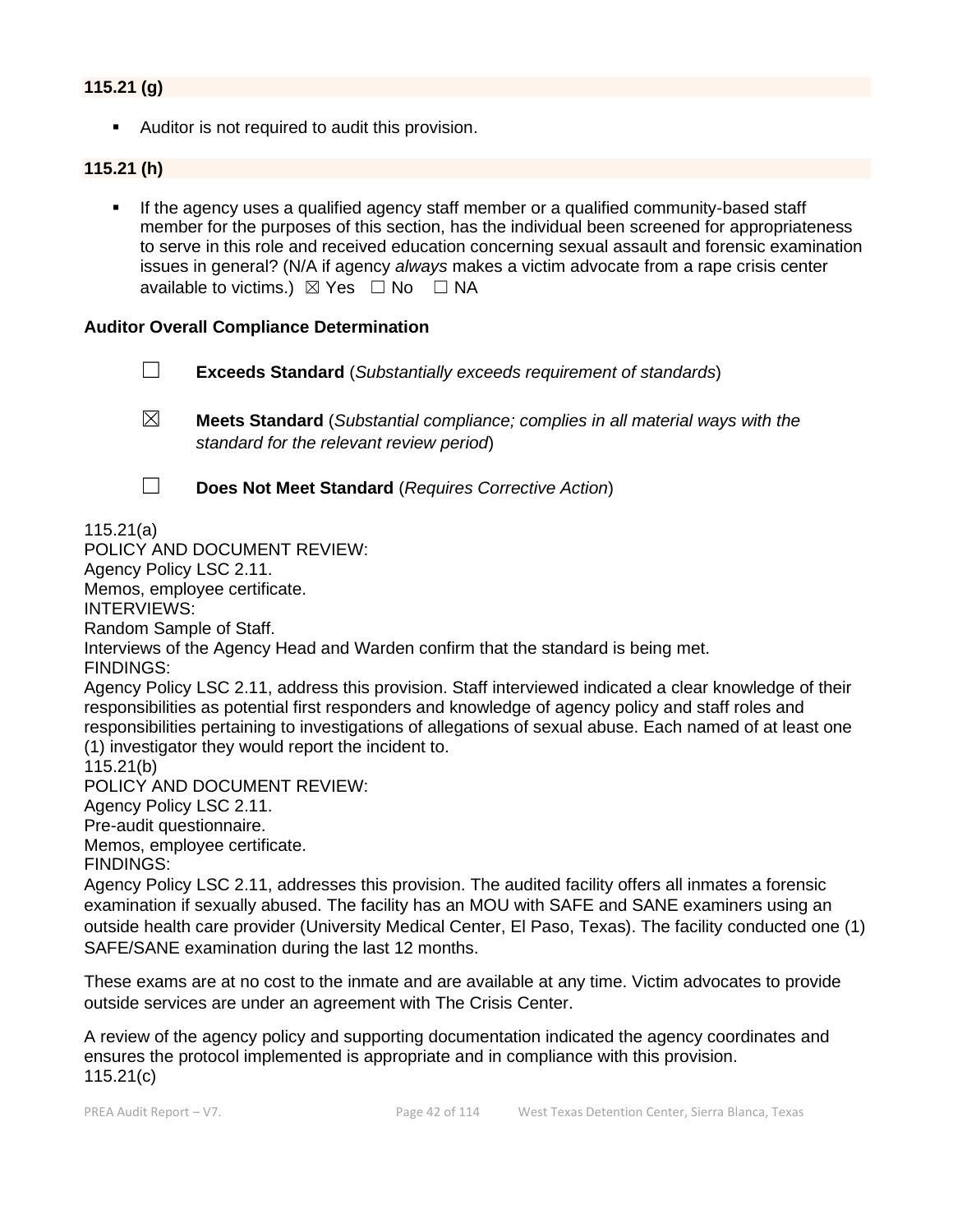## POLICY AND DOCUMENT REVIEW:

Agency Policy LSC 2.11. Memorandum of Understanding (MOU) with The Crisis Center. The agency reported there has been one (1) forensic examination conducted within the past 12 months. INTERVIEWS:

SAFE/SANE Staff

FINDINGS:

Agency Policy LSC 2.11, addresses this provision. The agency entered a Memorandum of Understanding (MOU) with The Crisis Center to provide confidential victim advocacy services. A licensed Department counselor (LPC, LMSW, etc.) would be made available to accompany the inmate through the forensic exam and investigative interviews only upon request from the inmate. The SANE/SAFE nurse interviewed, reported forensic exam nurses are available 24/7 and would triage a case and respond accordingly. A review of the agency policy, MOU agreement and an interview with SANE/SAFE staff indicate the agency has secured local confidential victim advocacy resources needed in response to this provision.

115.21(d)

POLICY AND DOCUMENT REVIEW:

Agency Policy LSC 2.11. Memorandum of Understanding (MOU) with The Crisis Center. INTERVIEWS:

PREA Compliance Manager.

Inmates who had reported a sexual abuse.

FINDINGS:

Agency Policy LSC 2.11, addresses this provision. The agency entered a Memorandum of Understanding (MOU) with The Crisis Center, to provide confidential victim advocacy services. A licensed Department counselor (LPC, LMSW, etc.) would be made available to accompany the inmate through the forensic exam and investigative interviews only upon request from the inmate. The Auditor interviewed the PREA Compliance Manager who reported an MOU has been entered with The Crisis Center to help an inmate through the process.

The MOU includes the responsibilities the agency and provider are to follow, and the contract is monitored once a year. A review of the agency policy, MOU, and staff interview indicated an established collaborative effort to ensure victim advocacy services are available for the inmates if needed.

115.21(e)

POLICY AND DOCUMENT REVIEW:

Agency Policy LSC 2.11. Memorandum of Understanding (MOU) with The Crisis Center. The agency reported there have been no forensic examinations conducted within the past 12 months. INTERVIEWS:

PREA Compliance Manager.

Inmates who had reported a sexual abuse.

FINDINGS:

Agency Policy LSC 2.11, addresses this provision.

The agency entered a Memorandum of Understanding (MOU) with The Crisis Center, to provide confidential victim advocacy services. A licensed Department counselor (LPC, LMSW, etc.) would be made available to accompany the inmate through the forensic exam and investigative interviews only upon request from the inmate.

The Auditor interviewed the PREA Compliance Manager who reported an MOU has been entered with The Crisis Center to help an inmate through the process. The MOU includes the responsibilities the agency and provider are to follow, and the contract is monitored once a year. A review of the agency policy, MOU, and staff interview indicated an established collaborative effort to ensure victim advocacy services are available for the inmates if needed.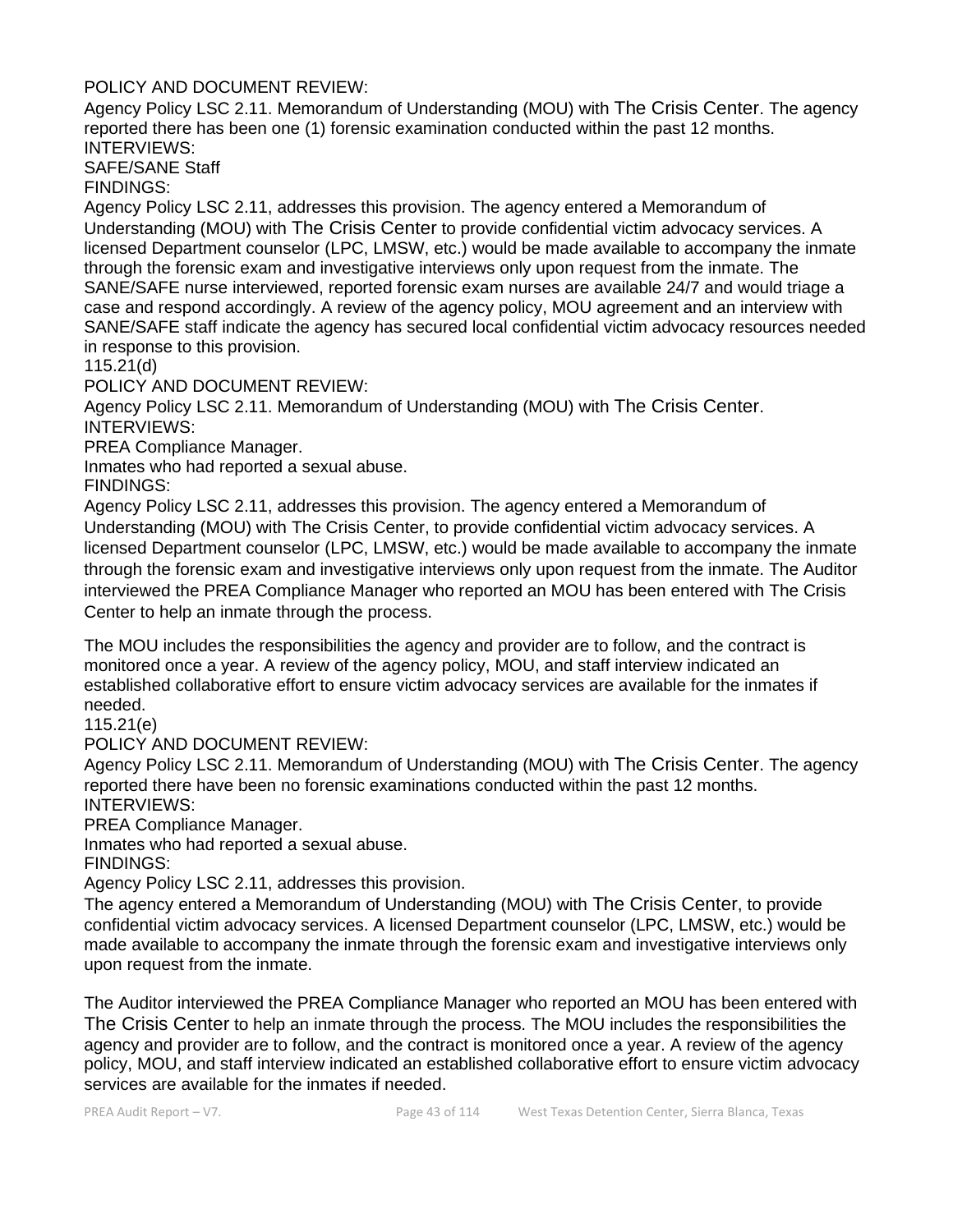## 115.21(f) POLICY AND DOCUMENT REVIEW: Case File Procedures. FINDINGS:

Per Agency Policy, the facility will contact the local law enforcement agency to conduct all PREA related allegations. In accordance with agency policy, any allegation involving sexual abuse or criminal activity requires that the local law enforcement agency is to be notified immediately to assume control of the investigation. The investigator interviewed and the agency policy indicated they follow a uniform evidence protocol.

## **Standard 115.22: Policies to ensure referrals of allegations for investigations**

## **115.22 (a)**

- Does the agency ensure an administrative or criminal investigation is completed for all allegations of sexual abuse?  $\boxtimes$  Yes  $\Box$  No
- Does the agency ensure an administrative or criminal investigation is completed for all allegations of sexual harassment?  $\boxtimes$  Yes  $\Box$  No

#### **115.22 (b)**

- Does the agency have a policy and practice in place to ensure that allegations of sexual abuse or sexual harassment are referred for investigation to an agency with the legal authority to conduct criminal investigations, unless the allegation does not involve potentially criminal behavior? **⊠** Yes □ No
- Has the agency published such policy on its website or, if it does not have one, made the policy available through other means?  $\boxtimes$  Yes  $\Box$  No
- Does the agency document all such referrals?  $\boxtimes$  Yes  $\Box$  No

## **115.22 (c)**

**•** If a separate entity is responsible for conducting criminal investigations, does the policy describe the responsibilities of both the agency and the investigating entity? (N/A if the agency/facility is responsible for criminal investigations. See 115.21(a).)  $\boxtimes$  Yes  $\Box$  No  $\Box$  NA

## **115.22 (d)**

■ Auditor is not required to audit this provision.

#### **115.22 (e)**

**E** Auditor is not required to audit this provision.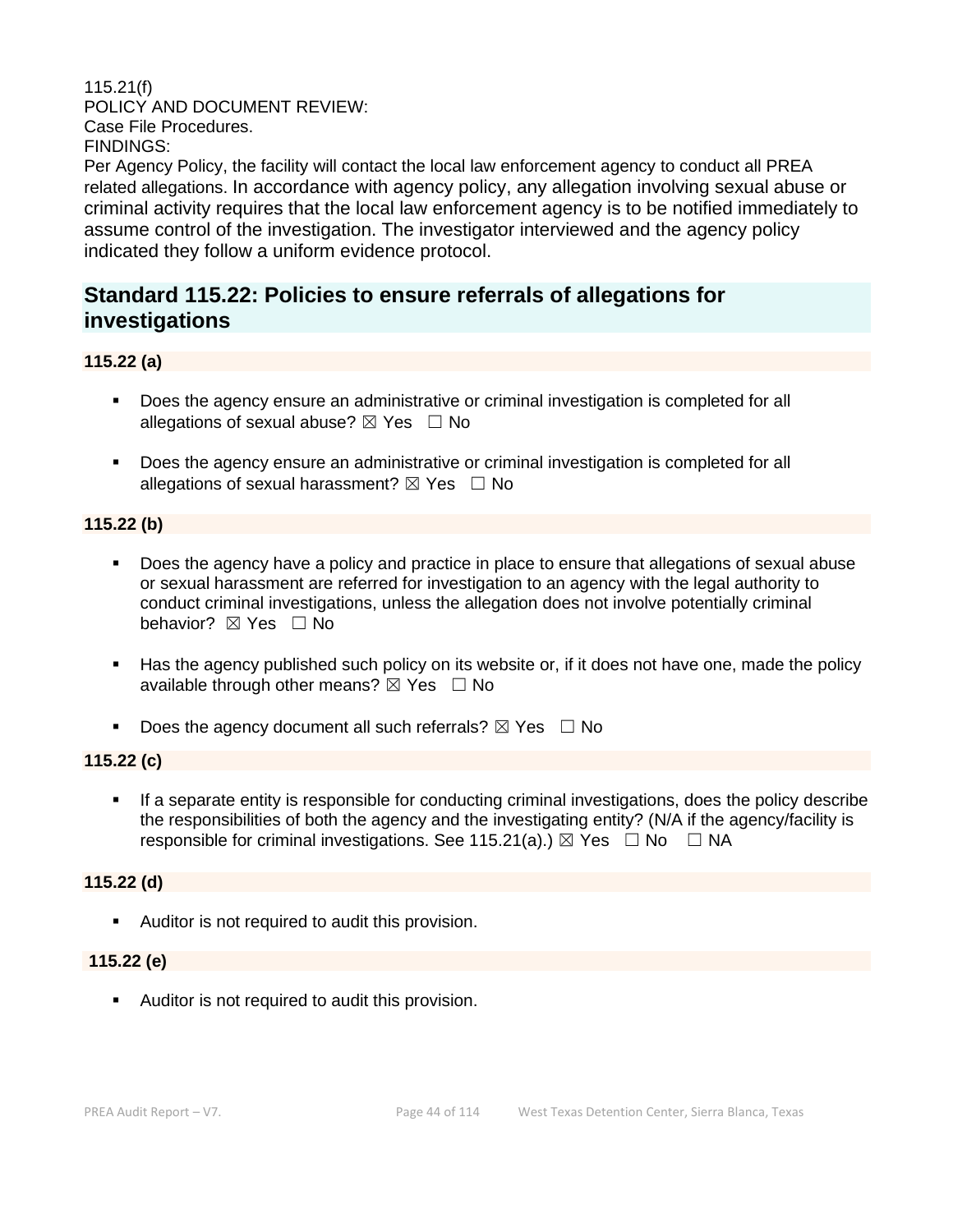#### **Auditor Overall Compliance Determination**

- ☐ **Exceeds Standard** (*Substantially exceeds requirement of standards*)
- ☒ **Meets Standard** (*Substantial compliance; complies in all material ways with the standard for the relevant review period*)

☐ **Does Not Meet Standard** (*Requires Corrective Action*)

115.22(a)

POLICY AND DOCUMENT REVIEW:

Agency Policy LSC 2.11.

Investigation reports.

INTERVIEWS:

Interviews of the Agency Head, the investigator, the PREA Coordinator, and the PREA Compliance Manager.

FINDINGS:

Agency Policy LSC 2.11, address this provision. Per agency policy, the local law enforcement agency will conduct all criminal investigations. In accordance with agency policy, any allegation involving sexual abuse or criminal activity requires that the local law enforcement agency is to be notified immediately to assume control of the investigation. The investigator interviewed and the agency policy indicated they follow a uniform evidence protocol. A review of the agency policies, investigative files, and staff interviews indicated investigations are completed for all allegations of sexual abuse and sexual harassment.

115.22(b)

POLICY AND DOCUMENT REVIEW:

Agency Policy LSC 2.11.

Investigation reports.

Agency's policy on the agency's website.

INTERVIEWS:

Investigative staff.

Random staff.

FINDINGS:

Agency Policy LSC 2.11, addresses this provision. A review of the agency policies, investigative files, and staff interviews indicated criminal investigations are conducted by the local law enforcement agency. In accordance with agency policy, any allegation involving sexual abuse or criminal activity requires that the local law enforcement agency is notified immediately to assume control of the investigation. The agency's policy in response to this provision are posted on the agency's website. A data base for tracking investigations is maintained. Any allegations reported activates an alert for the PREA Coordinator and senior staff.

During the 12-month period, twelve allegations of sexual abuse and/or sexual harassment were received and four were referred for criminal investigation. Twelve criminal and/or administrative investigations were completed, and no cases were still in progress. All reports prior to this audit period were documented and available on the agency website.

115.22(c)

POLICY AND DOCUMENT REVIEW:

Agency's policy posted on the agency's website.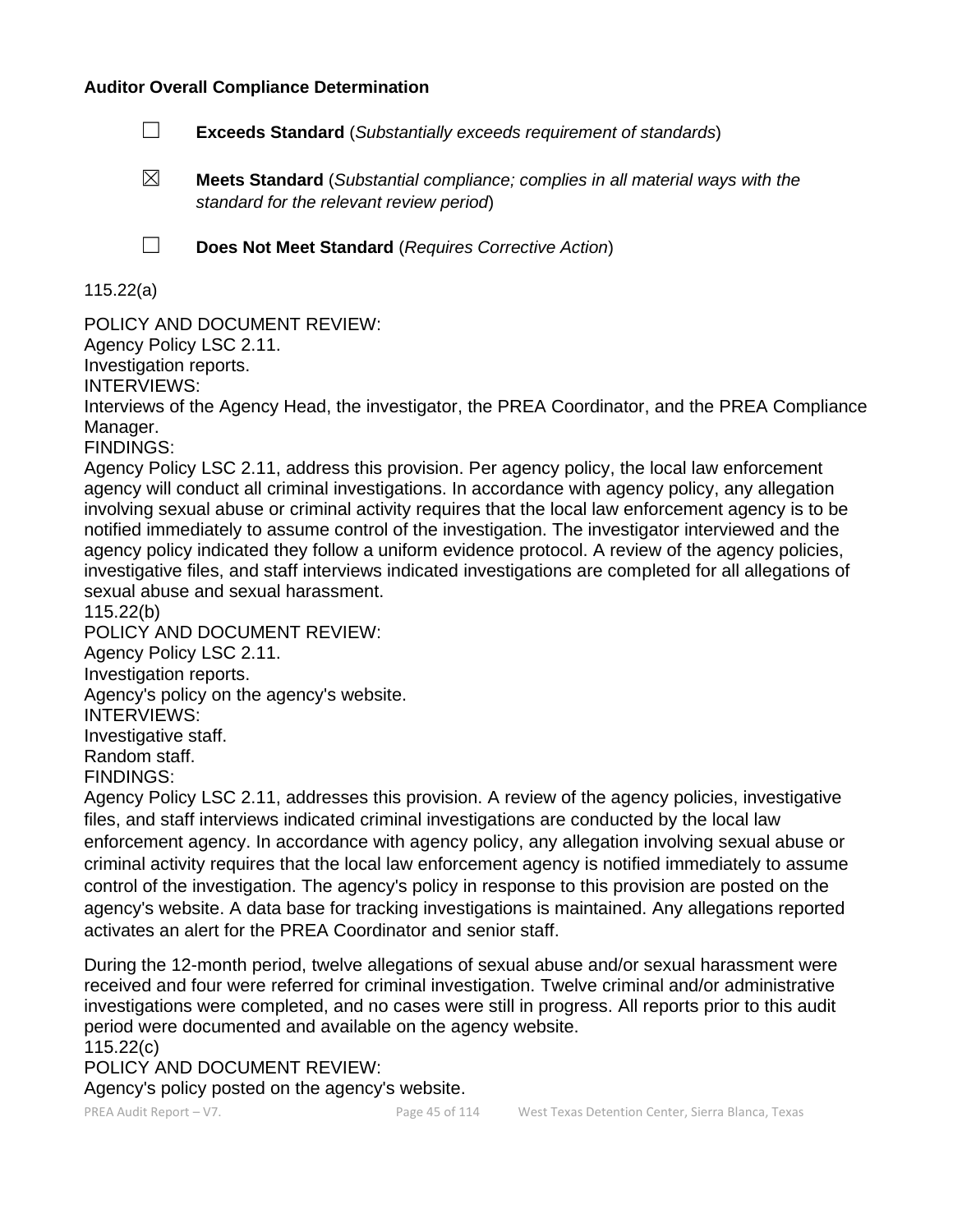FINDINGS:

The agency's policy is posted on the agency's website in accordance with this provision. 115.22(d)

POLICY AND DOCUMENT REVIEW:

The agency is not required to respond to this provision.

FINDINGS:

This provision is not applicable as the agency is not required to respond to this provision. 115.22(e)

POLICY AND DOCUMENT REVIEW:

The agency is not required to respond to this provision.

FINDINGS:

This provision is not applicable as the agency is not required to respond to this provision.

# **TRAINING AND EDUCATION**

# **Standard 115.31: Employee training**

## **115.31 (a)**

- Does the agency train all employees who may have contact with inmates on its zero-tolerance policy for sexual abuse and sexual harassment?  $\boxtimes$  Yes  $\Box$  No
- Does the agency train all employees who may have contact with inmates on how to fulfill their responsibilities under agency sexual abuse and sexual harassment prevention, detection, reporting, and response policies and procedures?  $\boxtimes$  Yes  $\Box$  No
- Does the agency train all employees who may have contact with inmates on inmates' right to be free from sexual abuse and sexual harassment  $\boxtimes$  Yes  $\Box$  No
- Does the agency train all employees who may have contact with inmates on the right of inmates and employees to be free from retaliation for reporting sexual abuse and sexual harassment?  $\boxtimes$  Yes  $\Box$  No
- Does the agency train all employees who may have contact with inmates on the dynamics of sexual abuse and sexual harassment in confinement?  $\boxtimes$  Yes  $\Box$  No
- Does the agency train all employees who may have contact with inmates on the common reactions of sexual abuse and sexual harassment victims?  $\boxtimes$  Yes  $\Box$  No
- Does the agency train all employees who may have contact with inmates on how to detect and respond to signs of threatened and actual sexual abuse?  $\boxtimes$  Yes  $\Box$  No
- Does the agency train all employees who may have contact with inmates on how to avoid inappropriate relationships with inmates?  $\boxtimes$  Yes  $\Box$  No
- Does the agency train all employees who may have contact with inmates on how to communicate effectively and professionally with inmates, including lesbian, gay, bisexual, transgender, intersex, or gender nonconforming inmates?  $\boxtimes$  Yes  $\Box$  No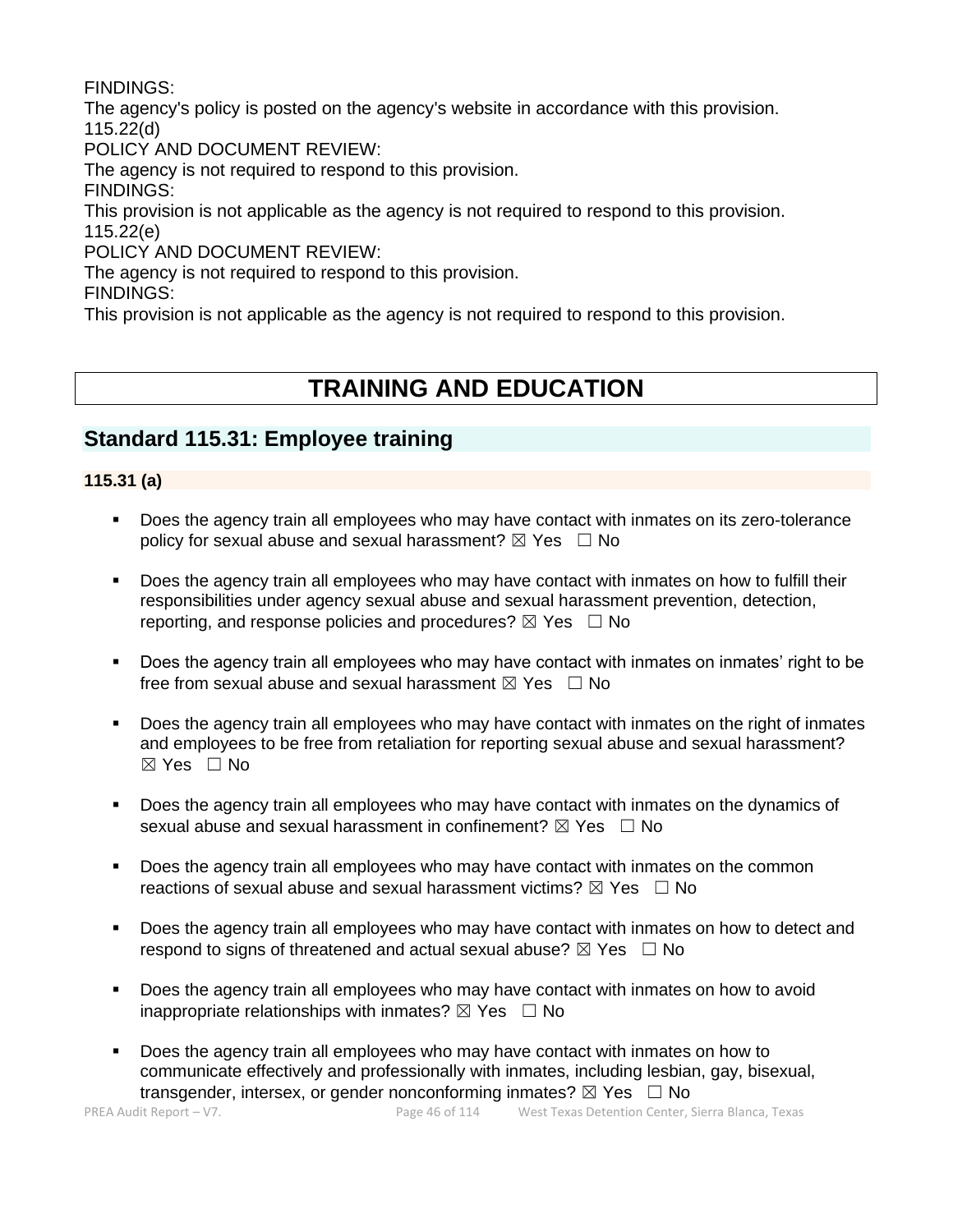**•** Does the agency train all employees who may have contact with inmates on how to comply with relevant laws related to mandatory reporting of sexual abuse to outside authorities?  $\boxtimes$  Yes  $\Box$  No

## **115.31 (b)**

- **■** Is such training tailored to the gender of the inmates at the employee's facility?  $\boxtimes$  Yes  $\Box$  No
- Have employees received additional training if reassigned from a facility that houses only male inmates to a facility that houses only female inmates, or vice versa?  $\boxtimes$  Yes  $\Box$  No

## **115.31 (c)**

- Have all current employees who may have contact with inmates received such training? ☒ Yes ☐ No
- **•** Does the agency provide each employee with refresher training every two years to ensure that all employees know the agency's current sexual abuse and sexual harassment policies and procedures?  $\boxtimes$  Yes  $\Box$  No
- In years in which an employee does not receive refresher training, does the agency provide refresher information on current sexual abuse and sexual harassment policies?  $\boxtimes$  Yes  $\Box$  No

#### **115.31 (d)**

▪ Does the agency document, through employee signature or electronic verification, that employees understand the training they have received?  $\boxtimes$  Yes  $\Box$  No

## **Auditor Overall Compliance Determination**

- ☒ **Exceeds Standard** (*Substantially exceeds requirement of standards*)
- ☐ **Meets Standard** (*Substantial compliance; complies in all material ways with the standard for the relevant review period*)

☐ **Does Not Meet Standard** (*Requires Corrective Action*)

115.31(a)

POLICY AND DOCUMENT REVIEW:

Agency Policy LSC 2.11. Agency curriculum. Ten randomly selected staff training documents. INTERVIEWS:

Random Sample of Staff

FINDINGS:

Agency Policy LSC 2.11, address this provision. A review of the agency policy, training curriculum, various training documents, and staff interviews demonstrate PREA related training is conducted, and staff attend, participate, and complete the training. The agency policy and curriculum address all the required topics. The auditor interviewed a total of 12 randomly selected staff.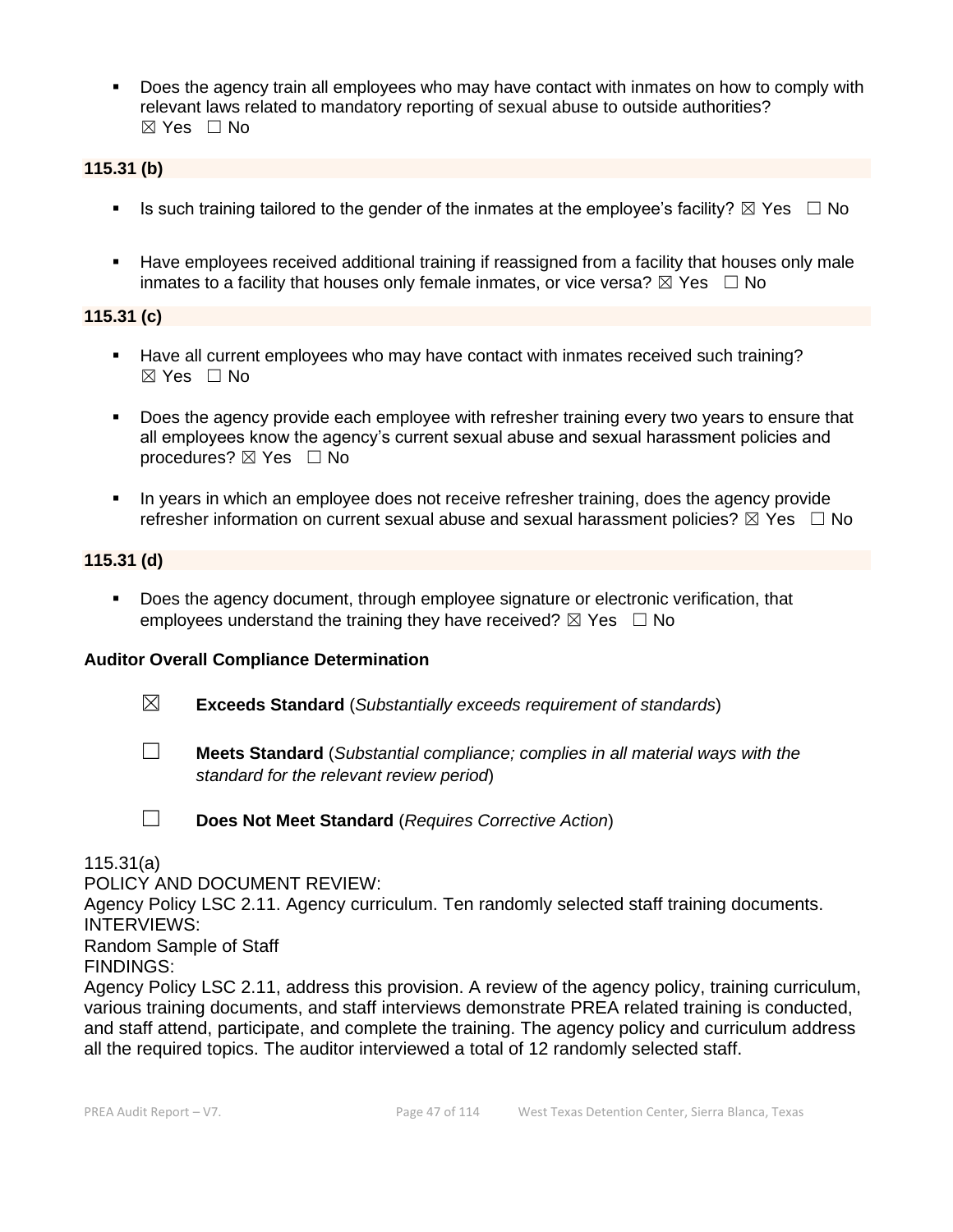Staff interviewed acknowledged attending and participating in the PREA training and confirmed the required topics were covered during the training. The staff interviewed reported receiving training in all the required topics within the past year. The staff receive continuous training at shift change and all were confident and highly knowledgeable in the PREA program, this facility exceeds this standard's requirements.

115.31(b)

POLICY AND DOCUMENT REVIEW:

Agency Policy LSC 2.11.

Pre-service and In-service curriculum.

Pre-audit questionnaire.

First responder cards.

FINDINGS:

Agency Policy LSC 2.11, addresses this provision. All agency employees, contractors, and volunteers are trained to meet the PREA standards. In the past 12 months, (100%) staff were trained. The agency has a comprehensive training program which includes pre-service and annual in-service training and is tailored to meet the gender needs of the facility. The training documentation includes a signature roster that indicates the trainees understand the training presented. The interview process also documented those employees understood the materials presented. Refresher information is available in the employee handbook and in shift briefings. Staff reported everyone gets the exact same training regardless of working with males or females in the agency.

115.31(c)

POLICY AND DOCUMENT REVIEW:

Agency Policy LSC 2.11

Pre-service and In-service curriculum.

Pre-audit questionnaire.

FINDINGS:

Agency Policy LSC 2.11, addresses this provision. Agency policy requires staff receive PREA related training during orientation and on an annual basis. The auditor reviewed (10) randomly selected employee training documents. A review of the randomly selected training documents reflected all had participated and completed the required PREA training. Training documentation reviewed supported the participation of security staff, as well as participation by management and administrative support staff, in the PREA training.

115.31(d)

POLICY AND DOCUMENT REVIEW:

Agency Policy LSC 2.11.

Pre-service and In-service curriculum.

Pre-audit questionnaire.

Training Acknowledgement Form.

FINDINGS:

Agency Policy LSC 2.11, addresses this provision. The agency maintains the signed acknowledgement forms which affirm the trainees understand the training they have received. Through staff interviews, it was made clear to the auditor that the staff understood the PREA training.

## **Standard 115.32: Volunteer and contractor training**

## **115.32 (a)**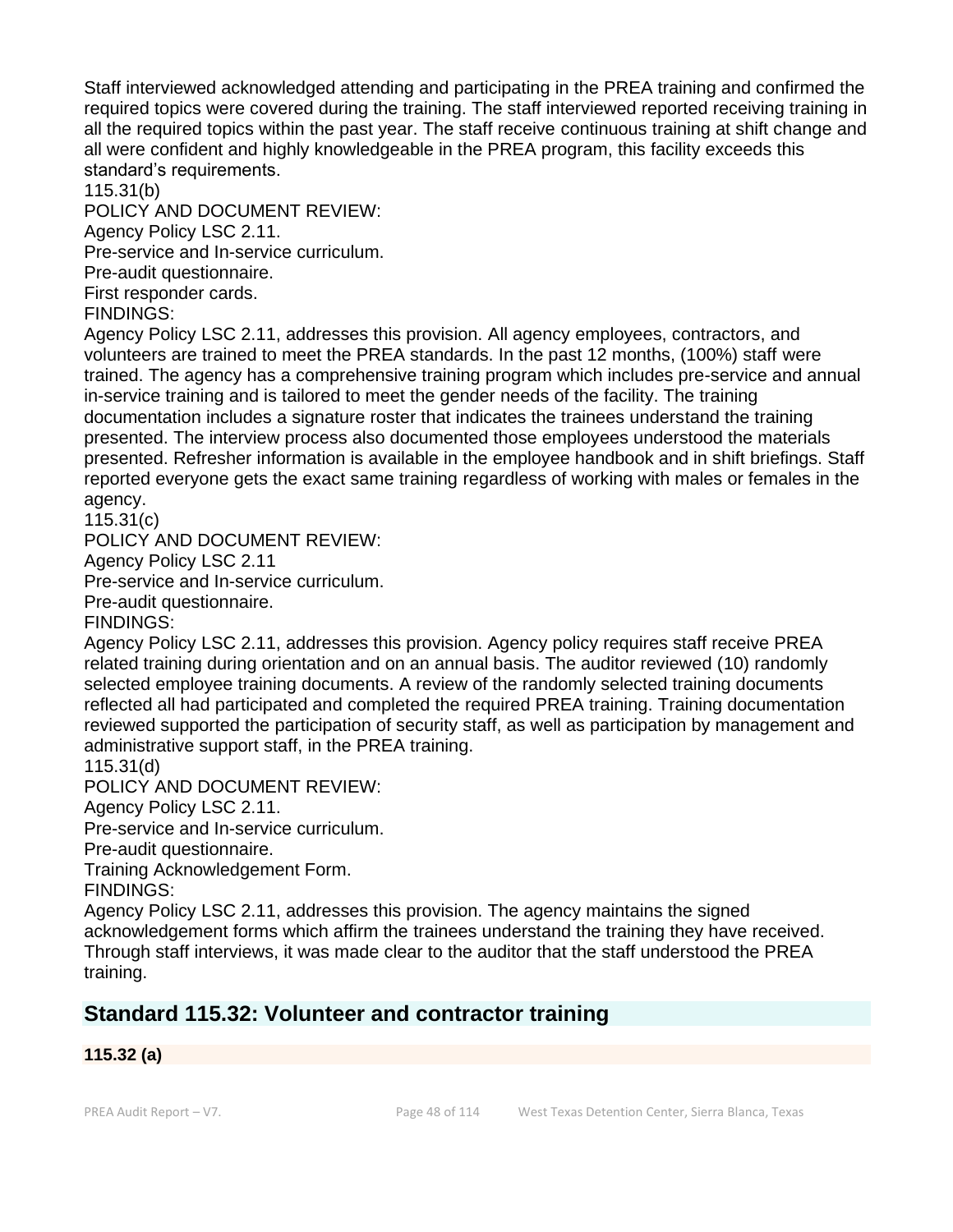Has the agency ensured that all volunteers and contractors who have contact with inmates have been trained on their responsibilities under the agency's sexual abuse and sexual harassment prevention, detection, and response policies and procedures?  $\boxtimes$  Yes  $\Box$  No

#### **115.32 (b)**

▪ Have all volunteers and contractors who have contact with inmates been notified of the agency's zero-tolerance policy regarding sexual abuse and sexual harassment and informed how to report such incidents (the level and type of training provided to volunteers and contractors shall be based on the services they provide and level of contact they have with inmates)?  $\boxtimes$  Yes  $\Box$  No

#### **115.32 (c)**

■ Does the agency maintain documentation confirming that volunteers and contractors understand the training they have received?  $\boxtimes$  Yes  $\Box$  No

#### **Auditor Overall Compliance Determination**



☐ **Exceeds Standard** (*Substantially exceeds requirement of standards*)

- ☒ **Meets Standard** (*Substantial compliance; complies in all material ways with the standard for the relevant review period*)
- 
- ☐ **Does Not Meet Standard** (*Requires Corrective Action*)

115.32(a)

POLICY AND DOCUMENT REVIEW: Agency Policy LSC 2.11. Volunteer/Contractor Training Plan. Volunteer/Contractor application forms. Pre-audit questionnaire. Randomly selected training files, sign-in sheets, signed acknowledgement forms, and Certificates of Completion.

INTERVIEWS: Contractors. FINDINGS:

Agency Policy LSC 2.11, addresses volunteer and intern training. All volunteers and contractors who have contact with inmates at this facility have been trained to understand the requirements of PREA and the zero-tolerance policy. The training is based on the service level and inmate contact they provide. This was verified by examination of training documentation and the signatures that documented that they understood the training presented. Interviews with the SAFE/SANE provider and the contractor verified that they understood the PREA requirements associated with being a contractor or a volunteer.

115.32(b) POLICY AND DOCUMENT REVIEW: Agency Policy LSC 2.11. Volunteer/Contractor Training Plan.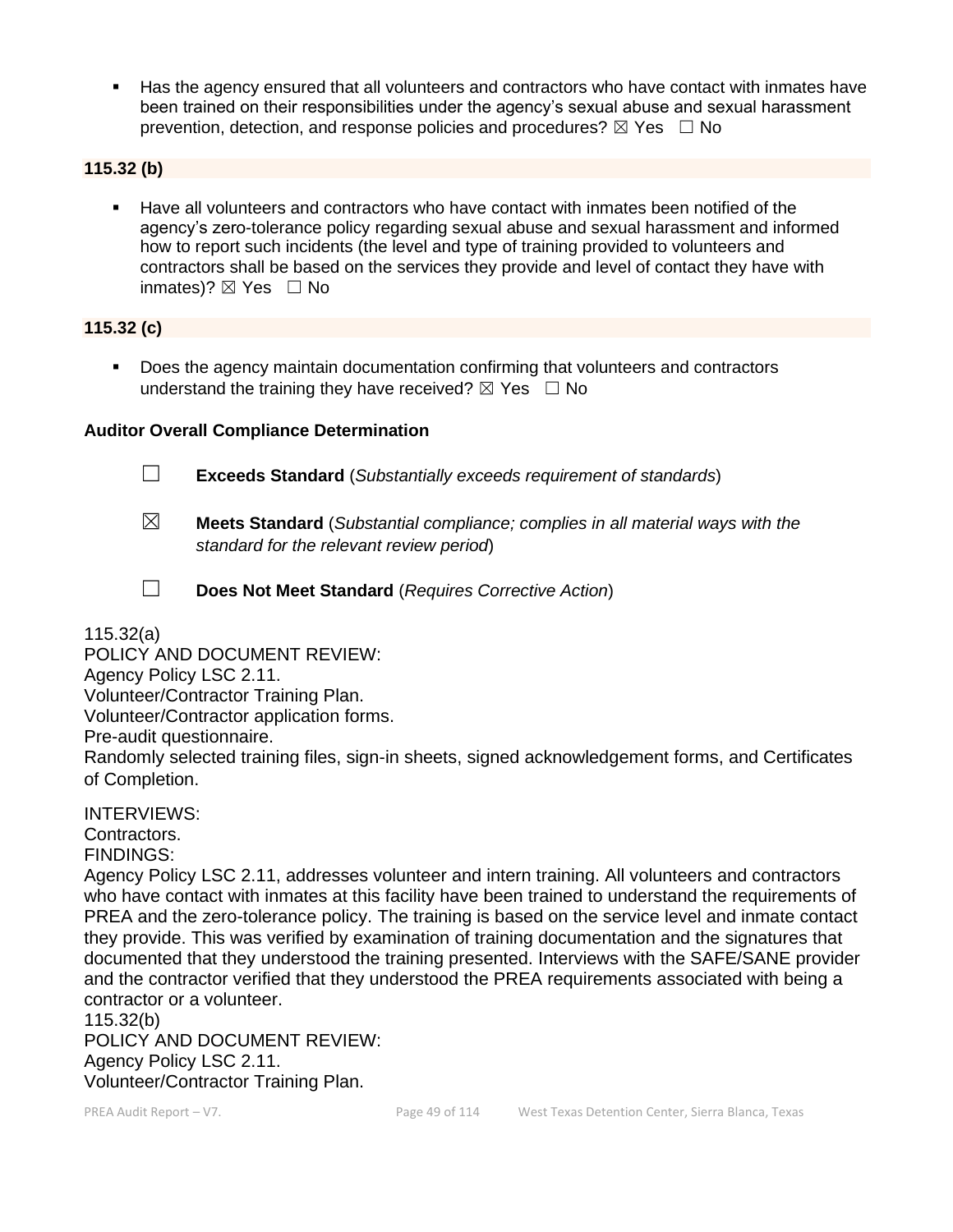Volunteer/Contractor application forms.

Pre-audit questionnaire.

Randomly selected training files, sign-in sheets, signed acknowledgement forms, and Certificates of Completion.

INTERVIEWS:

Contractors.

FINDINGS:

Agency Policy LSC 2.11, addresses volunteer and intern training. The agency's PREA training addresses the zero-tolerance policy. Training documentation reflected training events held specifically for contract staff and volunteers.

115.32(c)

POLICY AND DOCUMENT REVIEW:

Agency Policy LSC 2.11.

Volunteer and Contractor Acknowledgement Forms.

FINDINGS:

Agency Policy LSC 2.11, addresses volunteer, contractor, and intern training. The acknowledgment forms contained the proper affirmation statement.

## **Standard 115.33: Inmate education**

## **115.33 (a)**

- **•** During intake, do inmates receive information explaining the agency's zero-tolerance policy regarding sexual abuse and sexual harassment?  $\boxtimes$  Yes  $\Box$  No
- During intake, do inmates receive information explaining how to report incidents or suspicions of sexual abuse or sexual harassment?  $\boxtimes$  Yes  $\Box$  No

## **115.33 (b)**

- Within 30 days of intake, does the agency provide comprehensive education to inmates either in person or through video regarding: Their rights to be free from sexual abuse and sexual harassment? ⊠ Yes □ No
- Within 30 days of intake, does the agency provide comprehensive education to inmates either in person or through video regarding: Their rights to be free from retaliation for reporting such incidents? ☒ Yes ☐ No
- Within 30 days of intake, does the agency provide comprehensive education to inmates either in person or through video regarding: Agency policies and procedures for responding to such incidents? ⊠ Yes □ No

## **115.33 (c)**

Have all inmates received the comprehensive education referenced in 115.33(b)?  $\boxtimes$  Yes  $\Box$  No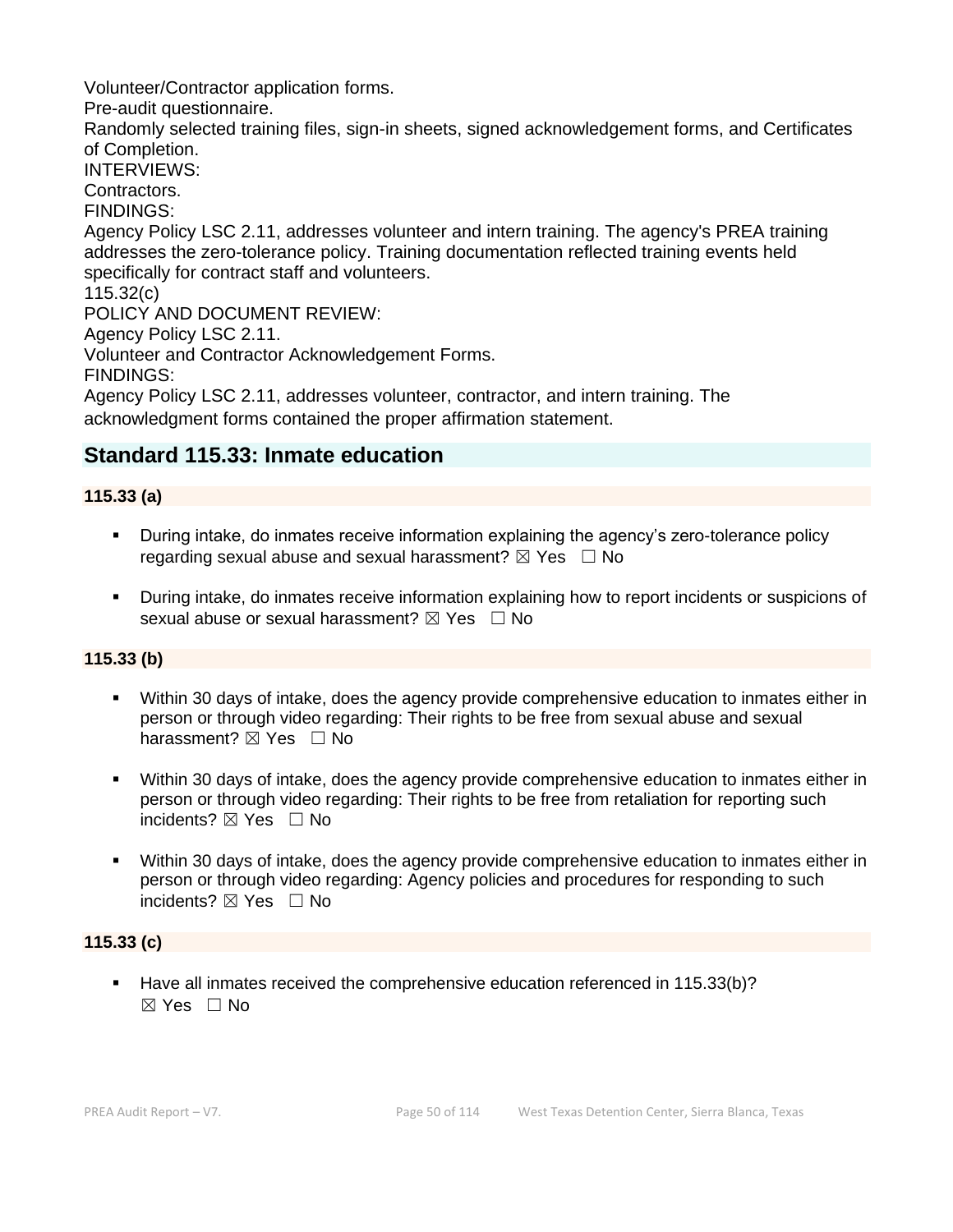▪ Do inmates receive education upon transfer to a different facility to the extent that the policies and procedures of the inmate's new facility differ from those of the previous facility? ☒ Yes ☐ No

## **115.33 (d)**

- Does the agency provide inmate education in formats accessible to all inmates including those who are limited English proficient?  $\boxtimes$  Yes  $\Box$  No
- Does the agency provide inmate education in formats accessible to all inmates including those who are deaf?  $\boxtimes$  Yes  $\Box$  No
- Does the agency provide inmate education in formats accessible to all inmates including those who are visually impaired?  $\boxtimes$  Yes  $\Box$  No
- Does the agency provide inmate education in formats accessible to all inmates including those who are otherwise disabled?  $\boxtimes$  Yes  $\Box$  No
- Does the agency provide inmate education in formats accessible to all inmates including those who have limited reading skills?  $\boxtimes$  Yes  $\Box$  No

## **115.33 (e)**

■ Does the agency maintain documentation of inmate participation in these education sessions? ☒ Yes ☐ No

## **115.33 (f)**

**•** In addition to providing such education, does the agency ensure that key information is continuously and readily available or visible to inmates through posters, inmate handbooks, or other written formats?  $\boxtimes$  Yes  $\Box$  No

## **Auditor Overall Compliance Determination**



- ☐ **Exceeds Standard** (*Substantially exceeds requirement of standards*)
- ☒ **Meets Standard** (*Substantial compliance; complies in all material ways with the standard for the relevant review period*)
- ☐ **Does Not Meet Standard** (*Requires Corrective Action*)

115.33(a) POLICY AND DOCUMENT REVIEW: Agency Policy LSC 2.11. Inmate assessment forms. Orientation schedule. Training rosters.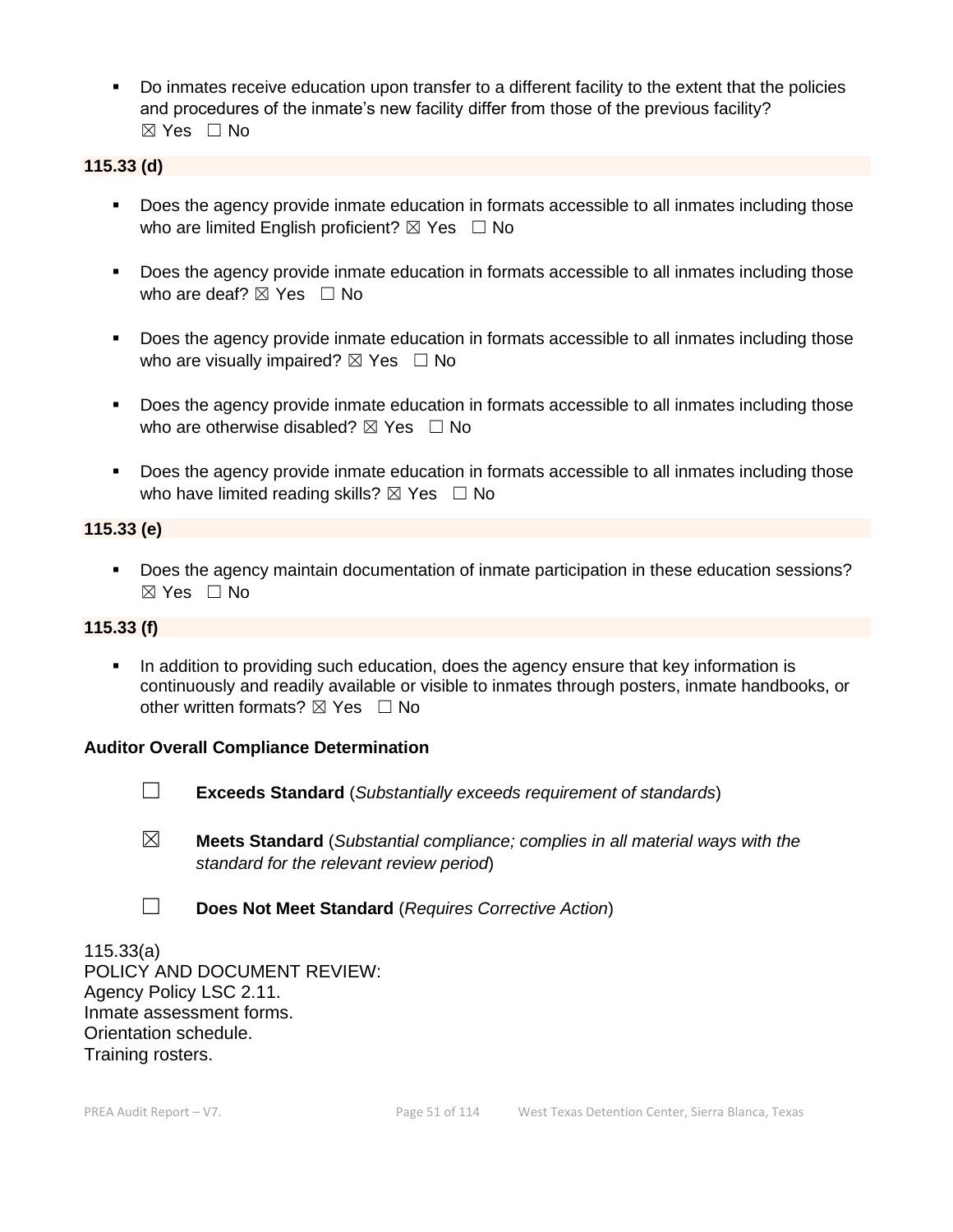Pre-audit questionnaire.

Bilingual Posters.

Inmate Handbook (English and Spanish).

Brochures (English and Spanish).

INTERVIEWS:

The auditor interviewed one randomly selected staff assigned to intake duties and 20 randomly selected inmates.

FINDINGS:

Agency Policy LSC 2.11, address this provision. A review of case files reflected all inmates were provided the initial education required on the same day during intake. The intake staff reported the orientation packet contains all the PREA related information which is provided to all the inmates during the intake process. Staff reported the information may be provided to the inmate in Spanish or it could be read out loud to the inmates to ensure they understand it and that inmates are asked if they have any questions before they are assigned to a housing unit. Staff reported information on the zero-tolerance policy and how to report allegations are also contained on posters, which are posted throughout the facility, and that the PREA information is presented again on weekends to the groups in the housing units. Most of the inmates interviewed reported being provided the PREA information during intake.

## 115.33(b)

POLICY AND DOCUMENT REVIEW:

Agency Policy LSC 2.11.

Inmate assessment forms.

Orientation schedule.

Training rosters.

Pre-audit questionnaire.

Inmate Handbook (English and Spanish).

Brochures (English and Spanish).

INTERVIEWS:

The auditor interviewed (1) randomly selected staff assigned to intake duties and (20) randomly selected inmates.

## FINDINGS:

Agency Policy LSC 2.11, addresses this provision. In the past 12 months, 3300 (100%) inmates admitted to the audited facility in the past 12 months were trained on the principals of PREA. Provisions are made to assist those inmates with disabilities or those not proficient in English to ensure their understanding of PREA. Orientation videos, posters, inmate handbooks, etc. are readily available to the population and are available in English and Spanish. Completed group sign-in sheets reflecting the names of all inmates are maintained for documentation purposes, and a staff person was assigned to oversee this specific task to ensure compliance is always maintained.

115.33(c)

POLICY AND DOCUMENT REVIEW:

Agency Policy LSC 2.11.

Case files.

INTERVIEWS:

The auditor interviewed two randomly selected staff assigned to intake duties.

FINDINGS:

Agency Policy LSC 2.11, addresses this provision.

A review of random case files reflected all inmates had been provided the required PREA related information and education. Staff interviewed reported the information is provided during intake.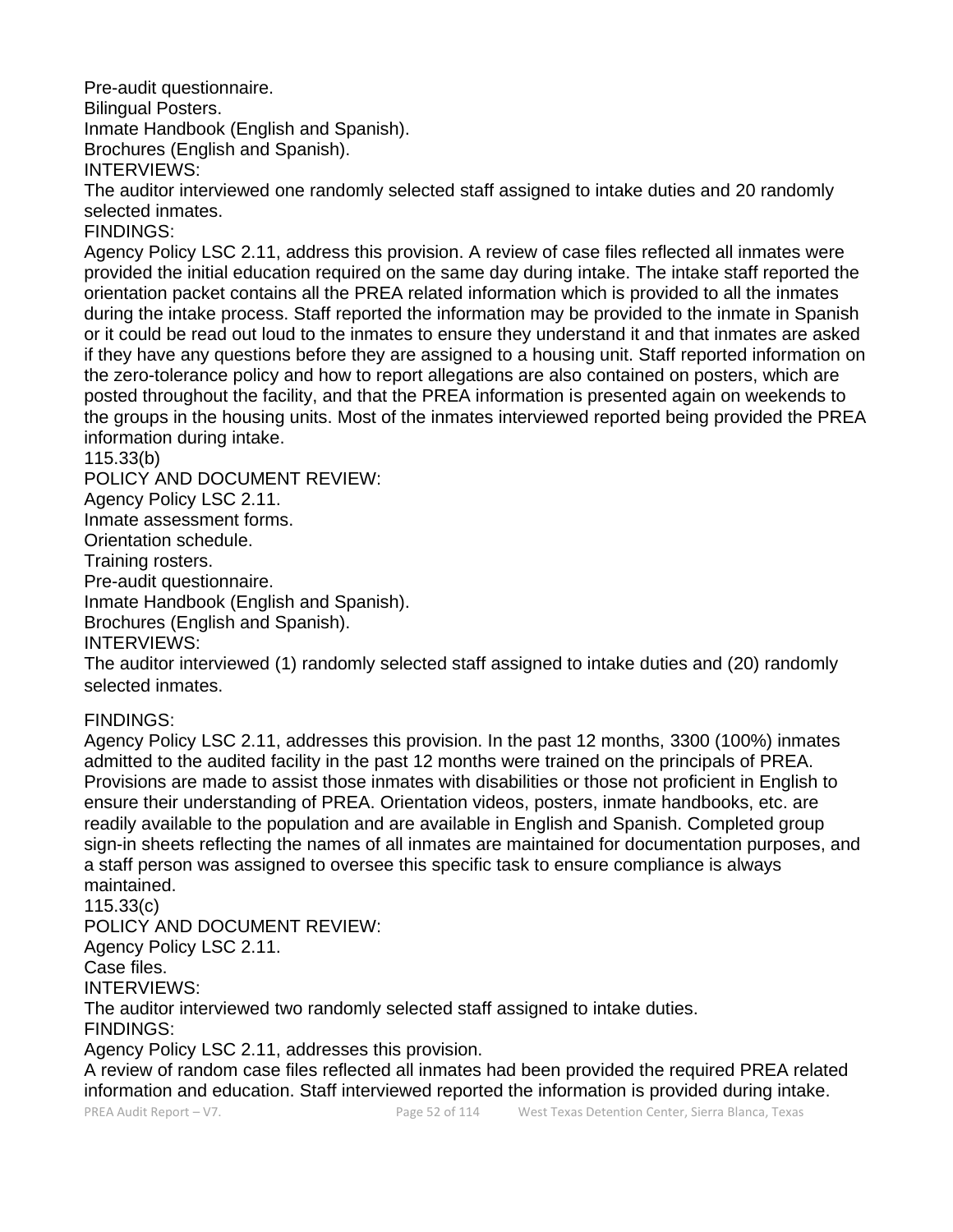115.33(d)

POLICY AND DOCUMENT REVIEW:

Agency Policy LSC 2.11. Inmate Handbook, PREA brochures, and PREA posters. FINDINGS:

Agency Policy LSC 2.11, addresses this provision. PREA related information and education materials provided in English and Spanish include the Inmate Handbook, PREA brochures, and PREA posters. The Inmate Handbook is available to the inmates in each housing unit. PREA posters, English and Spanish, are posted throughout the facility and in each housing unit. Staff are equipped with information on how to secure interpretation services for deaf and hard of hearing inmates. Multiple staff can also translate in Spanish.

115.33(e)

POLICY AND DOCUMENT REVIEW:

Agency Policy LSC 2.11.

Case files.

Acknowledgement Statement FINDINGS:

Agency Policy LSC 2.11, addresses this provision. A review of case files reflected all inmates had been provided the required PREA related information and education. The completed Acknowledgement Statement is used to document when inmates are provided the PREA information at intake. Inmates that participate in the subsequent PREA education has their participation entered into the inmate's record.

115.33(f)

POLICY AND DOCUMENT REVIEW:

Agency Policy LSC 2.11.

ONSITE REVIEW:

PREA educational and informational materials, including the Inmate Handbook and PREA posters are available in each respective housing unit.

FINDINGS:

Agency Policy LSC 2.11, addresses this provision. PREA educational and informational materials, including the Inmate Handbook and PREA posters are continuously available in each respective housing unit.

# **Standard 115.34: Specialized training: Investigations**

## **115.34 (a)**

■ In addition to the general training provided to all employees pursuant to §115.31, does the agency ensure that, to the extent the agency itself conducts sexual abuse investigations, its investigators receive training in conducting such investigations in confinement settings? (N/A if the agency does not conduct any form of administrative or criminal sexual abuse investigations. See 115.21(a).)  $\boxtimes$  Yes  $\Box$  No  $\Box$  NA

## **115.34 (b)**

▪ Does this specialized training include techniques for interviewing sexual abuse victims? (N/A if the agency does not conduct any form of administrative or criminal sexual abuse investigations. See 115.21(a).)  $\boxtimes$  Yes  $\Box$  No  $\Box$  NA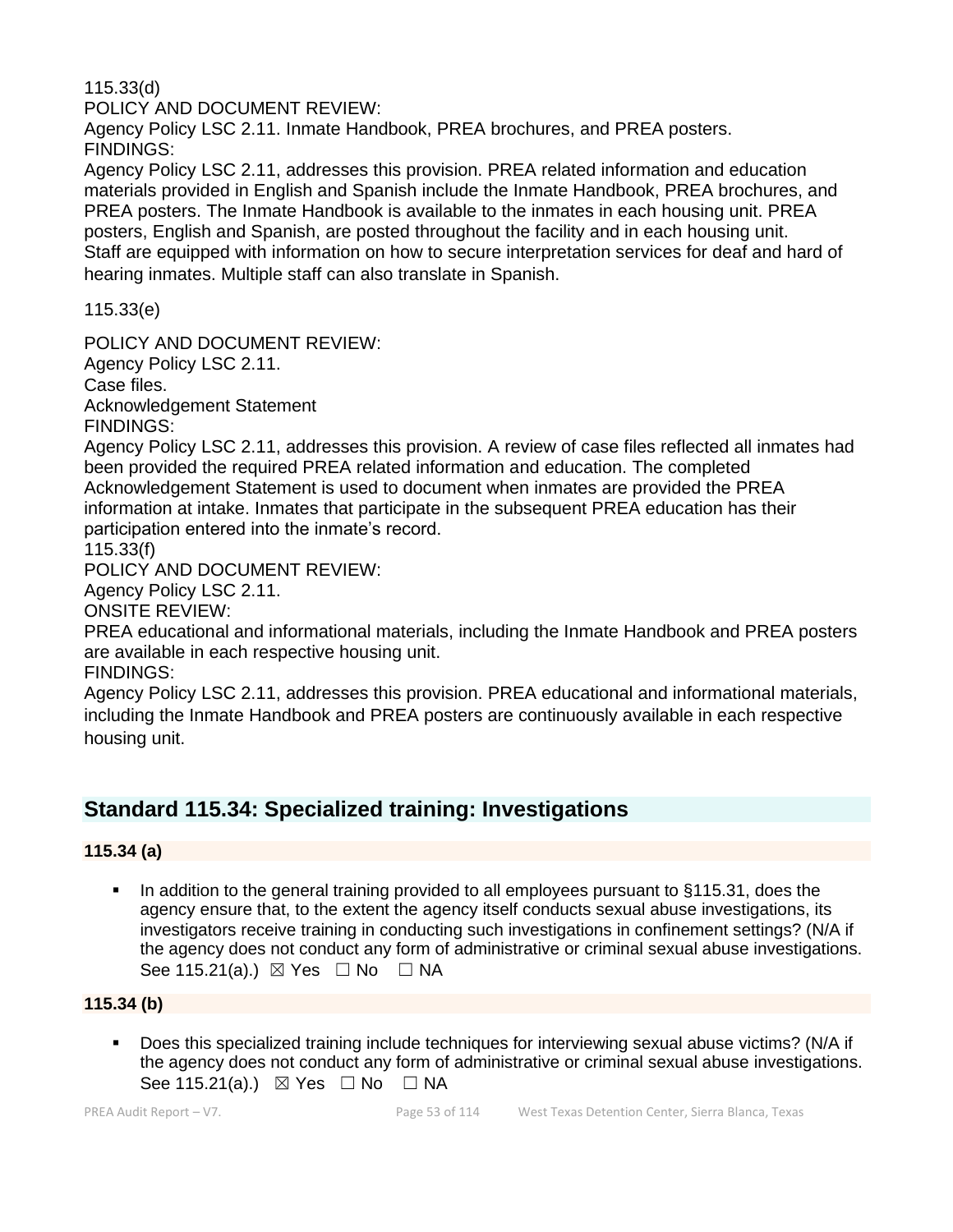- Does this specialized training include proper use of Miranda and Garrity warnings? (N/A if the agency does not conduct any form of administrative or criminal sexual abuse investigations. See 115.21(a).)  $\boxtimes$  Yes  $\Box$  No  $\Box$  NA
- Does this specialized training include sexual abuse evidence collection in confinement settings? (N/A if the agency does not conduct any form of administrative or criminal sexual abuse investigations. See 115.21(a).)  $\boxtimes$  Yes  $\Box$  No  $\Box$  NA
- Does this specialized training include the criteria and evidence required to substantiate a case for administrative action or prosecution referral? (N/A if the agency does not conduct any form of administrative or criminal sexual abuse investigations. See 115.21(a).)  $\boxtimes$  Yes  $\Box$  No  $\Box$  NA

## **115.34 (c)**

Does the agency maintain documentation that agency investigators have completed the required specialized training in conducting sexual abuse investigations? (N/A if the agency does not conduct any form of administrative or criminal sexual abuse investigations. See 115.21(a).) ☒ Yes ☐ No ☐ NA

## **115.34 (d)**

■ Auditor is not required to audit this provision.

## **Auditor Overall Compliance Determination**

- ☐ **Exceeds Standard** (*Substantially exceeds requirement of standards*)
- ☒ **Meets Standard** (*Substantial compliance; complies in all material ways with the standard for the relevant review period*)
- 
- ☐ **Does Not Meet Standard** (*Requires Corrective Action*)

## 115.34(a)

POLICY AND DOCUMENT REVIEW: Agency Policy LSC 2.11. Pre-audit questionnaire. Investigative staff training certificates. INTERVIEWS: Investigative Staff.

FINDINGS:

PREA Audit Report – V7. Page 54 of 114 West Texas Detention Center, Sierra Blanca, Texas Agency Policy LSC 2.11, addresses this provision. Staff interviewed reported receiving the required investigative training. Training documentation reflected the investigators had completed the general PREA training and the specialized investigator training. 115.34(b) POLICY AND DOCUMENT REVIEW: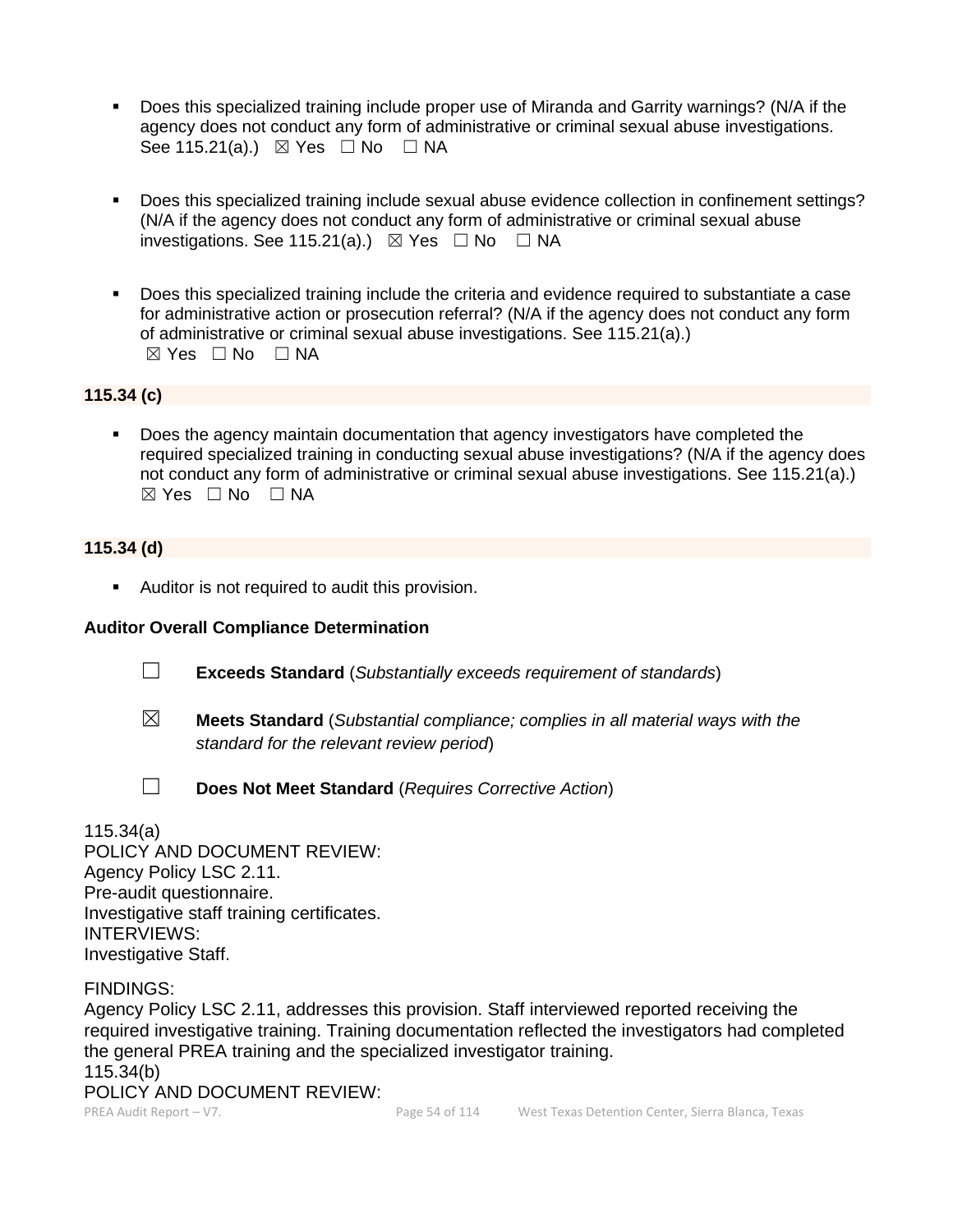Agency Policy LSC 2.11. Training Modules INTERVIEWS: Investigative Staff. FINDINGS: Agency Policy LSC 2.11, addresses this provision. The training module included all the required topics. Staff interviewed reported receiving training on each of the required topics. 115.34(c) POLICY AND DOCUMENT REVIEW: Agency Policy LSC 2.11. Training records. Investigation records. FINDINGS: Agency Policy LSC 2.11, addresses this provision. A review of the specialized training documents reflects all investigators had completed the required training. Training documentation reflected the investigators listed in the investigative files audited were trained on the specialized investigator training. 115.34(d) POLICY AND DOCUMENT REVIEW: The agency is not required to respond to this provision. FINDINGS: This provision is not applicable as the agency is not required to respond to this provision.

# **Standard 115.35: Specialized training: Medical and mental health care**

## **115.35 (a)**

- Does the agency ensure that all full- and part-time medical and mental health care practitioners who work regularly in its facilities have been trained in how to detect and assess signs of sexual abuse and sexual harassment? (N/A if the agency does not have any full- or part-time medical or mental health care practitioners who work regularly in its facilities.)  $\boxtimes$  Yes  $\Box$  No  $\Box$  NA
- Does the agency ensure that all full- and part-time medical and mental health care practitioners who work regularly in its facilities have been trained in how to preserve physical evidence of sexual abuse? (N/A if the agency does not have any full- or part-time medical or mental health care practitioners who work regularly in its facilities.)  $\boxtimes$  Yes  $\Box$  No  $\Box$  NA
- Does the agency ensure that all full- and part-time medical and mental health care practitioners who work regularly in its facilities have been trained in how to respond effectively and professionally to victims of sexual abuse and sexual harassment? (N/A if the agency does not have any full- or part-time medical or mental health care practitioners who work regularly in its facilities.)  $\boxtimes$  Yes  $\Box$  No  $\Box$  NA
- Does the agency ensure that all full- and part-time medical and mental health care practitioners who work regularly in its facilities have been trained in how and to whom to report allegations or suspicions of sexual abuse and sexual harassment? (N/A if the agency does not have any fullor part-time medical or mental health care practitioners who work regularly in its facilities.)  $\boxtimes$  Yes  $\Box$  No  $\Box$  NA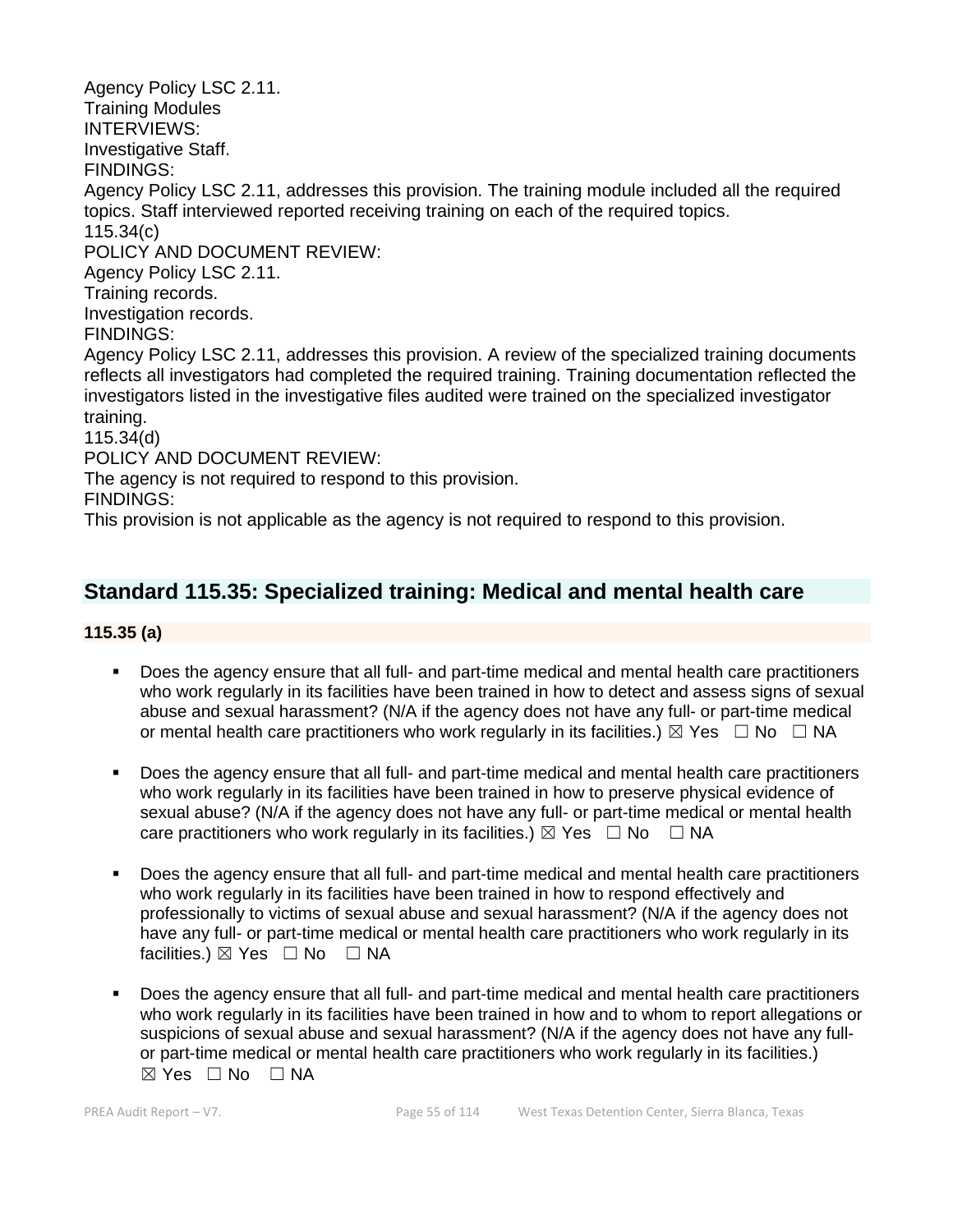## **115.35 (b)**

If medical staff employed by the agency conduct forensic examinations, do such medical staff receive appropriate training to conduct such examinations? (N/A if agency medical staff at the facility do not conduct forensic exams *or* the agency does not employ medical staff.)  $\Box$  Yes  $\Box$  No  $\Box$  NA

## **115.35 (c)**

▪ Does the agency maintain documentation that medical and mental health practitioners have received the training referenced in this standard either from the agency or elsewhere? (N/A if the agency does not have any full- or part-time medical or mental health care practitioners who work regularly in its facilities.)  $\boxtimes$  Yes  $\Box$  No  $\Box$  NA

## **115.35 (d)**

- Do medical and mental health care practitioners employed by the agency also receive training mandated for employees by §115.31? (N/A if the agency does not have any full- or part-time medical or mental health care practitioners employed by the agency.)  $⊠ Yes ⊡ No ⊡ NA$
- Do medical and mental health care practitioners contracted by or volunteering for the agency also receive training mandated for contractors and volunteers by §115.32? (N/A if the agency does not have any full- or part-time medical or mental health care practitioners contracted by or volunteering for the agency.)  $\boxtimes$  Yes  $\Box$  No  $\Box$  NA

#### **Auditor Overall Compliance Determination**

- ☐ **Exceeds Standard** (*Substantially exceeds requirement of standards*)
- ☒ **Meets Standard** (*Substantial compliance; complies in all material ways with the standard for the relevant review period*)

☐ **Does Not Meet Standard** (*Requires Corrective Action*)

115.35(a)

POLICY AND DOCUMENT REVIEW:

Agency Policy LSC 2.11.

Training records: Randomly selected training files.

INTERVIEWS:

Medical and Mental Health Staff

FINDINGS:

Agency Policy LSC 2.11, addresses this provision. Training documentation reviewed indicated medical and mental health staff participated in the specialized medical and mental health PREA training.

115.35(b)

POLICY AND DOCUMENT REVIEW:

The agency reported the facility's medical staff do not conduct forensic exams; therefore, this provision is not applicable.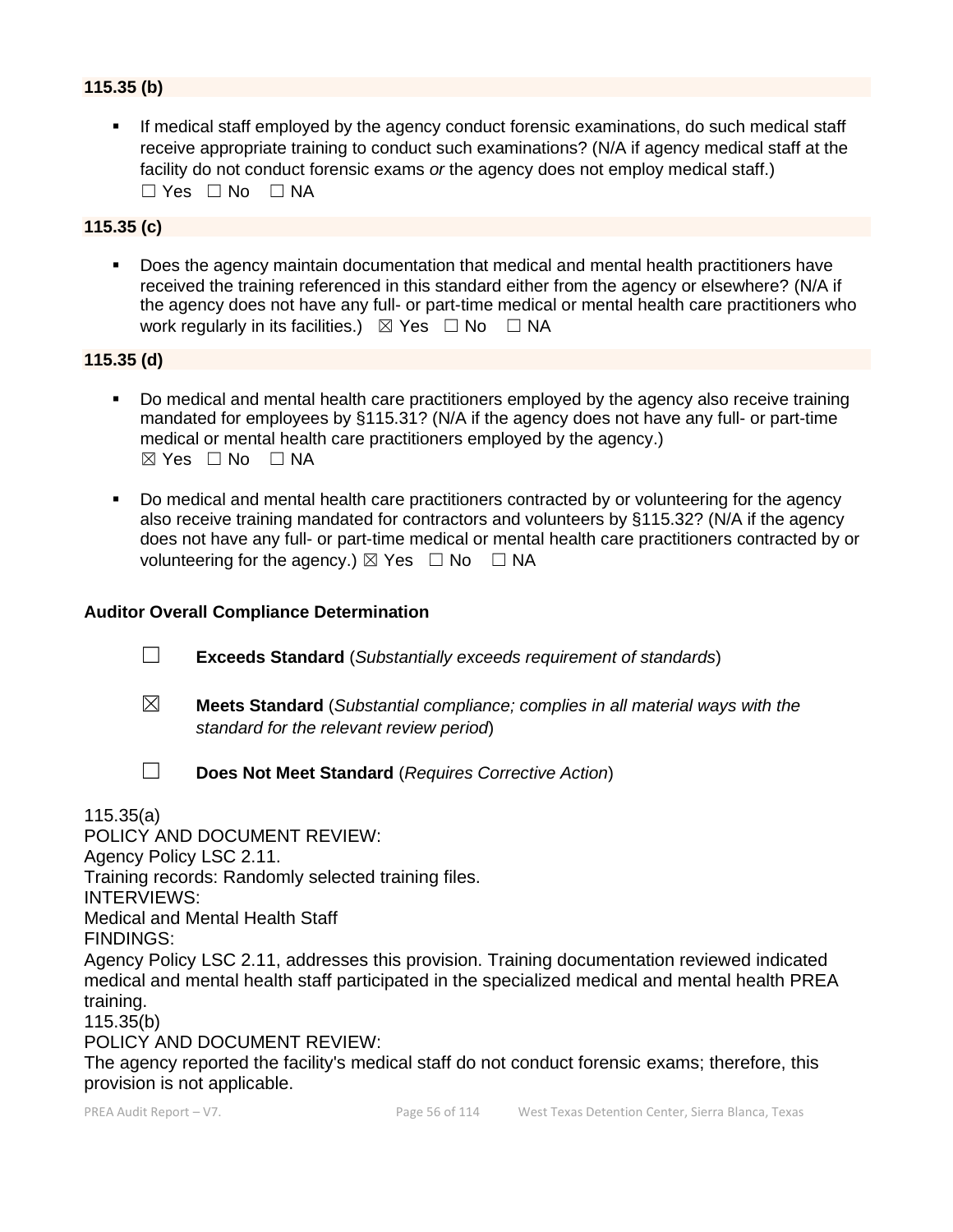INTERVIEWS: Medical Staff FINDINGS: The agency reported the facility's medical staff do not conduct forensic exams; therefore, this provision is not applicable. Medical staff interviewed confirmed they do not conduct forensic exams onsite, and that University Medical Center, El Paso, Texas provides that service if needed. 115.35(c) POLICY AND DOCUMENT REVIEW: Agency Policy LSC 2.11. Training records. Certificates of Completion. FINDINGS: Agency Policy LSC 2.11, addresses this provision. Training documentation reviewed indicated medical and mental health staff, including contract staff, participated in the general and specialized PREA training. Training documentation reflected some of the training was secured in-house as well via online courses. 115.35(d) POLICY AND DOCUMENT REVIEW: Training records. FINDINGS: Training documentation reviewed reflected medical and mental health staff, including contract staff, participated in the general PREA training.

# **SCREENING FOR RISK OF SEXUAL VICTIMIZATION AND ABUSIVENESS**

# **Standard 115.41: Screening for risk of victimization and abusiveness**

## **115.41 (a)**

- Are all inmates assessed during an intake screening for their risk of being sexually abused by other inmates or sexually abusive toward other inmates?  $\boxtimes$  Yes  $\Box$  No
- Are all inmates assessed upon transfer to another facility for their risk of being sexually abused by other inmates or sexually abusive toward other inmates?  $\boxtimes$  Yes  $\Box$  No

## **115.41 (b)**

■ Do intake screenings ordinarily take place within 72 hours of arrival at the facility?  $\boxtimes$  Yes  $\Box$  No

## **115.41 (c)**

■ Are all PREA screening assessments conducted using an objective screening instrument? ☒ Yes ☐ No

## **115.41 (d)**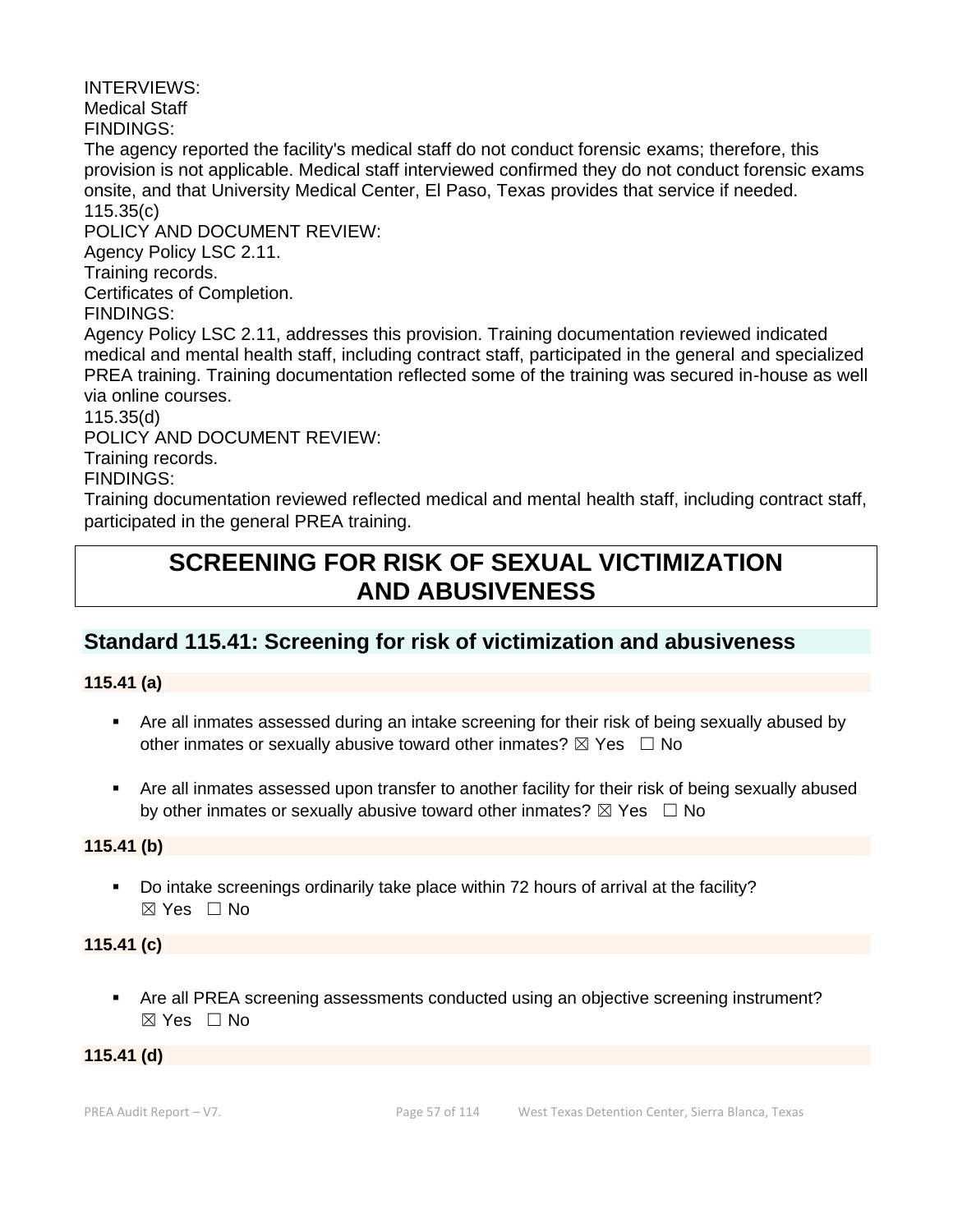- Does the intake screening consider, at a minimum, the following criteria to assess inmates for risk of sexual victimization: (1) Whether the inmate has a mental, physical, or developmental disability? ⊠ Yes □ No
- Does the intake screening consider, at a minimum, the following criteria to assess inmates for risk of sexual victimization: (2) The age of the inmate?  $\boxtimes$  Yes  $\Box$  No
- Does the intake screening consider, at a minimum, the following criteria to assess inmates for risk of sexual victimization: (3) The physical build of the inmate?  $\boxtimes$  Yes  $\Box$  No
- Does the intake screening consider, at a minimum, the following criteria to assess inmates for risk of sexual victimization: (4) Whether the inmate has previously been incarcerated? ☒ Yes ☐ No
- Does the intake screening consider, at a minimum, the following criteria to assess inmates for risk of sexual victimization: (5) Whether the inmate's criminal history is exclusively nonviolent?  $\boxtimes$  Yes  $\Box$  No
- Does the intake screening consider, at a minimum, the following criteria to assess inmates for risk of sexual victimization: (6) Whether the inmate has prior convictions for sex offenses against an adult or child?  $\boxtimes$  Yes  $\Box$  No
- Does the intake screening consider, at a minimum, the following criteria to assess inmates for risk of sexual victimization: (7) Whether the inmate is or is perceived to be gay, lesbian, bisexual, transgender, intersex, or gender nonconforming (the facility affirmatively asks the inmate about his/her sexual orientation and gender identity AND makes a subjective determination based on the screener's perception whether the inmate is gender non-conforming or otherwise may be perceived to be LGBTI)?  $\boxtimes$  Yes  $\Box$  No
- Does the intake screening consider, at a minimum, the following criteria to assess inmates for risk of sexual victimization: (8) Whether the inmate has previously experienced sexual victimization? **⊠** Yes □ No
- Does the intake screening consider, at a minimum, the following criteria to assess inmates for risk of sexual victimization: (9) The inmate's own perception of vulnerability?  $\boxtimes$  Yes  $\Box$  No
- Does the intake screening consider, at a minimum, the following criteria to assess inmates for risk of sexual victimization: (10) Whether the inmate is detained solely for civil immigration purposes? ⊠ Yes □ No

## **115.41 (e)**

- **•** In assessing inmates for risk of being sexually abusive, does the initial PREA risk screening consider, as known to the agency, prior acts of sexual abuse?  $\boxtimes$  Yes  $\Box$  No
- **•** In assessing inmates for risk of being sexually abusive, does the initial PREA risk screening consider, as known to the agency, prior convictions for violent offenses?  $\boxtimes$  Yes  $\Box$  No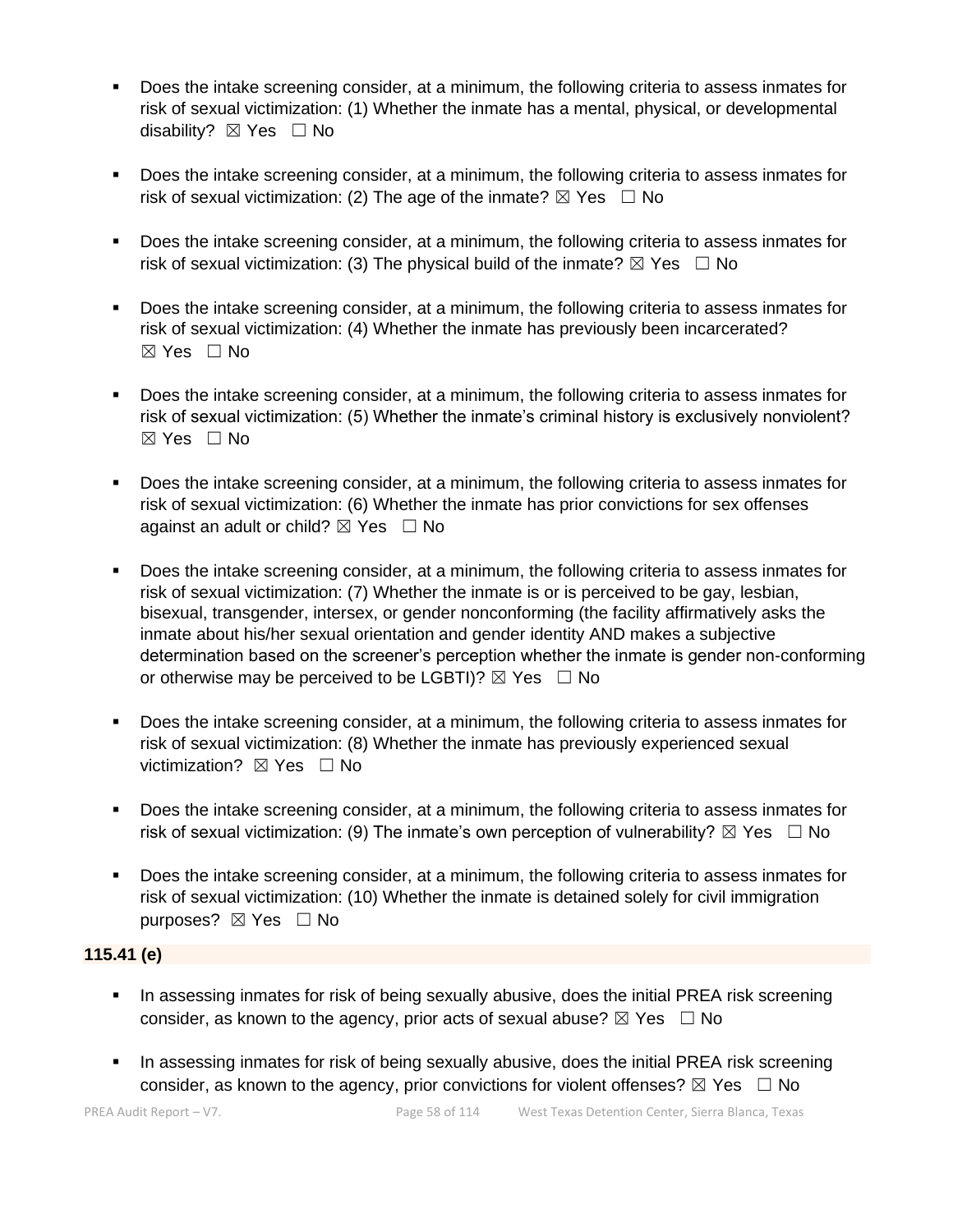**•** In assessing inmates for risk of being sexually abusive, does the initial PREA risk screening consider, as known to the agency, history of prior institutional violence or sexual abuse? ☒ Yes ☐ No

## **115.41 (f)**

▪ Within a set time period not more than 30 days from the inmate's arrival at the facility, does the facility reassess the inmate's risk of victimization or abusiveness based upon any additional, relevant information received by the facility since the intake screening?  $\boxtimes$  Yes  $\Box$  No

## **115.41 (g)**

- Does the facility reassess an inmate's risk level when warranted due to a referral? ☒ Yes ☐ No
- Does the facility reassess an inmate's risk level when warranted due to a request? ☒ Yes ☐ No
- Does the facility reassess an inmate's risk level when warranted due to an incident of sexual abuse? ⊠ Yes □ No
- Does the facility reassess an inmate's risk level when warranted due to receipt of additional information that bears on the inmate's risk of sexual victimization or abusiveness? ☒ Yes ☐ No

## **115.41 (h)**

**.** Is it the case that inmates are not ever disciplined for refusing to answer, or for not disclosing complete information in response to, questions asked pursuant to paragraphs (d)(1), (d)(7), (d)(8), or (d)(9) of this section?  $\boxtimes$  Yes  $\Box$  No

## **115.41 (i)**

Has the agency implemented appropriate controls on the dissemination within the facility of responses to questions asked pursuant to this standard in order to ensure that sensitive information is not exploited to the inmate's detriment by staff or other inmates?  $\Box$  Yes  $\Box$  No

## **Auditor Overall Compliance Determination**

- ☐ **Exceeds Standard** (*Substantially exceeds requirement of standards*)
- ☒ **Meets Standard** (*Substantial compliance; complies in all material ways with the standard for the relevant review period*)



☐ **Does Not Meet Standard** (*Requires Corrective Action*)

115.41(a) POLICY AND DOCUMENT REVIEW: Agency Policy LSC 2.11.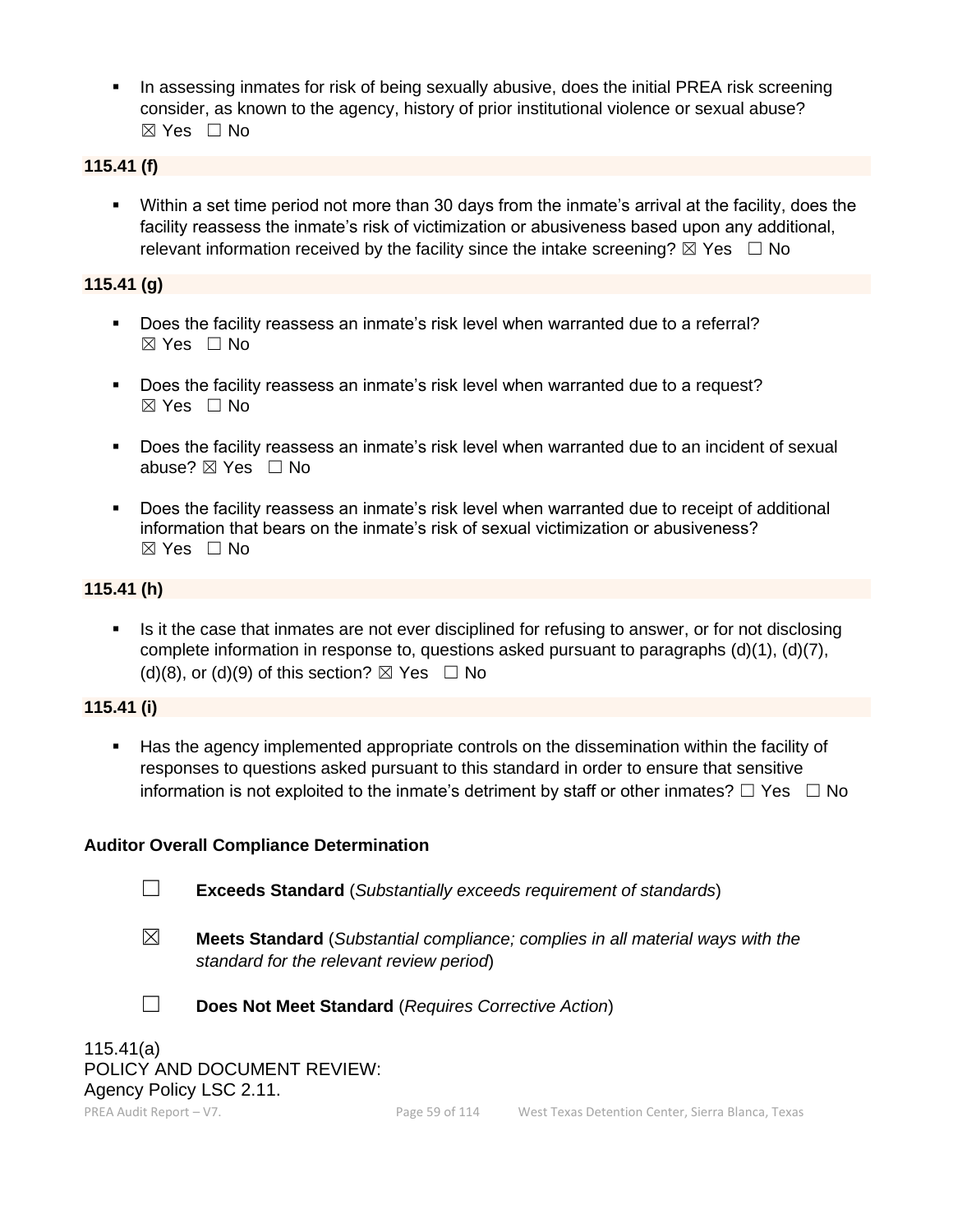Randomly selected inmate files.

INTERVIEWS:

Staff responsible for risk screening: Intake and medical staff, and randomly selected inmates. FINDINGS:

Agency Policy LSC 2.11, address this provision. Staff interviewed reported inmates are screened normally within two hours and that they would continue to do follow-up with an inmate periodically. Staff reported if any risk factors were to be detected, the inmate would be referred to the appropriate staff for proper follow-up and reclassification if needed. Inmates interviewed verified staff do conduct periodic follow-up questions after the intake process is completed. Inmates reported being seen by medical or mental health staff immediately, after the follow up questions, which was based on the information staff secured and indicated an appropriate agency response based on the new information provided by the inmates. Based on staff interviews and the review of inmate case files, it was determined the initial risk screening process is completed well within the 72-hour requirement.

115.41(b)

POLICY AND DOCUMENT REVIEW:

PREA Screening Tool

FINDINGS:

The objective screening instrument is accomplished within the first 24 hours of arrival. The screening document does ask questions to determine if any inmate might have any prior history as a sexual abuser and the responses are scored. Based on the score and responses, a decision is made to properly house the inmate. Intake staff conduct the screening, and the information is secured.

115.41(c)

POLICY AND DOCUMENT REVIEW: PREA Screening Tool

INTERVIEWS:

Staff responsible for risk screening: Intake and medical staff FINDINGS:

The agency's PREA Screening Tool reflect all the required elements in this provision. Staff interviewed confirmed they use the agency's screening tool during intake. Staff interviewed properly referenced the required elements inmates are screened for during the risk screening process.

115.41(d)

INTERVIEWS:

Staff responsible for risk screening: Intake and medical staff.

FINDINGS:

Staff reported the information is ascertained through inmate interviews, and from information collected through the PREA Screening tool, medical screening, and case file records. 115.41(e)

INTERVIEWS:

PREA Coordinator, PREA Compliance Manager, and staff responsible for risk screening: intake and medical staff.

FINDINGS:

Intake staff interviewed reported they do not have access to the inmate's medical or mental health information. The inmate's medical information is retained and only available to medical staff. Staff reported the treatment modality drives which staff need the information.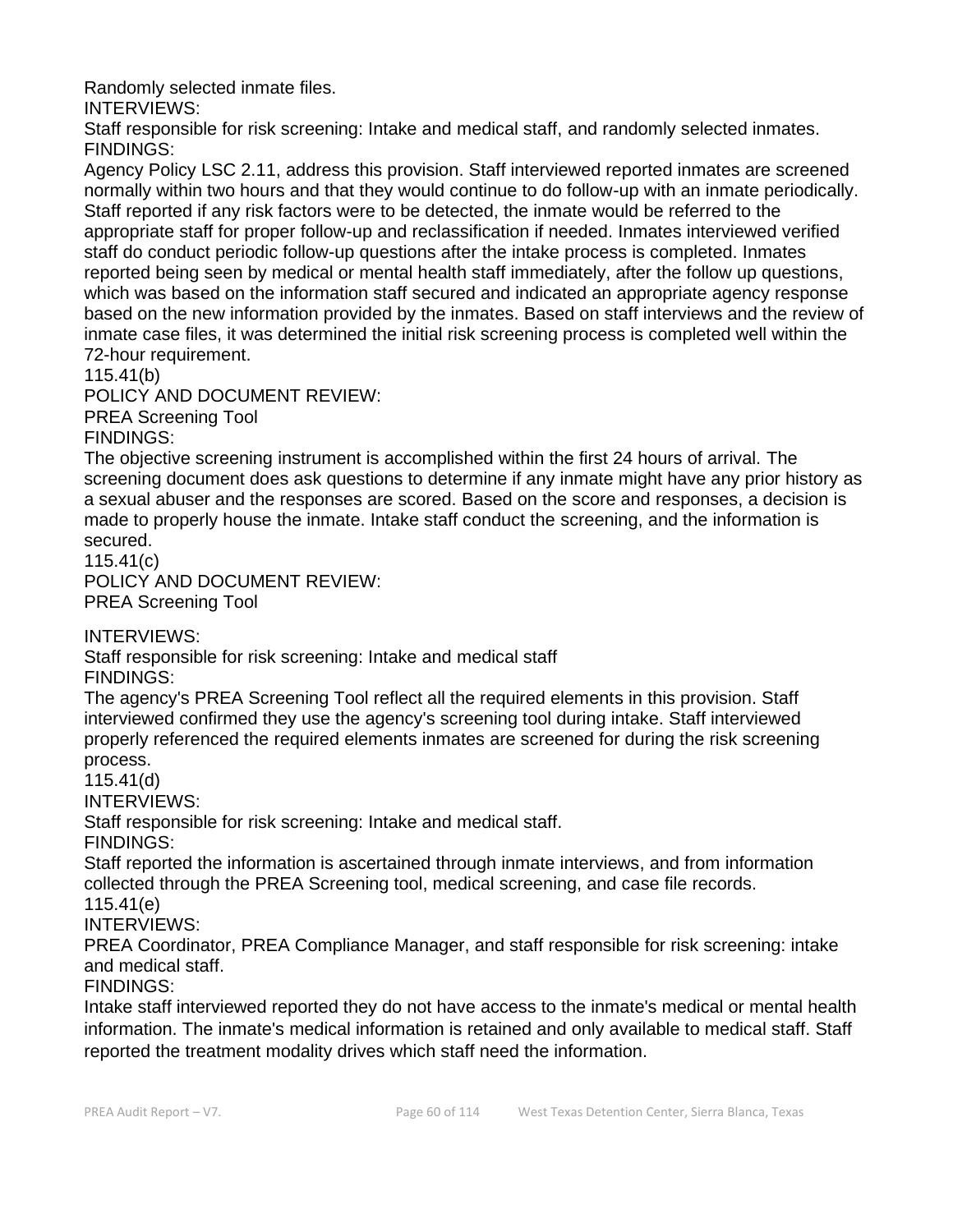## **Standard 115.42: Use of screening information**

## **115.42 (a)**

- **•** Does the agency use information from the risk screening required by  $\S$  115.41, with the goal of keeping separate those inmates at high risk of being sexually victimized from those at high risk of being sexually abusive, to inform: Housing Assignments?  $\boxtimes$  Yes  $\Box$  No
- Does the agency use information from the risk screening required by § 115.41, with the goal of keeping separate those inmates at high risk of being sexually victimized from those at high risk of being sexually abusive, to inform: Bed assignments?  $\boxtimes$  Yes  $\Box$  No
- Does the agency use information from the risk screening required by § 115.41, with the goal of keeping separate those inmates at high risk of being sexually victimized from those at high risk of being sexually abusive, to inform: Work Assignments?  $\boxtimes$  Yes  $\Box$  No
- Does the agency use information from the risk screening required by § 115.41, with the goal of keeping separate those inmates at high risk of being sexually victimized from those at high risk of being sexually abusive, to inform: Education Assignments?  $\boxtimes$  Yes  $\Box$  No
- Does the agency use information from the risk screening required by § 115.41, with the goal of keeping separate those inmates at high risk of being sexually victimized from those at high risk of being sexually abusive, to inform: Program Assignments?  $\boxtimes$  Yes  $\Box$  No

#### **115.42 (b)**

■ Does the agency make individualized determinations about how to ensure the safety of each inmate? ☒ Yes ☐ No

## **115.42 (c)**

- When deciding whether to assign a transgender or intersex inmate to a facility for male or female inmates, does the **agency** consider, on a case-by-case basis whether a placement would ensure the inmate's health and safety, and whether a placement would present management or security problems (NOTE: if an agency by policy or practice assigns inmates to a male or female facility on the basis of anatomy alone, that agency is not in compliance with this standard)?  $\boxtimes$  Yes  $\Box$  No
- When making housing or other program assignments for transgender or intersex inmates, does the agency consider on a case-by-case basis whether a placement would ensure the inmate's health and safety, and whether a placement would present management or security problems? ☒ Yes ☐ No

#### **115.42 (d)**

▪ Are placement and programming assignments for each transgender or intersex inmate reassessed at least twice each year to review any threats to safety experienced by the inmate? ☒ Yes ☐ No

## **115.42 (e)**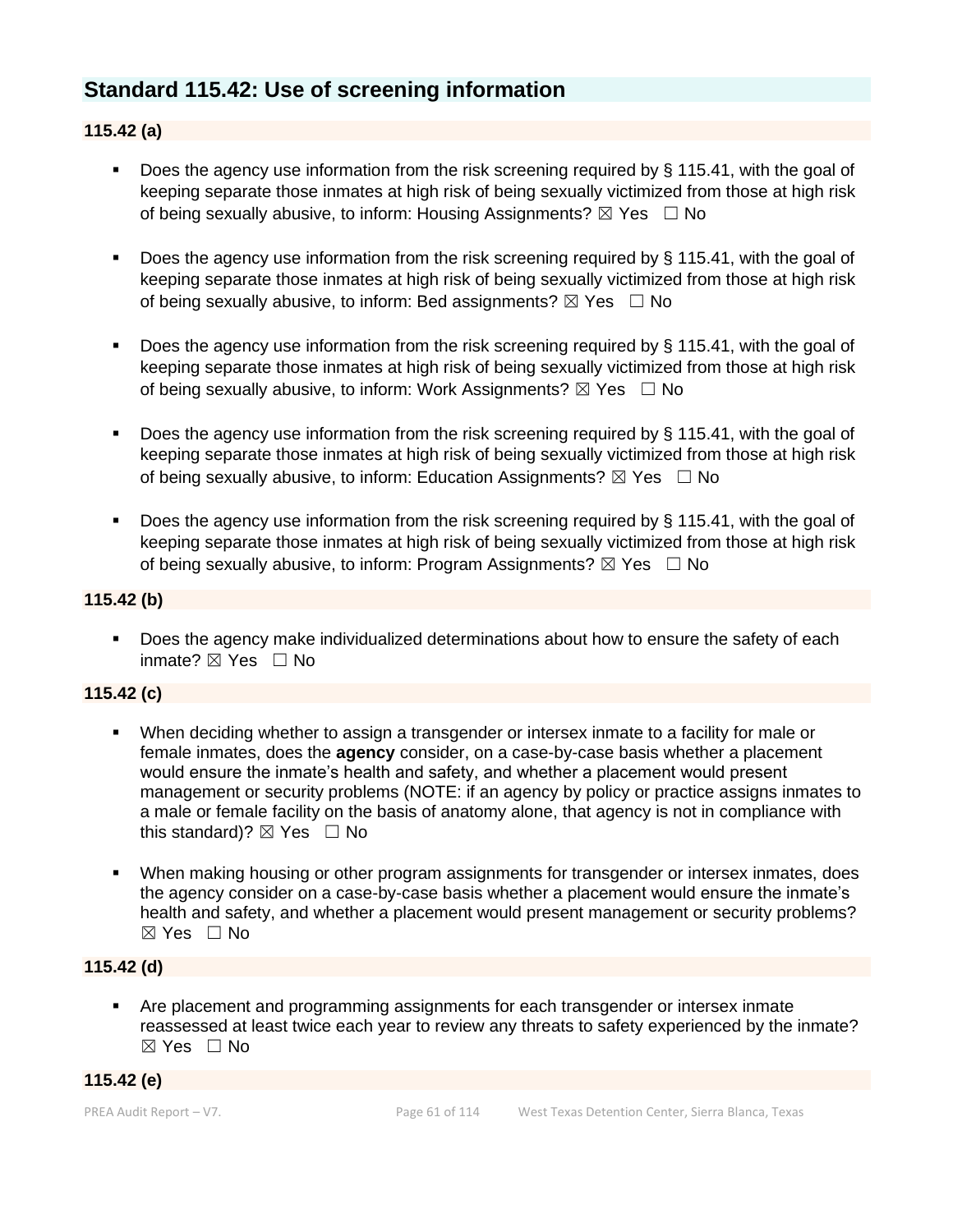**EXECT Are each transgender or intersex inmate's own views with respect to his or her own safety given** serious consideration when making facility and housing placement decisions and programming assignments?  $\boxtimes$  Yes  $\Box$  No

#### **115.42 (f)**

**EXECT** Are transgender and intersex inmates given the opportunity to shower separately from other inmates? ☒ Yes ☐ No

## **115.42 (g)**

- Unless placement is in a dedicated facility, unit, or wing established in connection with a consent decree, legal settlement, or legal judgment for the purpose of protecting lesbian, gay, bisexual, transgender, or intersex inmates, does the agency always refrain from placing: lesbian, gay, and bisexual inmates in dedicated facilities, units, or wings solely on the basis of such identification or status? (N/A if the agency has a dedicated facility, unit, or wing solely for the placement of LGBT or I inmates pursuant to a consent decree, legal settlement, or legal  $judgement.$ )  $\boxtimes$  Yes  $\Box$  No  $\Box$  NA
- Unless placement is in a dedicated facility, unit, or wing established in connection with a consent decree, legal settlement, or legal judgment for the purpose of protecting lesbian, gay, bisexual, transgender, or intersex inmates, does the agency always refrain from placing: transgender inmates in dedicated facilities, units, or wings solely on the basis of such identification or status? (N/A if the agency has a dedicated facility, unit, or wing solely for the placement of LGBT or I inmates pursuant to a consent decree, legal settlement, or legal judgement.)  $\boxtimes$  Yes  $\Box$  No  $\Box$  NA
- Unless placement is in a dedicated facility, unit, or wing established in connection with a consent decree, legal settlement, or legal judgment for the purpose of protecting lesbian, gay, bisexual, transgender, or intersex inmates, does the agency always refrain from placing: intersex inmates in dedicated facilities, units, or wings solely on the basis of such identification or status? (N/A if the agency has a dedicated facility, unit, or wing solely for the placement of LGBT or I inmates pursuant to a consent decree, legal settlement, or legal judgement.)  $⊠ Yes ⊡ No ⊡ NA$

#### **Auditor Overall Compliance Determination**

- ☐ **Exceeds Standard** (*Substantially exceeds requirement of standards*)
- ☒ **Meets Standard** (*Substantial compliance; complies in all material ways with the standard for the relevant review period*)
- ☐ **Does Not Meet Standard** (*Requires Corrective Action*)

115.42(a) POLICY AND DOCUMENT REVIEW: Agency Policy and the PREA Screen Tool. INTERVIEWS: PREA Compliance Manager, LGBTI Inmates, and staff responsible for risk screening.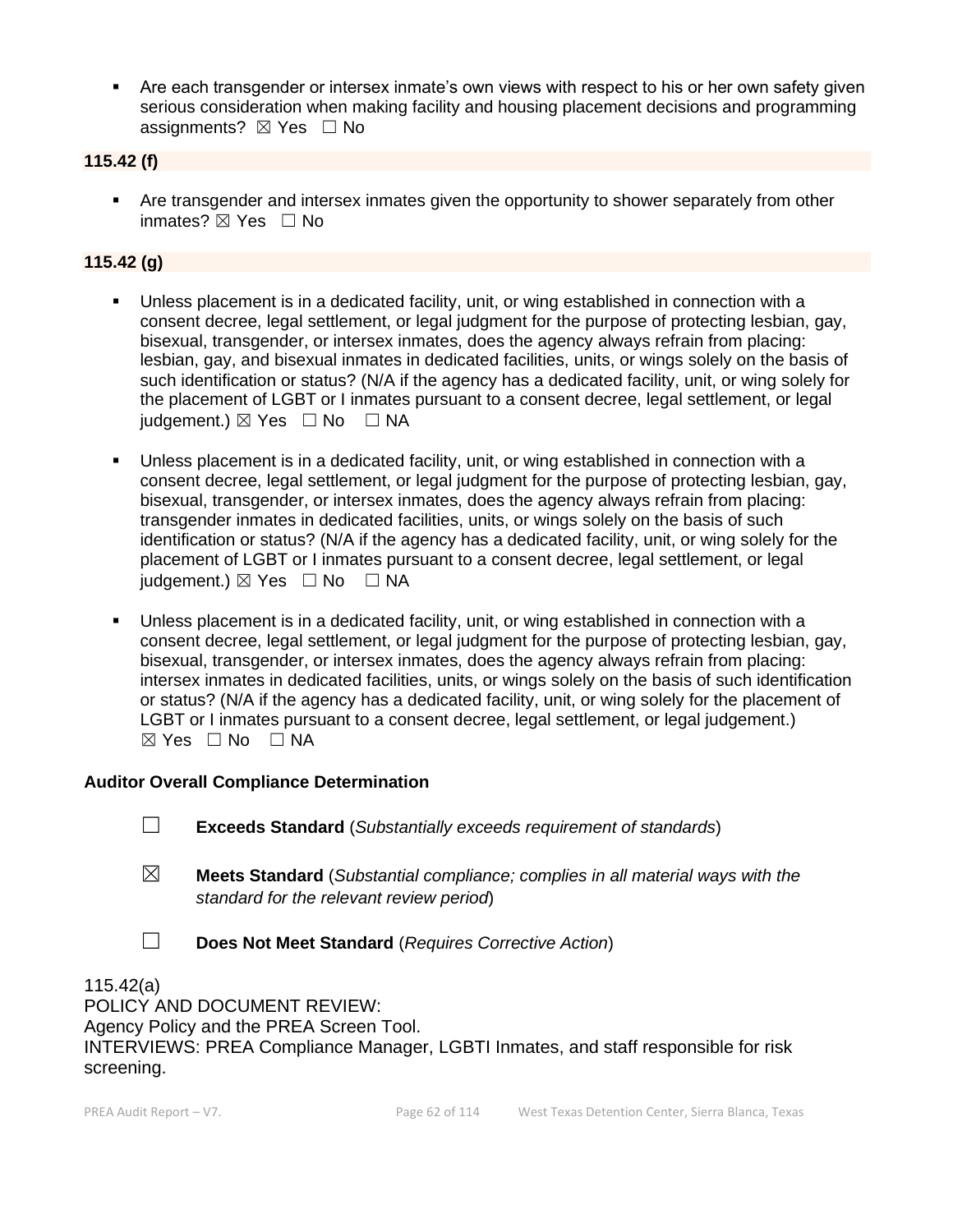FINDINGS:

Agency Policy LSC 2.11, address this provision. The information obtained in the inmate screening process is used to make individualized determinations to ensure the inmates safety. This information is used to make decisions to place each inmate in appropriate housing, work, and program assignments. The placement decisions are made by a classification committee. Staff interviewed reported information secured through the screening process is used to determine the need for additional medical or mental health follow-up, and to make classification decisions based on risk factors.

115.42(b)

POLICY AND DOCUMENT REVIEW:

Agency Policy LSC 2.11.

INTERVIEWS:

Staff who Supervise Inmates in Restrictive Housing, Medical and Mental Health Staff. Inmates who are at risk of sexual victimization. Inmates who reported sexual abuse at and after in processing. ONSITE REVIEW:

During the tour, there was no indication that restrictive housing units are used on a regular basis due to PREA risk factors.

FINDINGS:

Agency Policy LSC 2.11, addresses this provision. Staff interviewed reported restrictive housing is used as a last resort and staff look for other options, such as housing unit changes. Staff reported the welfare of the inmate is always a high consideration. Medical and mental health staff reported they would conduct daily visits for any inmates placed in restrictive housing for PREA risk factors. 115.42(c)

POLICY AND DOCUMENT REVIEW:

Agency Policy LSC 2.11.

INTERVIEWS:

PREA Coordinator, and PREA Compliance Manager.

Inmates.

FINDINGS:

Agency Policy LSC 2.11, addresses this provision. Staff interviewed reported the facility does not have special housing units designated for lesbian, gay, bisexual, transgender, or intersex inmates. All housing, program and work assignments are made on a case-by-case basis.

# **Standard 115.43: Protective Custody**

**115.43 (a)**

- Does the facility always refrain from placing inmates at high risk for sexual victimization in involuntary segregated housing unless an assessment of all available alternatives has been made, and a determination has been made that there is no available alternative means of separation from likely abusers?  $\boxtimes$  Yes  $\Box$  No
- If a facility cannot conduct such an assessment immediately, does the facility hold the inmate in involuntary segregated housing for less than 24 hours while completing the assessment?  $\boxtimes$  Yes  $\Box$  No

**115.43 (b)**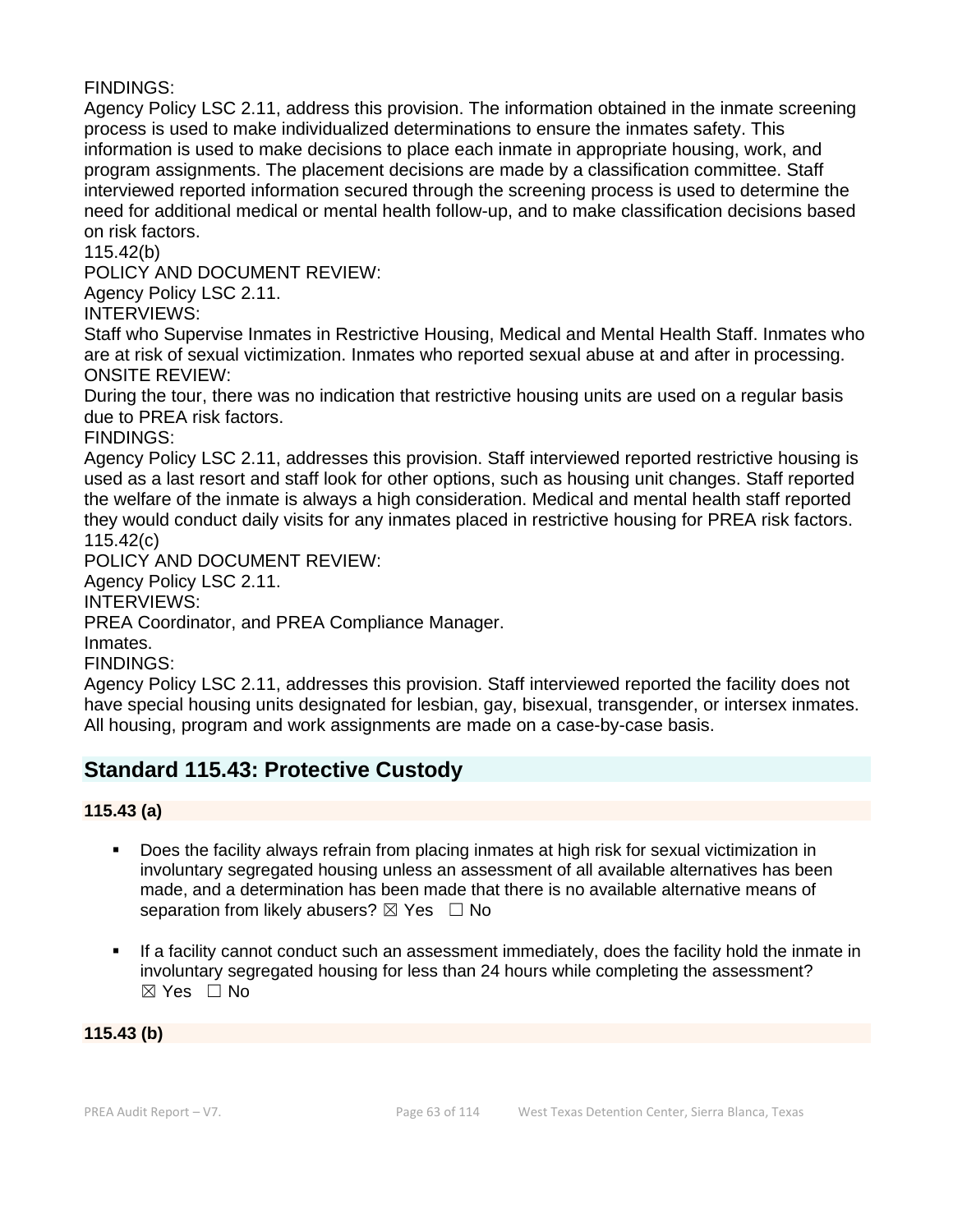- Do inmates who are placed in segregated housing because they are at high risk of sexual victimization have access to: Programs to the extent possible?  $\boxtimes$  Yes  $\Box$  No
- Do inmates who are placed in segregated housing because they are at high risk of sexual victimization have access to: Privileges to the extent possible?  $\boxtimes$  Yes  $\Box$  No
- Do inmates who are placed in segregated housing because they are at high risk of sexual victimization have access to: Education to the extent possible?  $\boxtimes$  Yes  $\Box$  No
- Do inmates who are placed in segregated housing because they are at high risk of sexual victimization have access to: Work opportunities to the extent possible?  $\boxtimes$  Yes  $\Box$  No
- If the facility restricts any access to programs, privileges, education, or work opportunities, does the facility document the opportunities that have been limited? (N/A if the facility *never* restricts access to programs, privileges, education, or work opportunities.)  $\boxtimes$  Yes  $\Box$  No  $\Box$  NA
- If the facility restricts any access to programs, privileges, education, or work opportunities, does the facility document the duration of the limitation? (N/A if the facility *never* restricts access to programs, privileges, education, or work opportunities.)  $\boxtimes$  Yes  $\Box$  No  $\Box$  NA
- **.** If the facility restricts any access to programs, privileges, education, or work opportunities, does the facility document the reasons for such limitations? (N/A if the facility *never* restricts access to programs, privileges, education, or work opportunities.)  $\boxtimes$  Yes  $\Box$  No  $\Box$  NA

## **115.43 (c)**

- Does the facility assign inmates at high risk of sexual victimization to involuntary segregated housing only until an alternative means of separation from likely abusers can be arranged? ☒ Yes ☐ No
- **•** Does such an assignment not ordinarily exceed a period of 30 days?  $\boxtimes$  Yes  $\Box$  No

## **115.43 (d)**

- **.** If an involuntary segregated housing assignment is made pursuant to paragraph (a) of this section, does the facility clearly document the basis for the facility's concern for the inmate's safety? ⊠ Yes □ No
- If an involuntary segregated housing assignment is made pursuant to paragraph (a) of this section, does the facility clearly document the reason why no alternative means of separation can be arranged?  $\boxtimes$  Yes  $\Box$  No

## **115.43 (e)**

In the case of each inmate who is placed in involuntary segregation because he/she is at high risk of sexual victimization, does the facility afford a review to determine whether there is a continuing need for separation from the general population EVERY 30 DAYS?  $\boxtimes$  Yes  $\Box$  No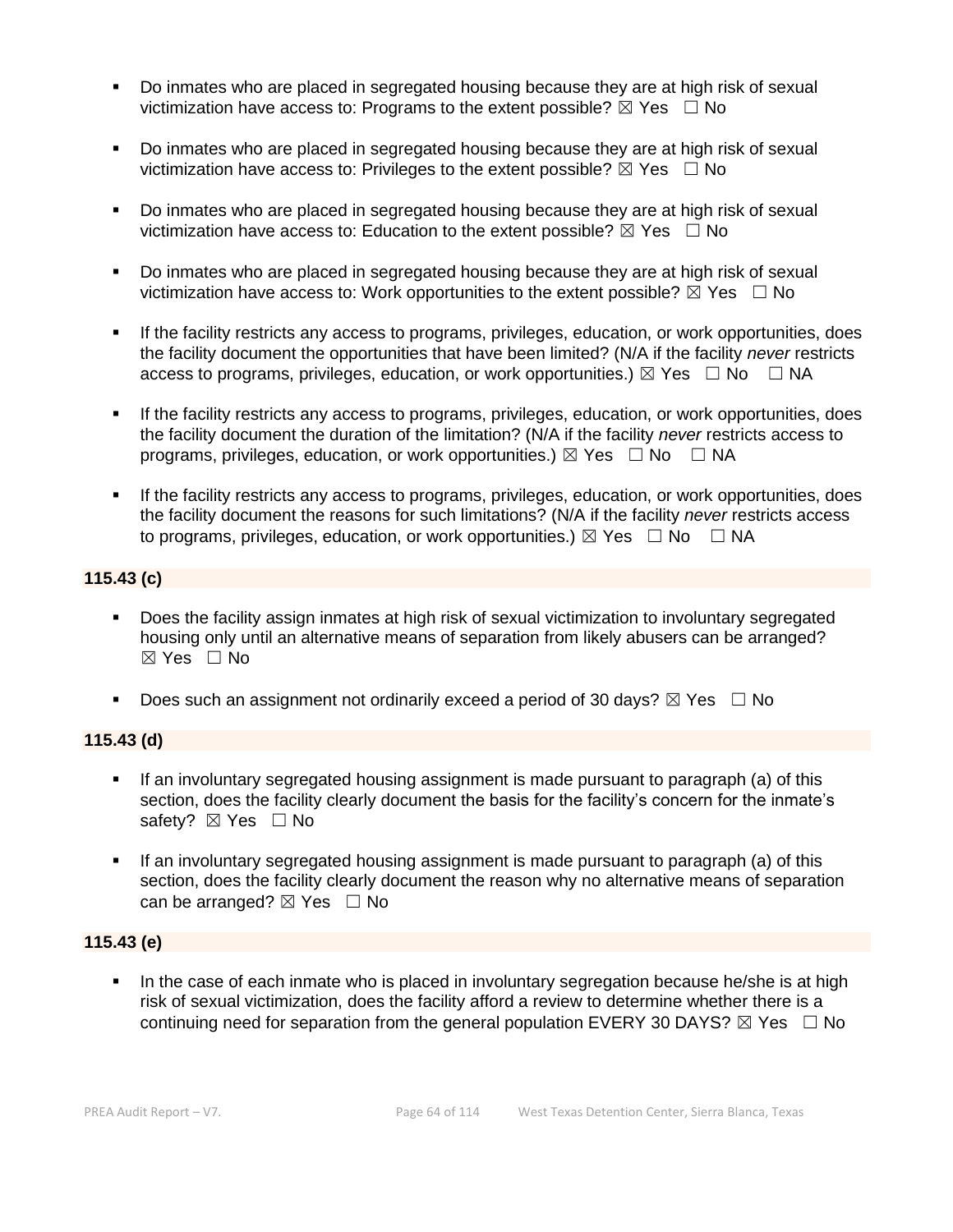#### **Auditor Overall Compliance Determination**

- ☐ **Exceeds Standard** (*Substantially exceeds requirement of standards*)
- ☒ **Meets Standard** (*Substantial compliance; complies in all material ways with the standard for the relevant review period*)
- 
- ☐ **Does Not Meet Standard** (*Requires Corrective Action*)

## 115.43(a)-1

POLICY AND DOCUMENT REVIEW: Agency Policy LSC 2.11. INTERVIEWS: PREA Compliance Manager. Inmates. FINDINGS:

Agency Policy LSC 2.11, addresses this provision. Agency Policies prohibit the placement of inmates at high risk of sexual victimization in involuntary segregated housing unless an assessment of alternatives has been made. If any inmate would be placed in segregation for protection, they would be offered privileges to the extent possible. Inmates are advised of these limitations and the duration.

115.43 (a)-2

POLICY AND DOCUMENT REVIEW: Agency Policy LSC 2.11. INTERVIEWS: PREA Compliance Manager, and staff responsible for risk screening. LGBTI Inmates. FINDINGS:

Agency Policy LSC 2.11, addresses this provision. Staff interviewed reported the inmate's health and safety are taken into consideration during placement and programming assignments. The audited facility reported zero inmates were held in restrictive housing in the past 12 months for the purpose of protecting a possible sexual abuse victim. Policies require a review every 30 days for any inmate in restrictive housing.

PREA Audit Report – V7. Page 65 of 114 West Texas Detention Center, Sierra Blanca, Texas 115.43(c) POLICY AND DOCUMENT REVIEW: Agency Policy LSC 2.11. INTERVIEWS: PREA Compliance Manager, and staff responsible for risk screening. FINDINGS: Agency Policy LSC 2.11, addresses this provision. The audited facility reported zero inmates were held in restrictive housing in the past 12 months for longer than 30 days awaiting alternative placement. 115.43 (d) POLICY AND DOCUMENT REVIEW: Agency Policy LSC 2.11. INTERVIEWS: PREA Compliance Manager, and staff who supervise restrictive housing. Warden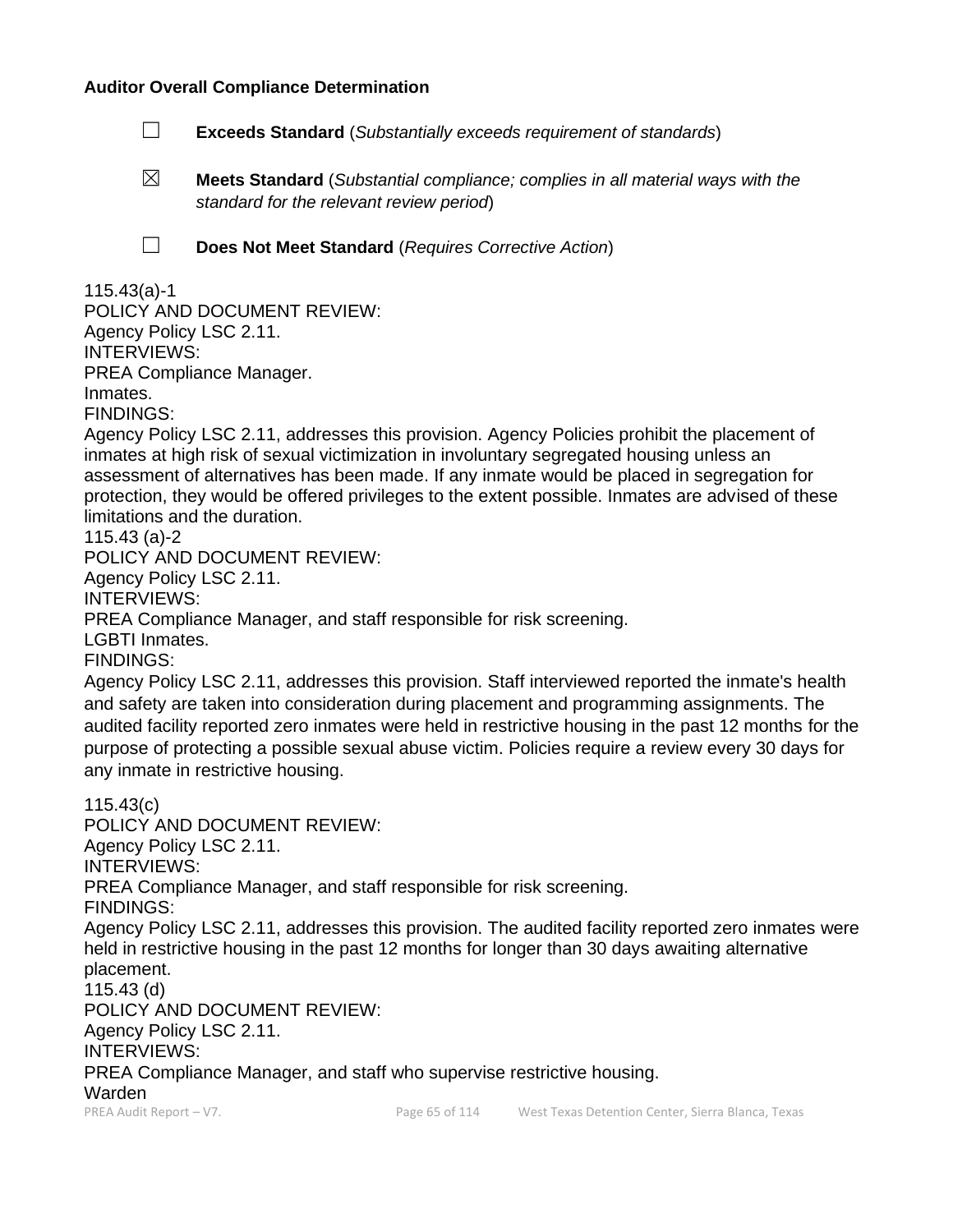## FINDINGS:

Agency Policy LSC 2.11, addresses this provision. The audited facility reported zero inmates were involuntarily held in restrictive housing in the past 12 months awaiting alternative placement. 115.43(e)

## POLICY AND DOCUMENT REVIEW:

The agency reported there have been no PREA related incidents involving the involuntary assignment of any inmate in the past 12 months to restrictive housing. Agency policy does afford an inmate who is involuntarily assigned to restrictive housing to be reviewed every 30 days. FINDINGS:

The agency reported there have been no PREA related incidents involving the isolation of any inmate in the past 12 months, therefore there were no case files to review specific to this provision.

# **REPORTING**

## **Standard 115.51: Inmate reporting**

## **115.51 (a)**

- Does the agency provide multiple internal ways for inmates to privately report sexual abuse and sexual harassment?  $\boxtimes$  Yes  $\Box$  No
- Does the agency provide multiple internal ways for inmates to privately report retaliation by other inmates or staff for reporting sexual abuse and sexual harassment?  $\boxtimes$  Yes  $\Box$  No
- Does the agency provide multiple internal ways for inmates to privately report staff neglect or violation of responsibilities that may have contributed to such incidents?  $\boxtimes$  Yes  $\Box$  No

## **115.51 (b)**

- Does the agency also provide at least one way for inmates to report sexual abuse or sexual harassment to a public or private entity or office that is not part of the agency?  $\boxtimes$  Yes  $\Box$  No
- Is that private entity or office able to receive and immediately forward inmate reports of sexual abuse and sexual harassment to agency officials?  $\boxtimes$  Yes  $\Box$  No
- Does that private entity or office allow the inmate to remain anonymous upon request?  $\boxtimes$  Yes  $\Box$  No
- Are inmates detained solely for civil immigration purposes provided information on how to contact relevant consular officials and relevant officials at the Department of Homeland Security? (N/A if the facility *never* houses inmates detained solely for civil immigration purposes)  $⊠ Yes ⊡ No ⊡ NA$

## **115.51 (c)**

■ Does staff accept reports of sexual abuse and sexual harassment made verbally, in writing, anonymously, and from third parties?  $\boxtimes$  Yes  $\Box$  No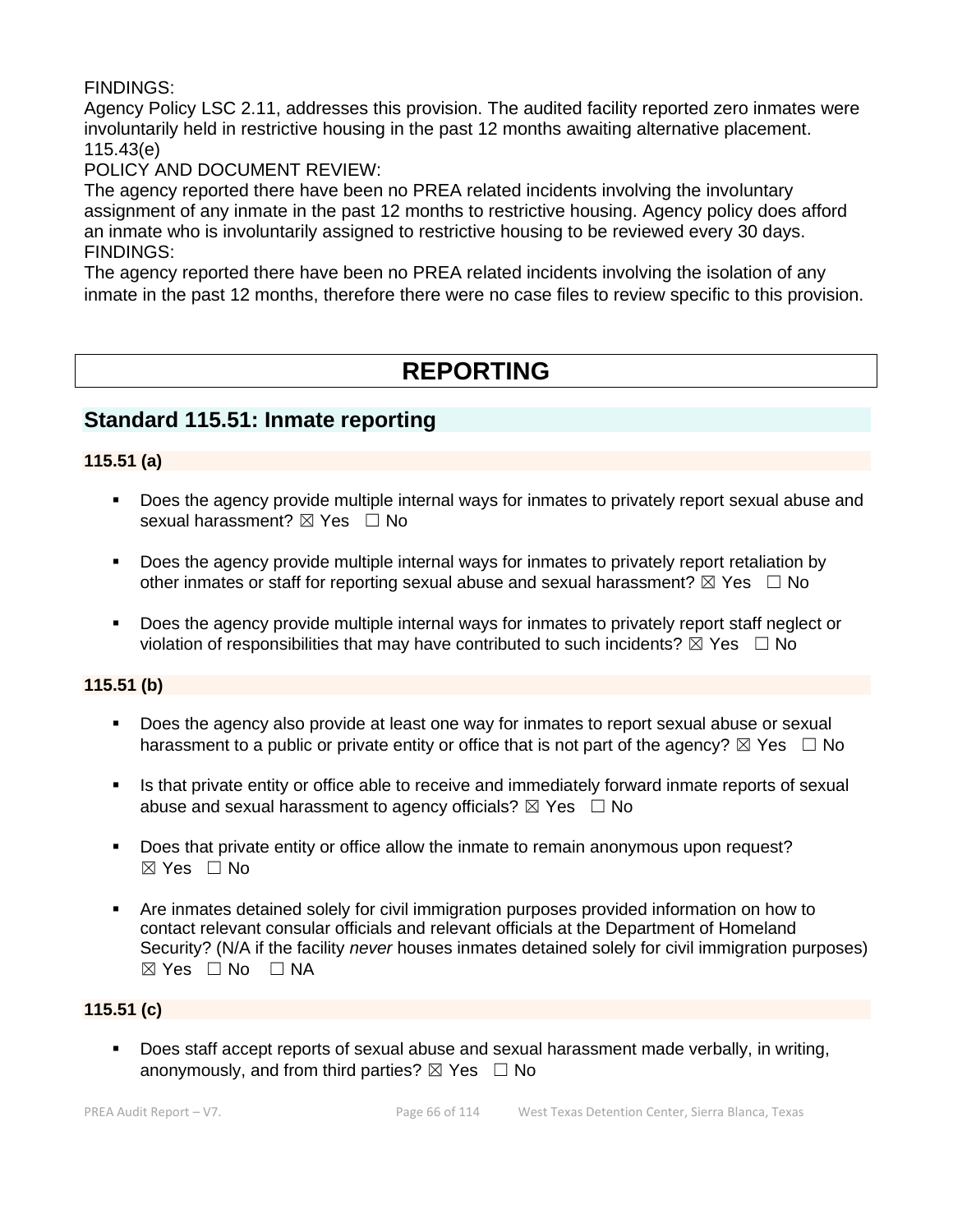▪ Does staff promptly document any verbal reports of sexual abuse and sexual harassment? ☒ Yes ☐ No

## **115.51 (d)**

Does the agency provide a method for staff to privately report sexual abuse and sexual harassment of inmates?  $\boxtimes$  Yes  $\Box$  No

#### **Auditor Overall Compliance Determination**

- ☐ **Exceeds Standard** (*Substantially exceeds requirement of standards*)
- ☒ **Meets Standard** (*Substantial compliance; complies in all material ways with the standard for the relevant review period*)

☐ **Does Not Meet Standard** (*Requires Corrective Action*)

115.51(a)

POLICY AND DOCUMENT REVIEW: Agency Policy LSC 2.11. Inmate Handbook. Grievance Form. Writing Instruments. INTERVIEWS: Random Sample of Staff and Random Sample of Inmates. ONSITE REVIEW: During the tour, the auditor noted PREA Posters, hotline number near the phones, and grievance

forms are accessible to the inmates in each housing unit and in common areas. The auditor tested the phones to ensure the hotline number worked.

FINDINGS:

Agency Policy LSC 2.11, addresses this provision. Staff interviewed reported inmates have several options available to report an allegation: grievance form; a letter; call the hotline number; tell staff (including a counselor, or supervisor), and a third party, such as a family member. Inmates interviewed reported they could make a report to staff (supervisor, counselor); family, or use the hotline. Most of the inmates indicated they would go directly to staff. 115.51(b)

POLICY AND DOCUMENT REVIEW: Agency Policy LSC 2.11. PREA Posters.

INTERVIEWS:

PREA Compliance Manager, and Random Sample of Staff. ONSITE REVIEW:

During the onsite review, the auditor noted PREA Posters and phones are accessible to the inmates in each housing unit. The auditor tested the phones to ensure the hotline number worked. FINDINGS:

Agency Policy LSC 2.11, address this provision. Staff interviewed reported inmates could make anonymous reports to anyone.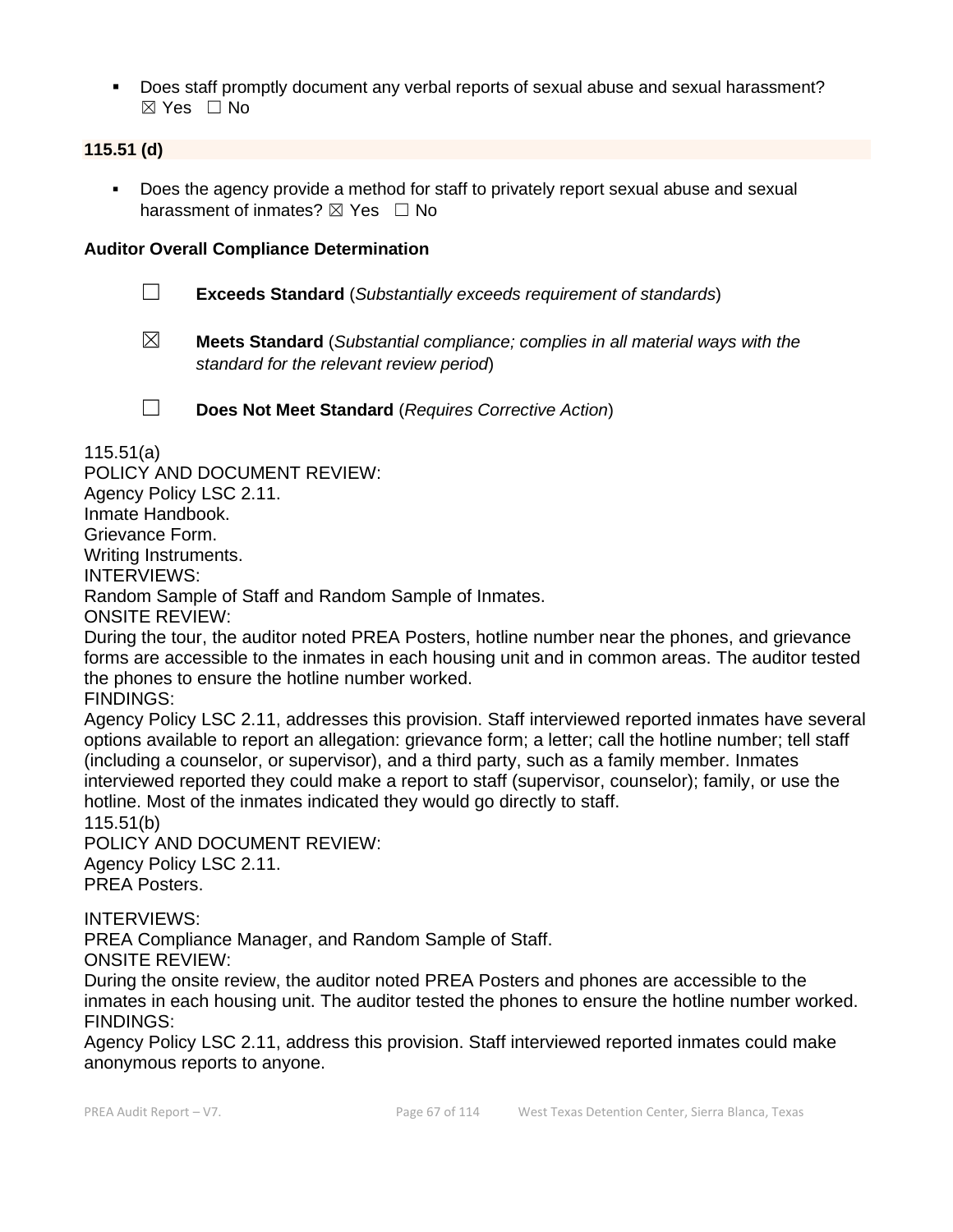Inmates interviewed reported they could call a family member, a The Crisis Center, or the hotline if they needed to contact someone outside of the facility. The inmates reported they were aware they could make reports anonymously.

115.51(c) POLICY AND DOCUMENT REVIEW:

Agency Policy LSC 2.11.

INTERVIEWS:

Random Sample of Staff and Random Sample of Inmates.

FINDINGS:

Agency Policy LSC 2.11, address this provision. Staff interviewed reported they would accept reports in writing, anonymously, verbally and through third parties, and that any reports received verbally would be documented immediately. Inmates interviewed reported they could make reports anonymously, in writing, grievance, verbally, through a family member, or staff member. 115.51(d)

POLICY AND DOCUMENT REVIEW: Agency Policy LSC 2.11. INTERVIEWS: PREA Compliance Manager.

Inmate who reported sexual abuse.

FINDINGS:

Agency Policy LSC 2.11, address this provision. Staff interviewed reported inmates can make reports by submitting them in writing, by calling the hotline or through a call to their family. The inmate interviewed reported in writing via grievance form. Staff are informed of how to report privately any sexual abuse or harassment. They can verbally discuss sexual abuse/harassment with chain of command/supervisors in a private setting. They can also report in writing, via Information Report Form, email, memo, etc. Staff are informed of these requirements with required PREA training and employee handbooks. The staff understanding of this process was verified in the interviews.

# **Standard 115.52: Exhaustion of administrative remedies**

## **115.52 (a)**

Is the agency exempt from this standard? NOTE: The agency is exempt ONLY if it does not have administrative procedures to address inmate grievances regarding sexual abuse. This does not mean the agency is exempt simply because an inmate does not have to or is not ordinarily expected to submit a grievance to report sexual abuse. This means that as a matter of explicit policy, the agency does not have an administrative remedies process to address sexual abuse. ☒ Yes ☐ No

## **115.52 (b)**

▪ Does the agency permit inmates to submit a grievance regarding an allegation of sexual abuse without any type of time limits? (The agency may apply otherwise-applicable time limits to any portion of a grievance that does not allege an incident of sexual abuse.) (N/A if agency is exempt from this standard.)  $\boxtimes$  Yes  $\Box$  No  $\Box$  NA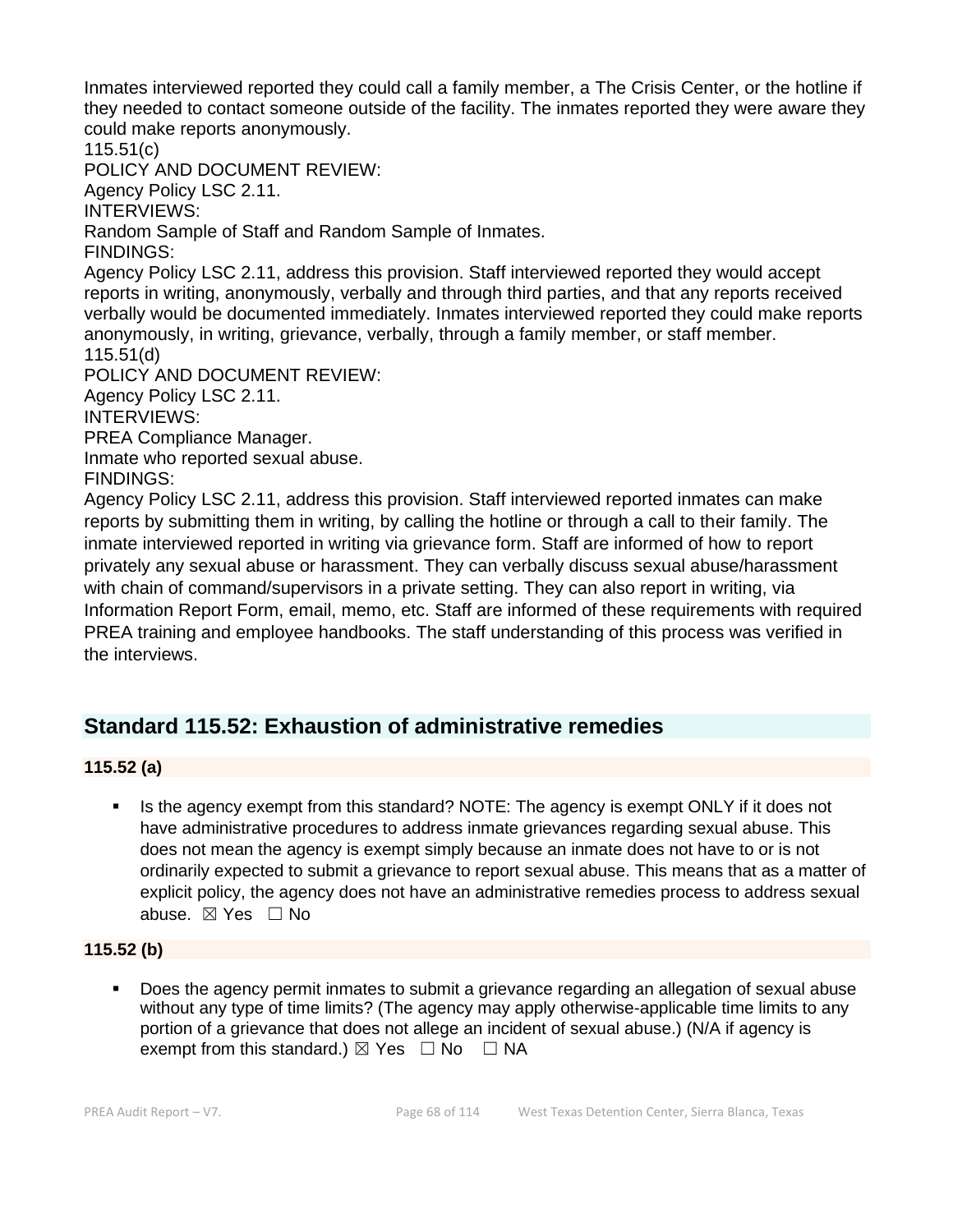Does the agency always refrain from requiring an inmate to use any informal grievance process, or to otherwise attempt to resolve with staff, an alleged incident of sexual abuse? (N/A if agency is exempt from this standard.)  $\boxtimes$  Yes  $\Box$  No  $\Box$  NA

## **115.52 (c)**

- Does the agency ensure that: An inmate who alleges sexual abuse may submit a grievance without submitting it to a staff member who is the subject of the complaint? (N/A if agency is exempt from this standard.)  $\boxtimes$  Yes  $\Box$  No  $\Box$  NA
- Does the agency ensure that: Such grievance is not referred to a staff member who is the subject of the complaint? (N/A if agency is exempt from this standard.)  $\boxtimes$  Yes  $\Box$  No  $\Box$  NA

#### **115.52 (d)**

- Does the agency issue a final agency decision on the merits of any portion of a grievance alleging sexual abuse within 90 days of the initial filing of the grievance? (Computation of the 90-day time period does not include time consumed by inmates in preparing any administrative appeal.) (N/A if agency is exempt from this standard.)  $\boxtimes$  Yes  $\Box$  No  $\Box$  NA
- If the agency claims the maximum allowable extension of time to respond of up to 70 days per 115.52(d)(3) when the normal time period for response is insufficient to make an appropriate decision, does the agency notify the inmate in writing of any such extension and provide a date by which a decision will be made? (N/A if agency is exempt from this standard.) ☒ Yes ☐ No ☐ NA
- At any level of the administrative process, including the final level, if the inmate does not receive a response within the time allotted for reply, including any properly noticed extension, may an inmate consider the absence of a response to be a denial at that level? (N/A if agency is exempt from this standard.)  $\boxtimes$  Yes  $\Box$  No  $\Box$  NA

## **115.52 (e)**

- Are third parties, including fellow inmates, staff members, family members, attorneys, and outside advocates, permitted to assist inmates in filing requests for administrative remedies relating to allegations of sexual abuse? (N/A if agency is exempt from this standard.)  $⊠ Yes ⊡ No ⊡ NA$
- Are those third parties also permitted to file such requests on behalf of inmates? (If a third-party files such a request on behalf of an inmate, the facility may require as a condition of processing the request that the alleged victim agree to have the request filed on his or her behalf and may also require the alleged victim to personally pursue any subsequent steps in the administrative remedy process.) (N/A if agency is exempt from this standard.)  $\boxtimes$  Yes  $\Box$  No  $\Box$  NA
- If the inmate declines to have the request processed on his or her behalf, does the agency document the inmate's decision? (N/A if agency is exempt from this standard.) ☒ Yes ☐ No ☐ NA

#### **115.52 (f)**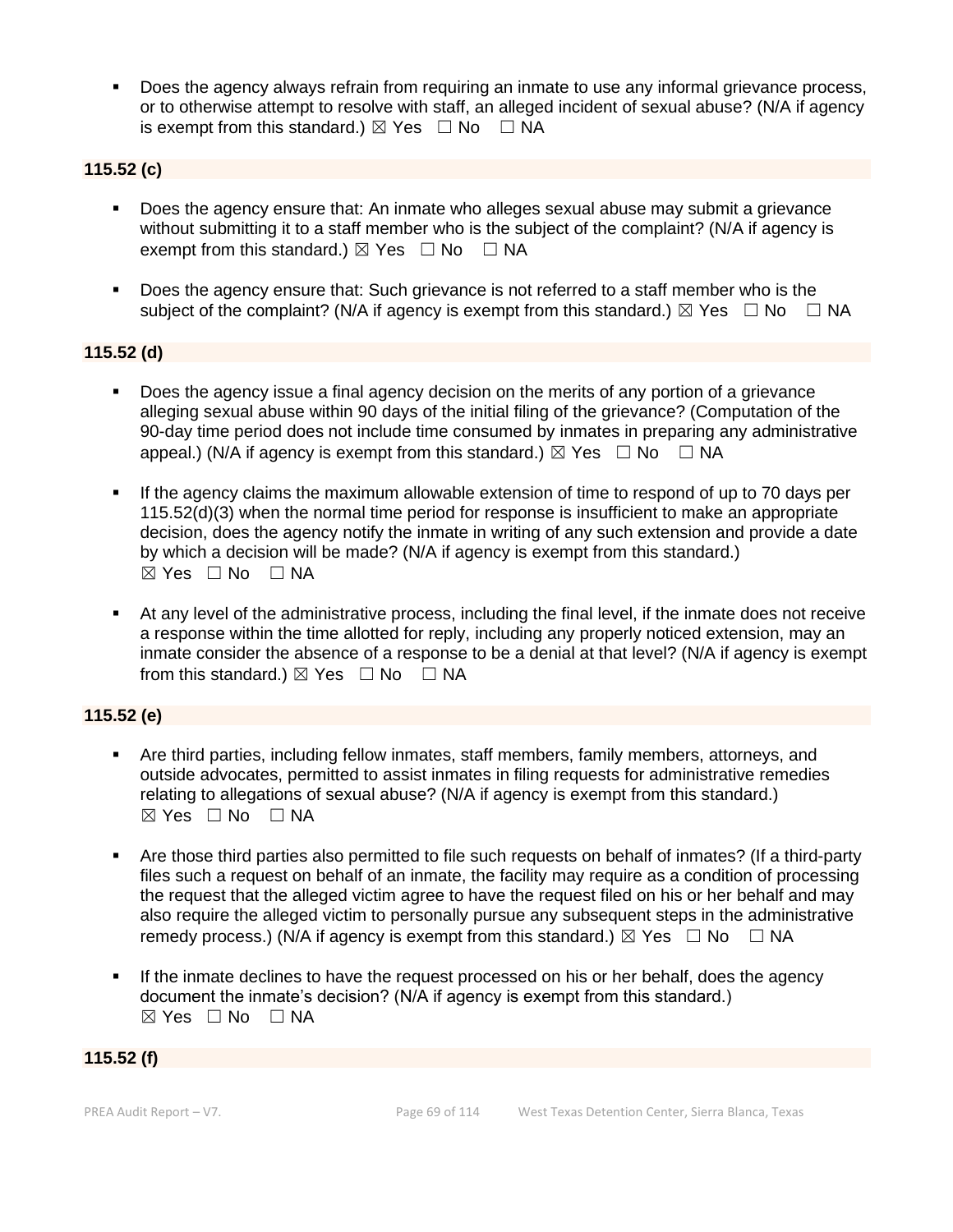- Has the agency established procedures for the filing of an emergency grievance alleging that an inmate is subject to a substantial risk of imminent sexual abuse? (N/A if agency is exempt from this standard.)  $\boxtimes$  Yes  $\Box$  No  $\Box$  NA
- After receiving an emergency grievance alleging an inmate is subject to a substantial risk of imminent sexual abuse, does the agency immediately forward the grievance (or any portion thereof that alleges the substantial risk of imminent sexual abuse) to a level of review at which immediate corrective action may be taken? (N/A if agency is exempt from this standard.).  $\boxtimes$  Yes  $\Box$  No  $\Box$  NA
- **EXECT** After receiving an emergency grievance described above, does the agency provide an initial response within 48 hours? (N/A if agency is exempt from this standard.)  $\boxtimes$  Yes  $\Box$  No  $\Box$  NA
- **EXECT** After receiving an emergency grievance described above, does the agency issue a final agency decision within 5 calendar days? (N/A if agency is exempt from this standard.)  $\boxtimes$  Yes  $\Box$  No  $\Box$  NA
- Does the initial response and final agency decision document the agency's determination whether the inmate is in substantial risk of imminent sexual abuse? (N/A if agency is exempt from this standard.)  $\boxtimes$  Yes  $\Box$  No  $\Box$  NA
- Does the initial response document the agency's action(s) taken in response to the emergency grievance? (N/A if agency is exempt from this standard.)  $\boxtimes$  Yes  $\Box$  No  $\Box$  NA
- Does the agency's final decision document the agency's action(s) taken in response to the emergency grievance? (N/A if agency is exempt from this standard.)  $\boxtimes$  Yes  $\Box$  No  $\Box$  NA

#### **115.52 (g)**

**.** If the agency disciplines an inmate for filing a grievance related to alleged sexual abuse, does it do so ONLY where the agency demonstrates that the inmate filed the grievance in bad faith? (N/A if agency is exempt from this standard.)  $\boxtimes$  Yes  $\Box$  No  $\Box$  NA

#### **Auditor Overall Compliance Determination**

- ☐ **Exceeds Standard** (*Substantially exceeds requirement of standards*)
- ☒ **Meets Standard** (*Substantial compliance; complies in all material ways with the standard for the relevant review period*)
- ☐ **Does Not Meet Standard** (*Requires Corrective Action*)

115.52(a) POLICY AND DOCUMENT REVIEW: Agency Policy LSC 2.11. Inmate Handbook. Grievance Form. INTERVIEWS: Random Sample of Staff and Inmates who report sexual abuse.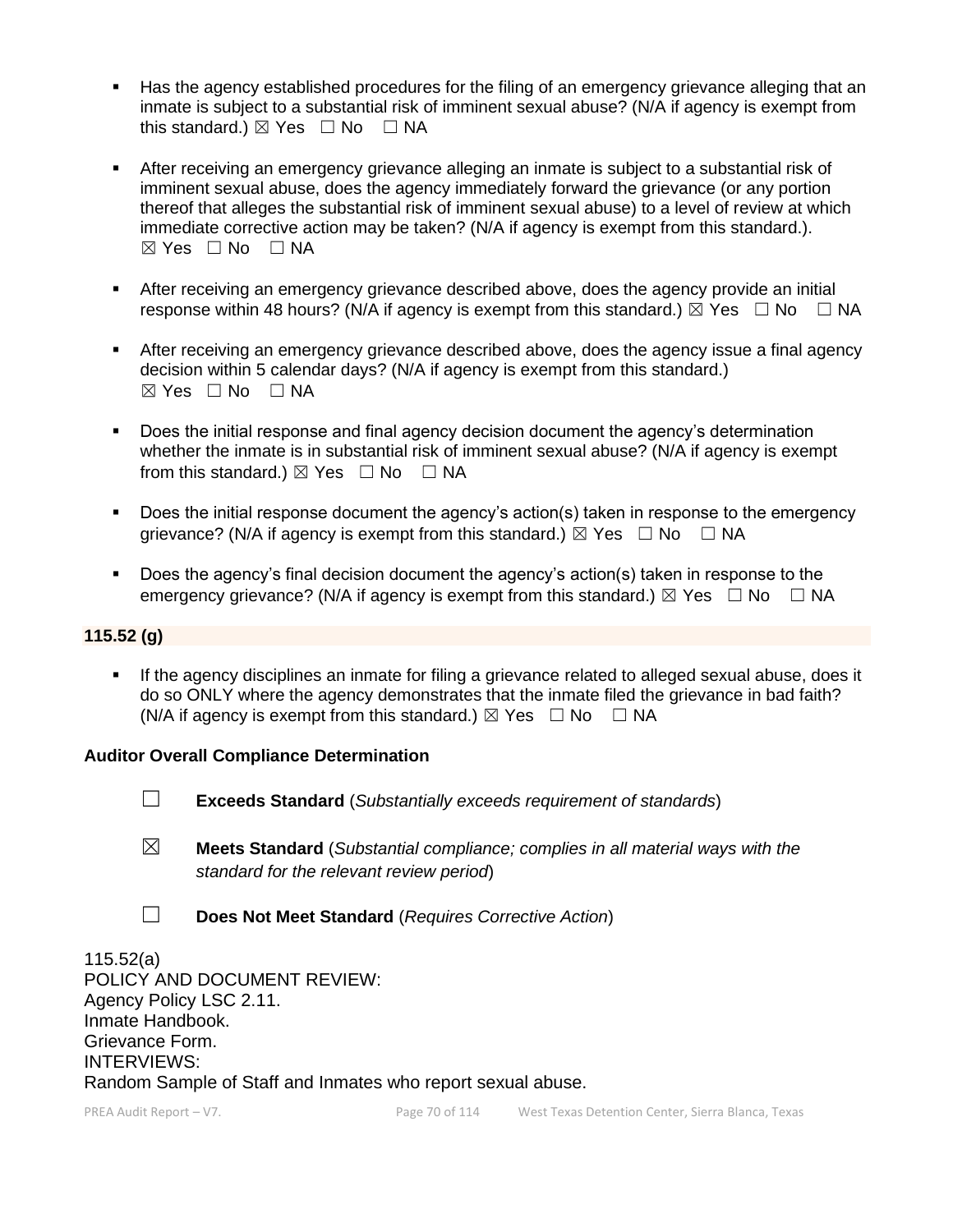FINDINGS:

Agency Policy LSC 2.11, addresses this provision. In accordance with agency policy, the inmate grievance process meets the requirements of PREA. The process allows the inmate to file an oral or written complaint/grievance at any time about sexual abuse or on any correctional issue. The complaint can be filed with any staff and will be directed to the Warden or designee for response if necessary. Inmates interviewed reported they would go directly to a staff member. 115.52(b)

POLICY AND DOCUMENT REVIEW:

Agency Policy DO LSC 2.11.

INTERVIEWS:

PREA Compliance Manager, and Random Sample of Staff.

FINDINGS:

Agency Policy LSC 2.11, addresses this provision. By policy, the inmate is not required to use an informal grievance process nor refer any grievance to the staff member who is the subject of the complaint. The audited facility will not refer the grievance to the staff member who is the subject of the complaint. There is no time limit of the filing of a sexual abuse or sexual harassment grievance. The Inmate Handbooks clearly outlines the process required.

115.52(c)

POLICY AND DOCUMENT REVIEW:

Agency Policy LSC 2.11.

INTERVIEWS:

Inmates who reported sexual abuse.

FINDINGS:

Agency Policy LSC 2.11, addresses this provision. Staff interviewed reported they would accept reports in writing, anonymously, verbally and through third parties, and that any reports received verbally would be documented immediately. By policy, the inmate is not required to use an informal grievance process nor refer any grievance to the staff member who is the subject of the complaint. 115.52(d)

POLICY AND DOCUMENT REVIEW:

Agency Policy LSC 2.11.

INTERVIEWS:

PREA Compliance Manager.

FINDINGS:

Agency Policy LSC 2.11, address this provision. In the past 12 months, there were twelve (12) grievances filed concerning sexual abuse or harassment. Grievances are to be completed within 90 days and the inmates were notified of the decision. Agency policy allows third party assistance to inmates in the grievance process. If the inmate declines assistance of a third party, that decision to decline assistance would be documented. No assistance has been requested.

Emergency grievances are permitted in reporting a grievance concerning sexual abuse/harassment. If received, the grievance is immediately addressed. Agency policy requires that a response to an emergency grievance must be completed within 48 hours and a final decision must be made within 5 calendar days. Policy does limit any sanctions to an inmate who filed the grievance in bad faith.

In the past 12 months, there were twelve (12) grievances filed concerning sexual abuse or harassment. The process is well defined in the inmate handbook and would be used by the inmate if necessary.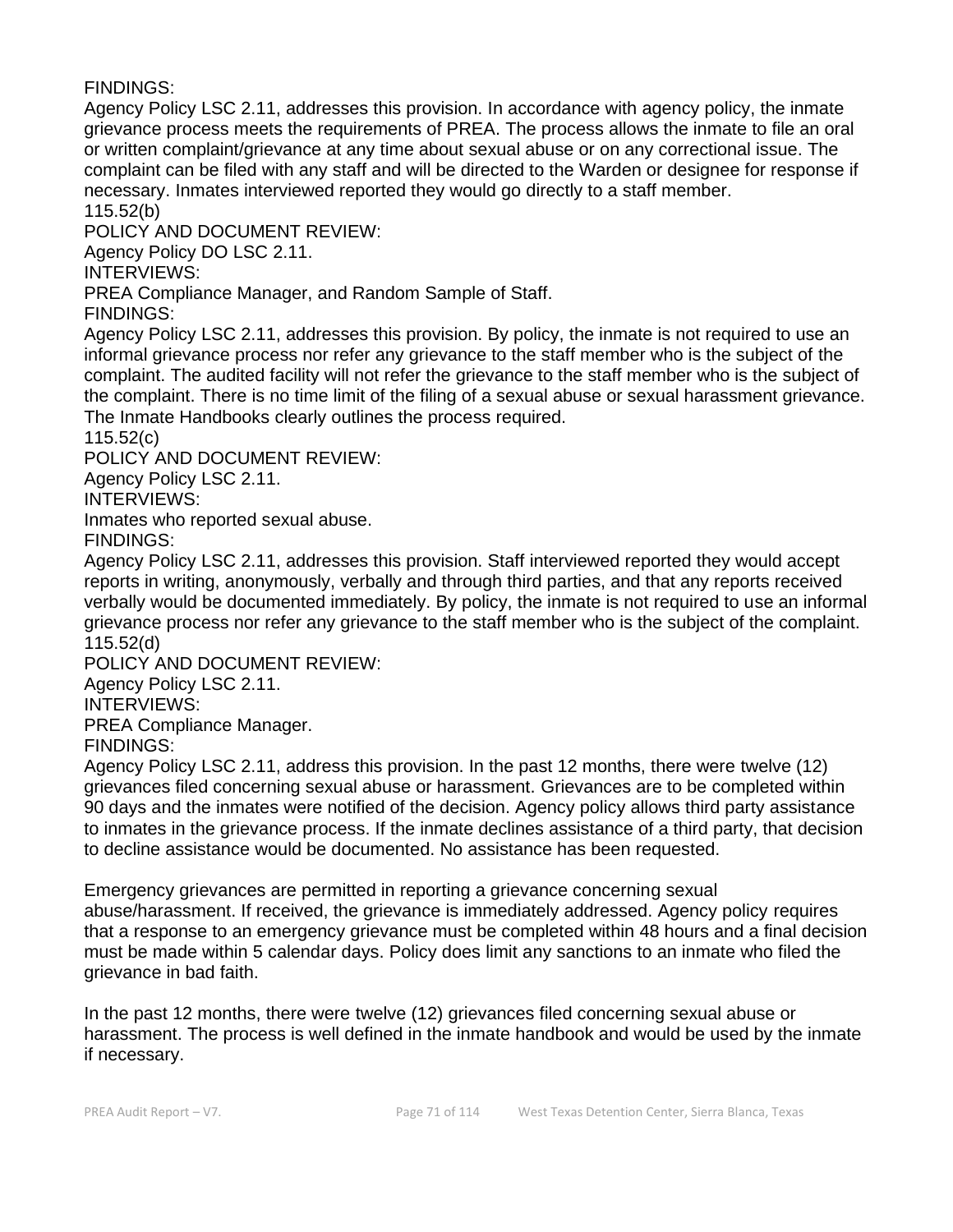115.52(e) POLICY AND DOCUMENT REVIEW: Agency Policy LSC 2.11. INTERVIEWS: PREA Compliance Manager. FINDINGS:

Agency Policy LSC 2.11, address this provision. In the past 12 months, there were twelve (12) grievances were filed concerning sexual abuse or harassment. Grievances are to be completed within 90 days and the inmates were notified of the decision. Agency policy allows third party assistance to inmates in the grievance process. If the inmate declines assistance of a third party, that decision to decline assistance would be documented. No assistance has been requested. 115.52(f)

POLICY AND DOCUMENT REVIEW: Agency Policy DO LSC 2.11.

INTERVIEWS:

PREA Compliance Manager.

FINDINGS:

Emergency grievances are permitted in reporting a grievance concerning sexual abuse/harassment. If received, the grievance is immediately addressed. Agency policy requires that a response to an emergency grievance must be completed within 48 hours and a final decision must be made within 5 calendar days. Policy does limit any sanctions to an inmate who filed the grievance in bad faith. In the past 12 months, there were twelve (12) grievances filed concerning sexual abuse or harassment. The process is well defined in the inmate handbook and would be used by the inmate if necessary.

115.52(g)

POLICY AND DOCUMENT REVIEW: Agency Policy LSC 2.11.

INTERVIEWS:

PREA Compliance Manager.

FINDINGS:

Agency Policy does limit any sanctions to an inmate who filed the grievance in bad faith. In the past 12 months, there were twelve (12) grievances filed concerning sexual abuse or harassment. The process is well defined in the inmate handbook and would be used by the inmate if necessary.

# **Standard 115.53: Inmate access to outside confidential support services**

**115.53 (a)**

- Does the facility provide inmates with access to outside victim advocates for emotional support services related to sexual abuse by giving inmates mailing addresses and telephone numbers, including toll-free hotline numbers where available, of local, State, or national victim advocacy or rape crisis organizations?  $\boxtimes$  Yes  $\Box$  No
- Does the facility provide persons detained solely for civil immigration purposes mailing addresses and telephone numbers, including toll-free hotline numbers where available of local, State, or national immigrant services agencies? (N/A if the facility *never* has persons detained solely for civil immigration purposes.)  $\Box$  Yes  $\Box$  No  $\boxtimes$  NA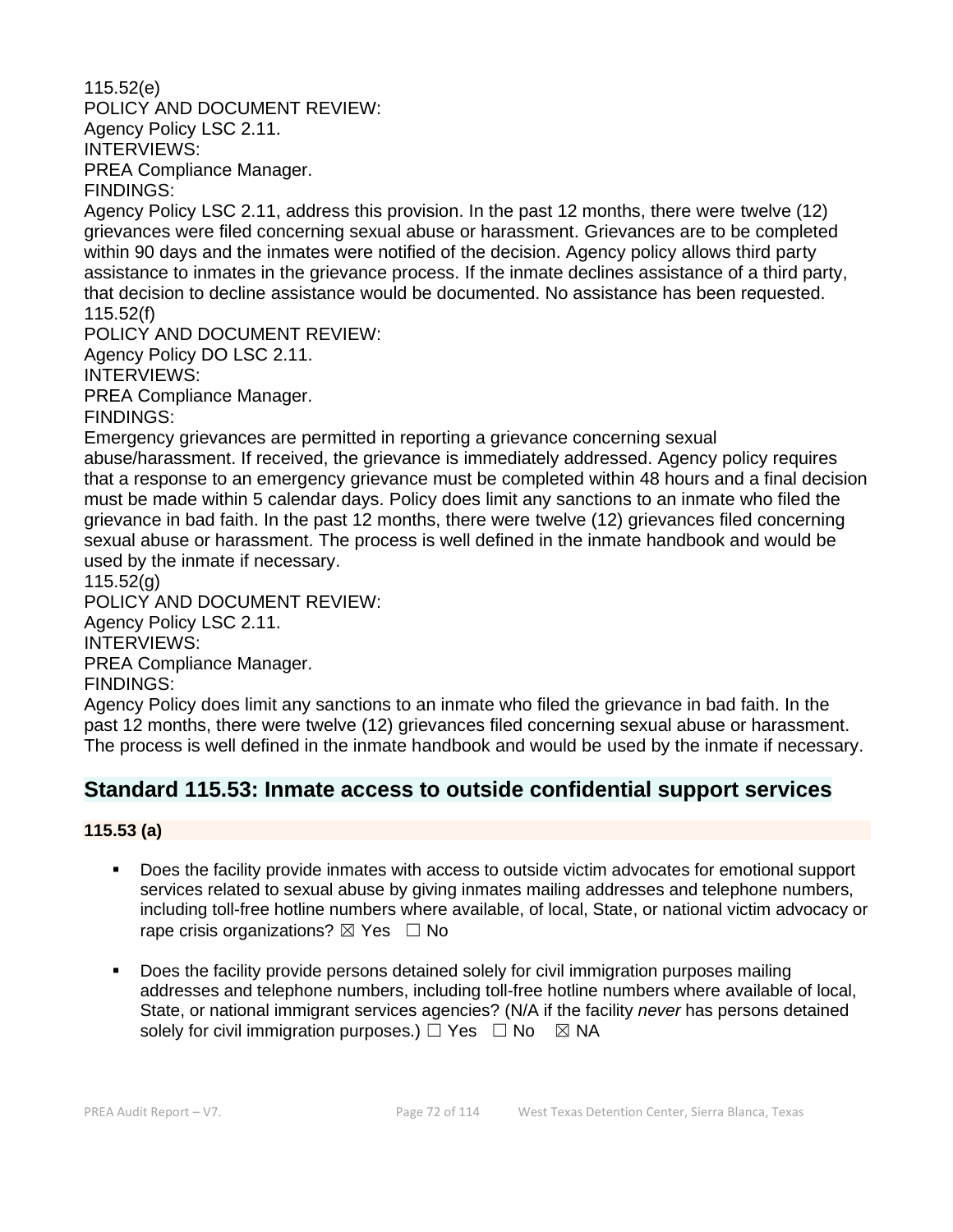▪ Does the facility enable reasonable communication between inmates and these organizations and agencies, in as confidential a manner as possible?  $\boxtimes$  Yes  $\Box$  No

### **115.53 (b)**

▪ Does the facility inform inmates, prior to giving them access, of the extent to which such communications will be monitored and the extent to which reports of abuse will be forwarded to authorities in accordance with mandatory reporting laws?  $\boxtimes$  Yes  $\Box$  No

### **115.53 (c)**

- **•** Does the agency maintain or attempt to enter into memoranda of understanding or other agreements with community service providers that are able to provide inmates with confidential emotional support services related to sexual abuse?  $\boxtimes$  Yes  $\Box$  No
- Does the agency maintain copies of agreements or documentation showing attempts to enter into such agreements?  $\boxtimes$  Yes  $\Box$  No

#### **Auditor Overall Compliance Determination**

- ☐ **Exceeds Standard** (*Substantially exceeds requirement of standards*)
- ☒ **Meets Standard** (*Substantial compliance; complies in all material ways with the standard for the relevant review period*)
- ☐ **Does Not Meet Standard** (*Requires Corrective Action*)

#### 115.53(a)

POLICY AND DOCUMENT REVIEW:

Agency Policy LSC 2.11. Inmate handbook.

INTERVIEWS:

Random inmates and an inmate who reported a sexual abuse.

FINDINGS:

Agency Policy LSC 2.11, addresses this provision. The audited facility provides to the inmates, confidential access to outside victim advocates by providing the name of the organization, toll free telephone number, posters, and the information is in the inmate handbook. The victim advocate service includes in-person support services to the victim through the forensic medical exam process as well as the investigatory interview process and at no charge to the inmate.

115.53(b)

POLICY AND DOCUMENT REVIEW:

Agency Policy LSC 2.11.

INTERVIEWS:

Random Sample of Inmates.

FINDINGS:

Agency Policy LSC 2.11, addresses this provision. Inmates interviewed reported they had never requested support services from outside agencies. Advocate services informs the inmates of limits to confidentiality prior to receiving services, in accordance with their MOU.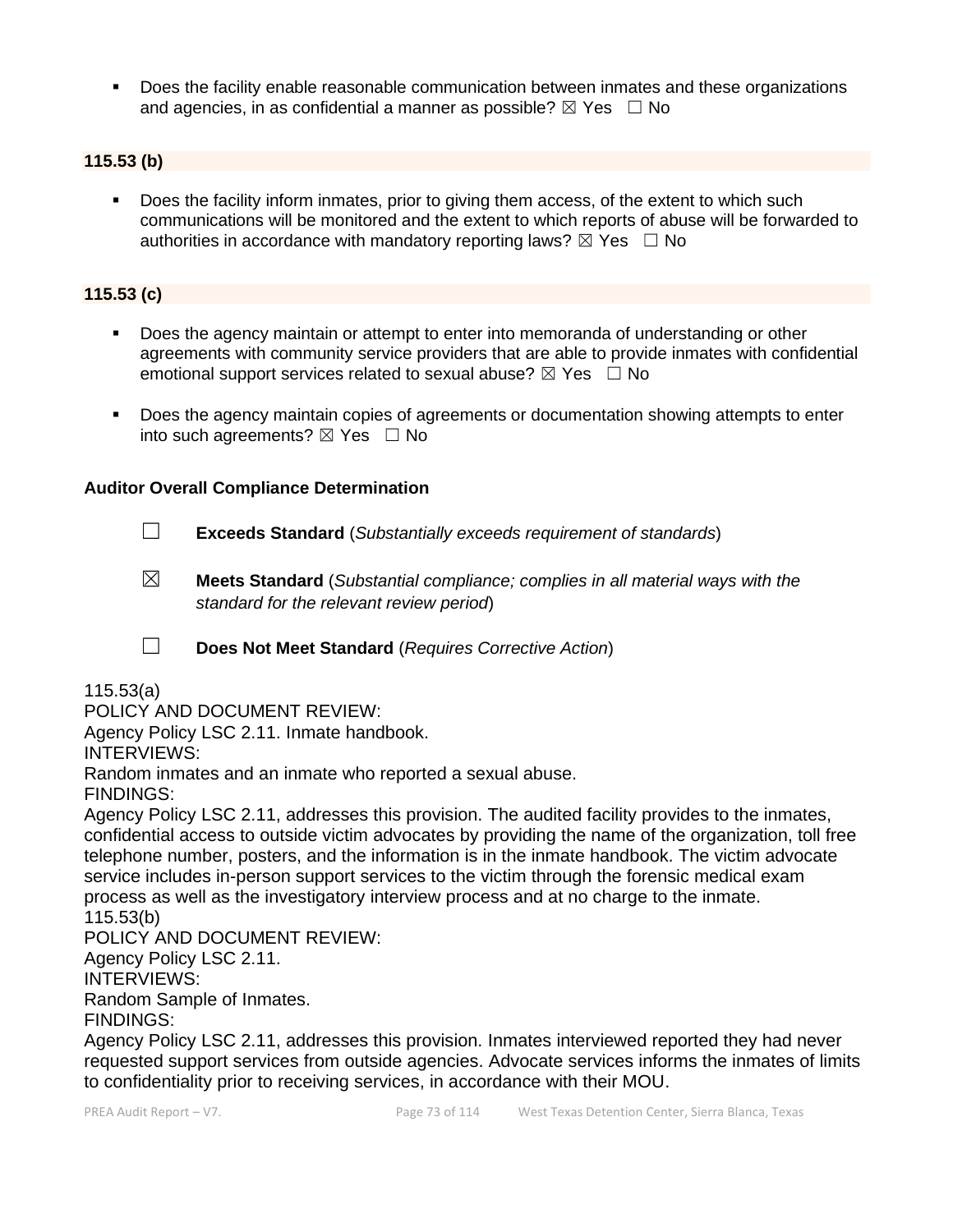115.53(c) POLICY AND DOCUMENT REVIEW: Memorandum of Understandings FINDINGS: The audited facility maintains the agreement that provides advocate services and informs the inmates of limits to confidentiality. These agreements were provided to the Auditor in the Pre-Audit document request.

# **Standard 115.54: Third-party reporting**

## **115.54 (a)**

- Has the agency established a method to receive third-party reports of sexual abuse and sexual harassment?  $\boxtimes$  Yes  $\Box$  No
- Has the agency distributed publicly information on how to report sexual abuse and sexual harassment on behalf of an inmate?  $\boxtimes$  Yes  $\Box$  No

#### **Auditor Overall Compliance Determination**

- ☐ **Exceeds Standard** (*Substantially exceeds requirement of standards*)
- ☒ **Meets Standard** (*Substantial compliance; complies in all material ways with the standard for the relevant review period*)
- ☐ **Does Not Meet Standard** (*Requires Corrective Action*)

115.54(a) POLICY AND DOCUMENT REVIEW: Agency Policy LSC 2.11. Inmate handbook. INTERVIEWS: PREA Coordinator FINDINGS: Agency Policy LSC 2.11, addresses this provision. The public can report online using the DOJ PREA Reporting on behalf of the inmate for third party reporting of inmate sexual abuse and harassment. Inmates may also write to the OMBUDSMAN regarding any sexual abuse or harassment.

# **OFFICIAL RESPONSE FOLLOWING AN INMATE REPORT**

# **Standard 115.61: Staff and agency reporting duties**

**115.61 (a)**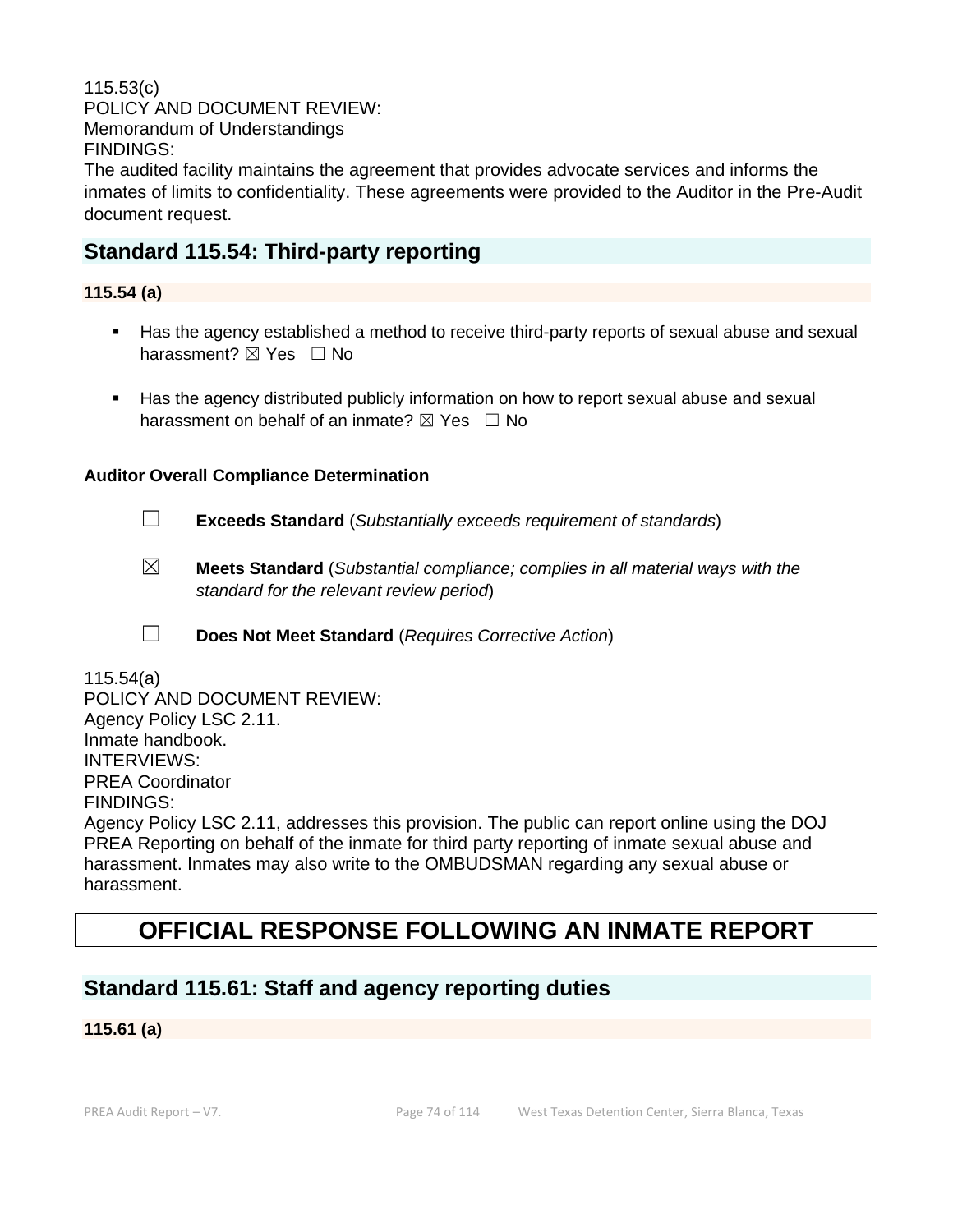- Does the agency require all staff to report immediately and according to agency policy any knowledge, suspicion, or information regarding an incident of sexual abuse or sexual harassment that occurred in a facility, whether or not it is part of the agency?  $\boxtimes$  Yes  $\Box$  No
- Does the agency require all staff to report immediately and according to agency policy any knowledge, suspicion, or information regarding retaliation against inmates or staff who reported an incident of sexual abuse or sexual harassment?  $\boxtimes$  Yes  $\Box$  No
- Does the agency require all staff to report immediately and according to agency policy any knowledge, suspicion, or information regarding any staff neglect or violation of responsibilities that may have contributed to an incident of sexual abuse or sexual harassment or retaliation? ☒ Yes ☐ No

### **115.61 (b)**

▪ Apart from reporting to designated supervisors or officials, does staff always refrain from revealing any information related to a sexual abuse report to anyone other than to the extent necessary, as specified in agency policy, to make treatment, investigation, and other security and management decisions?  $\boxtimes$  Yes  $\Box$  No

### **115.61 (c)**

- **E** Unless otherwise precluded by Federal, State, or local law, are medical and mental health practitioners required to report sexual abuse pursuant to paragraph (a) of this section? ☒ Yes ☐ No
- Are medical and mental health practitioners required to inform inmates of the practitioner's duty to report, and the limitations of confidentiality, at the initiation of services?  $\boxtimes$  Yes  $\Box$  No

#### **115.61 (d)**

If the alleged victim is under the age of 18 or considered a vulnerable adult under a State or local vulnerable persons statute, does the agency report the allegation to the designated State or local services agency under applicable mandatory reporting laws?  $\boxtimes$  Yes  $\Box$  No

#### **115.61 (e)**

▪ Does the facility report all allegations of sexual abuse and sexual harassment, including thirdparty and anonymous reports, to the facility's designated investigators?  $\boxtimes$  Yes  $\Box$  No

#### **Auditor Overall Compliance Determination**

- ☐ **Exceeds Standard** (*Substantially exceeds requirement of standards*)
- 
- ☒ **Meets Standard** (*Substantial compliance; complies in all material ways with the standard for the relevant review period*)



☐ **Does Not Meet Standard** (*Requires Corrective Action*)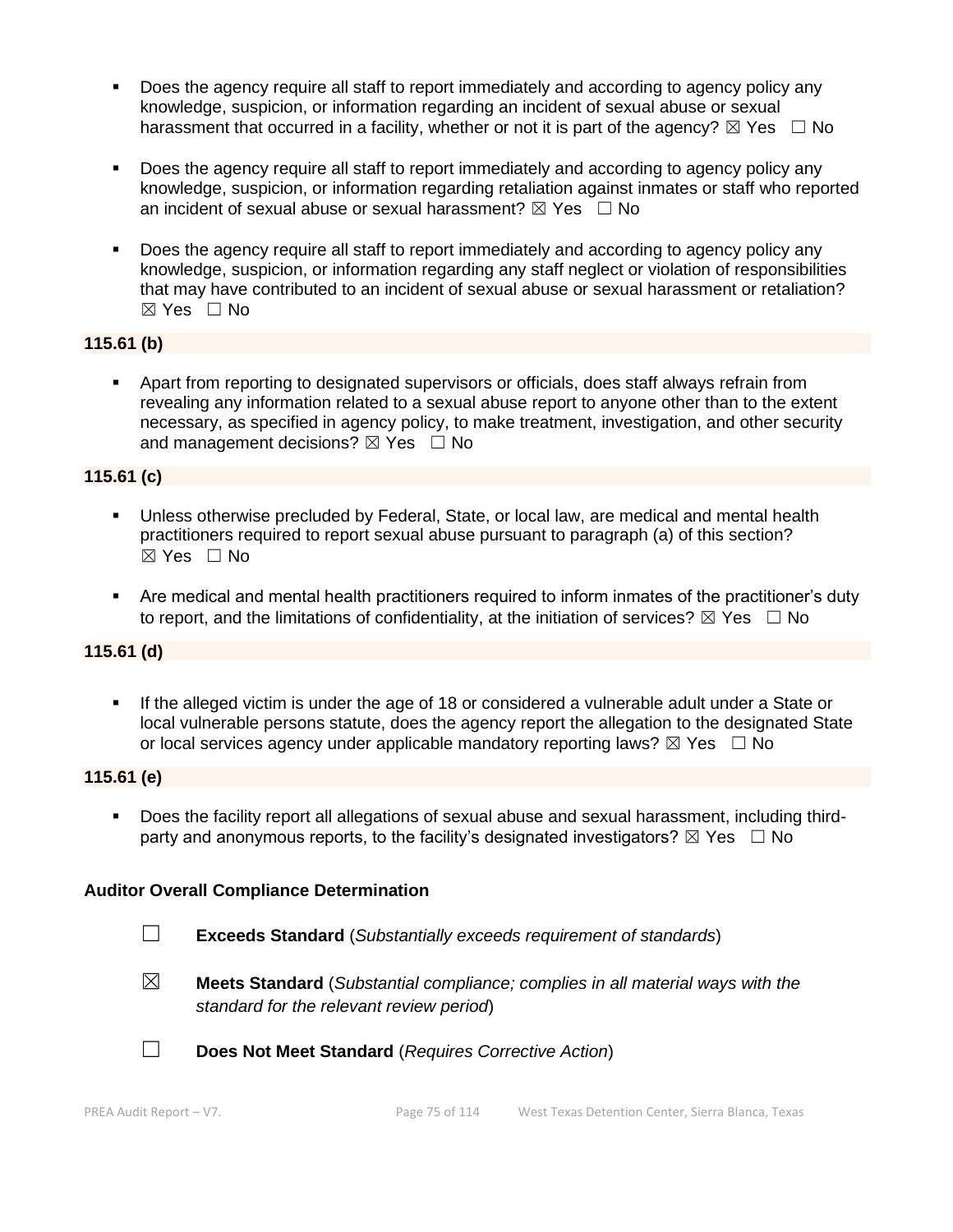115.61(a) POLICY AND DOCUMENT REVIEW: Agency Policy LSC 2.11. Pre-audit questionnaire. INTERVIEWS: Interviews with Warden, random staff, medical/mental health staff, & PREA Coordinator. FINDINGS: Agency Policy LSC 2.11, address this provision. All staff interviewed reported they would

immediately report any knowledge, suspicion, or information regarding any allegation of sexual abuse or sexual harassment. Staff also reported they would report any retaliation against staff or inmates who reported an incident, or any staff neglect or violation of responsibilities that may have contributed to an incident or retaliation.

115.61(b)

POLICY AND DOCUMENT REVIEW:

Agency Policy LSC 2.11.

Pre-audit questionnaire.

INTERVIEWS:

Interviews with Warden, random staff, medical/mental health staff, & PREA Coordinator. FINDINGS:

Agency Policy LSC 2.11, addresses this provision. All staff interviewed reported all staff including medical and mental staff are required to report all sexual abuse allegations. Medical/Mental Health staff inform the inmate of their duty to report. The facility reports all allegations to the local law enforcement agency. All staff are informed of the importance of confidentially being maintained in the reporting process. No inmate is under the age of 18 at the audited facility.

# **Standard 115.62: Agency protection duties**

# **115.62 (a)**

■ When the agency learns that an inmate is subject to a substantial risk of imminent sexual abuse, does it take immediate action to protect the inmate?  $\boxtimes$  Yes  $\Box$  No

# **Auditor Overall Compliance Determination**

☐ **Exceeds Standard** (*Substantially exceeds requirement of standards*)

- ☒ **Meets Standard** (*Substantial compliance; complies in all material ways with the standard for the relevant review period*)
- ☐ **Does Not Meet Standard** (*Requires Corrective Action*)

115.62(a) POLICY AND DOCUMENT REVIEW: Agency Policy LSC 2.11. Pre-audit questionnaire. INTERVIEWS: Interviews with Warden, random staff, medical/mental health staff, & PREA Coordinator.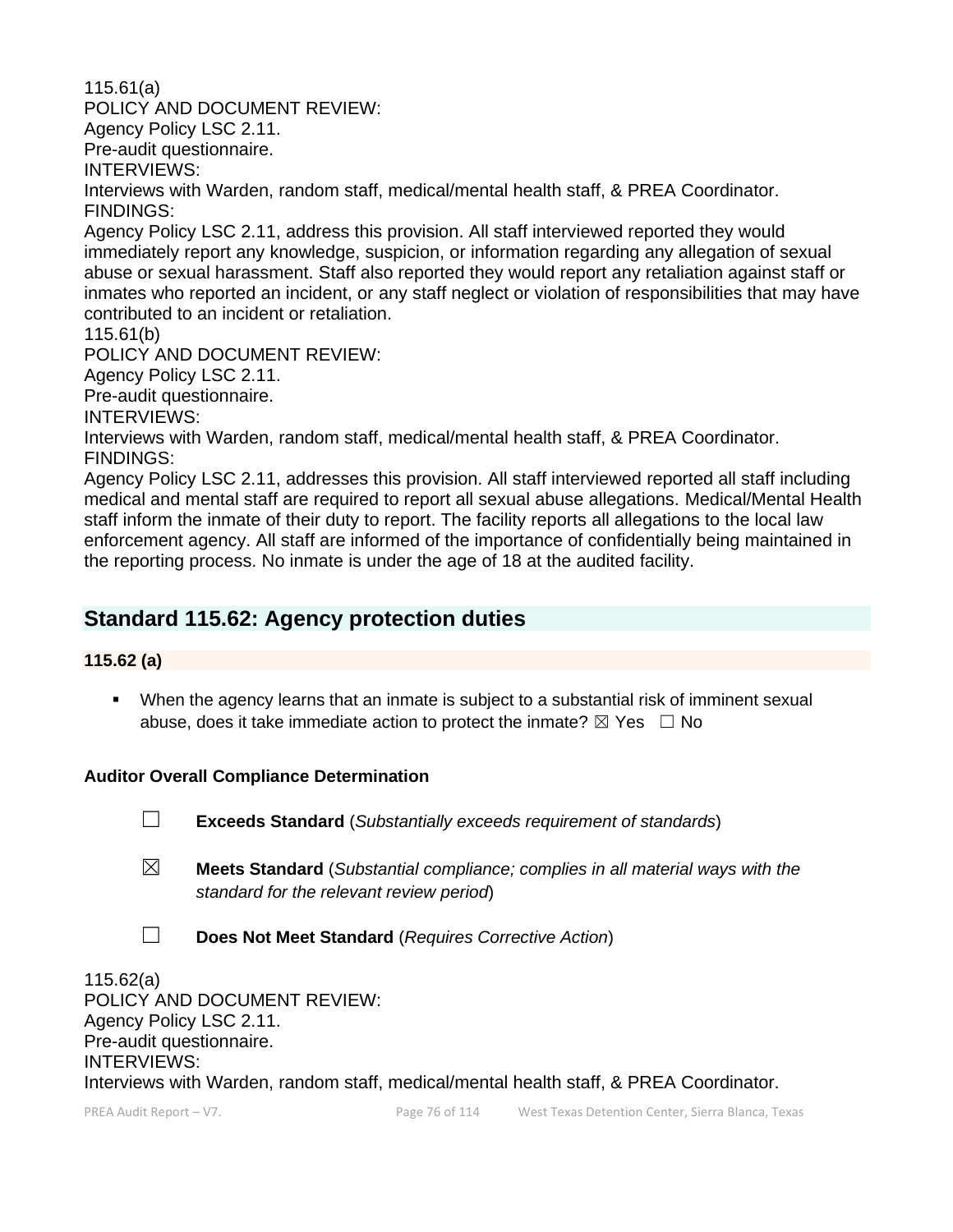### FINDINGS:

Agency Policy LSC 2.11, addresses this provision. Staff interviewed reported immediate action would be taken if staff were to become aware of any inmate being at substantial risk of imminent sexual abuse. Staff reported any allegation would be taken seriously and due diligence would be followed to ensure staff respond to inmates immediately. Management staff reported the key is creating a safe culture. Randomly selected staff reported in detail the immediate steps they would take to respond to any allegation of an inmate reporting they are at a substantial risk of imminent sexual abuse.

# **Standard 115.63: Reporting to other confinement facilities**

### **115.63 (a)**

▪ Upon receiving an allegation that an inmate was sexually abused while confined at another facility, does the head of the facility that received the allegation notify the head of the facility or appropriate office of the agency where the alleged abuse occurred?  $\boxtimes$  Yes  $\Box$  No

#### **115.63 (b)**

**•** Is such notification provided as soon as possible, but no later than 72 hours after receiving the allegation? ⊠ Yes □ No

### **115.63 (c)**

**•** Does the agency document that it has provided such notification?  $\boxtimes$  Yes  $\Box$  No

#### **115.63 (d)**

**•** Does the facility head or agency office that receives such notification ensure that the allegation is investigated in accordance with these standards?  $\boxtimes$  Yes  $\Box$  No

#### **Auditor Overall Compliance Determination**

- ☐ **Exceeds Standard** (*Substantially exceeds requirement of standards*)
- ☒ **Meets Standard** (*Substantial compliance; complies in all material ways with the standard for the relevant review period*)
- ☐ **Does Not Meet Standard** (*Requires Corrective Action*)

115.63(a) POLICY AND DOCUMENT REVIEW: Agency Policy LSC 2.11. Pre-audit questionnaire. INTERVIEWS: Warden. FINDINGS: Agency Policy LSC 2.11, addresses this provision.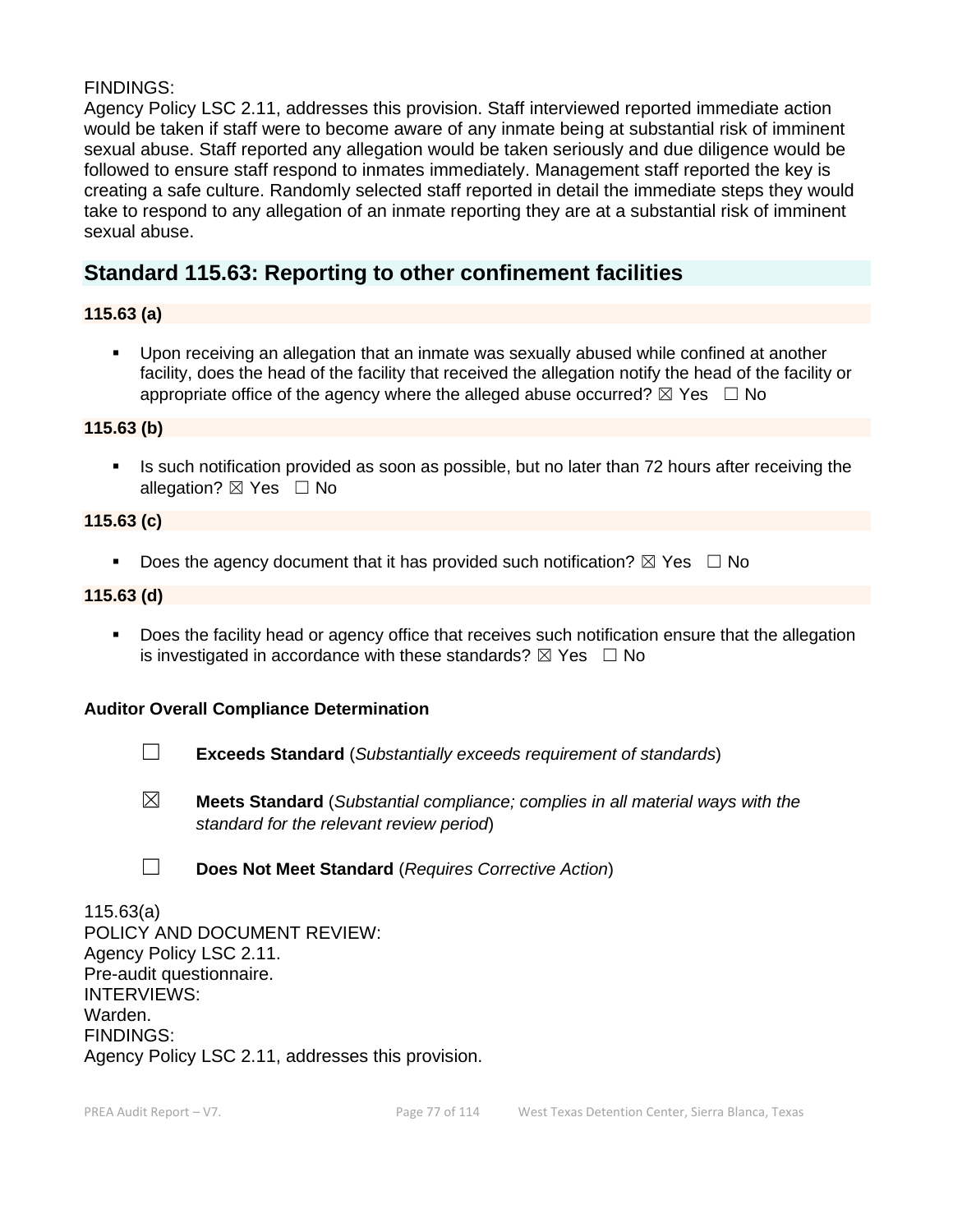The agency has a policy that requires notification of another facility when they learn of an inmate that had been sexually abused at that other facility. In the past 12 months, the facility reported zero allegations of sexual abuse that an inmate received at another facility. These types of allegations would be immediately reported to the Warden, the local law enforcement agency for investigation, and the other facility.

115.63(b)

POLICY AND DOCUMENT REVIEW:

Agency Policy LSC 2.11.

FINDINGS:

Agency Policy LSC 2.11, addresses this provision. Notification of sexual abuse at another confinement facility is to be completed within the 72-hour time frame. Documentation is required that the report will be investigated and properly acted upon.

115.63(c)

POLICY AND DOCUMENT REVIEW:

Agency Policy LSC 2.11.

FINDINGS:

If any allegation is made, the notifications and documentation of the notifications would be made according to department policy.

115.63(d)

POLICY AND DOCUMENT REVIEW:

Agency Policy LSC 2.11.

INTERVIEWS:

Warden.

FINDINGS:

Agency Policy LSC 2.11, addresses this provision. Staff interviewed reported they would initiate an investigation just like any other. They would make a request for cooperation from the other facility, and staff would go visit the inmate at that facility. Staff reported the local law enforcement agency would oversee the investigative team and process.

# **Standard 115.64: Staff first responder duties**

# **115.64 (a)**

- Upon learning of an allegation that an inmate was sexually abused, is the first security staff member to respond to the report required to: Separate the alleged victim and abuser?  $\boxtimes$  Yes  $\Box$  No
- Upon learning of an allegation that an inmate was sexually abused, is the first security staff member to respond to the report required to: Preserve and protect any crime scene until appropriate steps can be taken to collect any evidence?  $\boxtimes$  Yes  $\Box$  No
- Upon learning of an allegation that an inmate was sexually abused, is the first security staff member to respond to the report required to: Request that the alleged victim not take any actions that could destroy physical evidence, including, as appropriate, washing, brushing teeth, changing clothes, urinating, defecating, smoking, drinking, or eating, if the abuse occurred within a time period that still allows for the collection of physical evidence?  $\boxtimes$  Yes  $\Box$  No
- Upon learning of an allegation that an inmate was sexually abused, is the first security staff member to respond to the report required to: Ensure that the alleged abuser does not take any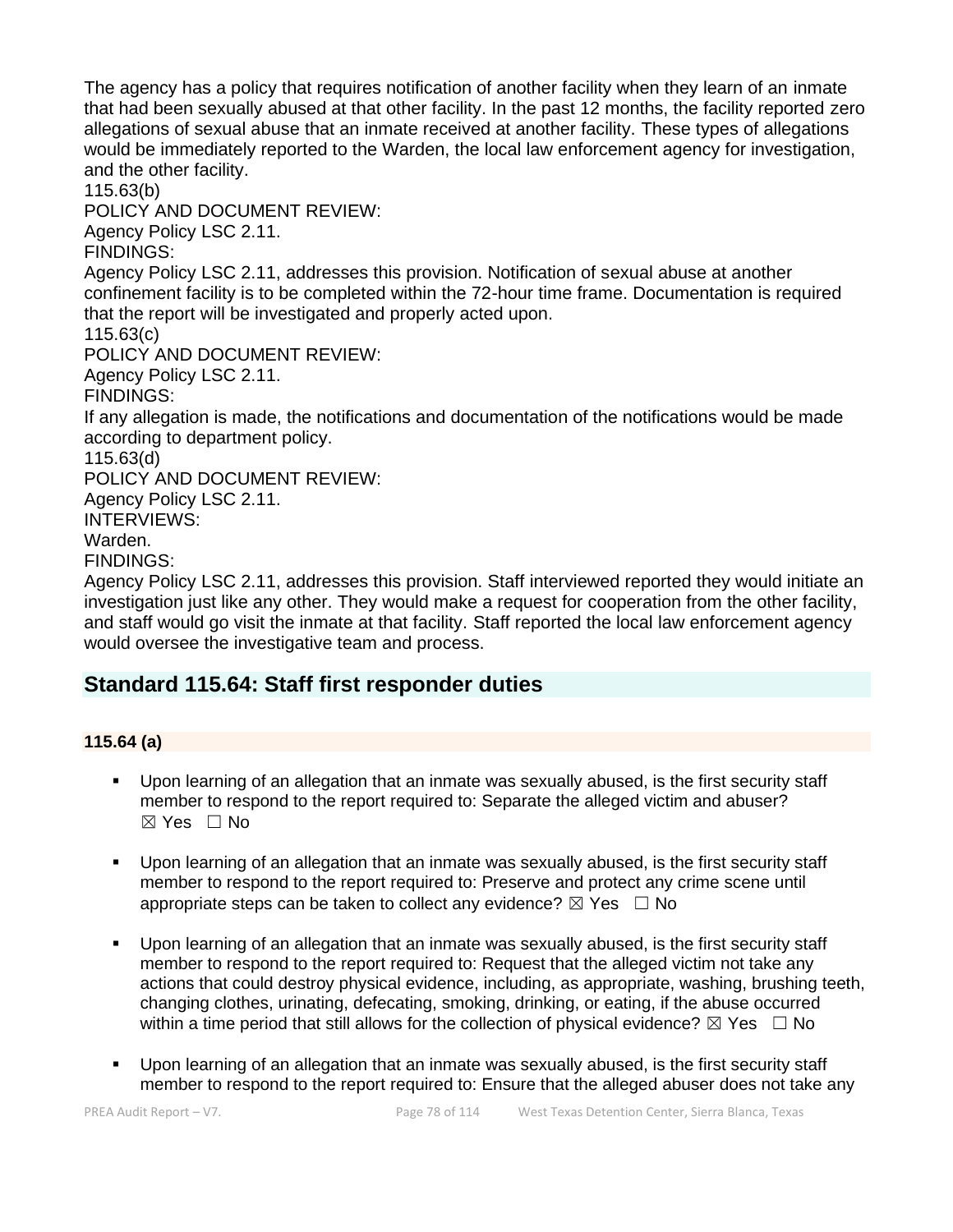actions that could destroy physical evidence, including, as appropriate, washing, brushing teeth, changing clothes, urinating, defecating, smoking, drinking, or eating, if the abuse occurred within a time period that still allows for the collection of physical evidence?  $\boxtimes$  Yes  $\Box$  No

### **115.64 (b)**

**•** If the first staff responder is not a security staff member, is the responder required to request that the alleged victim not take any actions that could destroy physical evidence, and then notify security staff?  $\boxtimes$  Yes  $\Box$  No

#### **Auditor Overall Compliance Determination**

- ☐ **Exceeds Standard** (*Substantially exceeds requirement of standards*)
- ☒ **Meets Standard** (*Substantial compliance; complies in all material ways with the standard for the relevant review period*)
- 
- ☐ **Does Not Meet Standard** (*Requires Corrective Action*)

115.64(a)

POLICY AND DOCUMENT REVIEW: Agency Policy LSC 2.11. Pre-audit questionnaire. Samples of the PREA First Responder cards. INTERVIEWS: Security Staff and Non-Security Staff First Responders. FINDINGS:

Agency Policy LSC 2.11, address this provision. The practices to this policy were verified by the responses from the staff being questioned in the interview process. All staff are provided training on the staff responder actions required in the event of a sexual abuse. This would include all security and non-security staff that might be a first responder.

Agency policy also address the actions required if the responder is not a security staff member. The non-security staff person would ensure that the alleged victim not take any action that might destroy physical evidence and then notify security staff. Staff interviewed outlined the response taken in response to an allegation. The agency protocol, which meets the standard requirements, was followed.

115.64(b) POLICY AND DOCUMENT REVIEW: Agency Policy LSC 2.11. Pre-audit questionnaire. Samples of the PREA First Responder cards. INTERVIEWS: Security Staff and Non-Security Staff First Responders. FINDINGS: Agency Policy LSC 2.11, address this provision. In the past 12 months, four (4) allegations of sexual abuse from an inmate were recorded.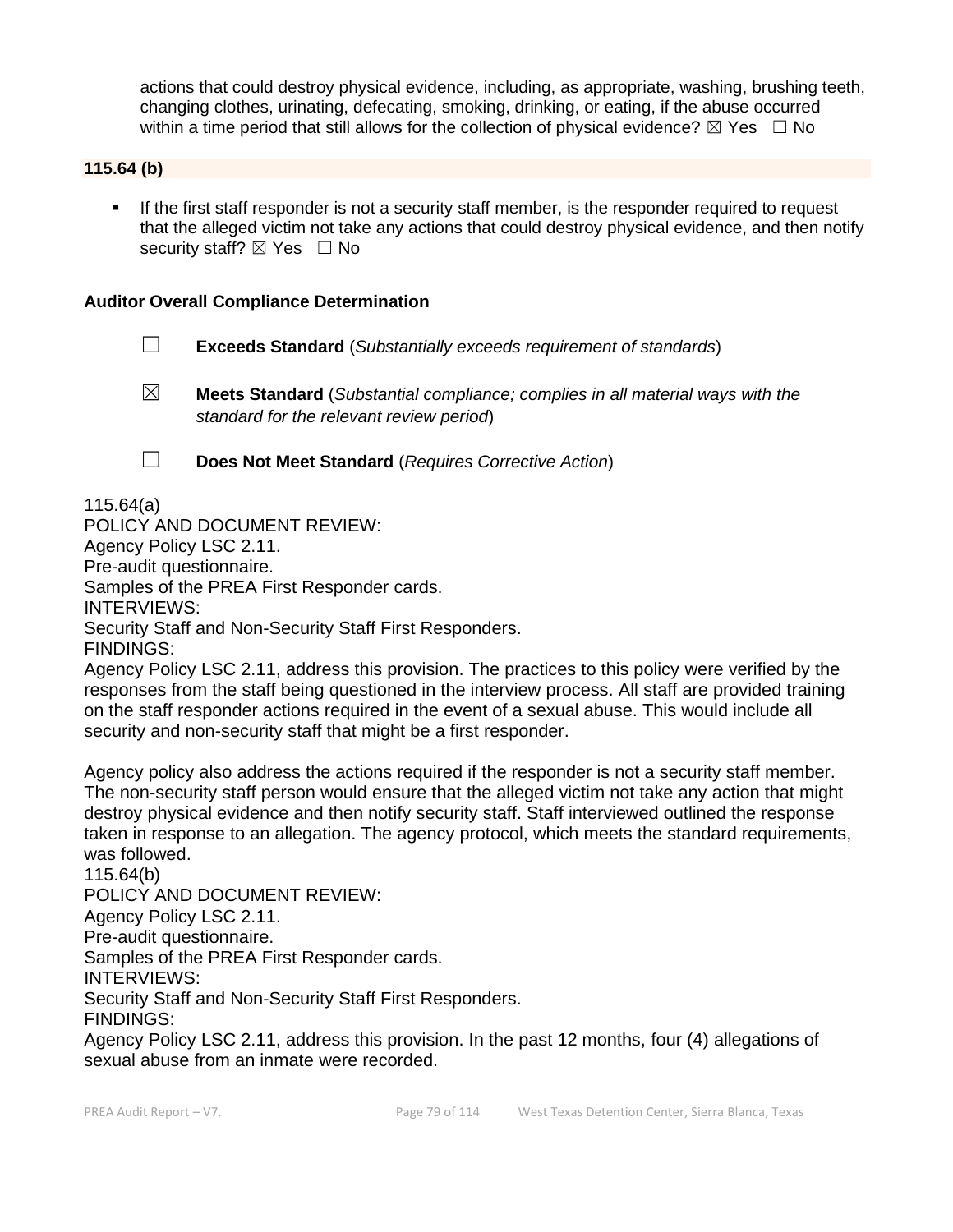Reports were reviewed by the auditor and the reports indicated that the staff followed the correct procedures required by PREA. All reports indicated that the proper response procedures occurred.

# **Standard 115.65: Coordinated response**

### **115.65 (a)**

■ Has the facility developed a written institutional plan to coordinate actions among staff first responders, medical and mental health practitioners, investigators, and facility leadership taken in response to an incident of sexual abuse?  $\boxtimes$  Yes  $\Box$  No

### **Auditor Overall Compliance Determination**

- ☐ **Exceeds Standard** (*Substantially exceeds requirement of standards*)
- ☒ **Meets Standard** (*Substantial compliance; complies in all material ways with the standard for the relevant review period*)
- 
- ☐ **Does Not Meet Standard** (*Requires Corrective Action*)

115.65(a) POLICY AND DOCUMENT REVIEW: Agency Policy LSC 2.11. INTERVIEWS: Warden FINDINGS:

Agency Policy LSC 2.11, address this provision. Agency policy required a coordinated response by security/supervisory/management staff, medical, law enforcement, and SANE/SAFE services. The document clearly outlines the institutional plan to coordinate actions taken in response to an incident. Staff interviewed reiterated the protocols outlined in the agency's institutional plan.

# **Standard 115.66: Preservation of ability to protect inmates from contact with abusers**

# **115.66 (a)**

Are both the agency and any other governmental entities responsible for collective bargaining on the agency's behalf prohibited from entering into or renewing any collective bargaining agreement or other agreement that limits the agency's ability to remove alleged staff sexual abusers from contact with any inmates pending the outcome of an investigation or of a determination of whether and to what extent discipline is warranted?  $\boxtimes$  Yes  $\Box$  No

#### **115.66 (b)**

**E** Auditor is not required to audit this provision.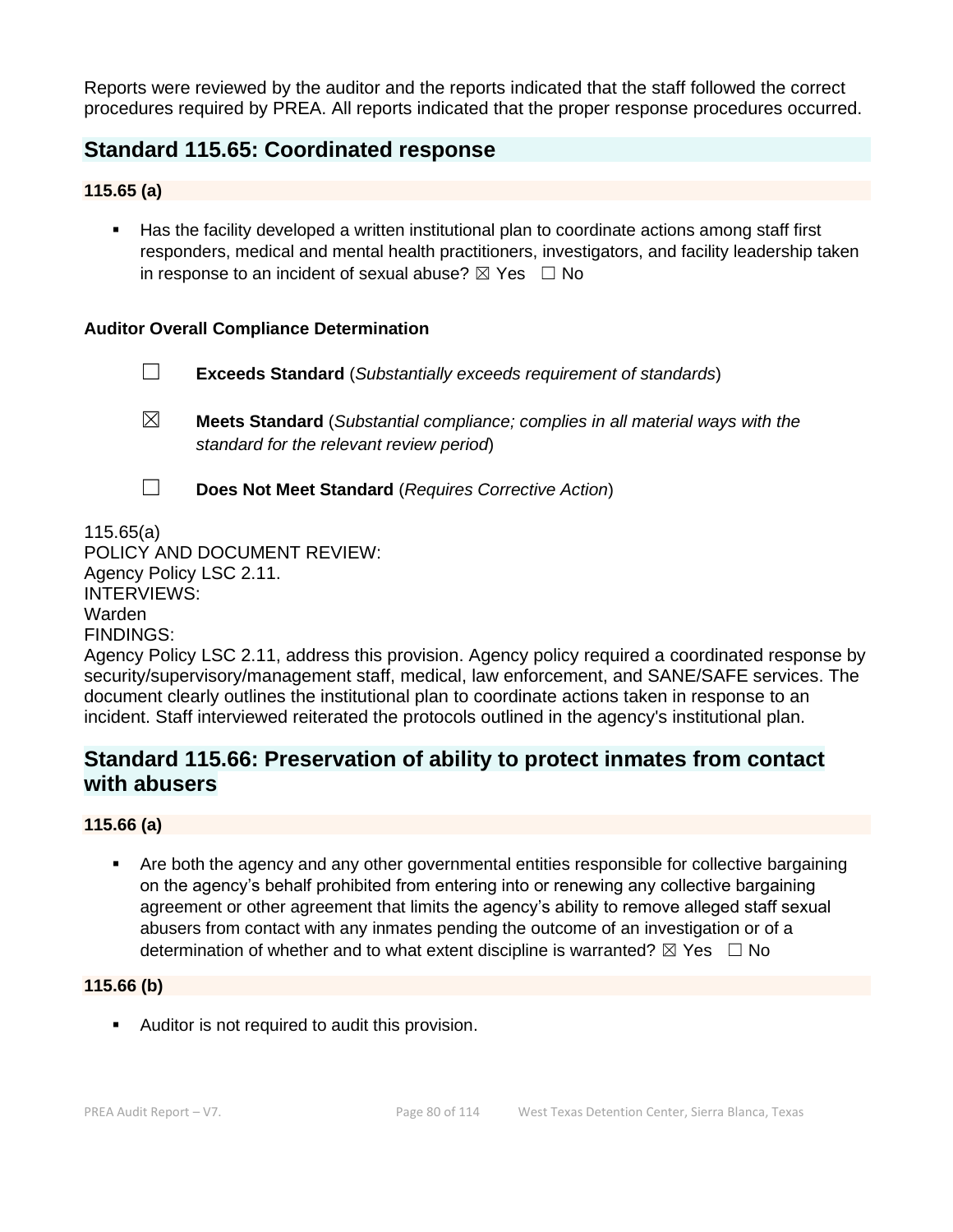#### **Auditor Overall Compliance Determination**

- ☐ **Exceeds Standard** (*Substantially exceeds requirement of standards*)
- ☒ **Meets Standard** (*Substantial compliance; complies in all material ways with the standard for the relevant review period*)
- 
- ☐ **Does Not Meet Standard** (*Requires Corrective Action*)

| 115.66(a)                                                                                       |
|-------------------------------------------------------------------------------------------------|
| POLICY AND DOCUMENT REVIEW:                                                                     |
| Agency Policy LSC 2.11.                                                                         |
| <b>INTERVIEWS:</b>                                                                              |
| Warden                                                                                          |
| <b>FINDINGS:</b>                                                                                |
| Agency Policy LSC 2.11, address this provision. All LaSalle Corrections, LLC., employees do not |
| participate in collective bargaining.                                                           |

# **Standard 115.67: Agency protection against retaliation**

**115.67 (a)**

- Has the agency established a policy to protect all inmates and staff who report sexual abuse or sexual harassment or cooperate with sexual abuse or sexual harassment investigations from retaliation by other inmates or staff?  $\boxtimes$  Yes  $\Box$  No
- Has the agency designated which staff members or departments are charged with monitoring retaliation?  $\boxtimes$  Yes  $\Box$  No

# **115.67 (b)**

Does the agency employ multiple protection measures, such as housing changes or transfers for inmate victims or abusers, removal of alleged staff or inmate abusers from contact with victims, and emotional support services, for inmates or staff who fear retaliation for reporting sexual abuse or sexual harassment or for cooperating with investigations?  $\boxtimes$  Yes  $\Box$  No

### **115.67 (c)**

- Except in instances where the agency determines that a report of sexual abuse is unfounded, for at least 90 days following a report of sexual abuse, does the agency: Monitor the conduct and treatment of inmates or staff who reported the sexual abuse to see if there are changes that may suggest possible retaliation by inmates or staff?  $\boxtimes$  Yes  $\Box$  No
- Except in instances where the agency determines that a report of sexual abuse is unfounded. for at least 90 days following a report of sexual abuse, does the agency: Monitor the conduct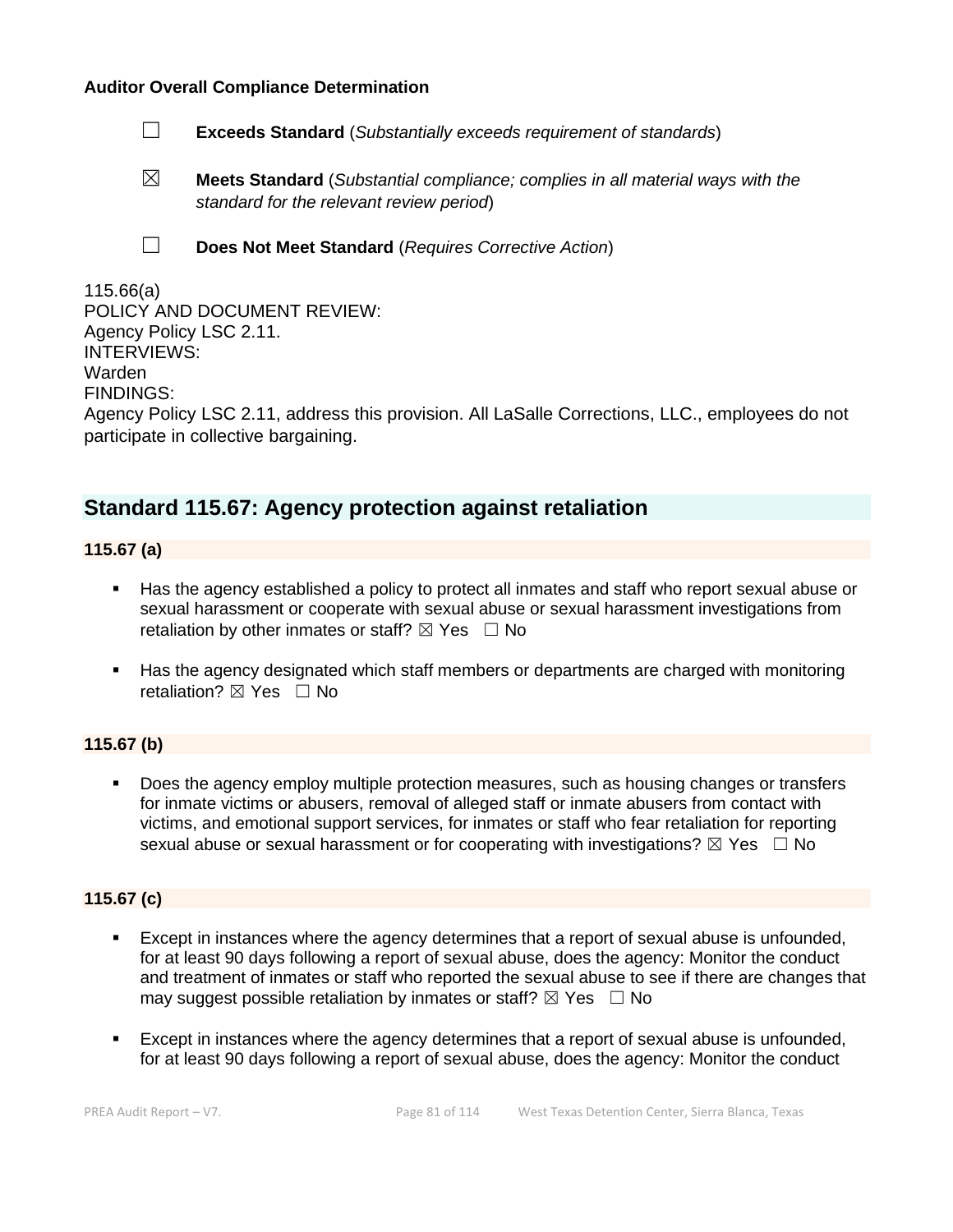and treatment of inmates who were reported to have suffered sexual abuse to see if there are changes that may suggest possible retaliation by inmates or staff?  $\boxtimes$  Yes  $\Box$  No

- Except in instances where the agency determines that a report of sexual abuse is unfounded, for at least 90 days following a report of sexual abuse, does the agency: Act promptly to remedy any such retaliation?  $\boxtimes$  Yes  $\Box$  No
- Except in instances where the agency determines that a report of sexual abuse is unfounded, for at least 90 days following a report of sexual abuse, does the agency: Monitor any inmate disciplinary reports?  $\boxtimes$  Yes  $\Box$  No
- **Except in instances where the agency determines that a report of sexual abuse is unfounded,** for at least 90 days following a report of sexual abuse, does the agency: Monitor inmate housing changes?  $\boxtimes$  Yes  $\Box$  No
- Except in instances where the agency determines that a report of sexual abuse is unfounded, for at least 90 days following a report of sexual abuse, does the agency: Monitor inmate program changes?  $\boxtimes$  Yes  $\Box$  No
- Except in instances where the agency determines that a report of sexual abuse is unfounded, for at least 90 days following a report of sexual abuse, does the agency: Monitor negative performance reviews of staff?  $\boxtimes$  Yes  $\Box$  No
- Except in instances where the agency determines that a report of sexual abuse is unfounded, for at least 90 days following a report of sexual abuse, does the agency: Monitor reassignments of staff? ⊠ Yes □ No
- Does the agency continue such monitoring beyond 90 days if the initial monitoring indicates a continuing need? ⊠ Yes □ No

#### **115.67 (d)**

■ In the case of inmates, does such monitoring also include periodic status checks? ☒ Yes ☐ No

#### **115.67 (e)**

If any other individual who cooperates with an investigation expresses a fear of retaliation, does the agency take appropriate measures to protect that individual against retaliation? ☒ Yes ☐ No

#### **115.67 (f)**

**EXEC** Auditor is not required to audit this provision.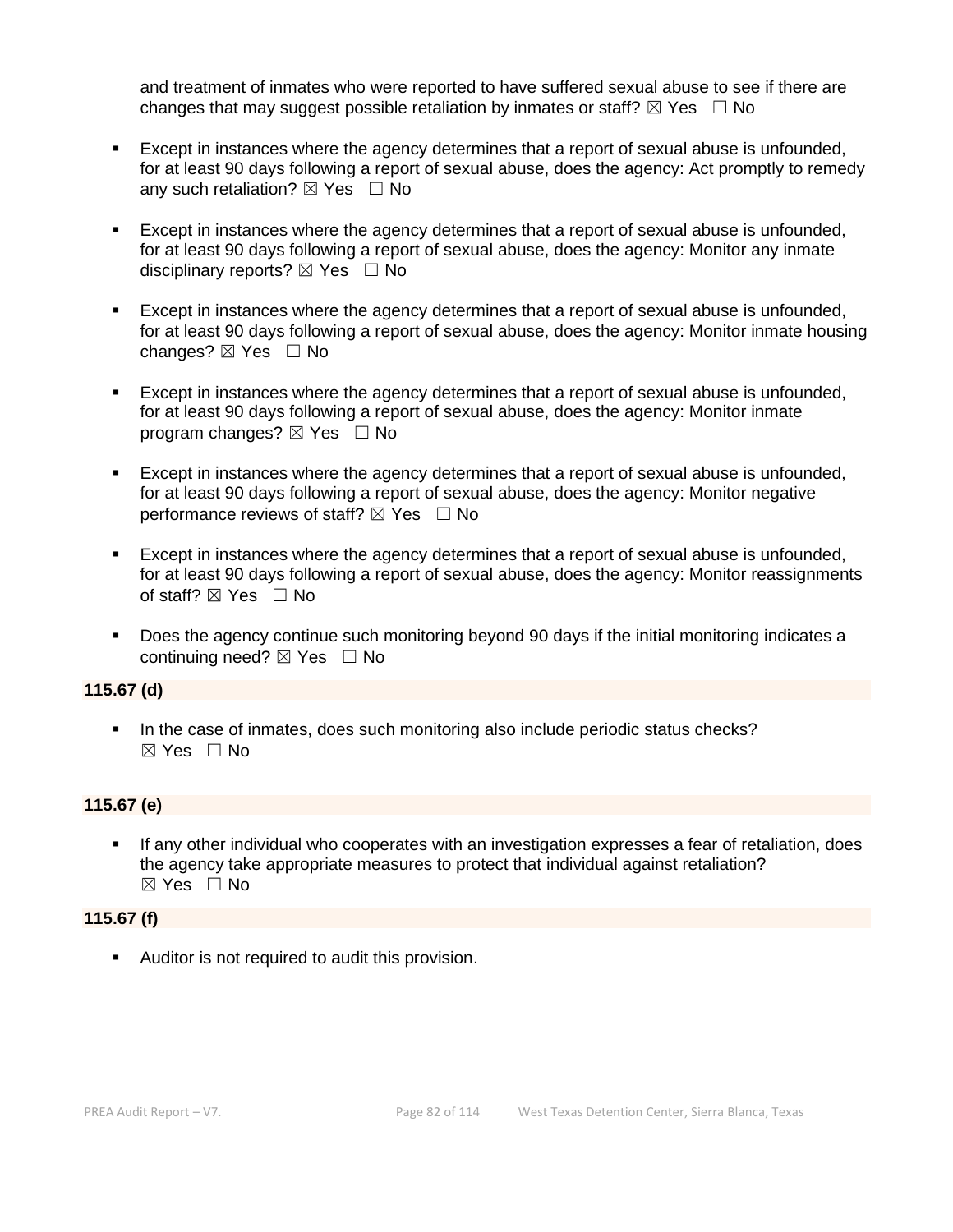#### **Auditor Overall Compliance Determination**

- ☐ **Exceeds Standard** (*Substantially exceeds requirement of standards*)
- ☒ **Meets Standard** (*Substantial compliance; complies in all material ways with the standard for the relevant review period*)

☐ **Does Not Meet Standard** (*Requires Corrective Action*)

115.67(a)

POLICY AND DOCUMENT REVIEW:

Agency Policy LSC 2.11.

FINDINGS:

Agency Policy LSC 2.11, address this provision. Policy requires the protection of inmates and staff who report sexual abuse/harassment from retaliation. Senior management is assigned to supervise the monitoring and prevention of retaliation.

115.67(b)

POLICY AND DOCUMENT REVIEW:

Agency Policy LSC 2.11.

INTERVIEWS:

Designated Staff Member Charged with Monitoring Retaliation.

PREA Coordinator.

FINDINGS:

Agency Policy LSC 2.11, address this provision. Staff reported when an investigation is initiated, the individual making the report is told what the expected process will be and if anyone threatens or otherwise makes them feel uncomfortable, they are provided with the name of the person to notify. Staff and inmates are informed that any retaliation will be taken seriously and acted upon. Staff reported the process followed and strategies used when monitoring for potential retaliation against both inmates and staff. Staff is offered emotional support services.

115.67(c)

POLICY AND DOCUMENT REVIEW:

Agency Policy LSC 2.11.

INTERVIEWS:

Designated Staff Member Charged with Monitoring Retaliation.

PREA Coordinator.

FINDINGS:

Agency Policy LSC 2.11, address this provision. Staff reported in detail what they look for when monitoring for retaliation for both inmates and staff, and the duration of the monitoring, which meet the standard requirements.

115.67(d)

POLICY AND DOCUMENT REVIEW:

Agency Policy LSC 2.11.

INTERVIEWS:

Designated Staff Member Charged with Monitoring Retaliation.

PREA Coordinator.

FINDINGS:

Agency Policy LSC 2.11, addresses this provision. All required monitoring will be promptly conducted for a minimum of 90 days or longer if needed. The facility would employ a variety of methods such as housing change, removal of abuser, or other means to protect the inmate victim.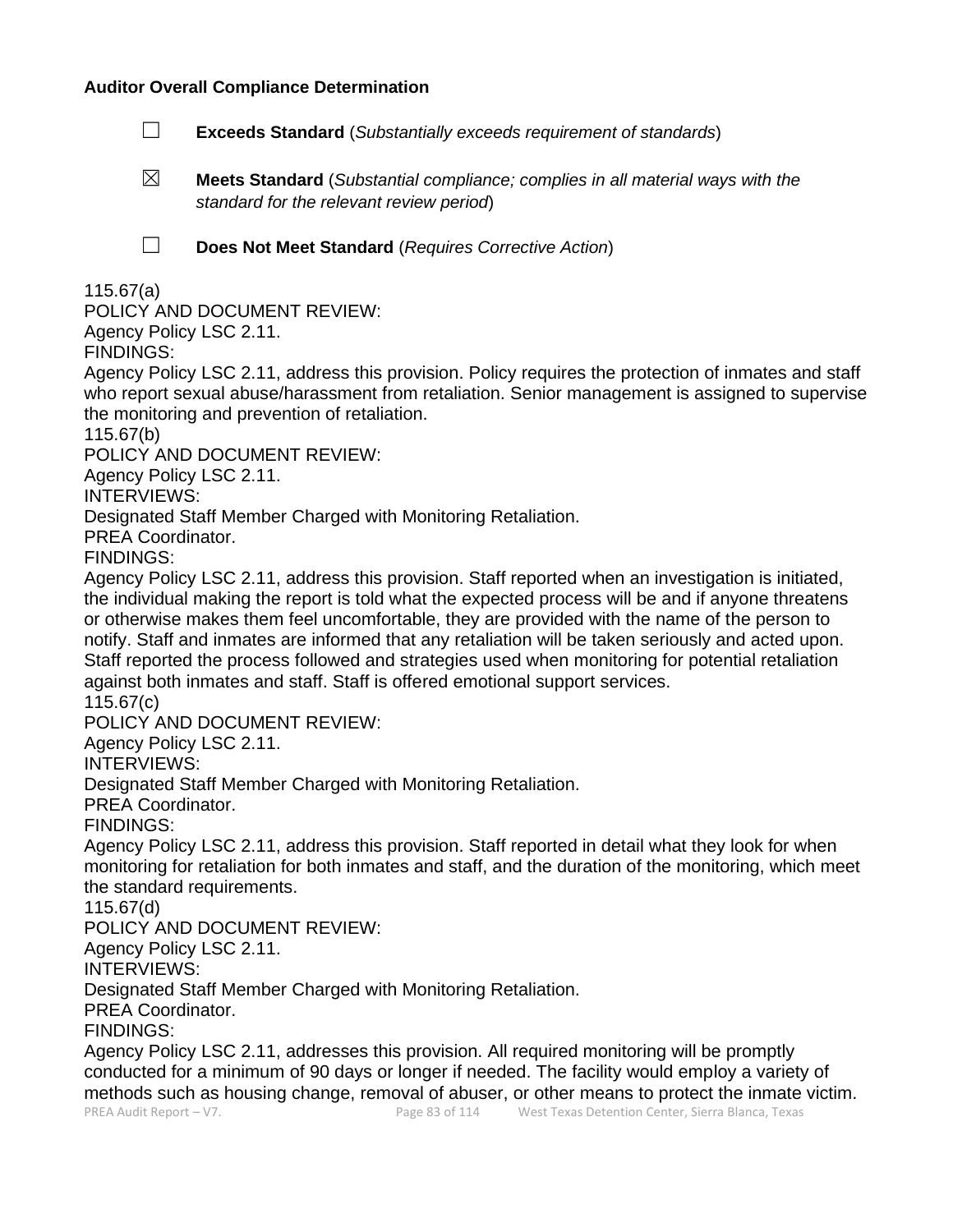This policy would also protect anyone who assisted in the investigation. The policies also require periodic status checks designed to protect an individual from retaliation. 115.67(e)

POLICY AND DOCUMENT REVIEW:

Agency Policy LSC 2.11.

INTERVIEWS:

Warden.

FINDINGS:

Agency Policy LSC 2.11, addresses this provision. Staff interviewed reported any type of retaliation is treated seriously and any allegations made would be reviewed and investigated. If an allegation were to be found true, the appropriate necessary actions would be taken.

115.67(f)

POLICY AND DOCUMENT REVIEW:

The agency is not required to respond to this provision.

FINDINGS:

This provision is not applicable as the agency is not required to respond to this provision.

# **Standard 115.68: Post-allegation protective custody**

# **115.68 (a)**

**EXT** Is any and all use of segregated housing to protect an inmate who is alleged to have suffered sexual abuse subject to the requirements of § 115.43?  $\boxtimes$  Yes  $\Box$  No

# **Auditor Overall Compliance Determination**

☐ **Exceeds Standard** (*Substantially exceeds requirement of standards*)

☒ **Meets Standard** (*Substantial compliance; complies in all material ways with the standard for the relevant review period*)

☐ **Does Not Meet Standard** (*Requires Corrective Action*)

115.68(a)

POLICY AND DOCUMENT REVIEW:

Agency Policy LSC 2.11.

INTERVIEWS:

Warden

Staff who Supervise Inmates in Restrictive Housing

Medical and Mental Health Staff. At the time of the onsite audit, there were no inmates in isolation for risk of sexual victimization/who alleged to have suffered sexual abuse, therefore no inmate was interviewed specific to this provision.

ONSITE REVIEW:

During the onsite review, there was no indication that restrictive housing is used on a regular basis for PREA related events.

FINDINGS:

Agency Policy LSC 2.11, addresses this provision. Staff interviewed reported protective custody/restrictive housing would be used only as a true last resort and efforts would continue to find alternatives during restrictive housing assignment.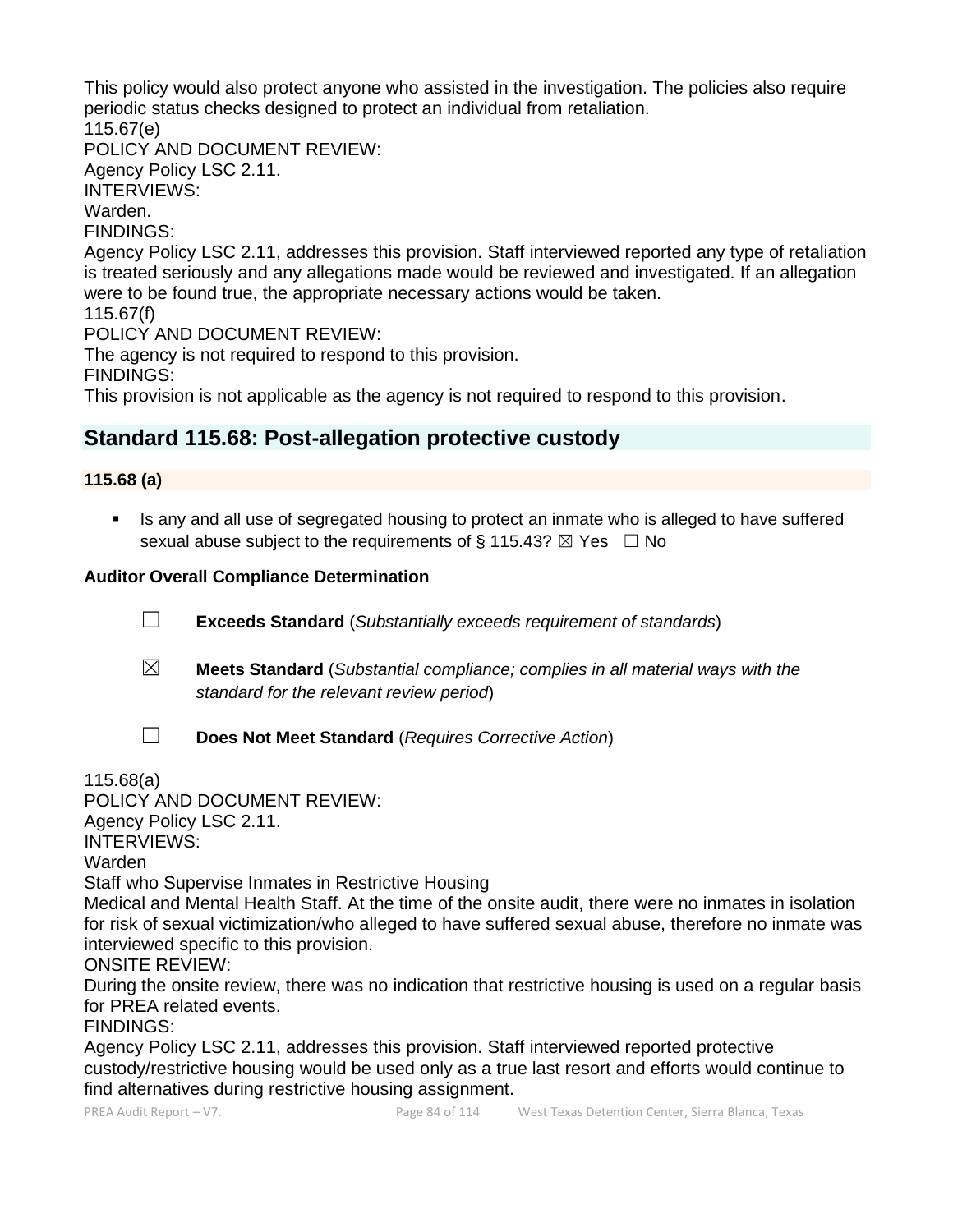No inmates are placed in restrictive housing involuntary without an assessment of all available alternatives. These policies meet the PREA requirements. The facility reported zero inmates who reported sexual abuse were held in involuntary restrictive housing in the past 12 months. Policies also dictate if an involuntary restrictive housing assignment is made, the facility affords each inmate a review every 30 days and the inmate programs would continue to the best extent possible.

# **INVESTIGATIONS**

# **Standard 115.71: Criminal and administrative agency investigations**

# **115.71 (a)**

- When the agency conducts its own investigations into allegations of sexual abuse and sexual harassment, does it do so promptly, thoroughly, and objectively? [N/A if the agency/facility is not responsible for conducting any form of criminal OR administrative sexual abuse investigations. See 115.21(a).]  $\boxtimes$  Yes  $\Box$  No  $\Box$  NA
- Does the agency conduct such investigations for all allegations, including third party and anonymous reports? [N/A if the agency/facility is not responsible for conducting any form of criminal OR administrative sexual abuse investigations. See 115.21(a).]  $\boxtimes$  Yes  $\Box$  No  $\Box$  NA

# **115.71 (b)**

**•** Where sexual abuse is alleged, does the agency use investigators who have received specialized training in sexual abuse investigations as required by 115.34?  $\boxtimes$  Yes  $\Box$  No

# **115.71 (c)**

- Do investigators gather and preserve direct and circumstantial evidence, including any available physical and DNA evidence and any available electronic monitoring data?  $\boxtimes$  Yes  $\Box$  No
- Do investigators interview alleged victims, suspected perpetrators, and witnesses? ☒ Yes ☐ No
- Do investigators review prior reports and complaints of sexual abuse involving the suspected perpetrator? ⊠ Yes □ No

# **115.71 (d)**

▪ When the quality of evidence appears to support criminal prosecution, does the agency conduct compelled interviews only after consulting with prosecutors as to whether compelled interviews may be an obstacle for subsequent criminal prosecution?  $\boxtimes$  Yes  $\Box$  No

# **115.71 (e)**

Do agency investigators assess the credibility of an alleged victim, suspect, or witness on an individual basis and not on the basis of that individual's status as inmate or staff?  $\boxtimes$  Yes  $\;\;\Box$  No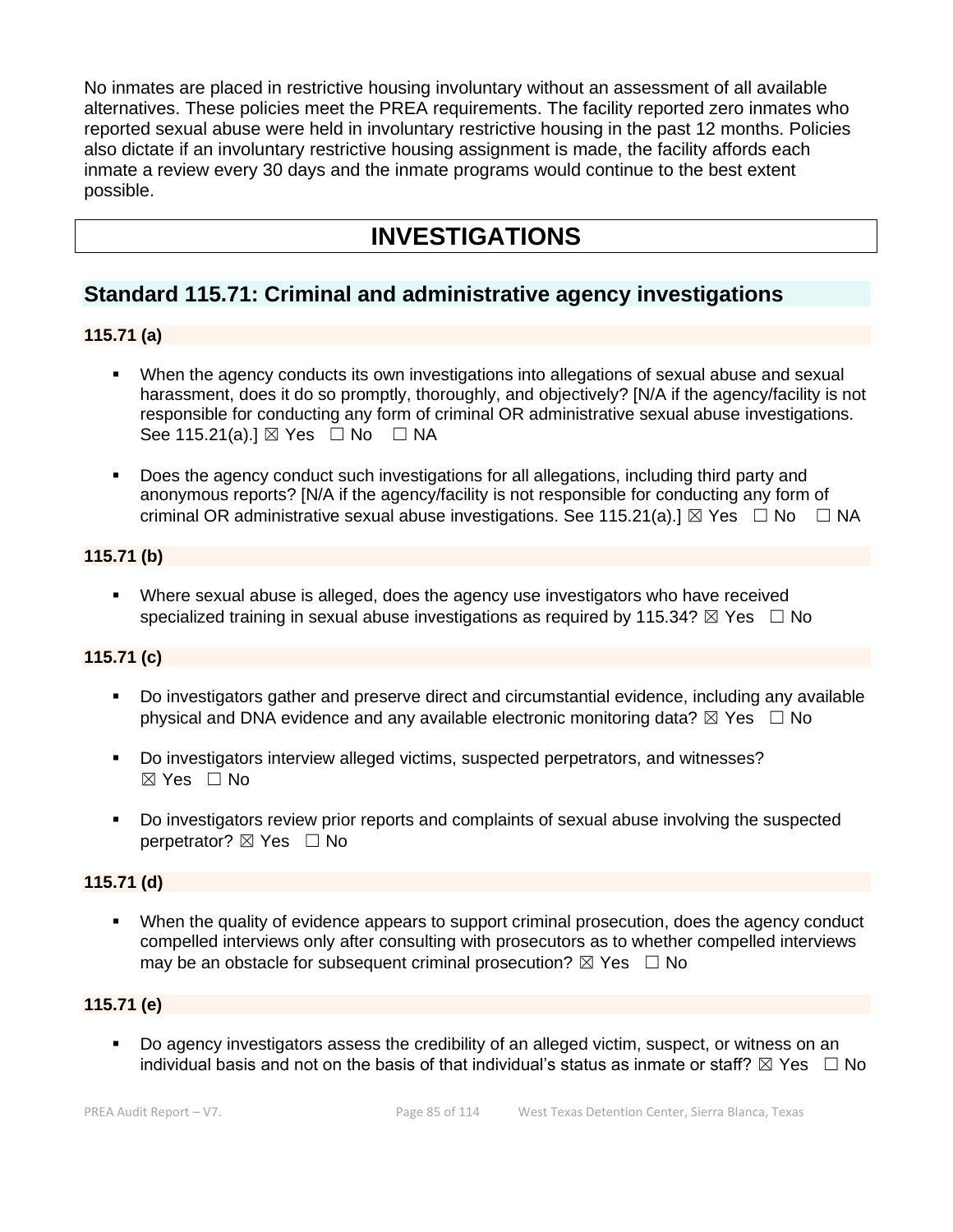▪ Does the agency investigate allegations of sexual abuse without requiring an inmate who alleges sexual abuse to submit to a polygraph examination or other truth-telling device as a condition for proceeding?  $\boxtimes$  Yes  $\Box$  No

#### **115.71 (f)**

- Do administrative investigations include an effort to determine whether staff actions or failures to act contributed to the abuse?  $\boxtimes$  Yes  $\Box$  No
- Are administrative investigations documented in written reports that include a description of the physical evidence and testimonial evidence, the reasoning behind credibility assessments, and investigative facts and findings?  $\boxtimes$  Yes  $\Box$  No

#### **115.71 (g)**

▪ Are criminal investigations documented in a written report that contains a thorough description of the physical, testimonial, and documentary evidence and attaches copies of all documentary evidence where feasible?  $\boxtimes$  Yes  $\Box$  No

#### **115.71 (h)**

■ Are all substantiated allegations of conduct that appears to be criminal referred for prosecution? ☒ Yes ☐ No

#### **115.71 (i)**

**•** Does the agency retain all written reports referenced in 115.71(f) and (g) for as long as the alleged abuser is incarcerated or employed by the agency, plus five years?  $\boxtimes$  Yes  $\Box$  No

#### **115.71 (j)**

Does the agency ensure that the departure of an alleged abuser or victim from the employment or control of the agency does not provide a basis for terminating an investigation? ☒ Yes ☐ No

#### **115.71 (k)**

■ Auditor is not required to audit this provision.

#### **115.71 (l)**

When an outside entity investigates sexual abuse, does the facility cooperate with outside investigators and endeavor to remain informed about the progress of the investigation? (N/A if an outside agency does not conduct administrative or criminal sexual abuse investigations. See 115.21(a).) ⊠ Yes □ No □ NA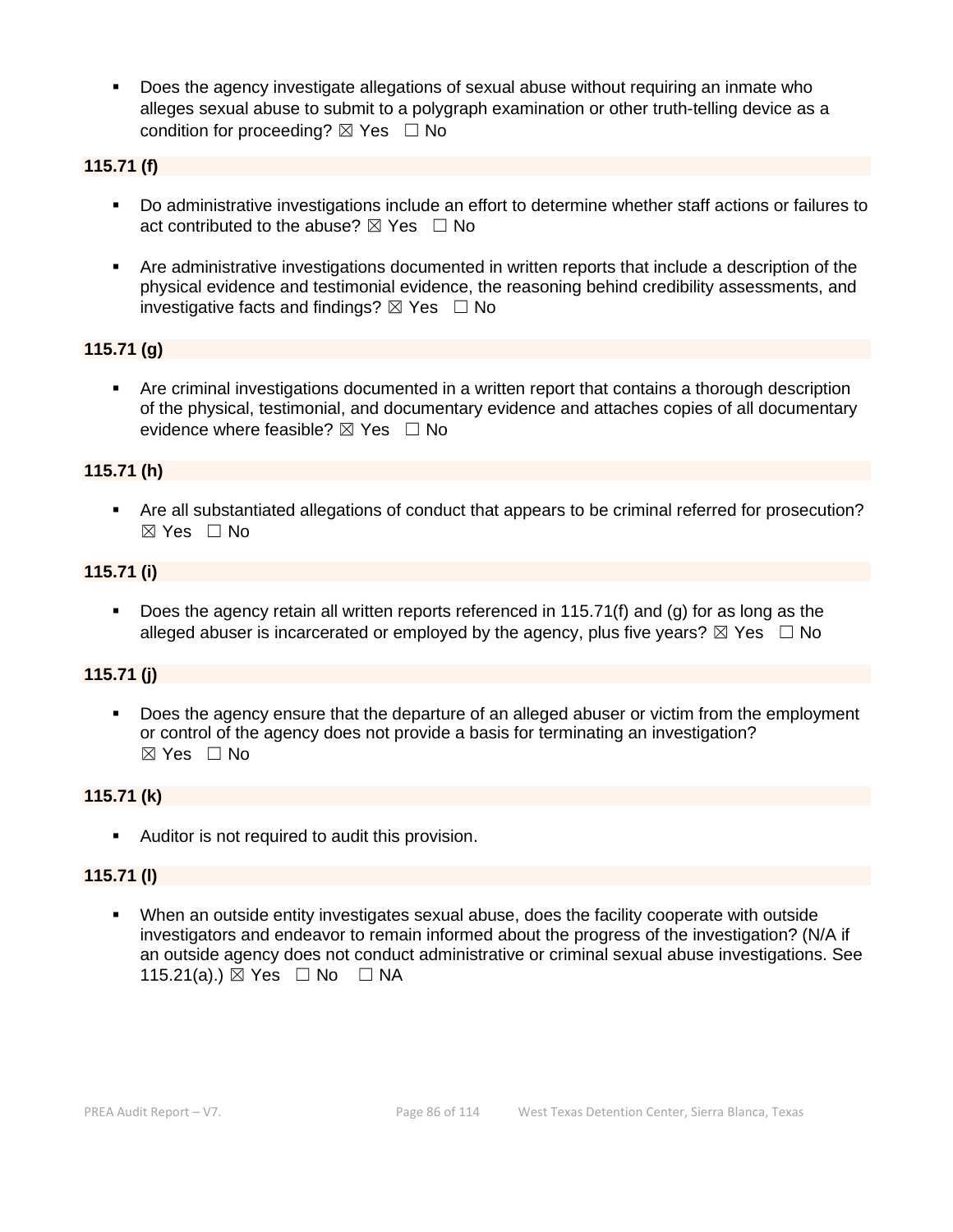#### **Auditor Overall Compliance Determination**

- ☐ **Exceeds Standard** (*Substantially exceeds requirement of standards*)
- ☒ **Meets Standard** (*Substantial compliance; complies in all material ways with the standard for the relevant review period*)
- 
- ☐ **Does Not Meet Standard** (*Requires Corrective Action*)

#### 115.71(a)

POLICY AND DOCUMENT REVIEW: Agency Policy LSC 2.11. Training Documentation. INTERVIEWS: Investigative Staff

FINDINGS:

Agency Policy LSC 2.11, addresses this provision. A review of investigative files reflected past investigations were conducted promptly, thoroughly, and objectively. Staff interviewed reported investigations are initiated immediately and that third-party and anonymous reports are also considered, documented and the information included in the final report.

115.71(b)

POLICY AND DOCUMENT REVIEW:

Agency Policy LSC 2.11.

Investigative staff training records.

INTERVIEWS:

Investigative Staff

FINDINGS:

Agency Policy LSC 2.11, addresses this provision. A review of the investigative staff training documents, including the investigator assigned to the 2021 and 2022 cases, indicated all investigative staff are trained in the required specialized investigative staff training. Staff interviewed reported receiving the required training.

115.71(c)

POLICY AND DOCUMENT REVIEW:

Agency Policy LSC 2.11.

Investigative staff training records. INTERVIEWS: Investigative Staff

FINDINGS:

Agency Policy LSC 2.11, addresses this provision. A review of the investigative files reflected the required supporting documentation was maintained in the files. Staff interviewed reported in detail the steps followed and information collected and documented during the investigation and retained in the files in accordance with the standard.

115.71(d)

POLICY AND DOCUMENT REVIEW: Agency Policy LSC 2.11.

INTERVIEWS: Investigative Staff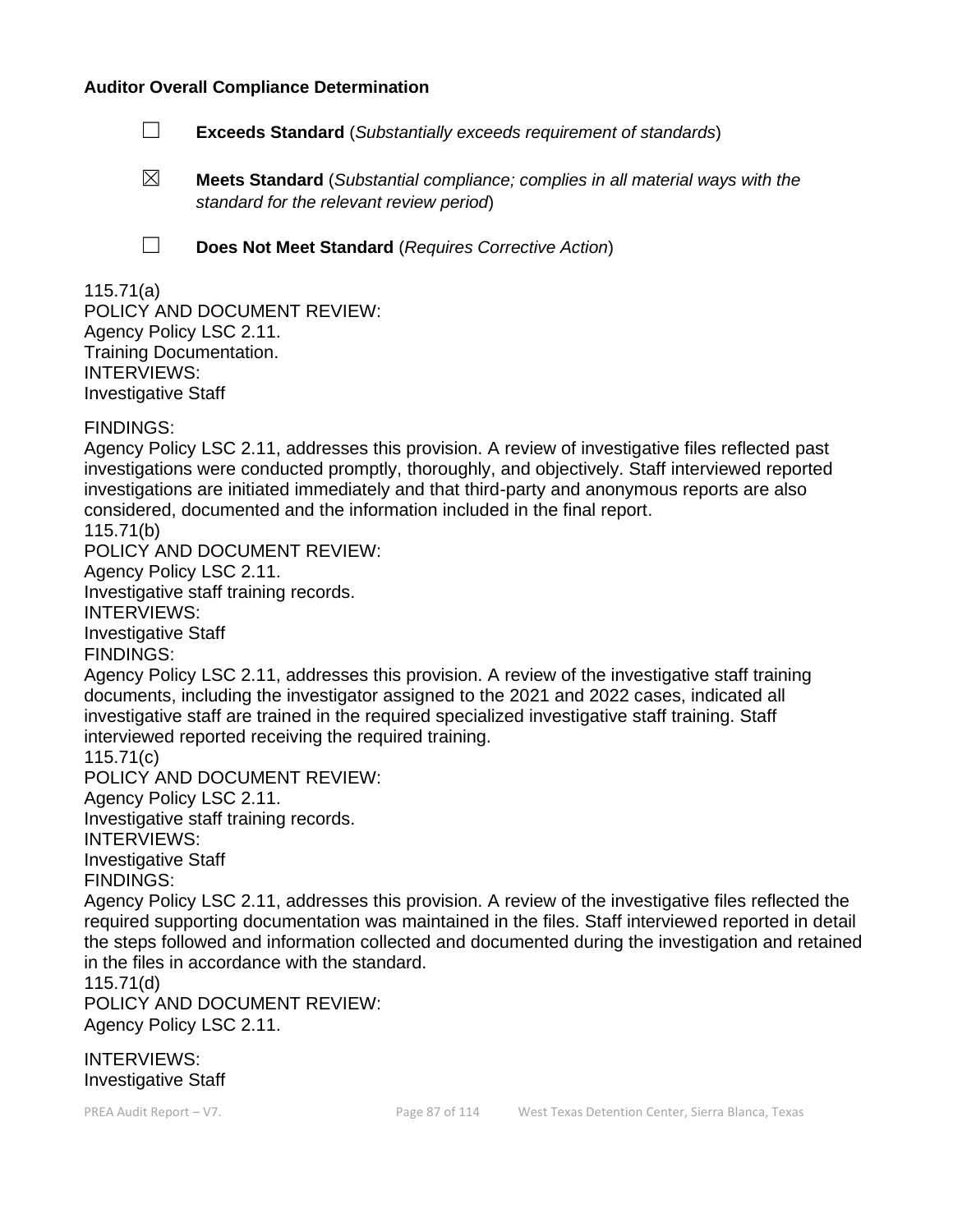FINDINGS: Agency Policy LSC 2.11, addresses this provision. Staff interviewed reported investigations are not terminated solely because the victim recants the allegation and would move forward with the investigation. 115.71(e) POLICY AND DOCUMENT REVIEW: Agency Policy LSC 2.11. Investigative files. INTERVIEWS: Investigative Staff FINDINGS: Agency Policy LSC 2.11, addresses this provision. A review of the investigative files reflected the criminal investigators are sworn law enforcement and are always involved on all investigations. Investigative staff reported the investigators will refer the case for prosecutorial review if evidence reveals a criminal act may have been committed. 115.71(f) POLICY AND DOCUMENT REVIEW: Agency Policy LSC 2.11. INTERVIEWS: Investigative Staff. FINDINGS: Agency Policy LSC 2.11. Staff interviewed reported all information would be considered, documented, and assessed as part of the investigation. Staff also reported a polygraph is not a part of the investigative process. 115.71(g) POLICY AND DOCUMENT REVIEW: Agency Policy LSC 2.11. Investigative files. INTERVIEWS: Investigative Staff. FINDINGS: Agency Policy LSC 2.11, addresses this provision. Staff interviewed reported everything is considered as part of the investigation including whether staff actions or failures to act contributed to the abuse. A review past investigative files indicated the investigations were thorough. The incident review process, which addresses this provision, was completed. 115.71(h) POLICY AND DOCUMENT REVIEW: Agency Policy LSC 2.11. INTERVIEWS: Investigative Staff FINDINGS: Agency Policy LSC 2.11, addresses this provision. Local law enforcement will conduct all investigations. In accordance with agency policy, any allegation involving sexual abuse or criminal activity requires that the local law enforcement agency is notified immediately to assume control of the investigation. The local law enforcement investigators have been trained to meet PREA standards. They are State approved Law Enforcement Officials and will promptly and thoroughly investigate each allegation. Should an allegation be substantiated, the case will be referred for

prosecution.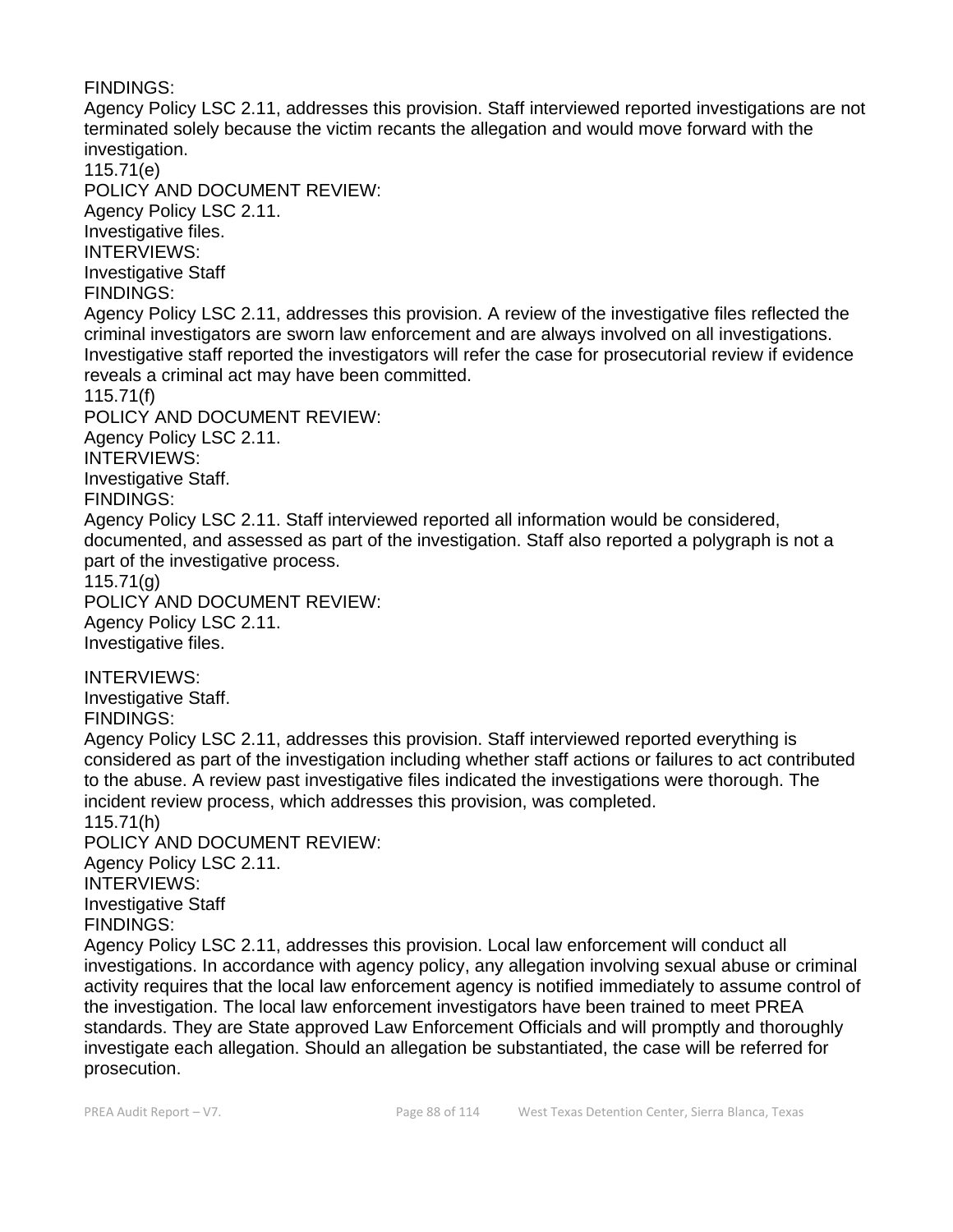The Investigator interviewed was professional and very knowledgeable. He indicated their investigative process was very through by collecting all evidence, interviewing witnesses, perpetrators, victims, etc. Reports are documented and cases are referred for prosecution if necessary. Polygraph tests for PREA cases are not authorized. 115.71(i) POLICY AND DOCUMENT REVIEW: Agency Policy LSC 2.11. INTERVIEWS: Investigative Staff FINDINGS: Agency Policy LSC 2.11, addresses this provision. Agency Policies require written reports be developed and retained per PREA standards, for as long as the alleged abuser is incarcerated or employed by the agency, plus five years and per local state retention requirements. Should a victim or abuser (staff or inmate) resign or be transferred to another facility, the case will continue to be investigated. 115.71(j) POLICY AND DOCUMENT REVIEW: Agency Policy LSC 2.11. FINDINGS: Agency Policy LSC 2.11, addresses this provision and requires investigation reports will be kept in perpetuity. The auditor reviewed both investigative files. 115.71(k) POLICY AND DOCUMENT REVIEW: Agency Policy LSC 2.11. INTERVIEWS: Investigative Staff FINDINGS: Staff interviewed reported an investigation would continue regardless of whether the alleged abuser or alleged victim left the facility. 115.71(l) POLICY AND DOCUMENT REVIEW: The agency is not required to respond to this provision. FINDINGS: This provision is not applicable as the agency is not required to respond to this provision.

# **Standard 115.72: Evidentiary standard for administrative investigations**

# **115.72 (a)**

Is it true that the agency does not impose a standard higher than a preponderance of the evidence in determining whether allegations of sexual abuse or sexual harassment are substantiated? **⊠** Yes □ No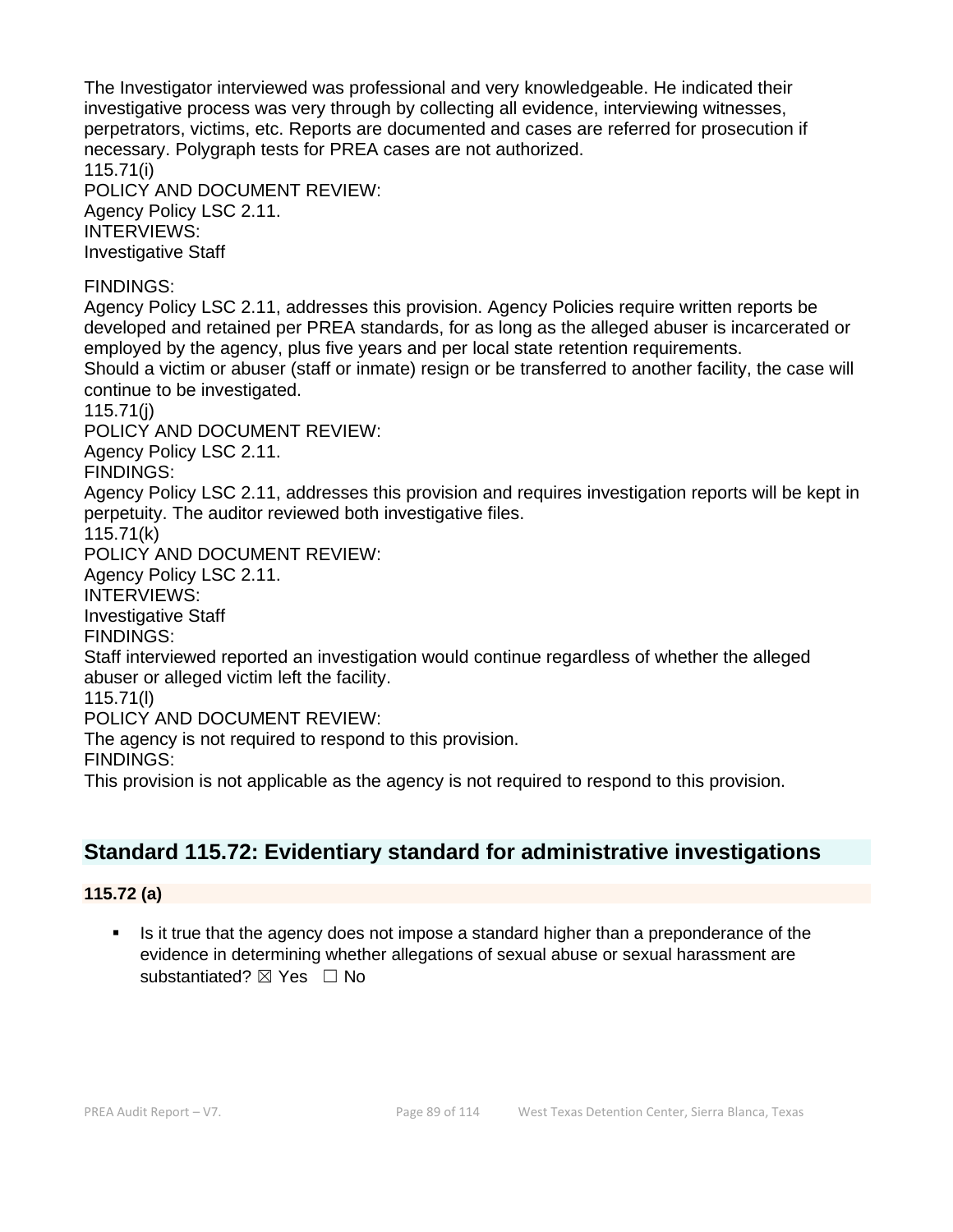#### **Auditor Overall Compliance Determination**

- ☐ **Exceeds Standard** (*Substantially exceeds requirement of standards*)
- ☒ **Meets Standard** (*Substantial compliance; complies in all material ways with the standard for the relevant review period*)
- 
- ☐ **Does Not Meet Standard** (*Requires Corrective Action*)

### 115.72(a)

POLICY AND DOCUMENT REVIEW: Agency Policy LSC 2.11. Investigative files. INTERVIEWS: Investigative Staff. FINDINGS:

Agency Policy LSC 2.11, address this provision. A review of past investigative files indicated the proper standard was used in determining that the allegations were founded/substantiated. Staff reported the standard of evidence used to substantiate allegations is the preponderance of the evidence.

# **Standard 115.73: Reporting to inmates**

#### **115.73 (a)**

Following an investigation into an inmate's allegation that he or she suffered sexual abuse in an agency facility, does the agency inform the inmate as to whether the allegation has been determined to be substantiated, unsubstantiated, or unfounded?  $\boxtimes$  Yes  $\Box$  No

#### **115.73 (b)**

If the agency did not conduct the investigation into an inmate's allegation of sexual abuse in an agency facility, does the agency request the relevant information from the investigative agency in order to inform the inmate? (N/A if the agency/facility is responsible for conducting administrative and criminal investigations.)  $\Box$  Yes  $\Box$  No  $\boxtimes$  NA

#### **115.73 (c)**

- Following an inmate's allegation that a staff member has committed sexual abuse against the inmate, unless the agency has determined that the allegation is unfounded, or unless the inmate has been released from custody, does the agency subsequently inform the inmate whenever: The staff member is no longer posted within the inmate's unit?  $\boxtimes$  Yes  $\Box$  No
- Following an inmate's allegation that a staff member has committed sexual abuse against the inmate, unless the agency has determined that the allegation is unfounded, or unless the inmate has been released from custody, does the agency subsequently inform the inmate whenever: The staff member is no longer employed at the facility?  $\boxtimes$  Yes  $\Box$  No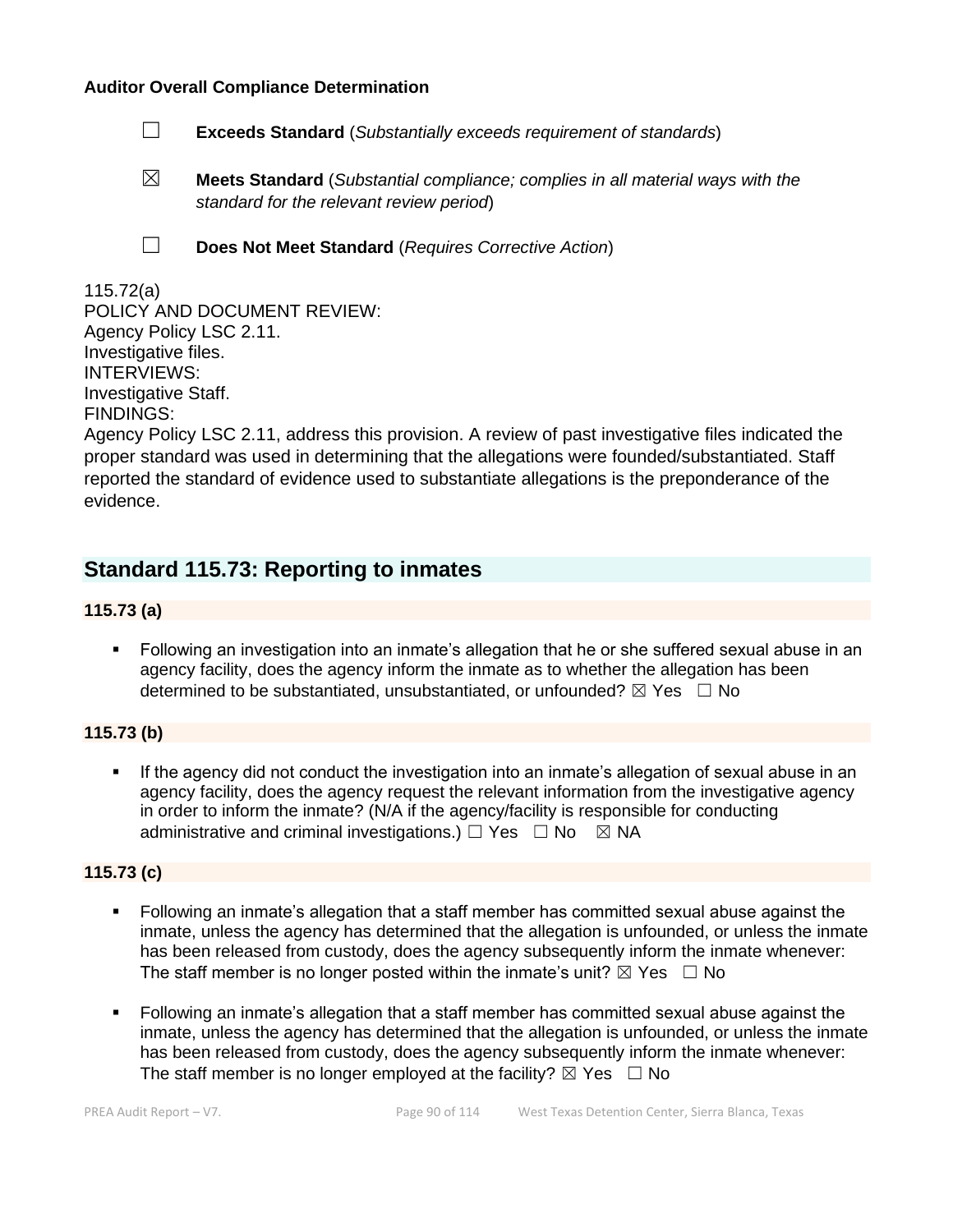- Following an inmate's allegation that a staff member has committed sexual abuse against the inmate, unless the agency has determined that the allegation is unfounded, or unless the inmate has been released from custody, does the agency subsequently inform the inmate whenever: The agency learns that the staff member has been indicted on a charge related to sexual abuse in the facility?  $\boxtimes$  Yes  $\Box$  No
- Following an inmate's allegation that a staff member has committed sexual abuse against the inmate, unless the agency has determined that the allegation is unfounded, or unless the inmate has been released from custody, does the agency subsequently inform the inmate whenever: The agency learns that the staff member has been convicted on a charge related to sexual abuse within the facility?  $\boxtimes$  Yes  $\Box$  No

### **115.73 (d)**

- Following an inmate's allegation that he or she has been sexually abused by another inmate, does the agency subsequently inform the alleged victim whenever: The agency learns that the alleged abuser has been indicted on a charge related to sexual abuse within the facility?  $\boxtimes$  Yes  $\Box$  No
- **•** Following an inmate's allegation that he or she has been sexually abused by another inmate, does the agency subsequently inform the alleged victim whenever: The agency learns that the alleged abuser has been convicted on a charge related to sexual abuse within the facility? ☒ Yes ☐ No

### **115.73 (e)**

**•** Does the agency document all such notifications or attempted notifications?  $\boxtimes$  Yes  $\Box$  No

#### **115.73 (f)**

■ Auditor is not required to audit this provision.

#### **Auditor Overall Compliance Determination**



☐ **Exceeds Standard** (*Substantially exceeds requirement of standards*)

- ☒ **Meets Standard** (*Substantial compliance; complies in all material ways with the standard for the relevant review period*)
- ☐ **Does Not Meet Standard** (*Requires Corrective Action*)

115.73(a) POLICY AND DOCUMENT REVIEW: Agency Policy LSC 2.11. INTERVIEWS: Warden. Investigative staff. FINDINGS: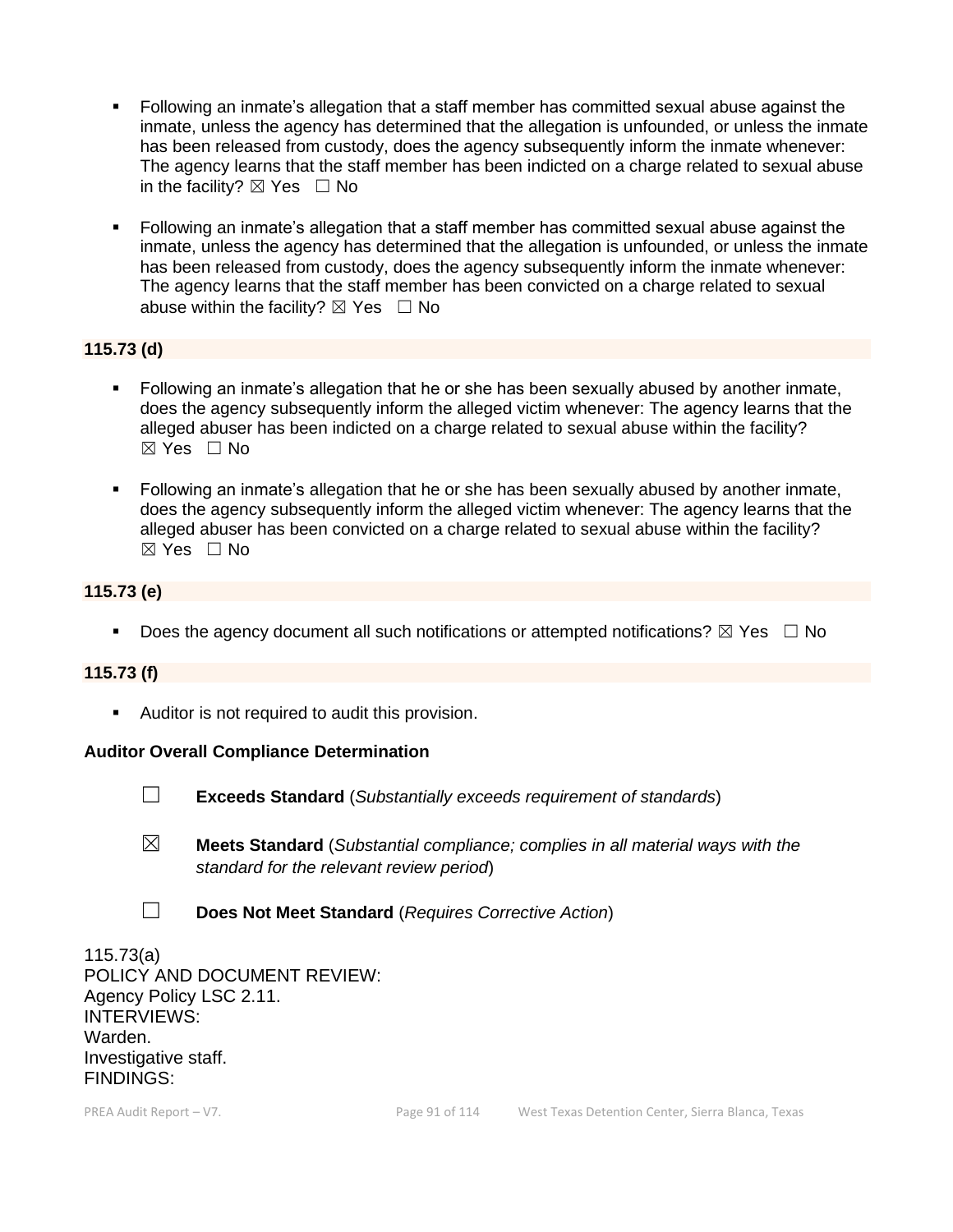Agency Policy LSC 2.11, addresses this provision and requires notification for both sexual abuse and sexual harassment investigations. Staff interviewed reported the inmate would be notified in verbally/in writing. The agency policy requirements to notify the inmate on the outcome of sexual harassment investigations meets the standard requirements.

115.73(b)

POLICY AND DOCUMENT REVIEW:

Agency Policy LSC 2.11.

FINDINGS:

The agency contacts the local law enforcement agency to conduct investigations on all PREA related allegations.

115.73(c)

POLICY AND DOCUMENT REVIEW:

Agency Policy LSC 2.11. Staff reported there have been zero substantiated or unsubstantiated complaints of sexual abuse committed by a staff member, contractor, intern, or volunteer against an inmate in the past 12 months.

INTERVIEWS:

Random Inmates.

FINDINGS:

Agency Policy LSC 2.11, addresses this provision. Past staff to inmate case files were reviewed and they were properly investigated in accordance with PREA protocols and proper action was completed. All accused staff were immediately removed from all inmate contact.

115.73(d)

POLICY AND DOCUMENT REVIEW:

Agency Policy LSC 2.11.

Investigative Files

INTERVIEWS:

Random Inmates.

Inmate who reported sexual harassment prior to audit period.

FINDINGS:

Agency Policy LSC 2.11, addresses this provision. Agency policy that requires that the inmate be informed of the outcome of the investigation of all sexual abuse/harassment complaints that the inmate has filed. In the past 12 months, zero allegations from inmates about staff were investigated. By policy all investigations would be completed, and the inmate would be informed in writing of the result of the investigation. The reports were documented. For complaints directed towards staff, the inmate would be advised as to staff relocation, no longer employed, whether staff member has been indicted or convicted.

115.73(e)

POLICY AND DOCUMENT REVIEW:

Agency Policy LSC 2.11.

Investigative files.

FINDINGS:

Agency Policy LSC 2.11, addresses this provision. A review of the investigative files reflected local law enforcement conducts all investigations. In the past 12 months, four (4) allegations from inmates about inmates were investigated.

# **DISCIPLINE**

# **Standard 115.76: Disciplinary sanctions for staff**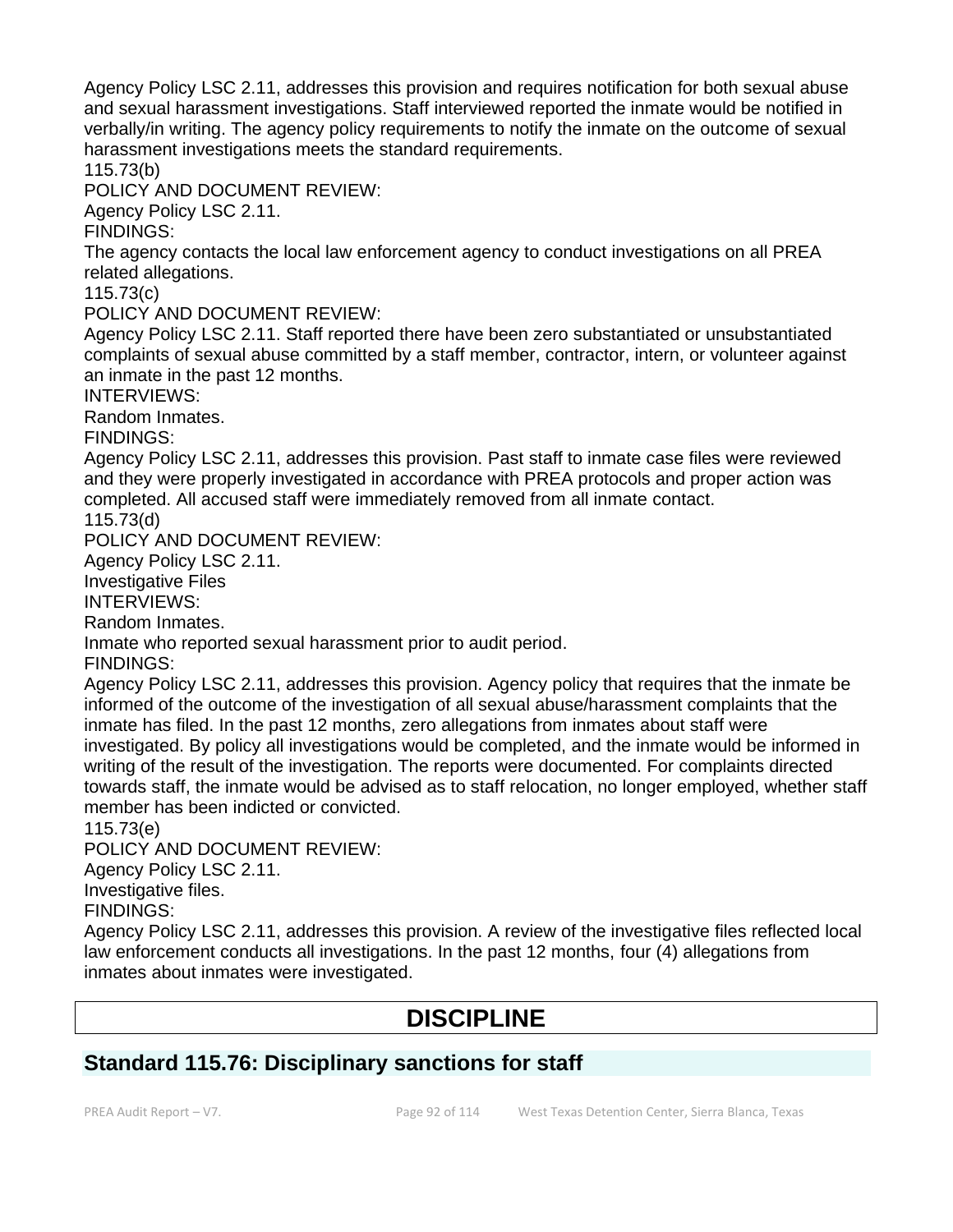### **115.76 (a)**

Are staff subject to disciplinary sanctions up to and including termination for violating agency sexual abuse or sexual harassment policies?  $\boxtimes$  Yes  $\Box$  No

#### **115.76 (b)**

Is termination the presumptive disciplinary sanction for staff who have engaged in sexual abuse? ☒ Yes ☐ No

## **115.76 (c)**

▪ Are disciplinary sanctions for violations of agency policies relating to sexual abuse or sexual harassment (other than actually engaging in sexual abuse) commensurate with the nature and circumstances of the acts committed, the staff member's disciplinary history, and the sanctions imposed for comparable offenses by other staff with similar histories?  $\boxtimes$  Yes  $\Box$  No

#### **115.76 (d)**

- Are all terminations for violations of agency sexual abuse or sexual harassment policies, or resignations by staff who would have been terminated if not for their resignation, reported to: Law enforcement agencies (unless the activity was clearly not criminal)?  $\boxtimes$  Yes  $\Box$  No
- Are all terminations for violations of agency sexual abuse or sexual harassment policies, or resignations by staff who would have been terminated if not for their resignation, reported to: Relevant licensing bodies?  $\boxtimes$  Yes  $\Box$  No

#### **Auditor Overall Compliance Determination**

- ☐ **Exceeds Standard** (*Substantially exceeds requirement of standards*)
- 
- ☒ **Meets Standard** (*Substantial compliance; complies in all material ways with the standard for the relevant review period*)
- 
- ☐ **Does Not Meet Standard** (*Requires Corrective Action*)

115.76(a)

POLICY AND DOCUMENT REVIEW:

Agency Policy LSC 2.11. Agency Policy LSC 2.11.

FINDINGS:

The agency contacts the local law enforcement agency to conduct investigations on all PREA related allegations.

FINDINGS:

Agency Policy LSC 2.11, addresses this provision. The audited agency has disciplinary sanctions for staff up to and including termination for violating sexual abuse and sexual harassment policies. The facility reported zero cases where an employee was terminated for sexual harassment of an inmate and (0) cases where a staff member was reported to law enforcement for violating sexual abuse or harassment policies.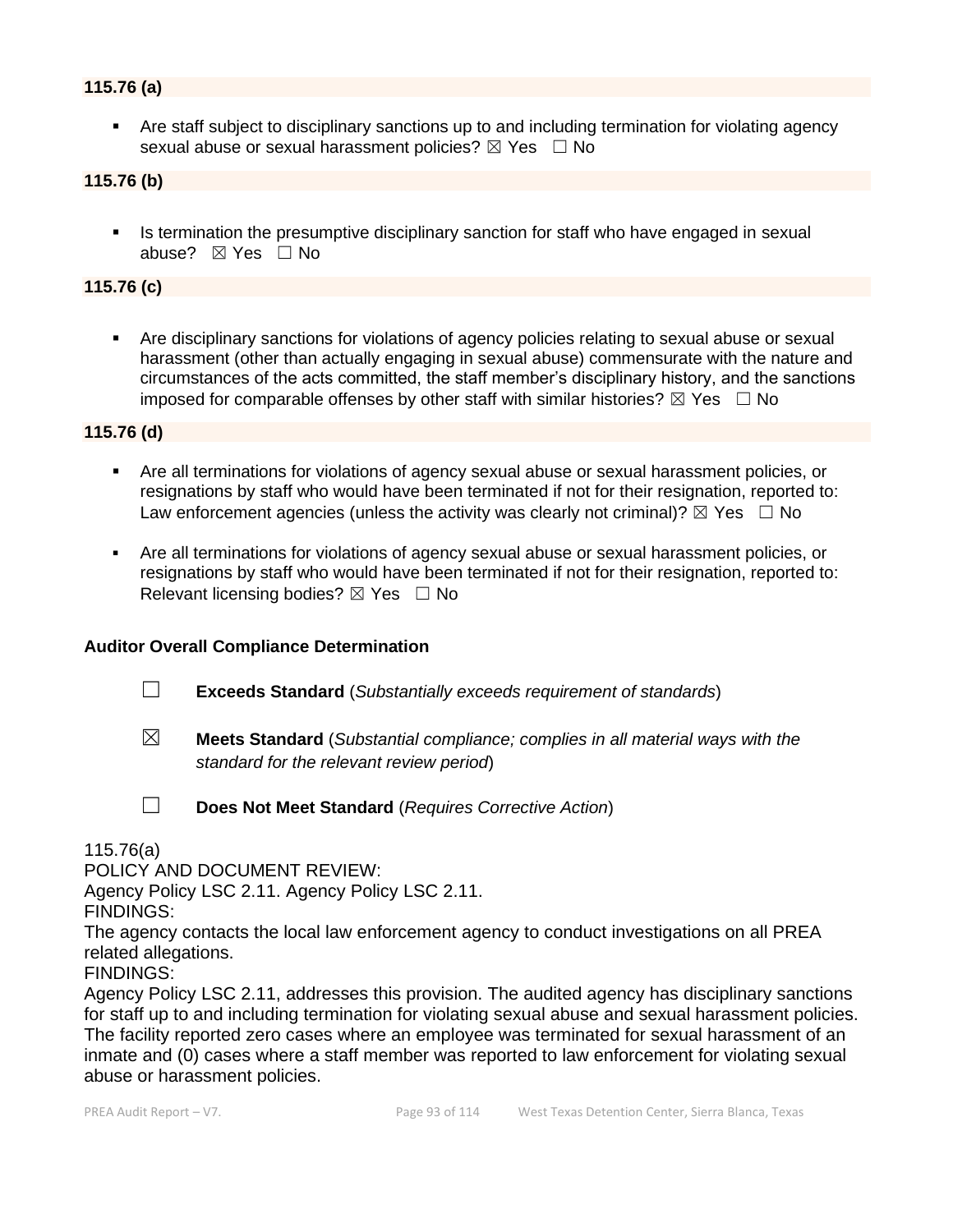115.76(b)

POLICY AND DOCUMENT REVIEW:

Agency Policy LSC 2.11. The agency reported there has been zero staff that have violated agency sexual abuse or sexual harassment policies in the past 12 months.

FINDINGS:

Agency Policy LSC 2.11, addresses this provision. Zero staff members were investigated for possible PREA violations.

115.76(c)

POLICY AND DOCUMENT REVIEW:

Agency LSC 2.11. The agency reported there has been zero staff that have been disciplined for violation of agency sexual abuse or sexual harassment policies in the past 12 months. FINDINGS:

Agency Policy LSC 2.11, addresses this provision. Zero staff members were investigated for possible PREA violations.

115.76(d)

POLICY AND DOCUMENT REVIEW:

Agency Policy LSC 2.11. The agency reported there has been zero staff that have been disciplined for violation of agency sexual abuse or sexual harassment policies in the past 12 months. FINDINGS:

Agency Policy LSC 2.11, addresses this provision. Zero staff members were investigated for possible PREA violations. Zero staff were disciplined for violating agency sexual abuse or sexual harassment policies.

# **Standard 115.77: Corrective action for contractors and volunteers**

### **115.77 (a)**

- **EXT** Is any contractor or volunteer who engages in sexual abuse prohibited from contact with inmates? ⊠ Yes □ No
- Is any contractor or volunteer who engages in sexual abuse reported to: Law enforcement agencies (unless the activity was clearly not criminal)?  $\boxtimes$  Yes  $\Box$  No
- **EXECT** Is any contractor or volunteer who engages in sexual abuse reported to: Relevant licensing bodies? ⊠ Yes □ No

#### **115.77 (b)**

In the case of any other violation of agency sexual abuse or sexual harassment policies by a contractor or volunteer, does the facility take appropriate remedial measures, and consider whether to prohibit further contact with inmates?  $\boxtimes$  Yes  $\Box$  No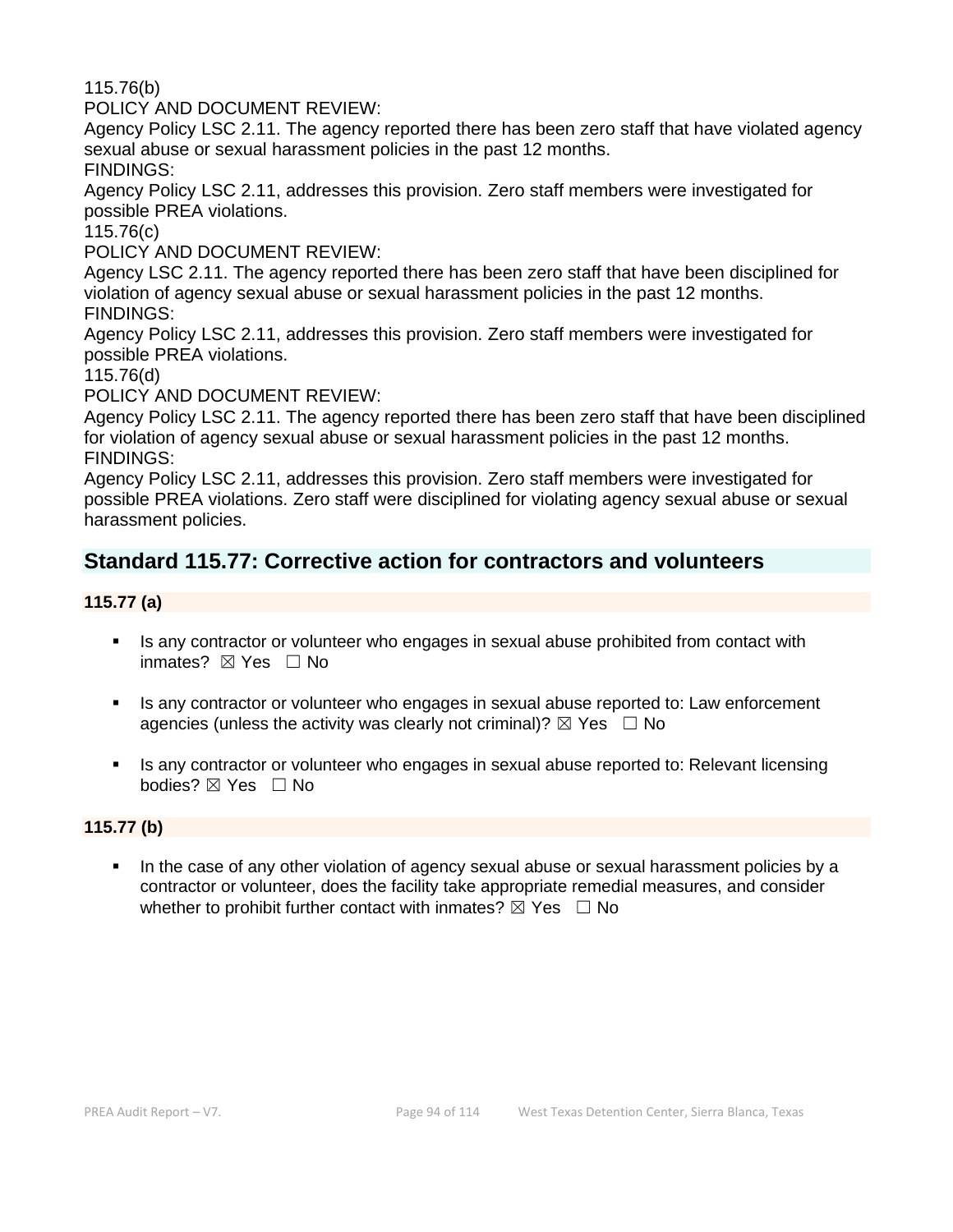#### **Auditor Overall Compliance Determination**

- ☐ **Exceeds Standard** (*Substantially exceeds requirement of standards*)
- ☒ **Meets Standard** (*Substantial compliance; complies in all material ways with the standard for the relevant review period*)

☐ **Does Not Meet Standard** (*Requires Corrective Action*)

### 115.77(a)

POLICY AND DOCUMENT REVIEW:

Agency Policy LSC 2.11. The agency reported there had been (0) contractors or volunteers reported to law enforcement agencies and relevant licensing bodies for engaging in sexual abuse of inmates in the past 12 months.

FINDINGS:

Agency Policy LSC 2.11, address this provision.

The agency reported there had been (0) contractors or volunteers reported to law enforcement agencies and relevant licensing bodies for engaging in sexual abuse of inmates in the past 12 months, therefore there was no documentation to review specific to this provision. 115.77(b)

POLICY AND DOCUMENT REVIEW:

Agency Policy LSC 2.11.

INTERVIEWS:

Warden

Random Staff

FINDINGS:

Agency Policy LSC 2.11. The agency reported there had been (0) contractors or volunteers reported for engaging in sexual abuse of inmates in the past 12 months, therefore there was no documentation to review specific to this provision. Staff interviewed reported any allegations of sexual abuse of inmates by contractors or volunteers would be treated the same as if they were regular staff. Agency personnel with the need to know would be notified, who would then contact the contractor's point of contact and cease the contract with the contractor. Both volunteers and contractors would be prohibited from having further contact with inmates.

# **Standard 115.78: Disciplinary sanctions for inmates**

#### **115.78 (a)**

■ Following an administrative finding that an inmate engaged in inmate-on-inmate sexual abuse, or following a criminal finding of guilt for inmate-on-inmate sexual abuse, are inmates subject to disciplinary sanctions pursuant to a formal disciplinary process?  $\boxtimes$  Yes  $\Box$  No

#### **115.78 (b)**

Are sanctions commensurate with the nature and circumstances of the abuse committed, the inmate's disciplinary history, and the sanctions imposed for comparable offenses by other inmates with similar histories?  $\boxtimes$  Yes  $\Box$  No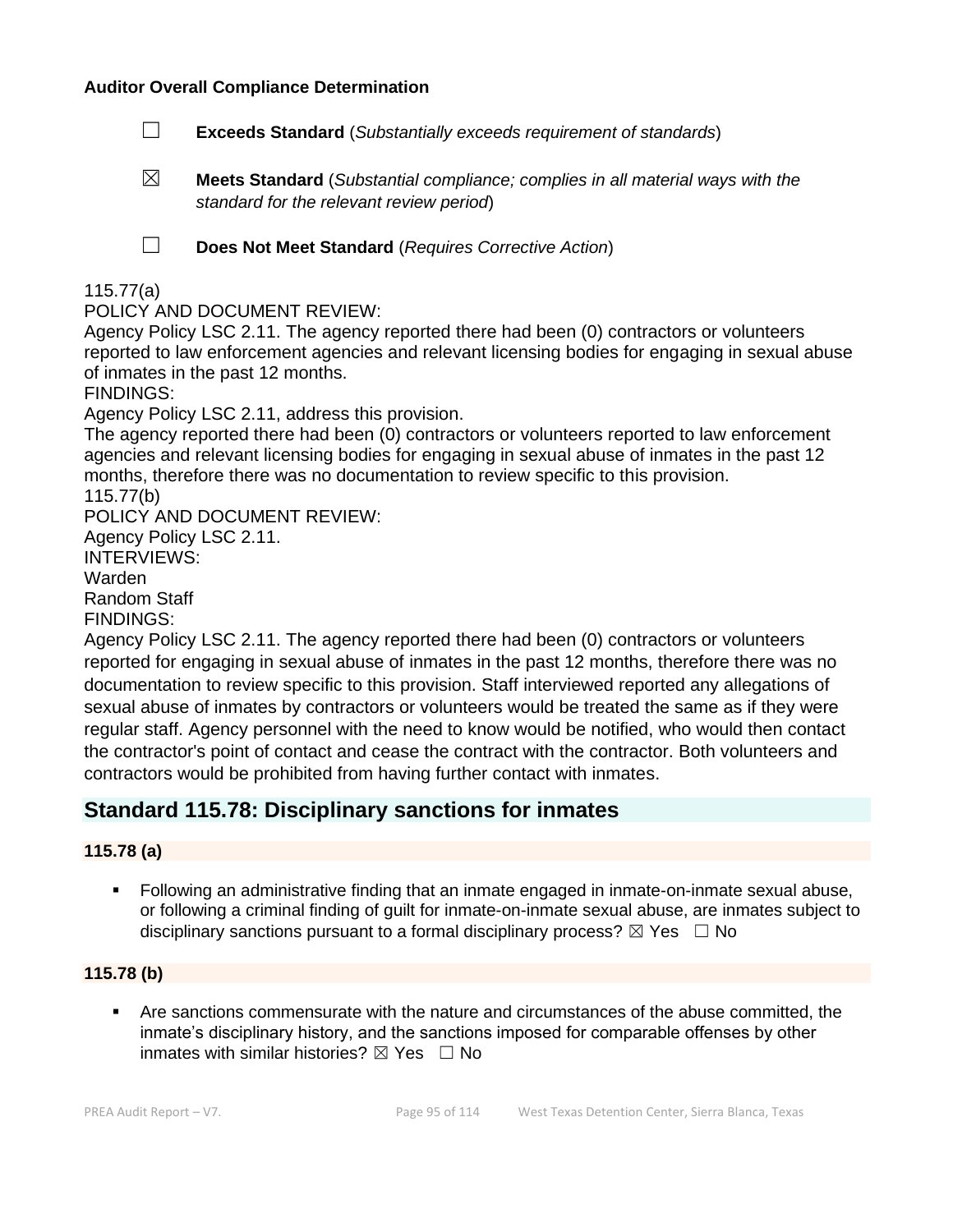# **115.78 (c)**

▪ When determining what types of sanction, if any, should be imposed, does the disciplinary process consider whether an inmate's mental disabilities or mental illness contributed to his or her behavior? ⊠ Yes □ No

#### **115.78 (d)**

If the facility offers therapy, counseling, or other interventions designed to address and correct underlying reasons or motivations for the abuse, does the facility consider whether to require the offending inmate to participate in such interventions as a condition of access to programming and other benefits?  $\boxtimes$  Yes  $\Box$  No

#### **115.78 (e)**

■ Does the agency discipline an inmate for sexual contact with staff only upon a finding that the staff member did not consent to such contact?  $\boxtimes$  Yes  $\Box$  No

#### **115.78 (f)**

For the purpose of disciplinary action does a report of sexual abuse made in good faith based upon a reasonable belief that the alleged conduct occurred NOT constitute falsely reporting an incident or lying, even if an investigation does not establish evidence sufficient to substantiate the allegation?  $\boxtimes$  Yes  $\Box$  No

### **115.78 (g)**

**.** If the agency prohibits all sexual activity between inmates, does the agency always refrain from considering non-coercive sexual activity between inmates to be sexual abuse? (N/A if the agency does not prohibit all sexual activity between inmates.)  $\boxtimes$  Yes  $\Box$  No  $\Box$  NA

#### **Auditor Overall Compliance Determination**

- ☐ **Exceeds Standard** (*Substantially exceeds requirement of standards*)
- ☒ **Meets Standard** (*Substantial compliance; complies in all material ways with the standard for the relevant review period*)
- ☐ **Does Not Meet Standard** (*Requires Corrective Action*)

#### 115.78(a)

POLICY AND DOCUMENT REVIEW:

Agency Policy LSC 2.11. Inmate Orientation Packet. Inmate Handbook.

FINDINGS:

Agency Policy LSC 2.11, address this provision. The Inmate Orientation Packet and Inmate Handbook, provide information related to the Code of Conduct and Progressive Disciplinary Sanctions, including sanctions pertaining to sexual abuse and sexual harassment. 115.78(b)

POLICY AND DOCUMENT REVIEW: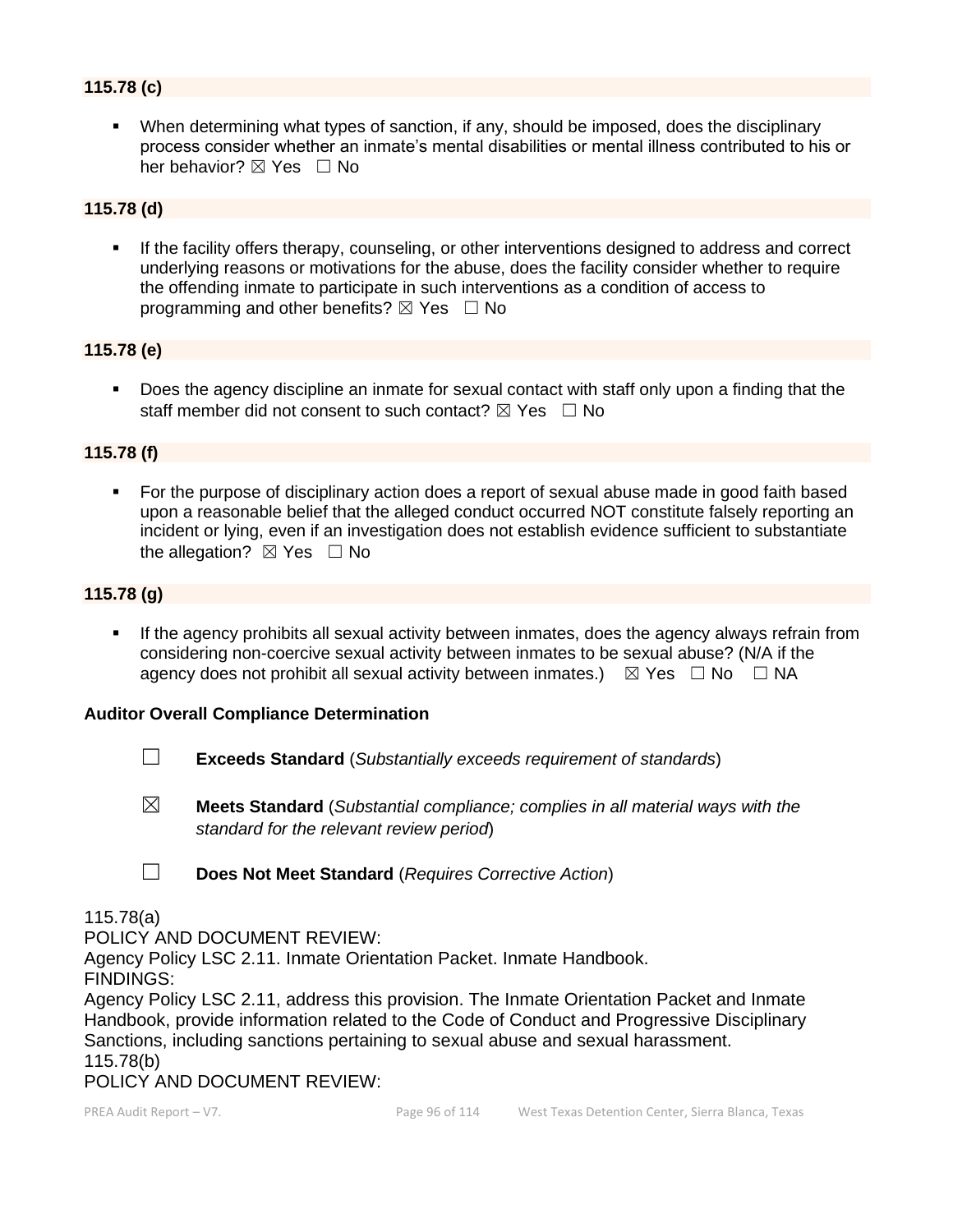Agency Policy LSC 2.11. The agency reported there were (0) incidents of Inmate-on-Inmate abusive sexual contact allegation with a finding of guilt. The agency reported there has been zero inmates placed in restrictive housing for inmate-on-inmate sexual abuse or harassment as a disciplinary sanction in the past 12 months.

INTERVIEWS:

Warden

Medical and Mental Health Staff Restrictive Housing Staff

FINDINGS:

Agency Policy LSC 2.11, address this provision. The agency reported there were (0) incidents of Inmate-on-Inmate abusive sexual contact allegation with a finding of guilt, documentation reviewed showed all proper PREA protocols are in the policy, and this facility meets this provision. Staff interviewed reported an inmate-on-inmate sexual abuse incident would be considered a major rule violation and could result in disciplinary restrictive housing. The sanction would be referred for supervisory review and approval.

115.78(c)

POLICY AND DOCUMENT REVIEW: Agency Policy LSC 2.11. INTERVIEWS: Warden Medical and Mental Health Staff Restrictive Housing Staff

FINDINGS:

Agency Policy LSC 2.11, address this provision. The agency reported there were (0) incidents of Inmate-on-Inmate abusive sexual contact allegation with a finding of guilt, documentation reviewed showed all proper PREA protocols are in the policy, and this facility meets this provision. Staff interviewed reported an inmate-on-inmate sexual abuse incident would be considered a major rule violation and could result in disciplinary restrictive housing. The sanction would be referred for supervisory review and approval.

115.78(d)

POLICY AND DOCUMENT REVIEW: Agency Policy LSC 2.11. INTERVIEWS: Medical and Mental Health Staff FINDINGS:

Agency Policy LSC 2.11, address this provision. Staff interviewed reported the offending inmate is offered therapy, counseling, or other intervention services, but would not require the inmate's participation as a condition of access to any rewards-based behavior management system or programming or education.

115.78(e)(f)(g)

POLICY AND DOCUMENT REVIEW:

Agency Policy LSC 2.11.

FINDINGS:

Agency Policy LSC 2.11, address this provision. The agency reported there were (0) incidents of Inmate-on-Inmate abusive sexual contact allegation with a finding of guilt. Staff interviewed reported an inmate-on-inmate sexual abuse incident would be considered a major rule violation and could result in disciplinary restrictive housing. The sanction would be referred for supervisory review and approval.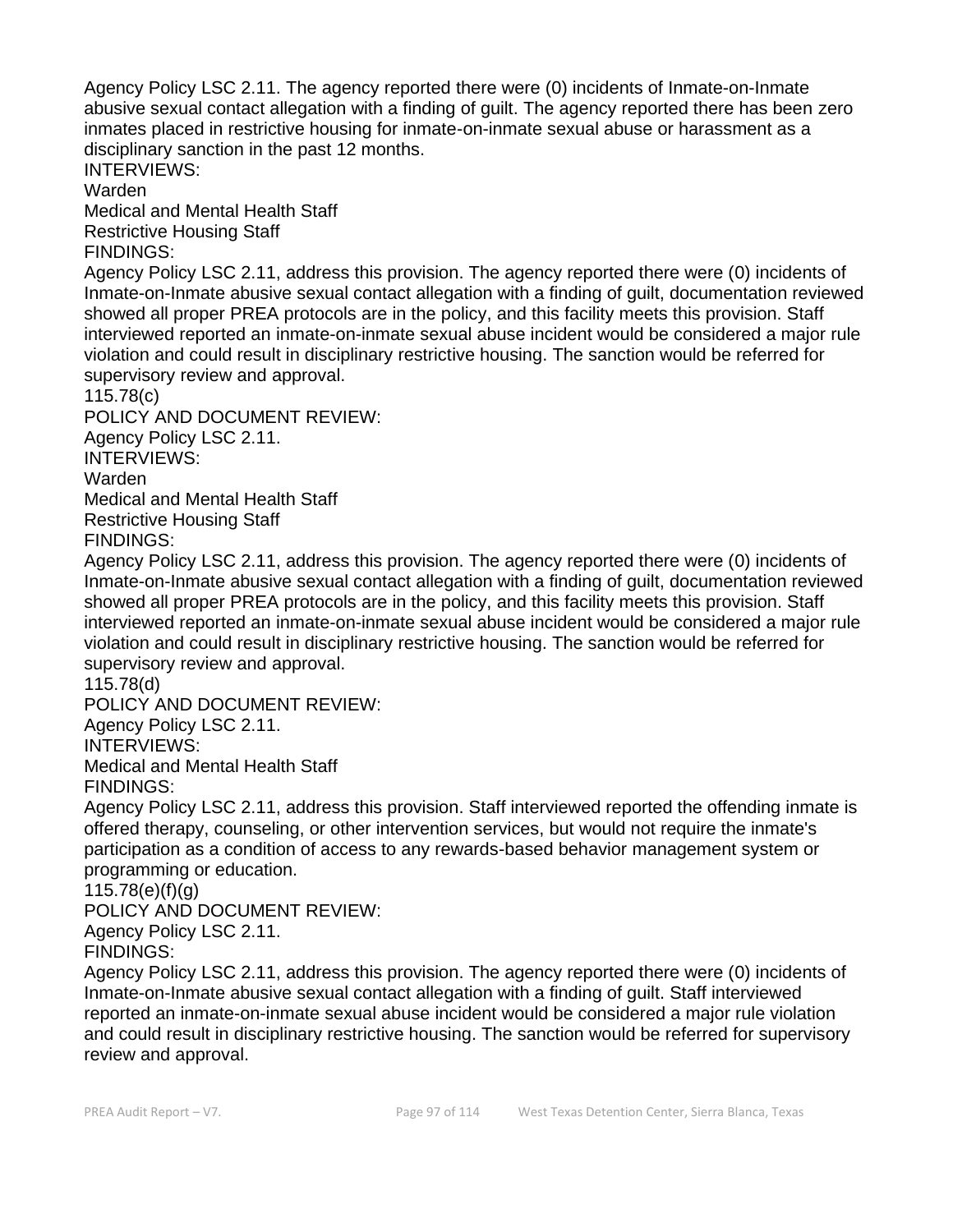# **MEDICAL AND MENTAL CARE**

# **Standard 115.81: Medical and mental health screenings; history of sexual abuse**

## **115.81 (a)**

If the screening pursuant to  $\S$  115.41 indicates that a prison inmate has experienced prior sexual victimization, whether it occurred in an institutional setting or in the community, do staff ensure that the inmate is offered a follow-up meeting with a medical or mental health practitioner within 14 days of the intake screening? (N/A if the facility is not a prison.)  $\Box$  Yes  $\Box$  No  $\boxtimes$  NA

### **115.81 (b)**

■ If the screening pursuant to § 115.41 indicates that a prison inmate has previously perpetrated sexual abuse, whether it occurred in an institutional setting or in the community, do staff ensure that the inmate is offered a follow-up meeting with a mental health practitioner within 14 days of the intake screening? (N/A if the facility is not a prison.)  $\Box$  Yes  $\Box$  No  $\boxtimes$  NA

### **115.81 (c)**

If the screening pursuant to  $\S$  115.41 indicates that a jail inmate has experienced prior sexual victimization, whether it occurred in an institutional setting or in the community, do staff ensure that the inmate is offered a follow-up meeting with a medical or mental health practitioner within 14 days of the intake screening?  $\boxtimes$  Yes  $\Box$  No

#### **115.81 (d)**

Is any information related to sexual victimization or abusiveness that occurred in an institutional setting strictly limited to medical and mental health practitioners and other staff as necessary to inform treatment plans and security management decisions, including housing, bed, work, education, and program assignments, or as otherwise required by Federal, State, or local law?  $\boxtimes$  Yes  $\Box$  No

#### **115.81 (e)**

▪ Do medical and mental health practitioners obtain informed consent from inmates before reporting information about prior sexual victimization that did not occur in an institutional setting, unless the inmate is under the age of 18?  $\boxtimes$  Yes  $\Box$  No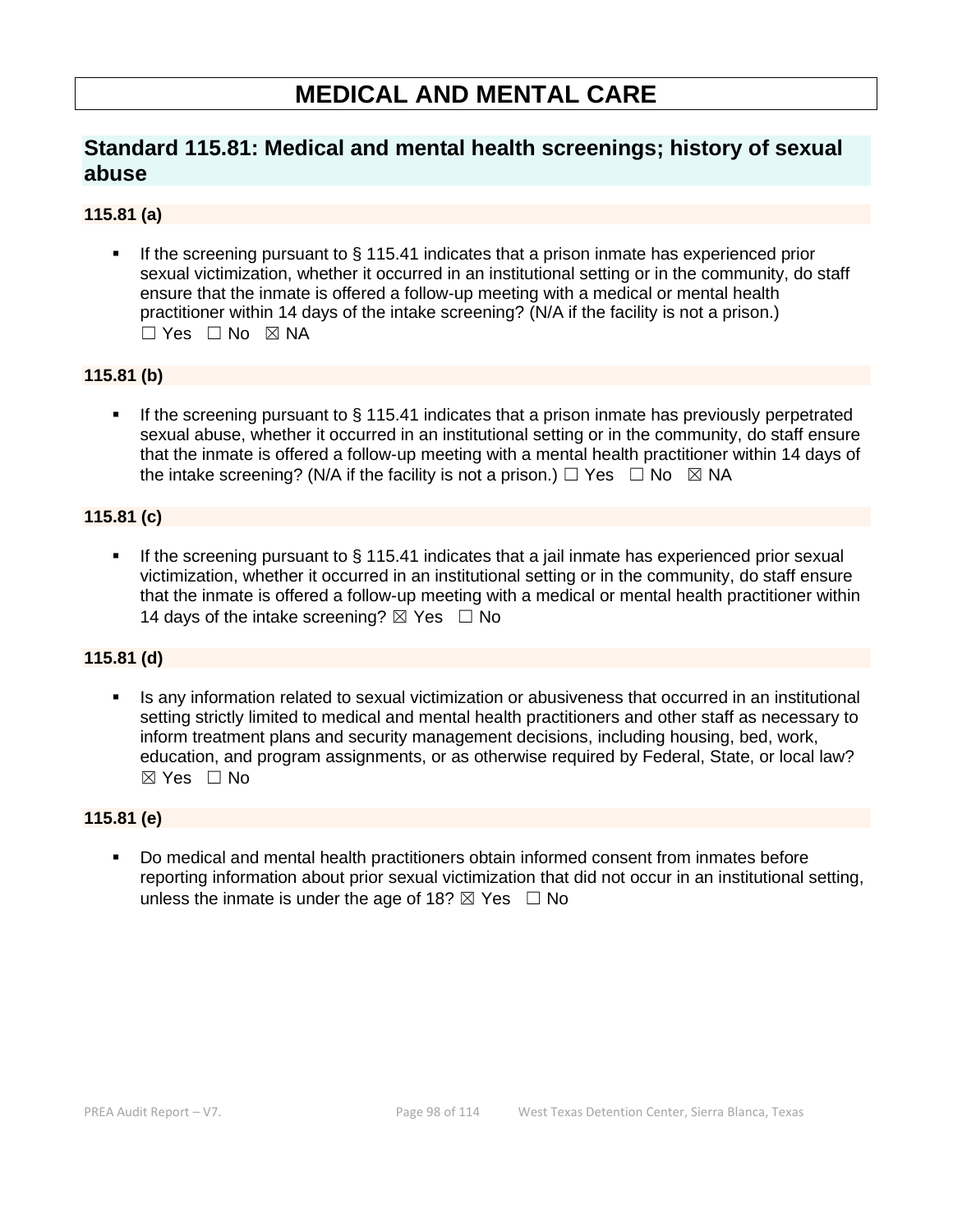#### **Auditor Overall Compliance Determination**

- ☐ **Exceeds Standard** (*Substantially exceeds requirement of standards*)
- ☒ **Meets Standard** (*Substantial compliance; complies in all material ways with the standard for the relevant review period*)

☐ **Does Not Meet Standard** (*Requires Corrective Action*)

#### 115.81(a)

POLICY AND DOCUMENT REVIEW:

Agency Policy LSC 2.11. The agency reported 100% of the inmates that disclosed prior victimization during screening were offered a follow up meeting with medical or a mental health practitioner.

Random selection of inmate files.

INTERVIEWS:

Inmates who Disclosed Sexual Victimization at Risk Screening.

Staff Responsible for Risk Screening.

FINDINGS:

Agency Policy LSC 2.11, address this provision. A review of the forms used by the agency demonstrate how the intake screening staff, medical and mental health staff document the followup services inmates with prior sexual victimization disclose during the screening process. Staff interviewed reported they work with the medical and mental health professionals by notifying them immediately which generates a referral. Inmates interviewed reported being referred to medical and mental health staff for follow-up. A review of the inmate files reflected the inmates did receive a follow-up meeting with medical and mental health practitioners as required.

115.81(b)

POLICY AND DOCUMENT REVIEW:

Agency Policy LSC 2.11. The agency reported 100% of the inmates who have previously perpetrated sexual abuse were offered a follow up meeting with a mental health practitioner. Randomly selected inmate files.

INTERVIEWS:

Staff Responsible for Risk Screening.

FINDINGS:

Agency Policy LSC 2.11, addresses this provision. Staff interviewed reported inmates are referred to mental health staff for follow-up. A review of a randomly selected inmate files reflected the inmate did receive a follow-up meeting with a mental health practitioner as required.

115.81(c)

POLICY AND DOCUMENT REVIEW:

Agency Policy LSC 2.11.

ONSITE REVIEW:

During the onsite review, the auditor noted medical and mental health staff have designated space where staff can privately meet with inmates. Medical and Mental Health records are maintained separately and shared according to policy.

FINDINGS:

Agency Policy LSC 2.11, address this provision.

115.81(d) (e)

POLICY AND DOCUMENT REVIEW:

Agency Policy LSC 2.11.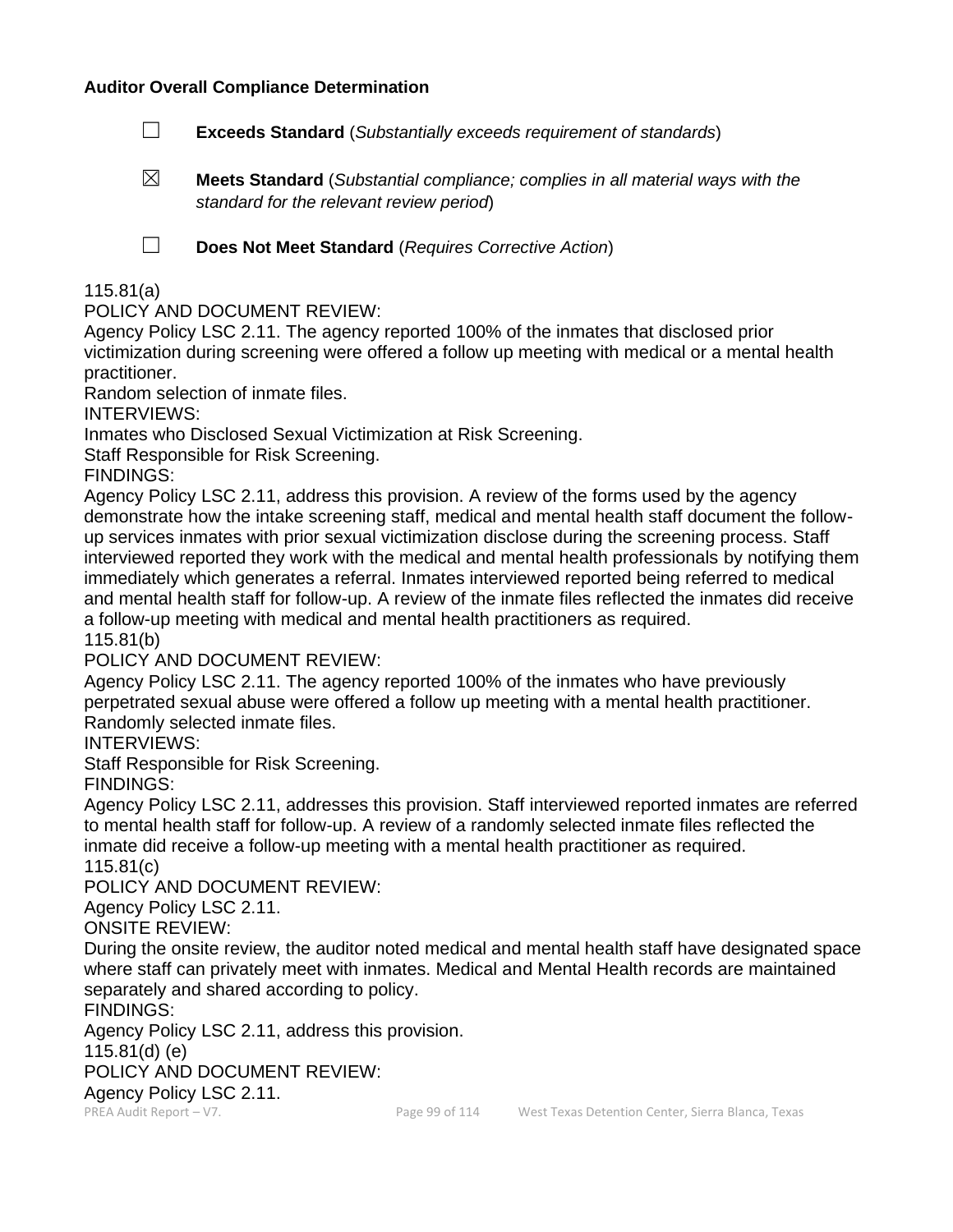INTERVIEWS: Medical and Mental Health Staff FINDINGS:

Agency Policy LSC 2.11, addresses this provision. Staff interviewed reported they use the consent form for inmates over 18 years of age. They would follow youthful inmate protocols for youthful inmates, in accordance with state laws. The information obtained is strictly limited and only shred with staff who have the need to know for safety and security purposes.

# **Standard 115.82: Access to emergency medical and mental health services**

## **115.82 (a)**

▪ Do inmate victims of sexual abuse receive timely, unimpeded access to emergency medical treatment and crisis intervention services, the nature and scope of which are determined by medical and mental health practitioners according to their professional judgment?  $\boxtimes$  Yes  $\Box$  No

### **115.82 (b)**

- If no qualified medical or mental health practitioners are on duty at the time a report of recent sexual abuse is made, do security staff first responders take preliminary steps to protect the victim pursuant to § 115.62?  $\boxtimes$  Yes  $\Box$  No
- Do security staff first responders immediately notify the appropriate medical and mental health practitioners? ⊠ Yes □ No

#### **115.82 (c)**

■ Are inmate victims of sexual abuse offered timely information about and timely access to emergency contraception and sexually transmitted infections prophylaxis, in accordance with professionally accepted standards of care, where medically appropriate?  $\boxtimes$  Yes  $\Box$  No

#### **115.82 (d)**

▪ Are treatment services provided to the victim without financial cost and regardless of whether the victim names the abuser or cooperates with any investigation arising out of the incident? ☒ Yes ☐ No

#### **Auditor Overall Compliance Determination**

☐ **Exceeds Standard** (*Substantially exceeds requirement of standards*)

- ☒ **Meets Standard** (*Substantial compliance; complies in all material ways with the standard for the relevant review period*)
- 
- ☐ **Does Not Meet Standard** (*Requires Corrective Action*)

### 115.82(a) POLICY AND DOCUMENT REVIEW: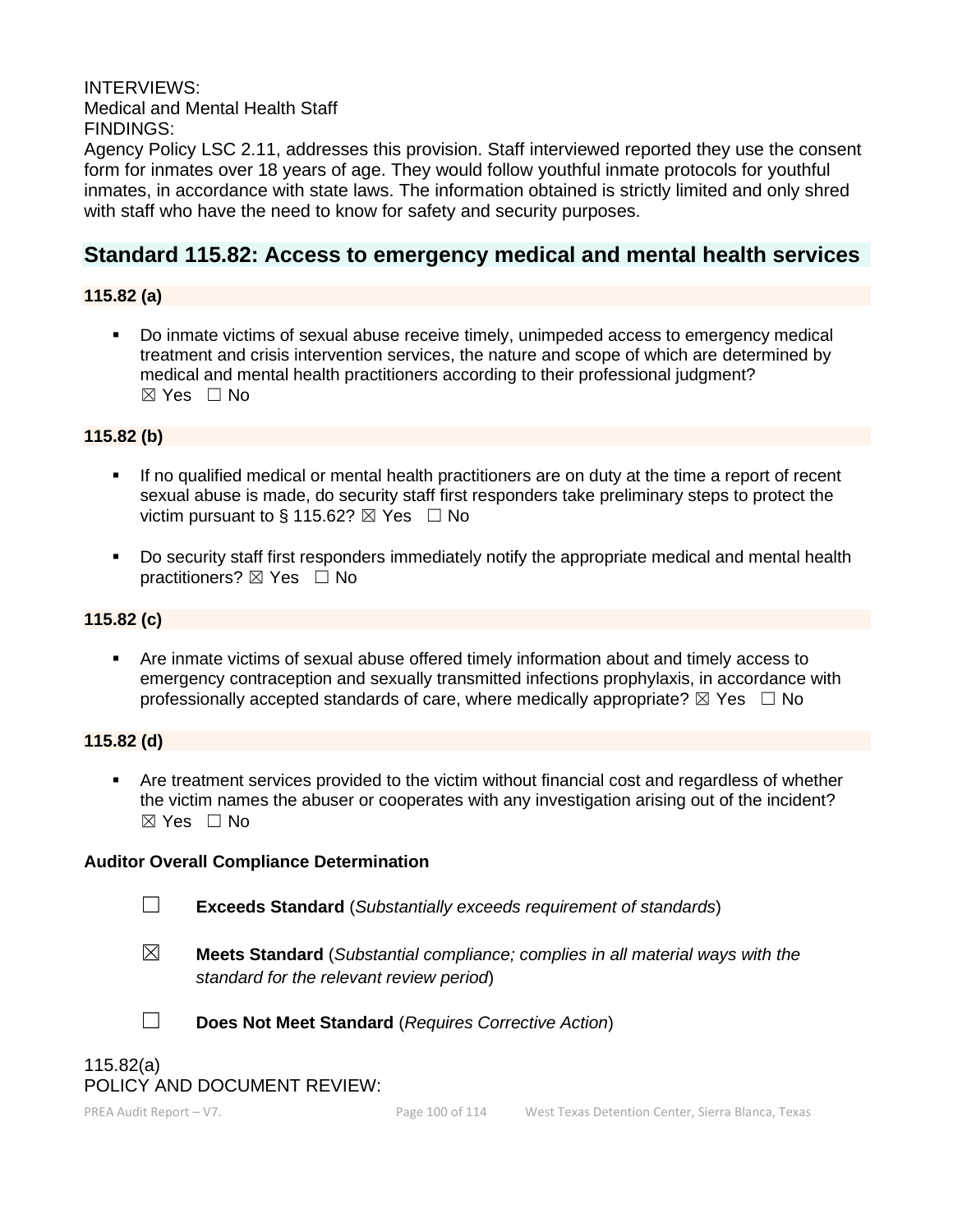Agency Policy LSC 2.11. INTERVIEWS: Medical and Mental Health Staff Inmates who reported a sexual abuse. FINDINGS: Agency Policy LSC 2.11, addresses this provision. Staff interviewed reported inmates would be provided emergency medical treatment immediately and that the nature and scope of the services are determined according to their professional judgement. 115.82(b) POLICY AND DOCUMENT REVIEW: Agency Policy LSC 2.11. INTERVIEWS: Security Staff and Non-Security Staff First Responders. FINDINGS: Agency Policy LSC 2.11, requires staff to notify medical staff if they believe an inmate is actively experiencing a mental health crisis. Staff who were interviewed reported protective measures were taken for the alleged victim, and the victim was referred for counseling. 115.82(c) POLICY AND DOCUMENT REVIEW: Agency Policy LSC 2.11. INTERVIEWS: Medical and Mental Health Staff Inmates who reported a sexual abuse. FINDINGS: Agency Policy LSC 2.11, addresses this provision. Staff interviewed reported the required information and services would be provided immediately and unimpeded. 115.82(d) POLICY AND DOCUMENT REVIEW: Agency Policy LSC 2.11. FINDINGS: Agency Policy LSC 2.11, addresses this provision.

# **Standard 115.83: Ongoing medical and mental health care for sexual abuse victims and abusers**

# **115.83 (a)**

▪ Does the facility offer medical and mental health evaluation and, as appropriate, treatment to all inmates who have been victimized by sexual abuse in any prison, jail, lockup, or juvenile facility?  $\boxtimes$  Yes  $\Box$  No

# **115.83 (b)**

Does the evaluation and treatment of such victims include, as appropriate, follow-up services, treatment plans, and, when necessary, referrals for continued care following their transfer to, or placement in, other facilities, or their release from custody?  $\boxtimes$  Yes  $\Box$  No

# **115.83 (c)**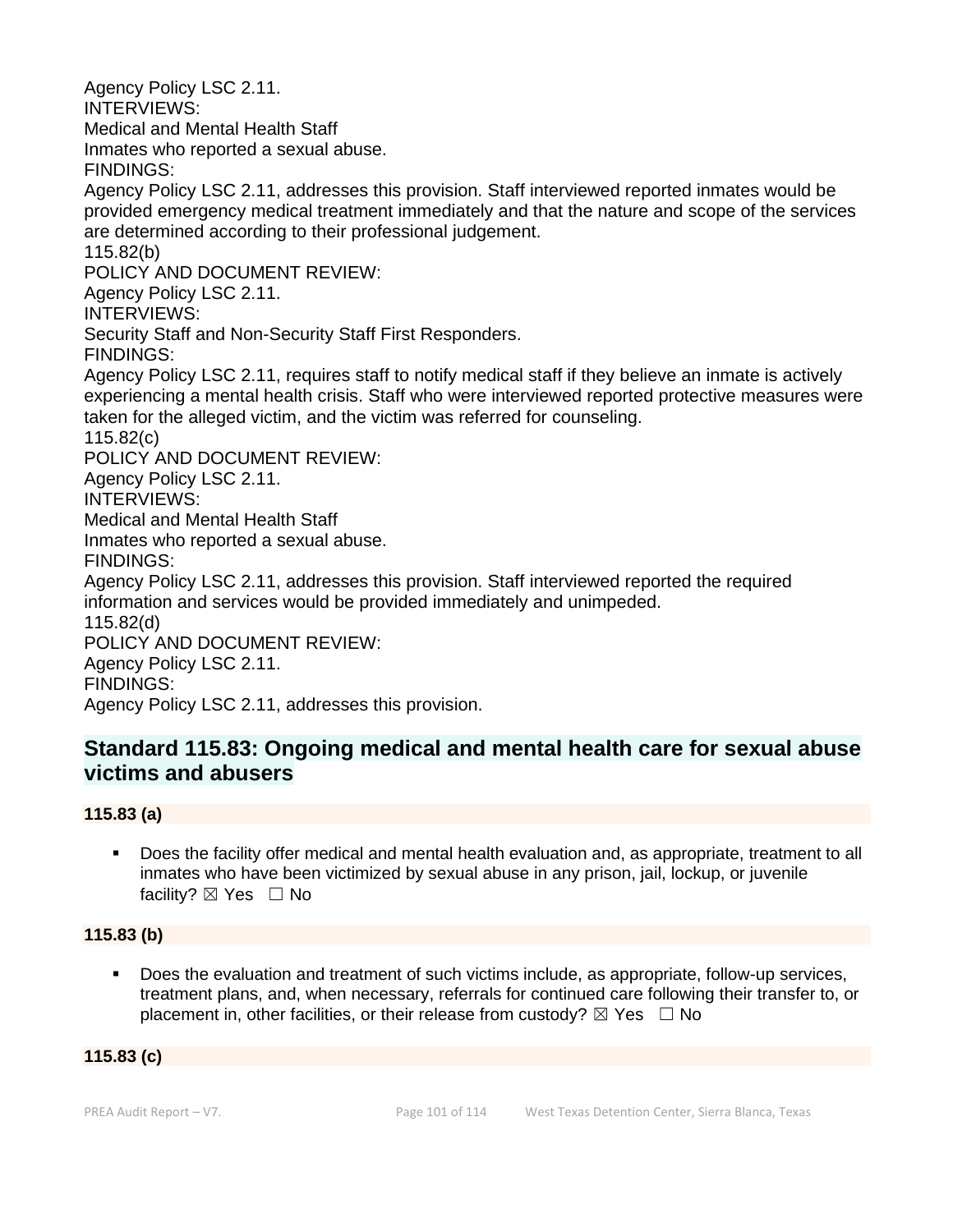▪ Does the facility provide such victims with medical and mental health services consistent with the community level of care?  $\boxtimes$  Yes  $\Box$  No

#### **115.83 (d)**

Are inmate victims of sexually abusive vaginal penetration while incarcerated offered pregnancy tests? (N/A if "all-male" facility. *Note: in "all-male" facilities, there may be inmates who identify as transgender men who may have female genitalia. Auditors should be sure to know whether such individuals may be in the population and whether this provision may apply in specific circumstances.*) ⊠ Yes  $□$  No  $□$  NA

# **115.83 (e)**

If pregnancy results from the conduct described in paragraph  $\S$  115.83(d), do such victims receive timely and comprehensive information about and timely access to all lawful pregnancyrelated medical services? (N/A if "all-male" facility. *Note: in "all-male" facilities, there may be inmates who identify as transgender men who may have female genitalia. Auditors should be sure to know whether such individuals may be in the population and whether this provision may apply in specific circumstances.*)  $\boxtimes$  Yes  $\Box$  No  $\Box$  NA

#### **115.83 (f)**

**EXTER 15 Are inmate victims of sexual abuse while incarcerated offered tests for sexually transmitted** infections as medically appropriate?  $\boxtimes$  Yes  $\Box$  No

#### **115.83 (g)**

**•** Are treatment services provided to the victim without financial cost and regardless of whether the victim names the abuser or cooperates with any investigation arising out of the incident? ☒ Yes ☐ No

#### **115.83 (h)**

If the facility is a prison, does it attempt to conduct a mental health evaluation of all known inmate-on-inmate abusers within 60 days of learning of such abuse history and offer treatment when deemed appropriate by mental health practitioners? (NA if the facility is a jail.)  $\boxtimes$  Yes  $\Box$  No  $\Box$  NA

#### **Auditor Overall Compliance Determination**

☐ **Exceeds Standard** (*Substantially exceeds requirement of standards*)

- 
- ☒ **Meets Standard** (*Substantial compliance; complies in all material ways with the standard for the relevant review period*)



☐ **Does Not Meet Standard** (*Requires Corrective Action*)

# 115.83(a) POLICY AND DOCUMENT REVIEW: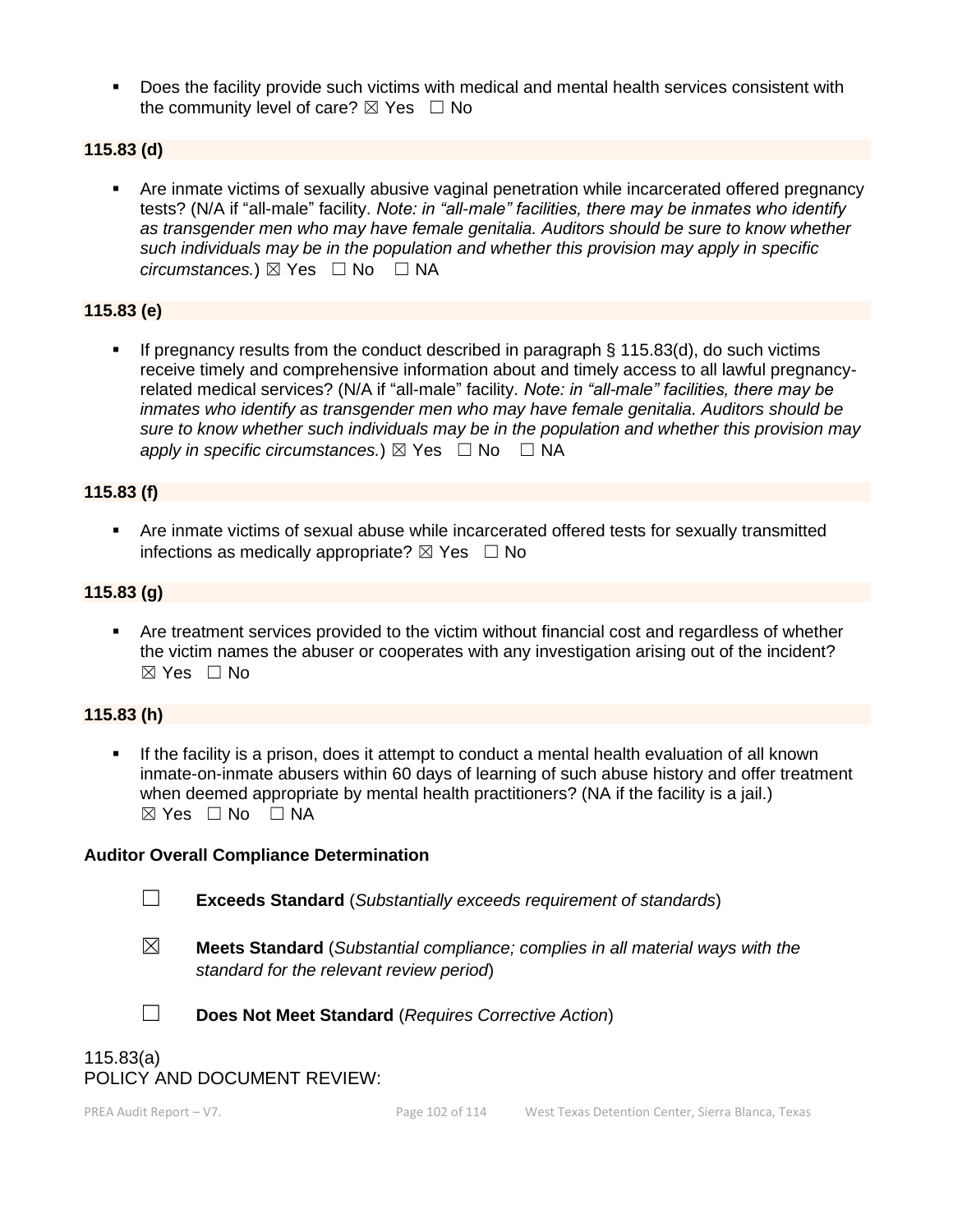Agency Policy LSC 2.11.

ONSITE REVIEW:

During the onsite review, the Auditor observed the medical section at the facility. Medical services are available 24/7 at the facility or at the hospital in El Paso, Texas, if needed. Mental health counselors provide treatment and counseling to inmates.

FINDINGS:

Agency Policy LSC 2.11, addresses this provision.

115.83(b)

POLICY AND DOCUMENT REVIEW:

Agency Policy LSC 2.11. The agency reported there was one (1) allegation of inmate sexual abuse requiring medical treatment, follow-up services or referrals for continued care.

INTERVIEWS:

Medical and Mental Health Staff. At the time of the onsite audit, there were four (4) inmates who reported a sexual abuse at the facility.

FINDINGS:

Agency Policy LSC 2.11, addresses this provision. Staff interviewed reported follow-up services would be matched with appropriate intervention services.

115.83(c)

POLICY AND DOCUMENT REVIEW:

Agency Policy LSC 2.11. The agency reported there was one (1) allegation of inmate sexual abuse requiring medical or mental health services.

INTERVIEWS:

Medical and Mental Health Staff.

FINDINGS:

Agency Policy LSC 2.11, addresses this provision. Staff interviewed reported the services provided go beyond the community level of care.

115.83(d)

POLICY AND DOCUMENT REVIEW:

Agency Policy LSC 2.11.

FINDINGS:

All female inmate victims of sexually abusive vaginal penetration while incarcerated offered pregnancy tests. None have been reported at this facility

115.83(e)

POLICY AND DOCUMENT REVIEW:

Agency Policy LSC 2.11.

FINDINGS:

If pregnancy results from the conduct described in paragraph §115.83(d), all victims receive timely and comprehensive information about and timely access to all lawful pregnancy-related medical services, none have been reported at this facility.

# 115.83(f)

POLICY AND DOCUMENT REVIEW:

Agency Policy LSC 2.11. The agency reported there was one (1) allegation of inmate sexual abuse requiring medical services.

INTERVIEWS:

At the time of the onsite audit, there was one (1) inmate who reported a sexual abuse at the facility who required medical services.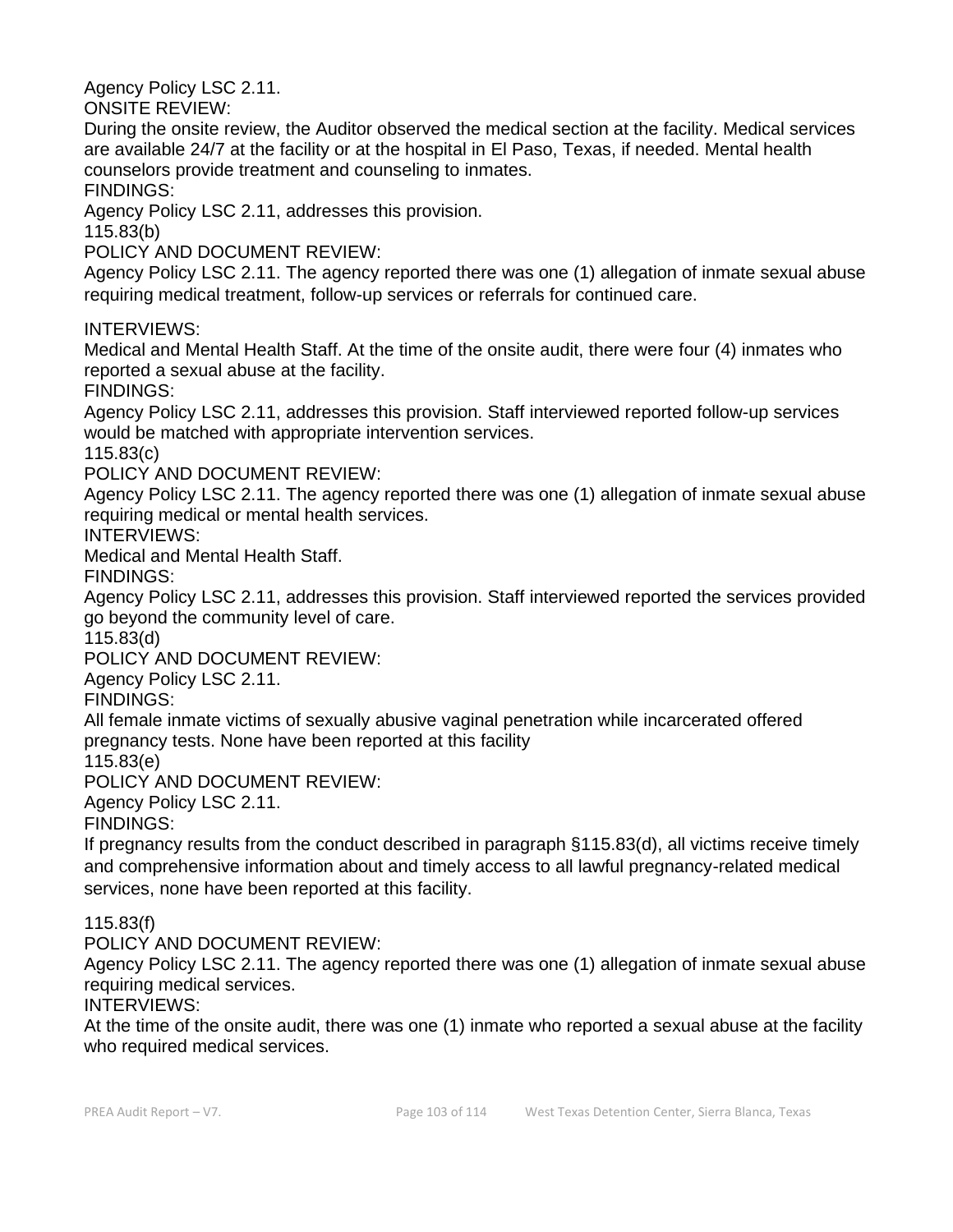FINDINGS:

Agency Policy LSC 2.11, addresses this provision.

115.83(g)

POLICY AND DOCUMENT REVIEW:

Agency Policy LSC 2.11. The agency reported there was one (1) allegation of inmate sexual abuse requiring treatment services.

INTERVIEWS:

At the time of the onsite audit, there was one (1) inmate who reported a sexual abuse at the facility who required treatment services.

FINDINGS:

Agency Policy LSC 2.11, addresses this provision.

115.83(h)

POLICY AND DOCUMENT REVIEW:

Agency Policy LSC 2.11. The agency reported there was one (1) allegation of inmate sexual abuse requiring treatment services.

INTERVIEWS:

Medical and Mental Health Staff.

FINDINGS:

Agency Policy LSC 2.11, addresses this provision. Staff interviewed reported the inmate would be referred, and the treatment provider would respond immediately.

# **DATA COLLECTION AND REVIEW**

# **Standard 115.86: Sexual abuse incident reviews**

#### **115.86 (a)**

▪ Does the facility conduct a sexual abuse incident review at the conclusion of every sexual abuse investigation, including where the allegation has not been substantiated, unless the allegation has been determined to be unfounded?  $\boxtimes$  Yes  $\Box$  No

#### **115.86 (b)**

■ Does such review ordinarily occur within 30 days of the conclusion of the investigation?  $\boxtimes$  Yes  $\Box$  No

#### **115.86 (c)**

Does the review team include upper-level management officials, with input from line supervisors, investigators, and medical or mental health practitioners?  $\boxtimes$  Yes  $\Box$  No

#### **115.86 (d)**

Does the review team: Consider whether the allegation or investigation indicates a need to change policy or practice to better prevent, detect, or respond to sexual abuse?  $\boxtimes$  Yes  $\Box$  No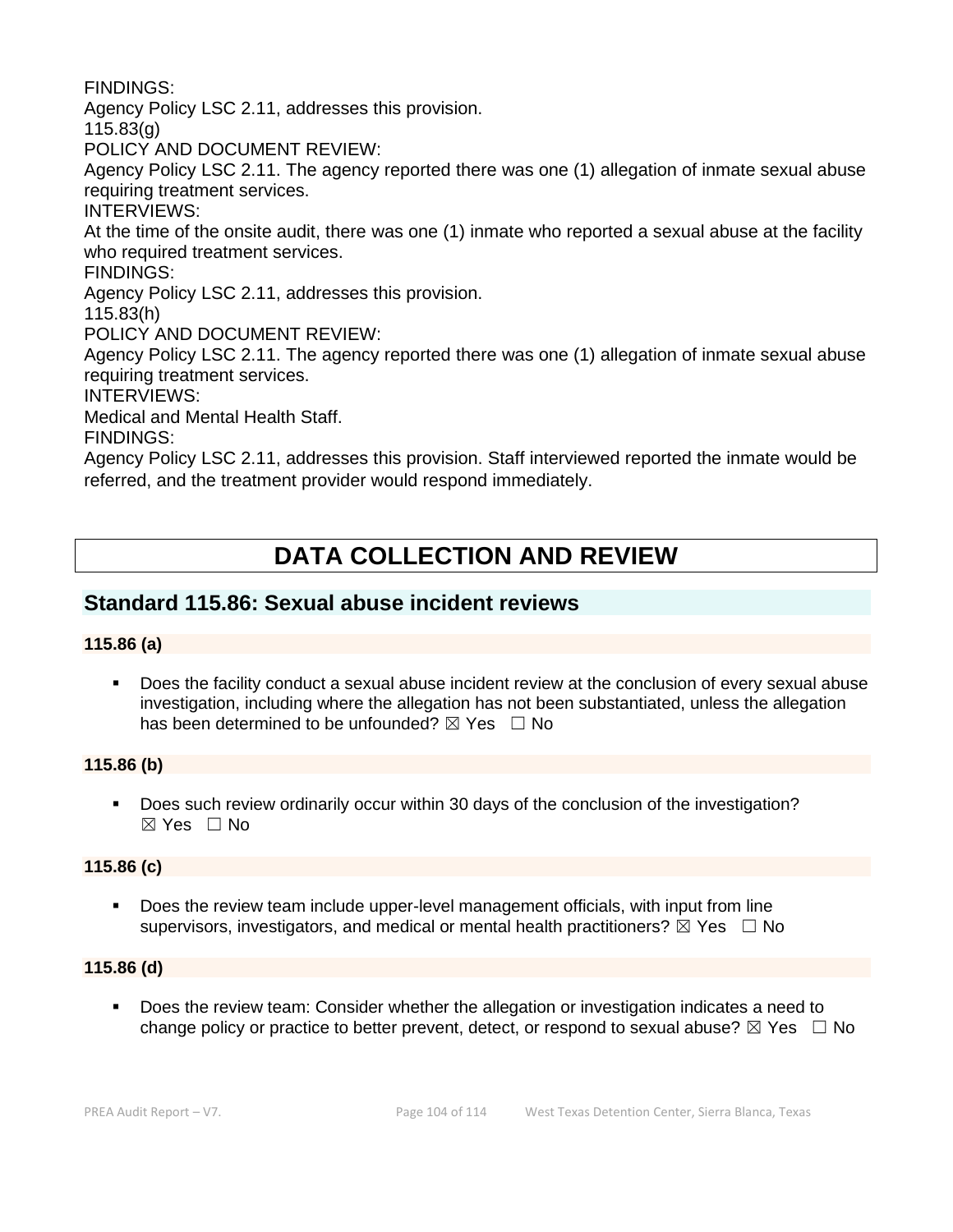- Does the review team: Consider whether the incident or allegation was motivated by race; ethnicity; gender identity; lesbian, gay, bisexual, transgender, or intersex identification, status, or perceived status; gang affiliation; or other group dynamics at the facility?  $\boxtimes$  Yes  $\Box$  No
- Does the review team: Examine the area in the facility where the incident allegedly occurred to assess whether physical barriers in the area may enable abuse?  $\boxtimes$  Yes  $\Box$  No
- Does the review team: Assess the adequacy of staffing levels in that area during different shifts? ⊠ Yes □ No
- Does the review team: Assess whether monitoring technology should be deployed or augmented to supplement supervision by staff?  $\boxtimes$  Yes  $\Box$  No
- Does the review team: Prepare a report of its findings, including but not necessarily limited to determinations made pursuant to §§ 115.86(d)(1) - (d)(5), and any recommendations for improvement and submit such report to the facility head and PREA compliance manager? ☒ Yes ☐ No

#### **115.86 (e)**

▪ Does the facility implement the recommendations for improvement, or document its reasons for not doing so?  $\boxtimes$  Yes  $\Box$  No

#### **Auditor Overall Compliance Determination**

- ☐ **Exceeds Standard** (*Substantially exceeds requirement of standards*)
- ☒ **Meets Standard** (*Substantial compliance; complies in all material ways with the standard for the relevant review period*)
- - ☐ **Does Not Meet Standard** (*Requires Corrective Action*)

#### 115.86(a)

POLICY AND DOCUMENT REVIEW:

Agency Policy LSC 2.11.

The agency reported there were (0) administrative investigations of alleged sexual abuse completed within the past 12 months.

Investigative files.

FINDINGS:

Agency Policy LSC 2.11, addresses this provision. A review of past investigative files reflected the agency had completed a sexual abuse incident review at the conclusion of previous investigations, there were (0) sexual abuse cases in the last twelve months that had a substantiated finding. 115.86(b)

POLICY AND DOCUMENT REVIEW:

Agency Policy LSC 2.11.

Investigative files.

FINDINGS:

Agency Policy LSC 2.11, addresses this provision. A review of the investigative files reflected the agency has completed a sexual abuse incident review in the past, as required.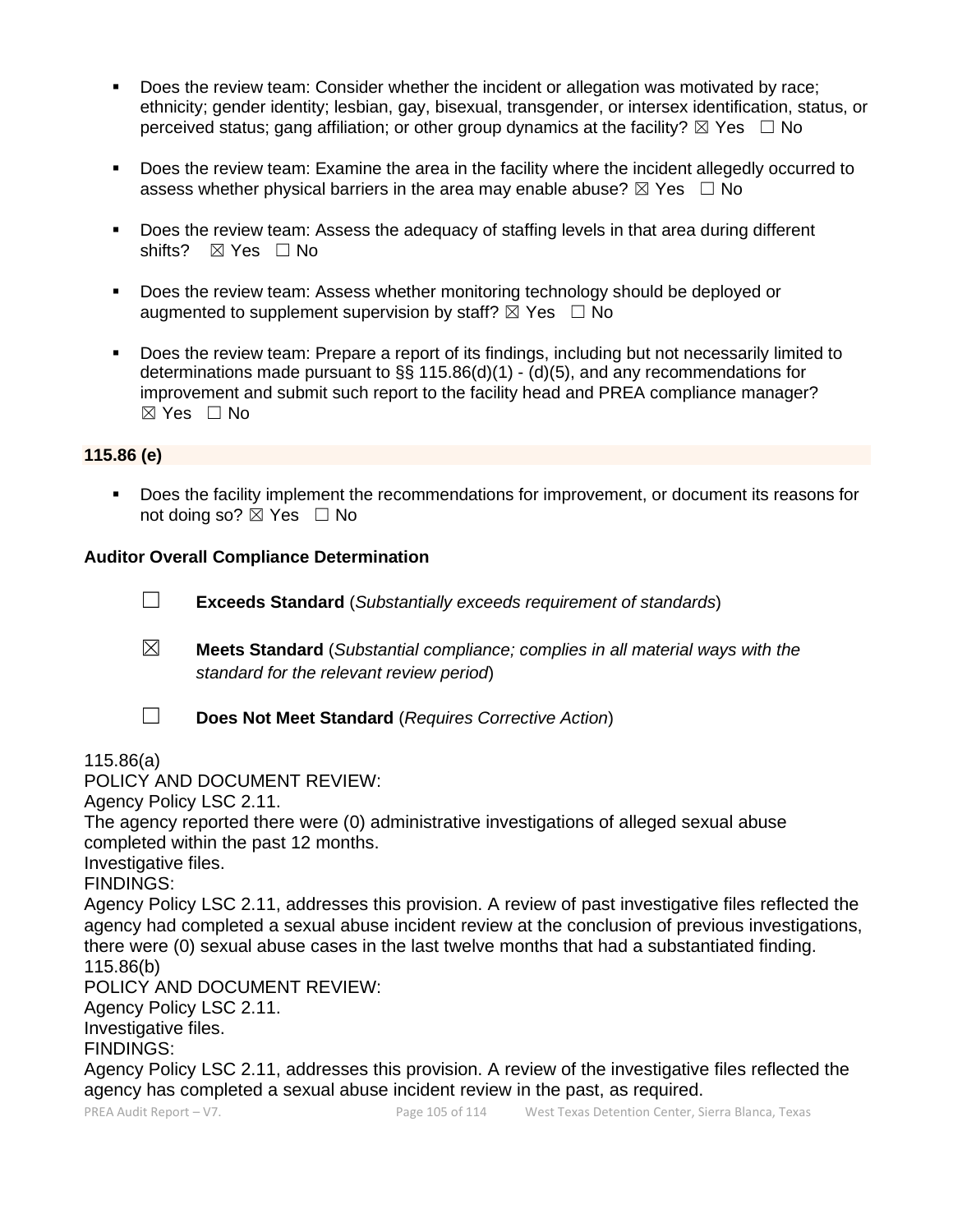115.86(c) POLICY AND DOCUMENT REVIEW: Agency Policy LSC 2.11. INTERVIEWS: Warden PREA Compliance Manager

Members of the Incident Review Team FINDINGS:

Agency Policy LSC 2.11, addresses this provision. Staff interviewed reported the incident review team includes the PREA Compliance Manager and several of the senior staff. Once the Incident Review is completed, it is reviewed by the Warden and the Agency Senior Staff. A review of the Incident Review Report indicated the PREA Coordinator also participates. Staff reported an incident review is conducted for all serious incidents.

115.86(d) POLICY AND DOCUMENT REVIEW: Agency Policy LSC 2.11. Incident Review Report INTERVIEWS: PREA Compliance Manager Incident Review Team FINDINGS:

Agency Policy LSC 2.11, addresses this provision. Staff interviewed referenced all the elements needing to be considered, examined, and assessed. The Incident Review Team member provided detailed information of all the elements addressed by the team. Staff interviewed acknowledged a report is completed and includes any recommendations for improvement. Staff reported the Incident Review Report is submitted to the Warden, Agency Senior Staff and PREA Compliance Manager.

115.86(e) POLICY AND DOCUMENT REVIEW: Agency Policy LSC 2.11. FINDINGS: Agency Policy LSC 2.11, addresses this provision.

# **Standard 115.87: Data collection**

# **115.87 (a)**

■ Does the agency collect accurate, uniform data for every allegation of sexual abuse at facilities under its direct control using a standardized instrument and set of definitions?  $\boxtimes$  Yes  $\Box$  No

**115.87 (b)**

▪ Does the agency aggregate the incident-based sexual abuse data at least annually? ☒ Yes ☐ No

# **115.87 (c)**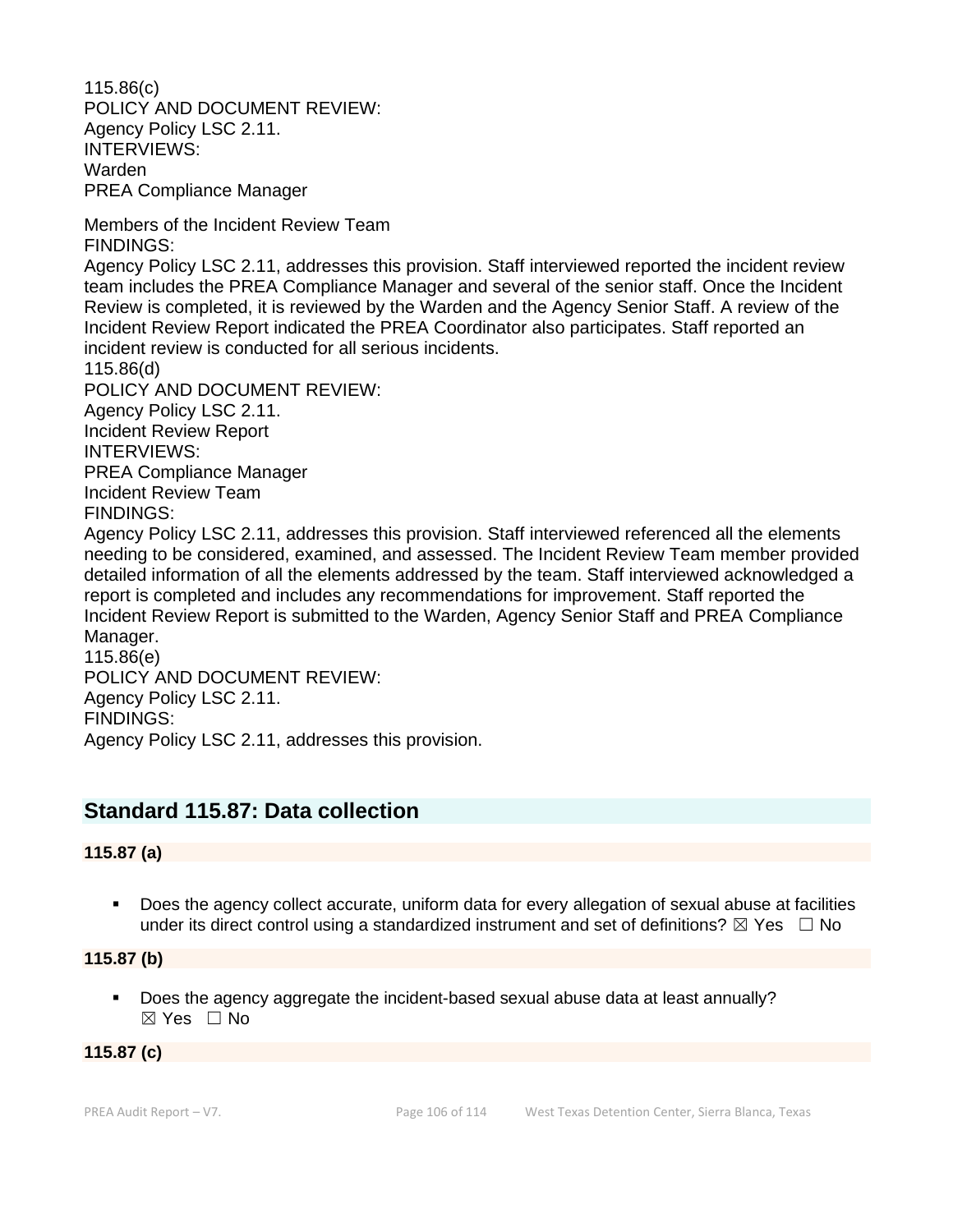▪ Does the incident-based data include, at a minimum, the data necessary to answer all questions from the most recent version of the Survey of Sexual Violence conducted by the Department of Justice? ☒ Yes ☐ No

#### **115.87 (d)**

▪ Does the agency maintain, review, and collect data as needed from all available incident-based documents, including reports, investigation files, and sexual abuse incident reviews? ☒ Yes ☐ No

### **115.87 (e)**

Does the agency also obtain incident-based and aggregated data from every private facility with which it contracts for the confinement of its inmates? (N/A if agency does not contract for the confinement of its inmates.)  $\boxtimes$  Yes  $\Box$  No  $\Box$  NA

#### **115.87 (f)**

Does the agency, upon request, provide all such data from the previous calendar year to the Department of Justice no later than June 30? (N/A if DOJ has not requested agency data.)  $⊠ Yes ⊡ No ⊡ NA$ 

#### **Auditor Overall Compliance Determination**

- ☐ **Exceeds Standard** (*Substantially exceeds requirement of standards*)
- ☒ **Meets Standard** (*Substantial compliance; complies in all material ways with the standard for the relevant review period*)
- ☐ **Does Not Meet Standard** (*Requires Corrective Action*)

115.87(a and c) POLICY AND DOCUMENT REVIEW: Agency Policy LSC 2.11. FINDINGS:

Agency Policy LSC 2.11, addresses this provision. A review of the reporting documentation reflected a comprehensive tracking system designed to maintain various elements for the required data for sexual abuse allegations as well as sexual harassment allegations. One of the functions of the PREA Compliance Manager is to maintain this information. The tracking system contains information on all allegations of abuse, neglect and exploitation, and all serious incidents. 115.87(b)

POLICY AND DOCUMENT REVIEW:

Agency Policy LSC 2.11.

FINDINGS:

Agency Policy LSC 2.11, addresses this provision. A review of the facility tracking information reflected a comprehensive system designed to maintain various elements for the required data for sexual abuse and sexual harassment allegations.

115.87(d)

Agency Policy LSC 2.11.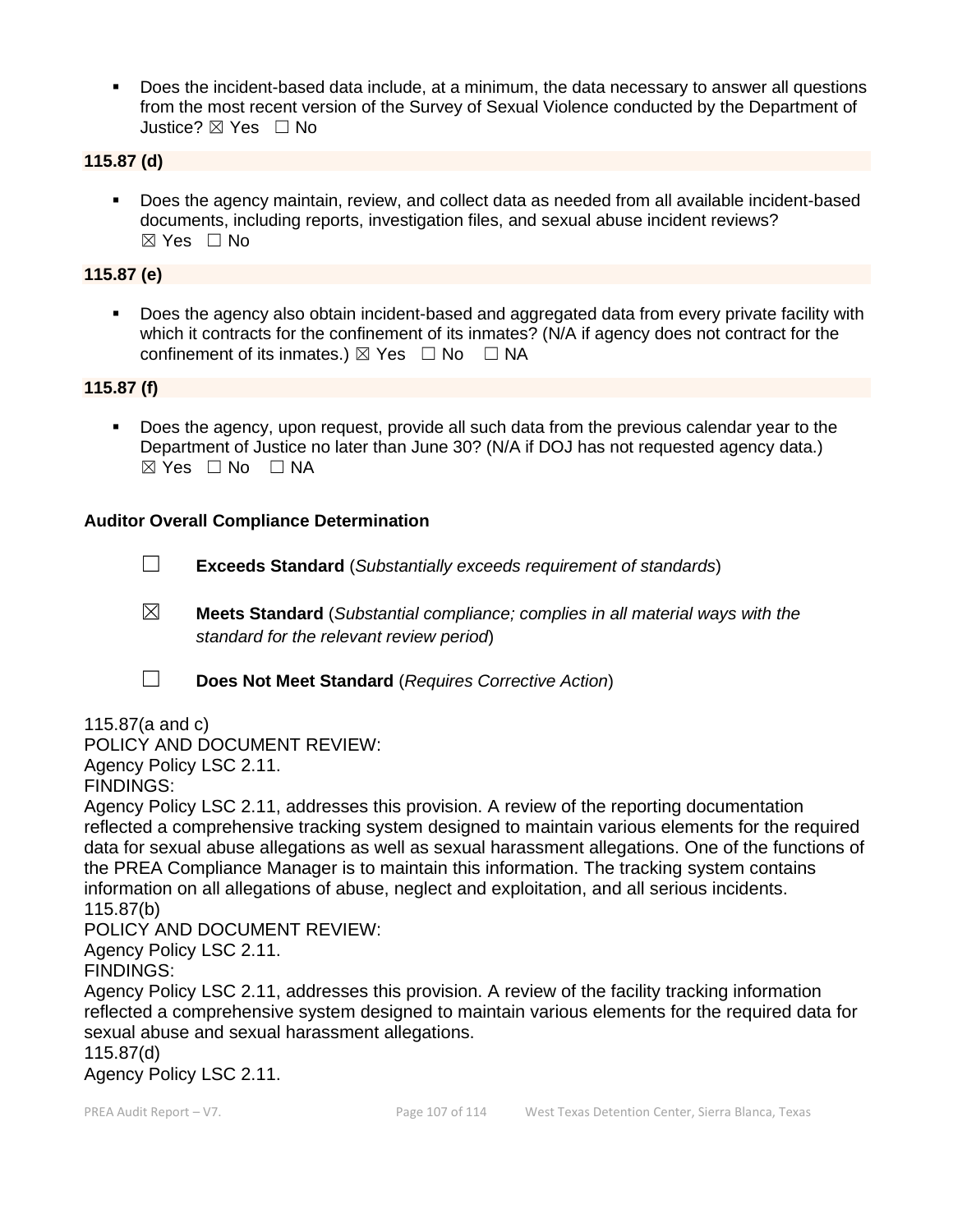### FINDINGS:

Agency Policy LSC 2.11, addresses this provision. A review of the agency website reflects the comprehensive report is published and available to the public for all serious incidents to include sexual abuse and sexual harassment allegations. 115.87(e) POLICY AND DOCUMENT REVIEW: Agency Policy LSC 2.11. FINDINGS: Agency Policy LSC 2.11, addresses this provision. 115.87(f) POLICY AND DOCUMENT REVIEW: Agency Policy LSC 2.11. FINDINGS: Agency Policy LSC 2.11, addresses this provision.

# **Standard 115.88: Data review for corrective action**

### **15.88 (a)**

- Does the agency review data collected and aggregated pursuant to  $\S$  115.87 in order to assess and improve the effectiveness of its sexual abuse prevention, detection, and response policies, practices, and training, including by: Identifying problem areas?  $\boxtimes$  Yes  $\Box$  No
- Does the agency review data collected and aggregated pursuant to  $\S$  115.87 in order to assess and improve the effectiveness of its sexual abuse prevention, detection, and response policies, practices, and training, including by: Taking corrective action on an ongoing basis?  $\boxtimes$  Yes  $\Box$  No
- Does the agency review data collected and aggregated pursuant to  $\S$  115.87 in order to assess and improve the effectiveness of its sexual abuse prevention, detection, and response policies, practices, and training, including by: Preparing an annual report of its findings and corrective actions for each facility, as well as the agency as a whole?  $\boxtimes$  Yes  $\Box$  No

#### **115.88 (b)**

■ Does the agency's annual report include a comparison of the current year's data and corrective actions with those from prior years and provide an assessment of the agency's progress in addressing sexual abuse  $\boxtimes$  Yes  $\Box$  No

#### **115.88 (c)**

**EXTE:** Is the agency's annual report approved by the agency head and made readily available to the public through its website or, if it does not have one, through other means?  $\boxtimes$  Yes  $\Box$  No

#### **115.88 (d)**

▪ Does the agency indicate the nature of the material redacted where it redacts specific material from the reports when publication would present a clear and specific threat to the safety and security of a facility?  $\boxtimes$  Yes  $\Box$  No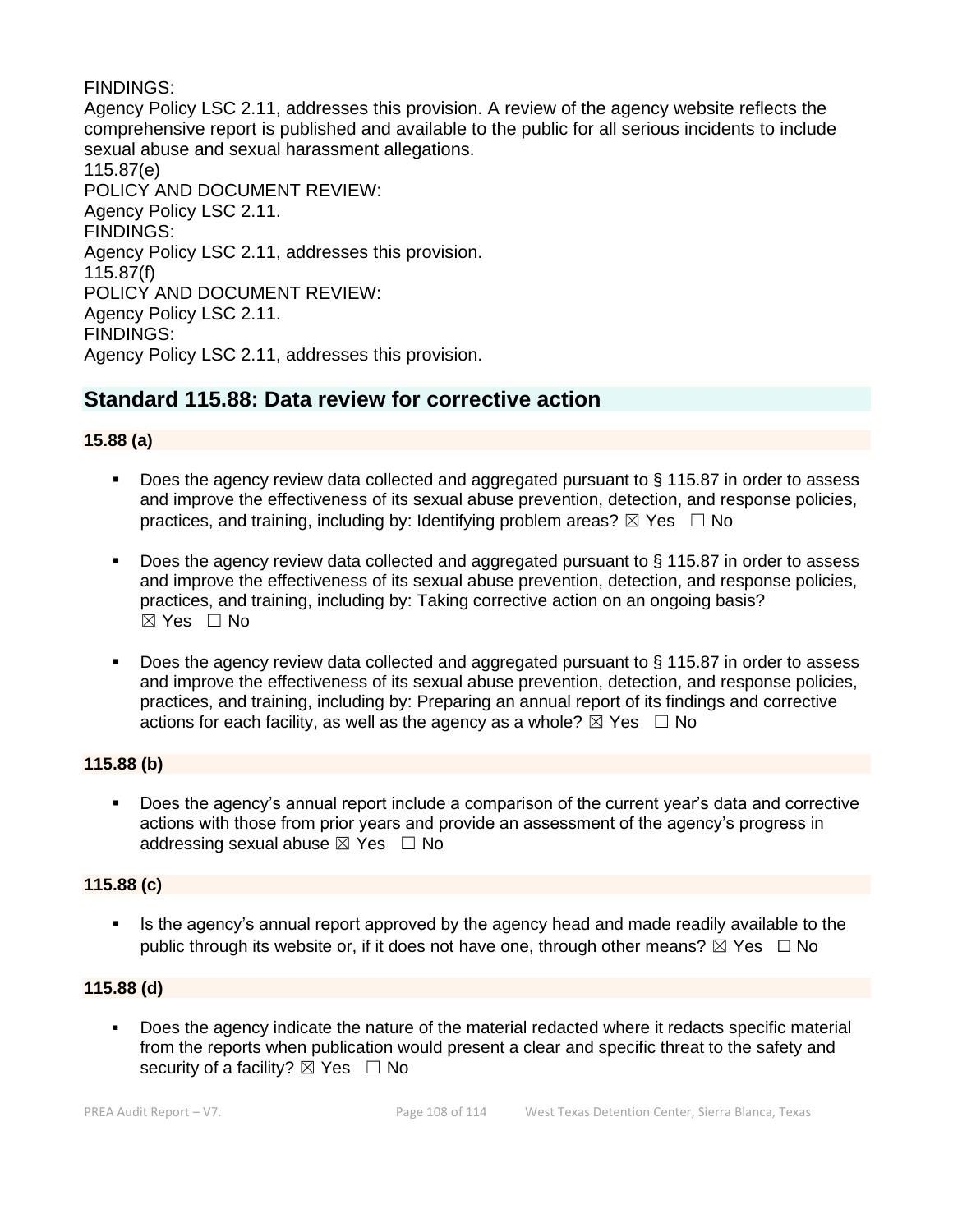#### **Auditor Overall Compliance Determination**

- ☐ **Exceeds Standard** (*Substantially exceeds requirement of standards*)
- ☒ **Meets Standard** (*Substantial compliance; complies in all material ways with the standard for the relevant review period*)
- 
- ☐ **Does Not Meet Standard** (*Requires Corrective Action*)

#### 115.88(a) POLICY AND DOCUMENT REVIEW: Agency Policy LSC 2.11. Annual report. INTERVIEWS: PREA Coordinator PREA Compliance Manager.

FINDINGS:

Agency Policy LSC 2.11, addresses this provision. A review of the annual report reflects all the elements required by this provision. Staff interviewed reported in detail the process followed when reviewing the data, identifying problem areas and corrective action, and preparing the annual report. 115.88(b) POLICY AND DOCUMENT REVIEW: Agency Policy LSC 2.11. FINDINGS: Agency Policy LSC 2.11, addresses this provision. 115.88(c) POLICY AND DOCUMENT REVIEW: Agency Policy LSC 2.11. Annual report. INTERVIEWS: PREA Coordinator PREA Compliance Manager. FINDINGS: Agency Policy LSC 2.11, addresses this provision. Staff interviewed reported the Annual report is reviewed and approved by the Agency Senior Staff and posted on the agency website. 115.88(d) POLICY AND DOCUMENT REVIEW: Agency Policy LSC 2.11. INTERVIEWS: PREA Coordinator FINDINGS: Agency Policy LSC 2.11, addresses this provision. Staff interviewed reported all personal identifying information and personal health information is redacted. The reports would reflect only basic demographic information.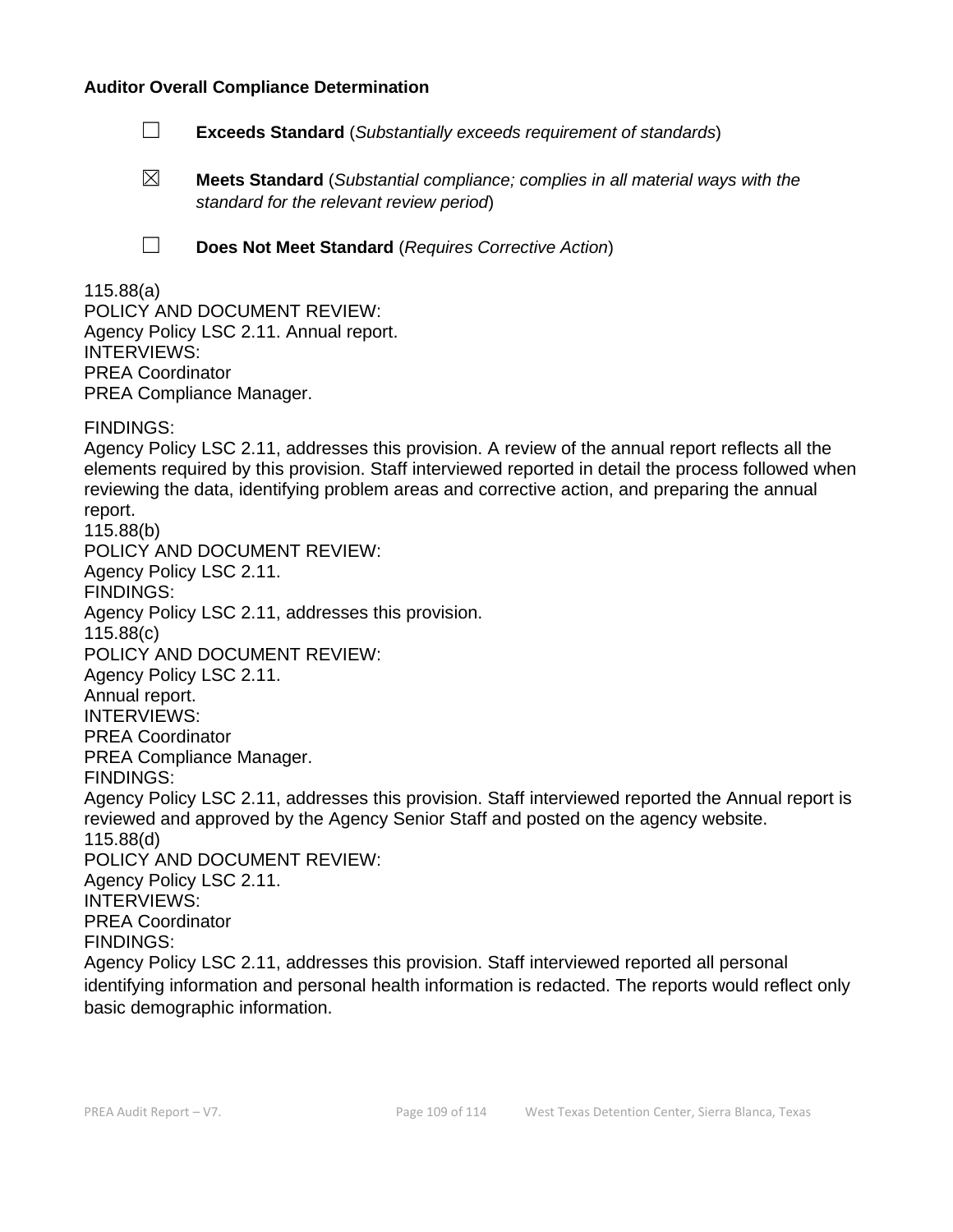# **Standard 115.89: Data storage, publication, and destruction**

### **115.89 (a)**

■ Does the agency ensure that data collected pursuant to § 115.87 are securely retained?  $\boxtimes$  Yes  $\Box$  No

## **115.89 (b)**

■ Does the agency make all aggregated sexual abuse data, from facilities under its direct control and private facilities with which it contracts, readily available to the public at least annually through its website or, if it does not have one, through other means?  $\boxtimes$  Yes  $\Box$  No

#### **115.89 (c)**

Does the agency remove all personal identifiers before making aggregated sexual abuse data publicly available?  $\boxtimes$  Yes  $\Box$  No

#### **115.89 (d)**

■ Does the agency maintain sexual abuse data collected pursuant to § 115.87 for at least 10 years after the date of the initial collection, unless Federal, State, or local law requires otherwise? ⊠ Yes □ No

#### **Auditor Overall Compliance Determination**

- ☐ **Exceeds Standard** (*Substantially exceeds requirement of standards*)
- ☒ **Meets Standard** (*Substantial compliance; complies in all material ways with the standard for the relevant review period*)
- 
- ☐ **Does Not Meet Standard** (*Requires Corrective Action*)

115.89(a) POLICY AND DOCUMENT REVIEW: Agency Policy LSC 2.11. INTERVIEWS: PREA Coordinator FINDINGS: Agency Policy LSC 2.11, addresses this provision. Staff interviewed reported access to any data is restricted to the Agency Senior Staff for operational use and is password protected.

115.89(b) POLICY AND DOCUMENT REVIEW: Agency Policy LSC 2.11. Aggregated data on website. FINDINGS: Agency Policy LSC 2.11, addresses this provision. The data posted on the agency website includes agency data from previous years to present.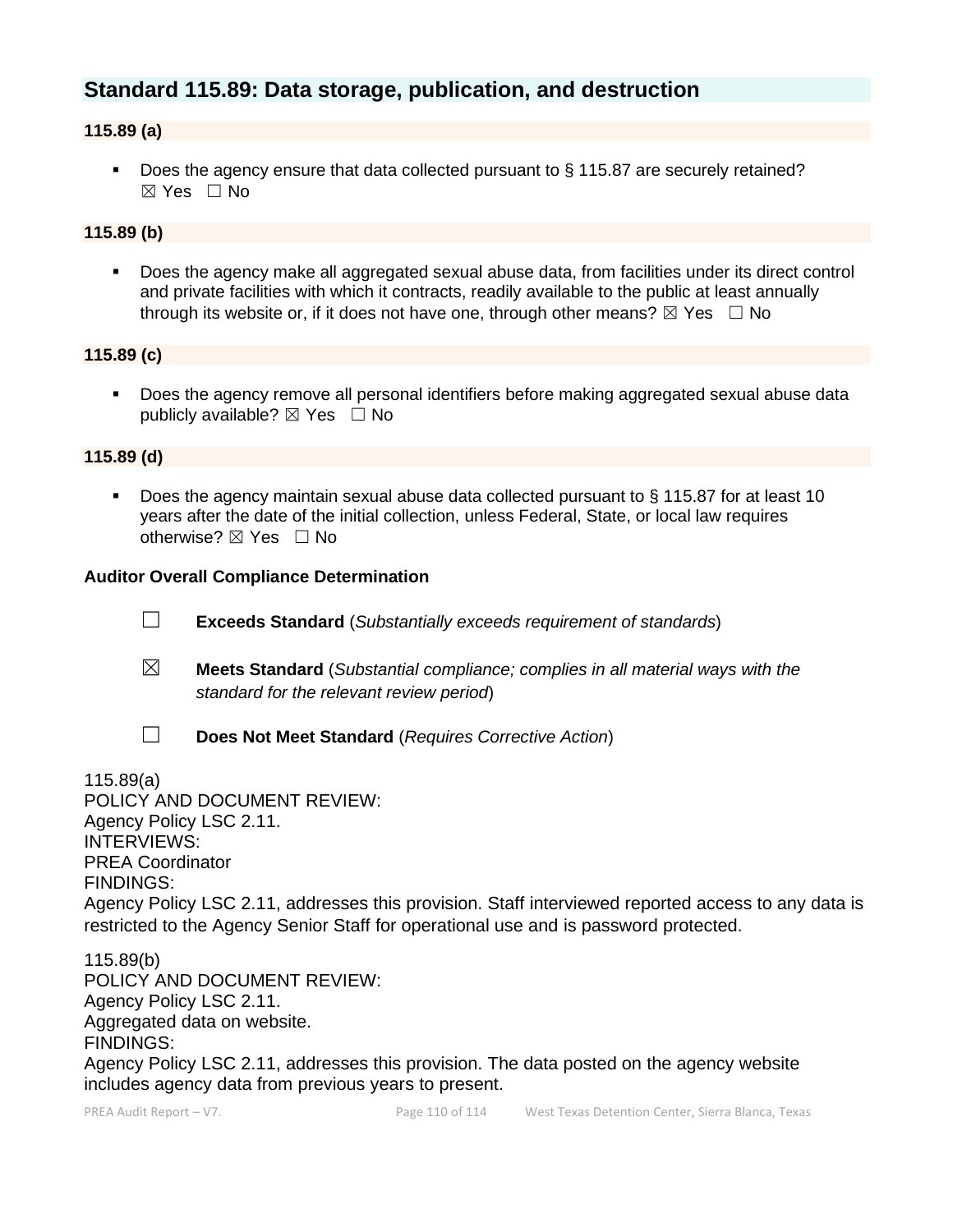115.89(c) POLICY AND DOCUMENT REVIEW: Agency Policy LSC 2.11. Aggregated data on agency website. FINDINGS: Agency Policy LSC 2.11, addresses this provision. The data posted on the agency website has all personal identifiers redacted. 115.89(d) POLICY AND DOCUMENT REVIEW: Agency Policy LSC 2.11. Aggregated data on agency website. FINDINGS: Agency Policy LSC 2.11, addresses this provision. The data and records collected are to be retained in accordance with state and agency retention requirements.

# **AUDITING AND CORRECTIVE ACTION**

# **Standard 115.401: Frequency and scope of audits**

#### **115.401 (a)**

▪ During the prior three-year audit period, did the agency ensure that each facility operated by the agency, or by a private organization on behalf of the agency, was audited at least once? (*Note: The response here is purely informational. A "no" response does not impact overall compliance with this standard.*)  $\boxtimes$  Yes  $\Box$  No

#### **115.401 (b)**

- **EXECT** Is this the first year of the current audit cycle? (*Note: a "no" response does not impact overall compliance with this standard.*)  $\boxtimes$  Yes  $\Box$  No
- **.** If this is the second year of the current audit cycle, did the agency ensure that at least one-third of each facility type operated by the agency, or by a private organization on behalf of the agency, was audited during the first year of the current audit cycle? (N/A if this is **not** the *second* year of the current audit cycle.)  $\Box$  Yes  $\Box$  No  $\boxtimes$  NA
- If this is the third year of the current audit cycle, did the agency ensure that at least two-thirds of each facility type operated by the agency, or by a private organization on behalf of the agency, were audited during the first two years of the current audit cycle? (N/A if this is **not** the *third* year of the current audit cycle.)  $\Box$  Yes  $\Box$  No  $\boxtimes$  NA

### **115.401 (h)**

▪ Did the auditor have access to, and the ability to observe, all areas of the audited facility? ☒ Yes ☐ No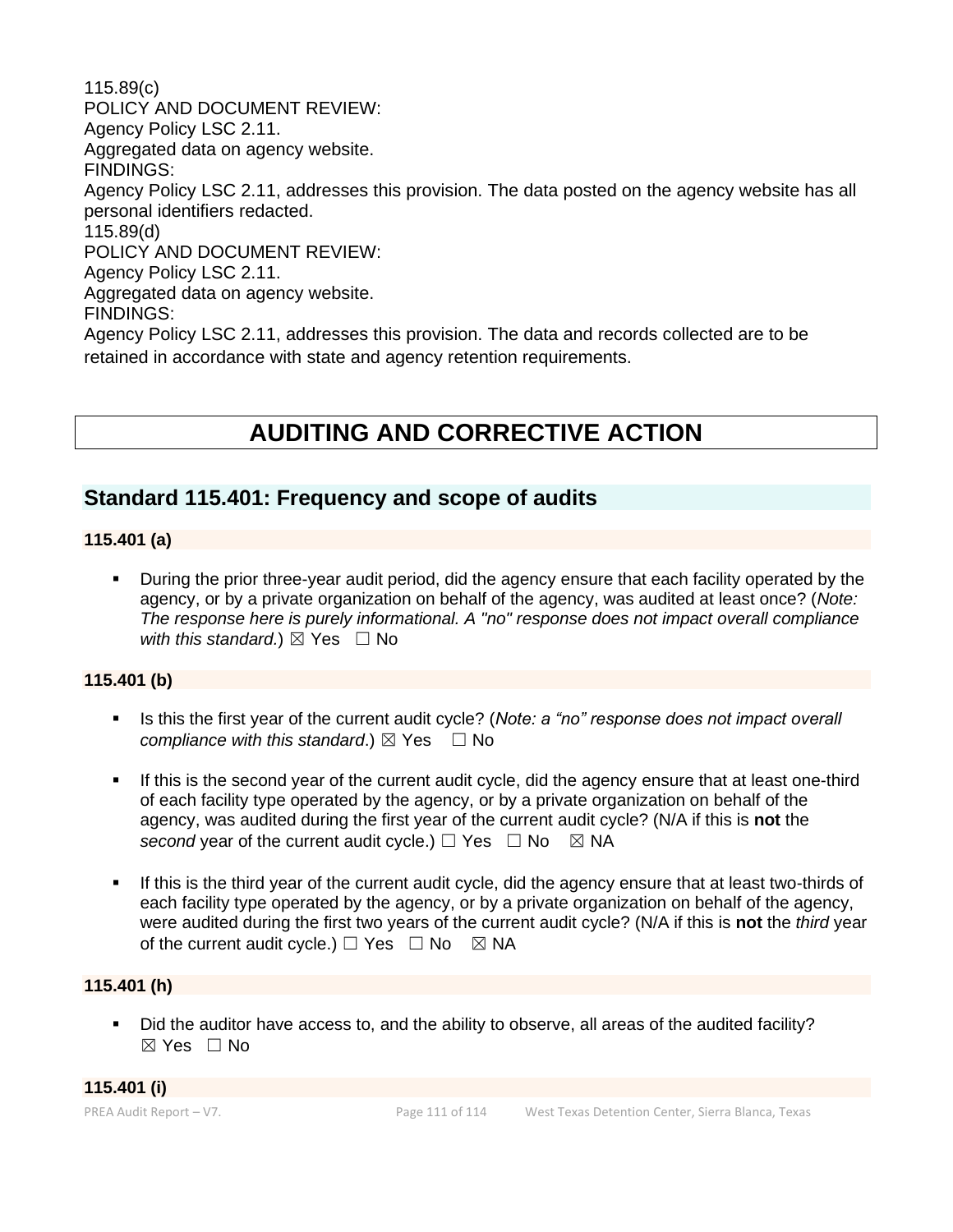■ Was the auditor permitted to request and receive copies of any relevant documents (including electronically stored information)?  $\boxtimes$  Yes  $\Box$  No

#### **115.401 (m)**

▪ Was the auditor permitted to conduct private interviews with inmates, residents, and detainees? ☒ Yes ☐ No

#### **115.401 (n)**

Were inmates permitted to send confidential information or correspondence to the auditor in the same manner as if they were communicating with legal counsel?  $\boxtimes$  Yes  $\Box$  No

#### **Auditor Overall Compliance Determination**

☐ **Exceeds Standard** (*Substantially exceeds requirement of standards*) ☒ **Meets Standard** (*Substantial compliance; complies in all material ways with the standard for the relevant review period*)

☐ **Does Not Meet Standard** (*Requires Corrective Action*)

115.401(a)

## POLICY AND DOCUMENT REVIEW:

Aggregated data on website.

FINDINGS:

The agency ensured that each facility operated by the agency, or by a private organization on behalf of the agency, was audited at least once.

115.401(b)

POLICY AND DOCUMENT REVIEW:

Aggregated data on website.

FINDINGS:

The agency is following their audit cycle and planned future audits. The data posted on the agency website.

115.401(h)

POLICY AND DOCUMENT REVIEW:

There is no agency policy for this provision.

FINDINGS:

The Auditor had full access to, and the ability to observe, all areas of the facility. The Auditor reviewed areas of this facility multiple times during the onsite review.

115.401(i)

POLICY AND DOCUMENT REVIEW:

There is no agency policy for this provision.

FINDINGS:

The auditor was permitted to request and did receive copies of any relevant documents needed for this audit.

115.401(m)

POLICY AND DOCUMENT REVIEW: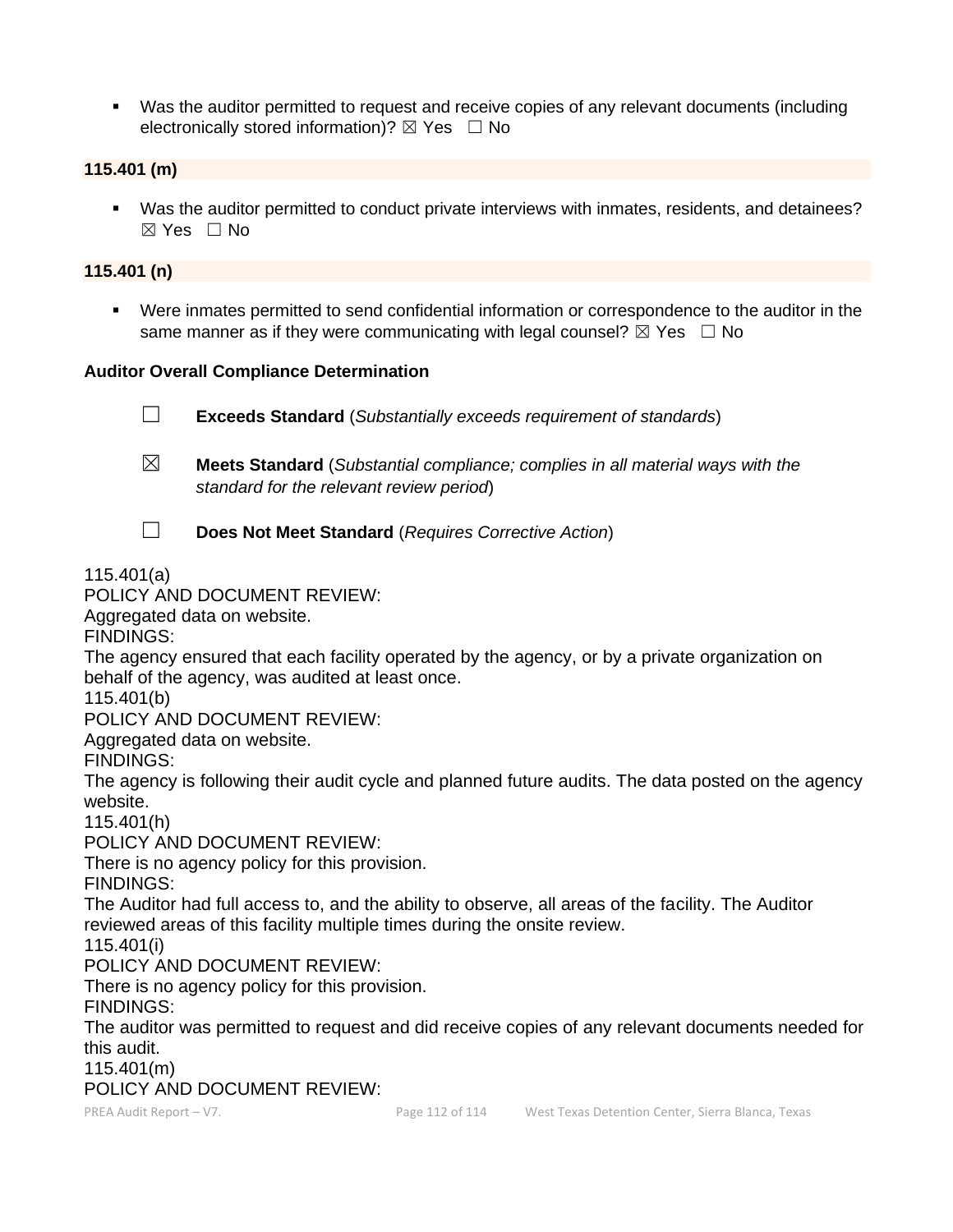There is no agency policy for this provision.

FINDINGS:

The Auditor was permitted to conduct private interviews with inmates. The staff at this facility were very professional and efficient with regards to this provision.

115.401(n)

POLICY AND DOCUMENT REVIEW:

There is no agency policy for this provision.

FINDINGS:

Inmates were permitted to send confidential information or correspondence to the Auditor in the same manner as if they were communicating with legal counsel. The Auditor did not receive confidential and unimpeded letters from some of the inmates residing at this facility.

# **Standard 115.403: Audit contents and findings**

**115.403 (f)**

**•** The agency has published on its agency website, if it has one, or has otherwise made publicly available, all Final Audit Reports. The review period is for prior audits completed during the past three years PRECEDING THIS AUDIT. The pendency of any agency appeal pursuant to 28 C.F.R. § 115.405 does not excuse noncompliance with this provision. (N/A if there have been no Final Audit Reports issued in the past three years, or in the case of single facility agencies that there has never been a Final Audit Report issued.)  $\boxtimes$  Yes  $\Box$  No  $\Box$  NA

## **Auditor Overall Compliance Determination**

- ☐ **Exceeds Standard** (*Substantially exceeds requirement of standards*)
- ☒ **Meets Standard** (*Substantial compliance; complies in all material ways with the standard for the relevant review period*)
- ☐ **Does Not Meet Standard** (*Requires Corrective Action*)

115.403(f)

POLICY AND DOCUMENT REVIEW:

There is no agency policy for this provision.

FINDINGS:

LaSalle Corrections, LLC., has published on its agency website all Final Audit Reports within 90 days of issuance by the Auditor. This information is made available to the public and is in accordance with 28 C.F.R. § 115.405.